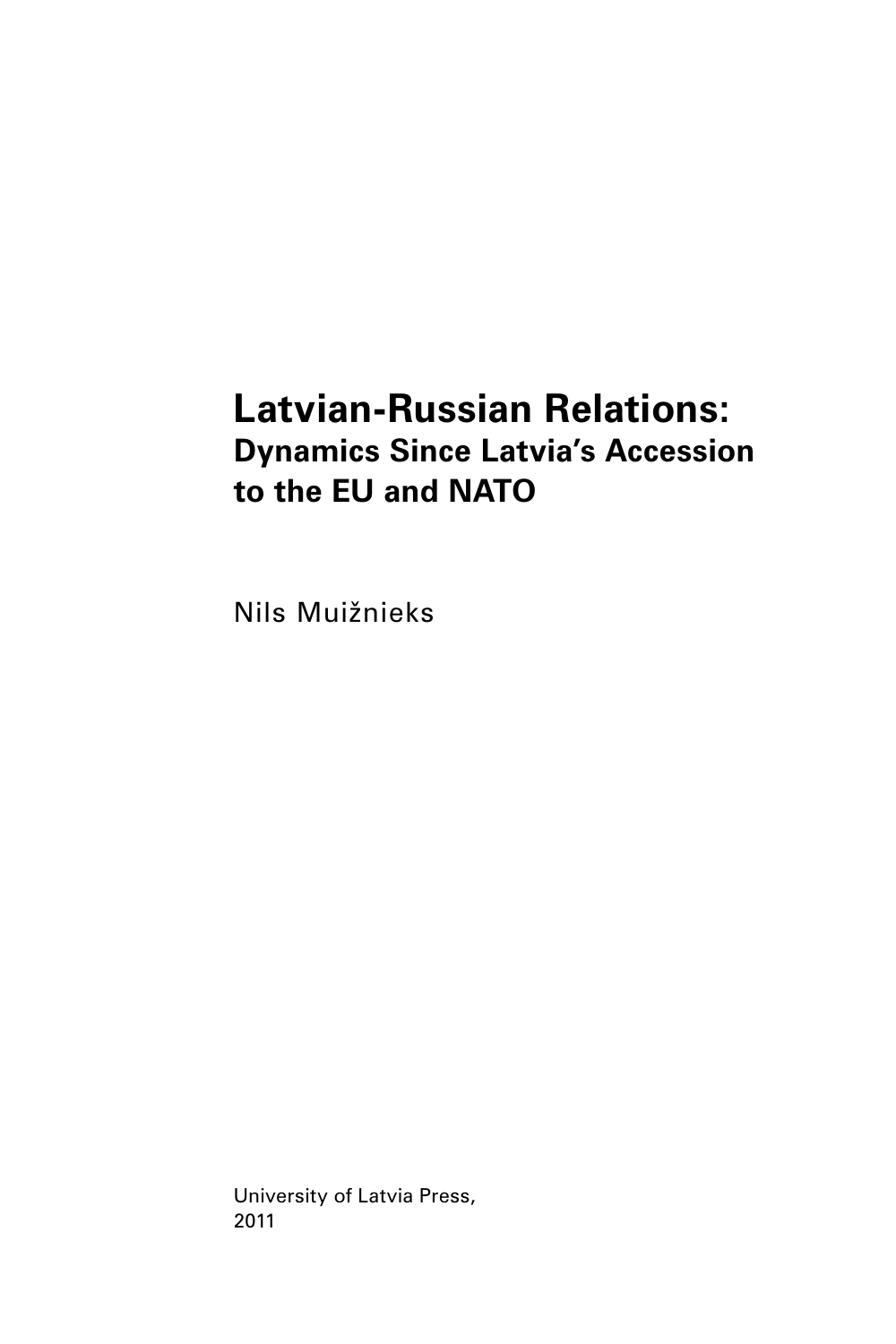UDK 327(474.3 + 470) Mu 178

Reviewers:

**Toms Rostoks,** Ph. D., University of Latvia **Andris Sprūds,** Ph. D., Riga Stradins University



This book was prepared and published in cooperation with the Friedrich-Ebert-Stiftung.

Layout and cover design: **Ilze Reņģe**

© Nils Muižnieks, 2011 © University of Latvia, 2011

ISBN 978-9984-45-326-2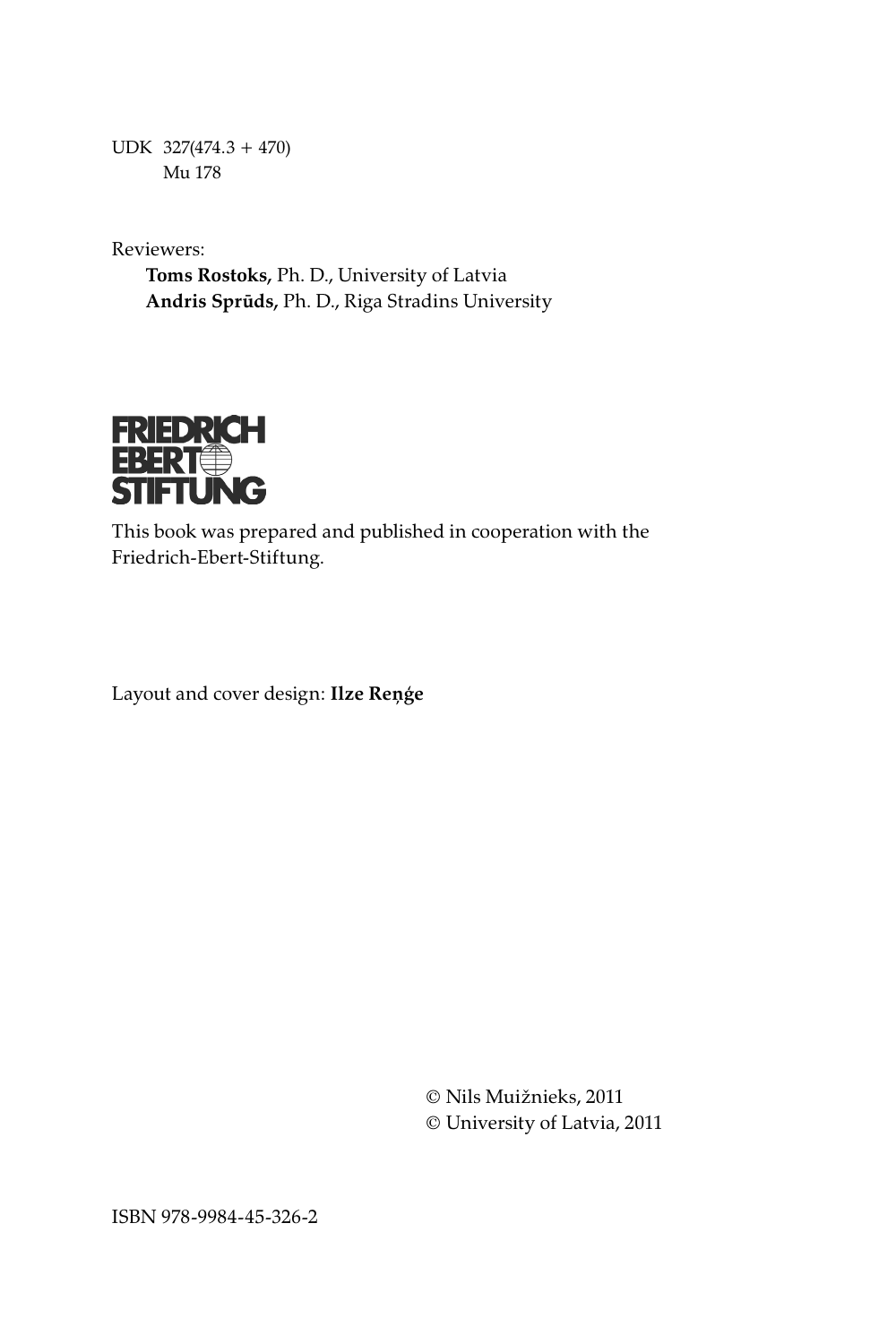# **Contents**

|                                                                | 5  |
|----------------------------------------------------------------|----|
|                                                                | 6  |
|                                                                | 7  |
|                                                                | 24 |
|                                                                | 42 |
|                                                                | 47 |
|                                                                | 52 |
| VI. Russian "Soft Power" in Latvia: Culture, Sports, Religion, | 60 |
|                                                                | 68 |
|                                                                | 72 |
|                                                                | 77 |
|                                                                | 79 |
|                                                                | 83 |
|                                                                | 87 |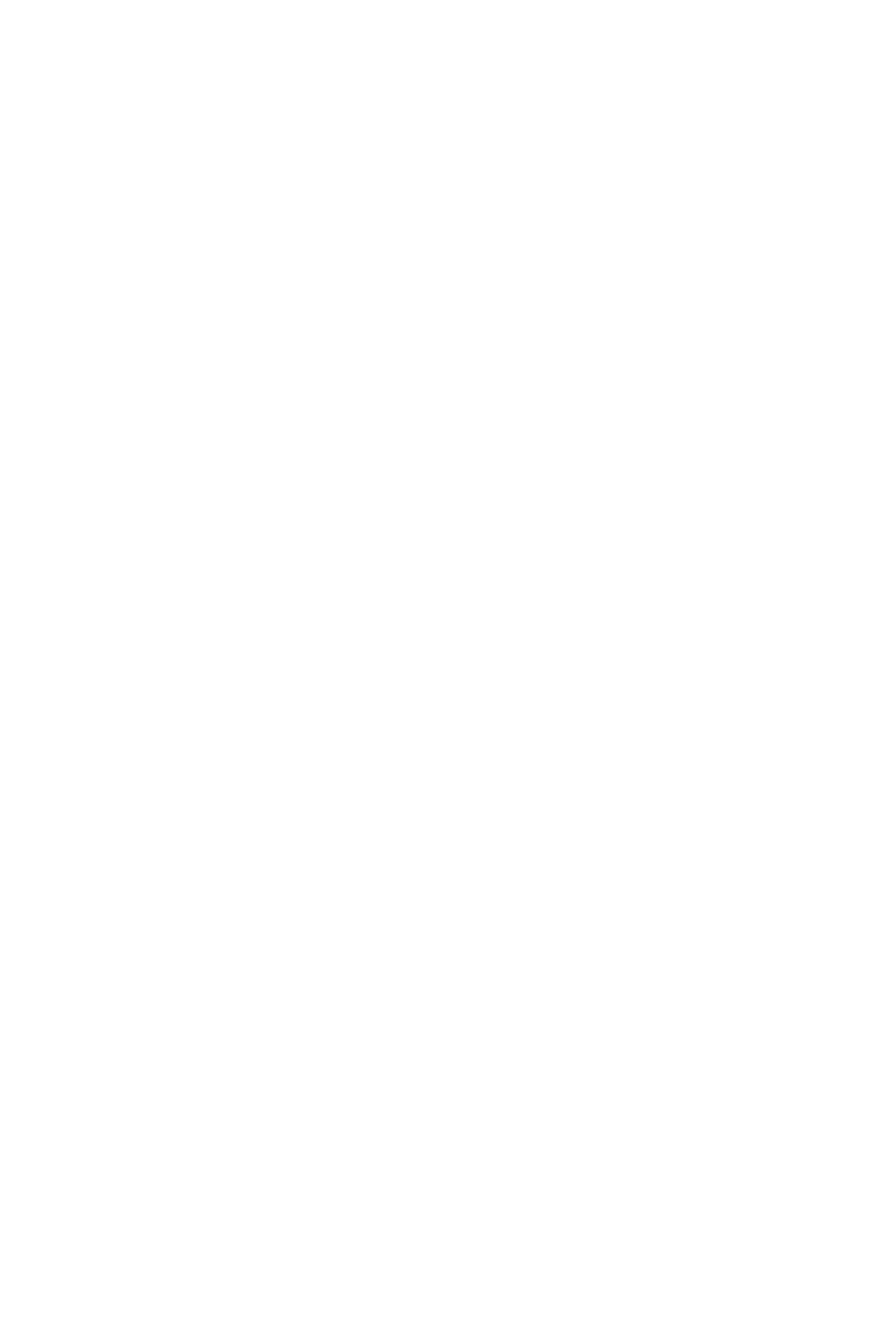# **Acknowledgements**

The idea for a book like this had been percolating in my mind for some time when the Friedrich-Ebert-Stiftung approached me and offered support for its preparation and publication. I am grateful for this motivating push, as all too often, such ideas never become reality. I would particularly like to thank Deniss Hanovs, programme manager at the Friedrich-Ebert-Stiftung, for his encouragement and support. One of the more rewarding aspects of the preparation process was the opportunity to work with several very talented research assistants. Thanks are due first of all to Mārtiņš Hiršs, but also to Marta Rikša and Artūrs Hoļāvins. I would also like to extend my gratitude to the two reviewers, Toms Rostoks and Andris Sprūds, who are among Latvia's best experts on Russia and whose work I relied upon heavily, particularly regarding energy issues. Their comments on an earlier draft were very useful, though responsibility for any remaining errors or lacunae is mine. Thanks are also due to Ieva Strode of the survey research company SKDS, who not only graciously shared survey data on threat perceptions and Latvian stances towards Russia, the United States and the European Union, but also created the diagrams from the raw data. Finally, I would like to acknowledge the contribution to my thinking about Latvian-Russian relations made by stimulating discussions with master's students in my course on "Russian Policy in the CIS and Baltic States" and doctoral students in the graduate seminar "Analyzing political, social and economic processes in the post-Soviet space."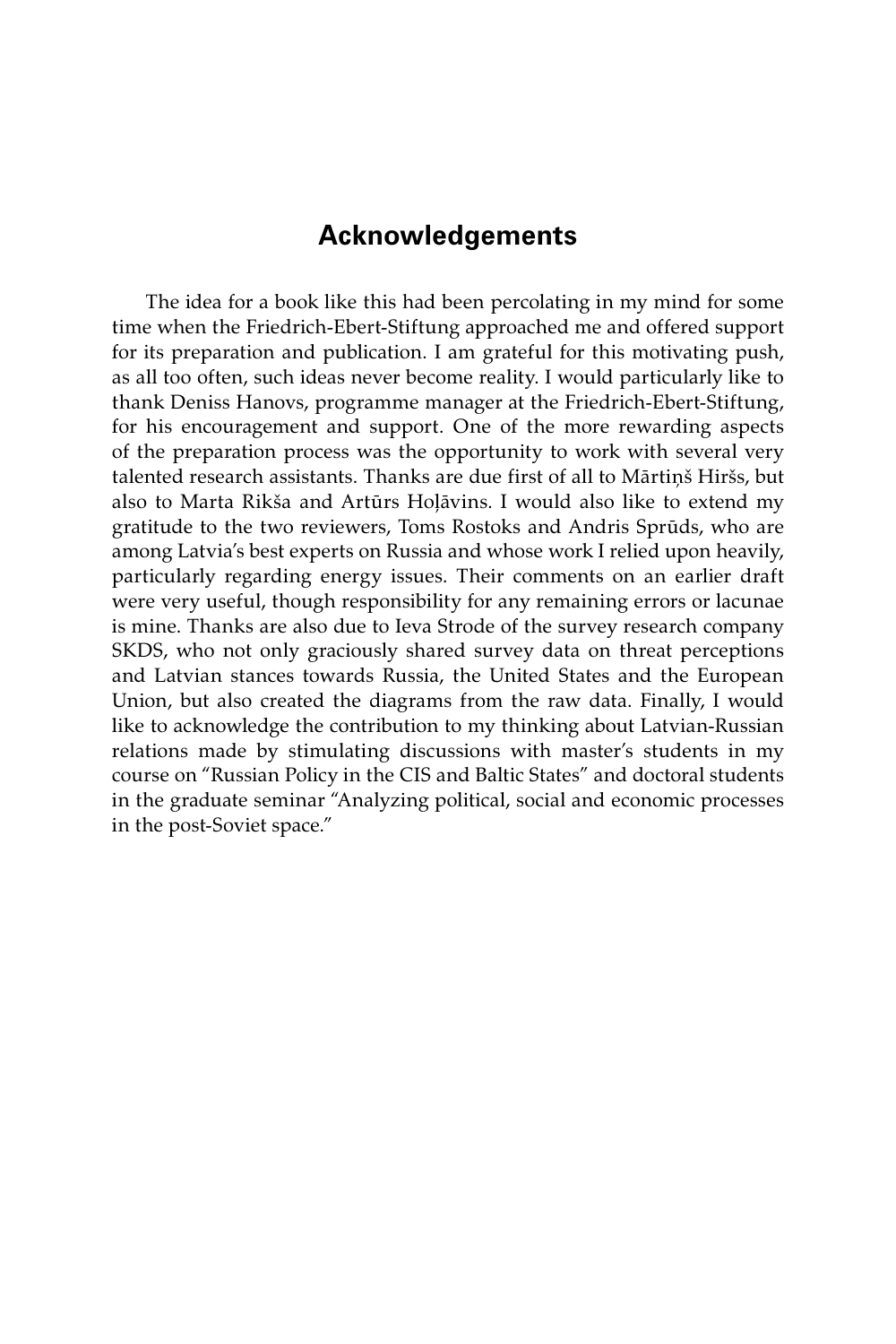

# **Map of the Baltic States**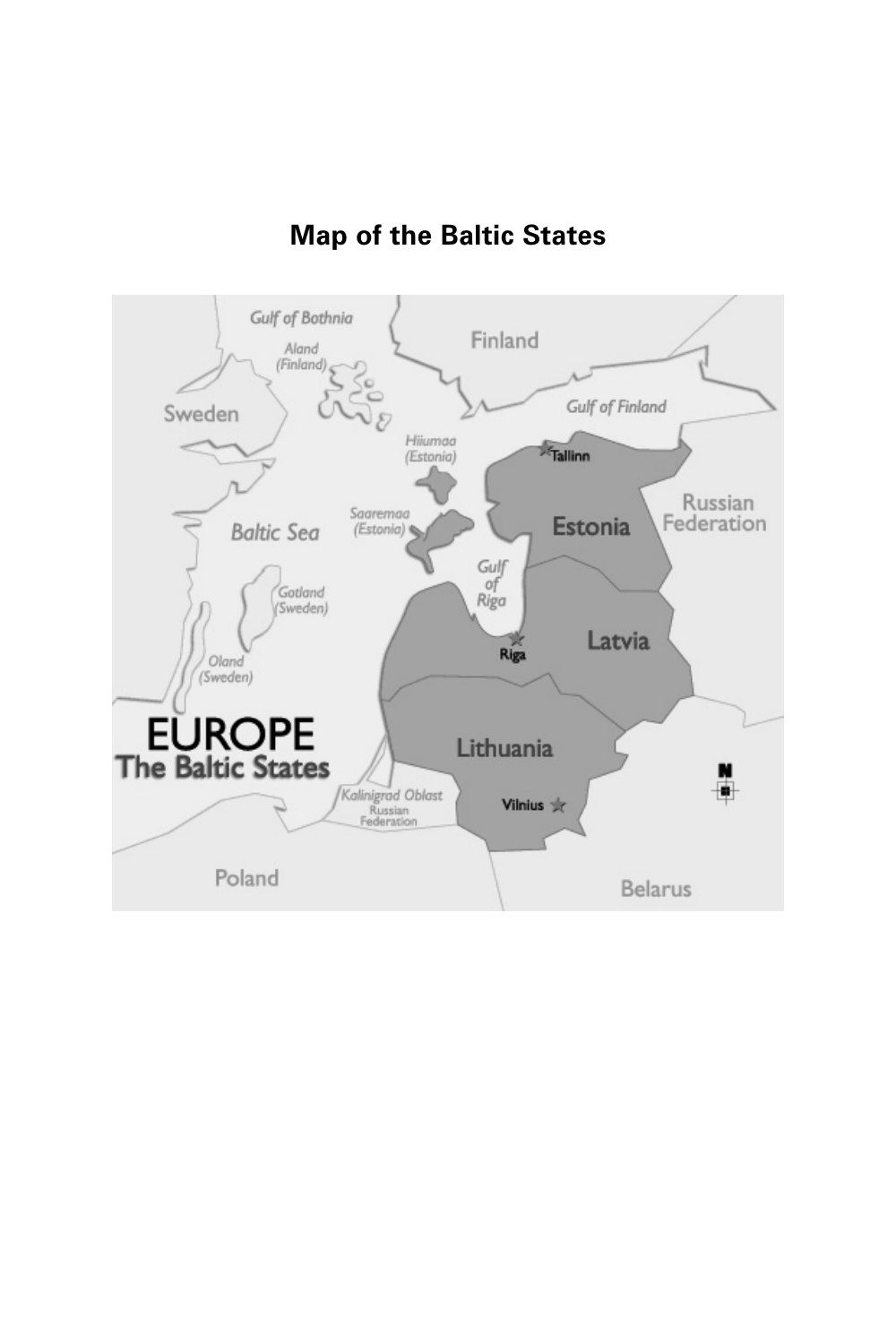# **I. Setting the Stage**

#### **Introduction**

Russia looms large in discussions of Latvian foreign policy. This is true whether the discussion concentrates on military security, energy dependence, issues of history or a host of other topics. Despite its small size and relative stability and prosperity as compared to Russia's other neighbours, Latvia has also assumed a disproportionately important position in Russian foreign policy debates and in Russian public opinion. Until the Bronze Soldier Crisis in Estonia in 2007 and the Russian-Georgian war in 2008, Latvia steadily placed at or near the top of the Russian public's list of "least friendly countries". Russia has devoted an extraordinary amount of diplomatic energy in seeking to draw the international community's attention to Latvia and its treatment of Russians and "Russian-speakers" (people with Russian as a native language). What is more, Latvia's ports, banks, real estate and other economic assets have attracted a significant amount of Russian elite interest.

Reflecting the importance of bilateral relations, there is a growing literature on the topic in each country. In Latvia, two general studies were published several years ago. The first, published in 2006 not long after EU and NATO accession, provided an introductory look at the full gamut of inter-state relations (security issues, economic ties, energy relations, "compatriot" policy, etc.) and sought to trace the interaction of inter-state and inter-ethnic relations within Latvia.<sup>1</sup> The second, published in 2008, examined Latvia's encounters with Russia in various contexts – the United Nations, the European Union, NATO, Baltic Sea regional organizations, and elsewhere.<sup>2</sup> These general overviews have been complemented by a number of more focussed thematic studies by Latvian scholars examining issues such as Russian media portrayal of Latvia,<sup>3</sup> energy around the Baltic Sea,<sup>4</sup> the "humanitarian dimension" of Russian foreign policy in Latvia compared to other Russian neighbours,<sup>5</sup> and the "geopolitics of history" in Latvian-Russian relations.6

<sup>1</sup> Muižnieks, Nils, ed. (2006), *Latvian-Russian Relations: Domestic and International Dimensions*.

<sup>&</sup>lt;sup>2</sup> Ozolina, Žaneta, ed. (2008), *Latvia-Russia-X*. Riga: Zinātne.

<sup>3</sup> Muižnieks, Nils, ed. (2008), *Manufacturing Enemy Images? Russian Media Portrayal of Latvia*.

<sup>&</sup>lt;sup>4</sup> Sprūds, Andris and Rostoks, Toms, eds. (2009), *Energy: Pulling the Baltic Sea Region Together or Apart? Riga: Zinātne.* 

<sup>&</sup>lt;sup>5</sup> Pelnēns, Gatis, ed. (2009), *The Humanitarian Dimension of Russian Foreign Policy Toward Georgia, Moldova, Ukraine and the Baltic States*. Riga: Centre for East European Policy Studies.

<sup>6</sup> Muižnieks, Nils, ed. (forthcoming), *The Geopolitics of History in Latvian-Russian Relations.*  Riga: University of Latvia Academic Press.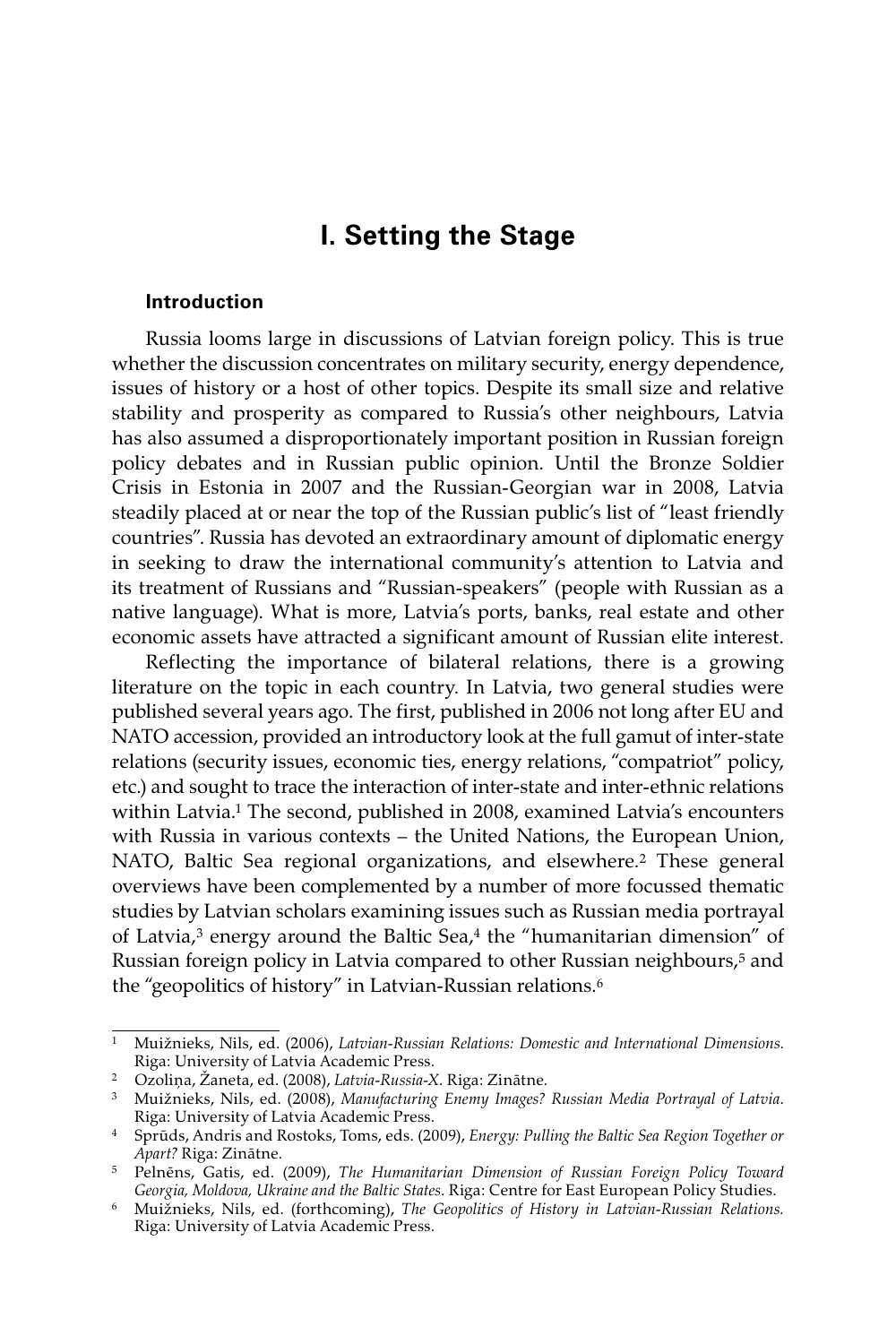In Russia, academic work generally places Latvia in a broader comparative context along with other neighbours or foreign policy targets. Most frequently, Latvia is seen as an inalienable part of the Baltic triad of Estonia, Latvia and Lithuania. The only recent book length study is a 2005 volume that focuses primarily on a comparative political sociology of the Baltic states and contains a concluding chapter on "Russia, the Baltic, and the EU."7 However, over the last several years Russian scholars have published a number of articles in Russian academic and policy journals on the Baltic and/or Baltic-Russian relations, paying most attention to issues of history<sup>8</sup> and to economic relations after EU enlargement.9

Given the rapidity of change in the region, it is high time for an up-todate study that examines the full range of Latvian-Russian relations since Latvia's accession to the EU and NATO. Indeed, a core research question to be addressed in this study is the following: how has Latvia's membership in the European Union and NATO affected Latvian-Russian relations? As will be elaborated below, accession to these organizations occasioned a host of contradictory predictions about how Latvia's relations with its large neighbour would evolve. This study will not only seek to investigate "events on the ground" in recent years, but also to embed them in a conceptual approach that considers the interplay of both interests and identities, combining both rationalist and constructivist explanations.

### **Conceptual Considerations**

In assessing the role of the changing international environment on Latvian-Russian relations, it is necessary to keep in mind the power asymmetry between Latvia and Russia. Latvia's membership in the European Union and NATO went some way towards compensating the asymmetry in power in specific policy areas (e.g., visa policy, border control, customs, defence of air space) by removing them from the bilateral agenda and placing them on the EU-Russia or NATO-Russia agenda. Regardless, Latvia is far more constrained in its policy choices and subject to external influences and pressures than Russia. As Latvian officials have wryly noted

<sup>7</sup> Simonian, Renald (2005), *Rossiya i strany Baltii*. 2nd ed., Moscow: Institut sotsiologii RAN. 8 Fomenko, Aleksandr (2008), "The Baltics as Russia's Problem," *International Affairs: A Russian Journal of World Politics, Diplomacy and International Relations* Vol. 54, Issue 4, pp. 52-67; Simonian, Renald (2009), "Pribaltika. Vspominaya predvoennye gody," *Mezhdunarodnaya zhizn'*, No. 1, January, pp. 58-77; Simonian, Renald and Kochegarova, Anna (2009), "Sobytiya 1939-1940 godov v massovom soznanii naseleniya stran Baltii," *Novaya i nov'eshaya istoriya*

No. 3, pp. 19-33; 9 Kochetkov, Yuri (2006), "Latviya: Mezhdu Rossiyey i zapadom," *Mirovaya ekonomika i mezhdunarodnye otnosheniya*, No. 3, pp. 63-71; Kuznetsov, A. and Chetverikova, A (2009), "Problemy rossisko-pribaltiskikh ekonomicheskikh svyazei," *Mirovaya ekonomika i mezhdunarodnye otnosheniya*, No. 7, July, pp. 73-81; Simonian, Renald (2006), "Strany Baltii v Evrosoyuze", *Voprosy ekonomiki* No. 11, November, pp. 118-132; Sytin, Aleksandr (2008), "Pribaltika v Evrosoyuze. Itogi vstupleniya," *Svobodnoye Mysl',* No. 4, April, pp. 43-54.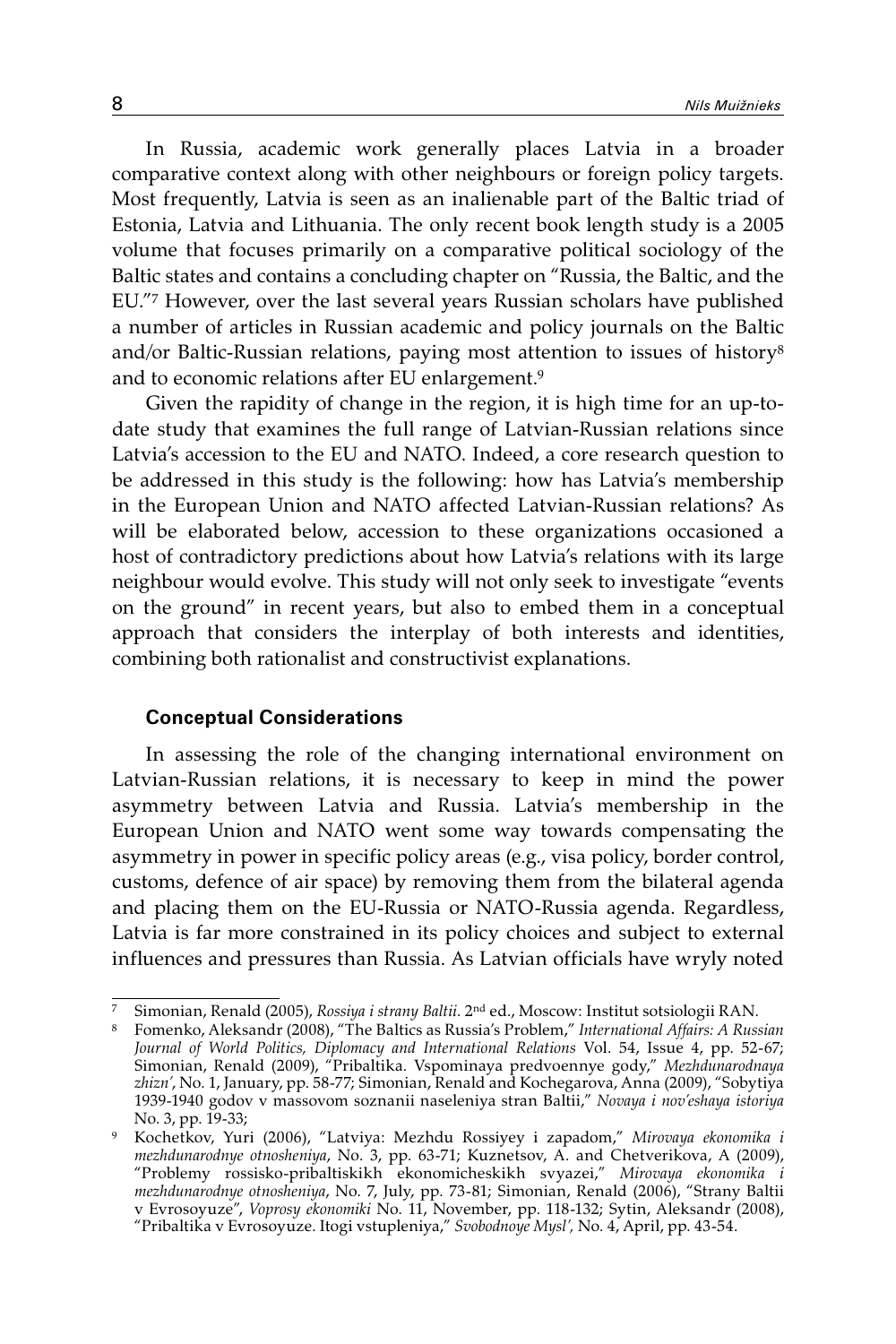over the years, Latvia is more of a "policy taker" than a policy maker in the international arena. This suggests that it is necessary to keep in mind Russia's relative position in the international distribution of power over time and its interests in Latvia, whether they involve maintaining political or cultural influence, deflecting perceived security threats, pursuing economic advantage or asserting the Russian view of history.

Explanations based on relative power position and interests, however defined, are useful in identifying broad and stable trends in relations. However, this study also seeks to explain the contradictory development of Latvian-Russian relations, wherein, for instance, growing trade relations have been accompanied by increasing tensions over issues of history and identity. Here, it is necessary to incorporate second-image explanations as well, especially the role of domestic political actors. As George Breslauer has written, "Russian policy towards the Baltic states has been a function of its policy in Europe, and in East-West relations more generally. And these are functions of what kind of orientation was ascendant in Moscow's foreign policy-making circles."10 It is impossible to examine this "orientation" in either Russia or Latvia without examining interest and preference formation, which invariably involves examining the role of ideas and identities.

Ideas and identities in international relations have been the focus of constructivists, whose "founding father" Alexander Wendt argued that social structures, including international structures, are "inseparable from the reasons and self-understandings that agents bring to their actions."11 As Ted Hopf has noted, "Constructivism argues that both material and discursive power are necessary for any understanding of world affairs."12 Thus, the analysis below will also seek to examine not only material power, but also discursive power – the "reasons" and "self-understandings" deployed by elites in the foreign policy arena. Following Ehin and Berg, my approach is based on the premise that identities are socially constructed, relational and have a narrative, discursive structure of which memory and history are essential ingredients.13

Issues related to identity, history and memory cannot be dismissed as mere "window dressing" for the pursuit of power, economic interest or international status in Latvian-Russian relations. It is difficult to explain

<sup>10</sup> Breslauer, George (2003), "Russia, the Baltic States, and East-West Relations in Europe," in Pettai, Vello and Zielonka, Jan, eds., *The Road to the European Union, Vol. 2: Estonia, Latvia and* 

*Lithuania*. Manchester: Manchester University Press, p. 40. 11 Wendt, A. (1987), "The Agent-Structure Problem in International Relations Theory," *International Organization* 41 (3), p. 359.

 $^{12}$  Hopf, Ted (1998), "The Promise of Constructivism in International Relations Theory," *International Security* Vol. 23, No. 1,(Summer 1998), p. 177.

<sup>13</sup> Ehin, Piret and Berg, Eiki (2009), "Incompatible Identities? Baltic-Russian Relations and the EU as an Arena for Identity Conflict," in Berg, Eiki and Ehin, Piret, eds., *Identity and Foreign Policy: Baltic-Russian Relations and European Integration*. Surrey: Ashgate, p. 9.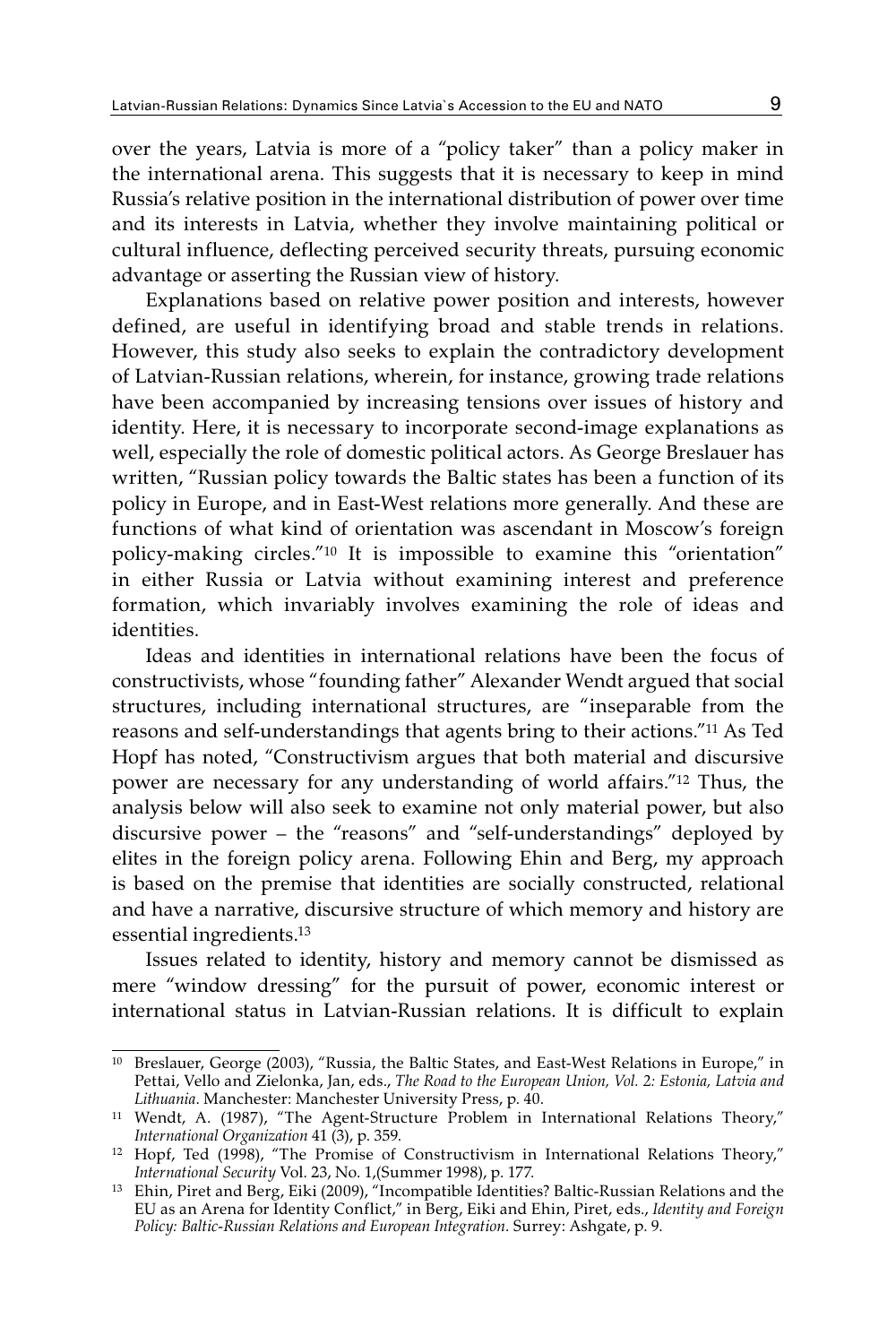through a rationalist perspective why the Russian government and the media beholden to it for many years consistently manufactured an enemy image of Latvia, such that Latvia's importance as a foreign policy "partner" and "unfriendliness" were blown all out proportion.14 Moreover, not only Latvian and Russian foreign policy makers have engaged in "memory wars" – they have been joined by historians, textbook writers, documentary film makers, journalists and others.15 Without reference to ideational factors, it is also difficult to explain why the status of Russians and "Russian-speakers" has evoked such consistent interest and activity by the Russian political class, which has often ignored the worse plight of similar minorities in other neighbouring countries. Here, ingrained social practices – the Russian elite criticizing Latvia for "minority rights violations," the Russian media portraying Latvia as an enemy, Latvian elites invoking the Soviet occupation – reproduce the intersubjective meanings that constitute the framework of Latvian-Russian relations and Latvian and Russian identity alike.

The legacy of the past and how it is constructed and invoked continue to shape contemporary bilateral relations. The purpose here is not to provide an overview of all the "historical baggage" affecting the relationship, as such an overview falls far beyond the scope of this study. Rather, the aim below is to sketch in the legacy of the 1990s and the key issues, turning points and "crises" that set the backdrop for recent developments.

### **Legacies and Turning Points: 1991-2004**

A key legacy of the past that continues to bedevil Latvian-Russian relations is divergent understandings of the nature of Latvian independence. The core disagreement revolves around whether Latvia is a restored state that was occupied by the Soviet Union or a new state that, aided by Yeltsin's Russia, seceded from the Soviet Union. This issue arose during the independence struggle of the late 1980s and became topical when Latvia attained full independence after the failure of the August 1991 *putsch*. Subsequently, it acquired tremendous symbolic and practical political importance in Latvian-Russian relations and lies just below the surface of many current disagreements.

On the symbolic plane, Latvian officials and commentators have often made Russian recognition of the occupation and restored independence a litmus test for whether Russia has come to terms with its past and renounced imperial ambitions. Russian officials and commentators, in turn, have perceived Latvian discourse on this topic as a thinly veiled attempt to discredit the Soviet role in World War II and justify "discriminatory" practices against post-war Russian-speaking settlers in Latvia. The issue of the nature of the

<sup>14</sup> See Muižnieks, ed. (2008), *Manufacturing Enemy Images?* 

<sup>15</sup> See Muižnieks, ed., (forthcoming), *The Geopolitics of History*.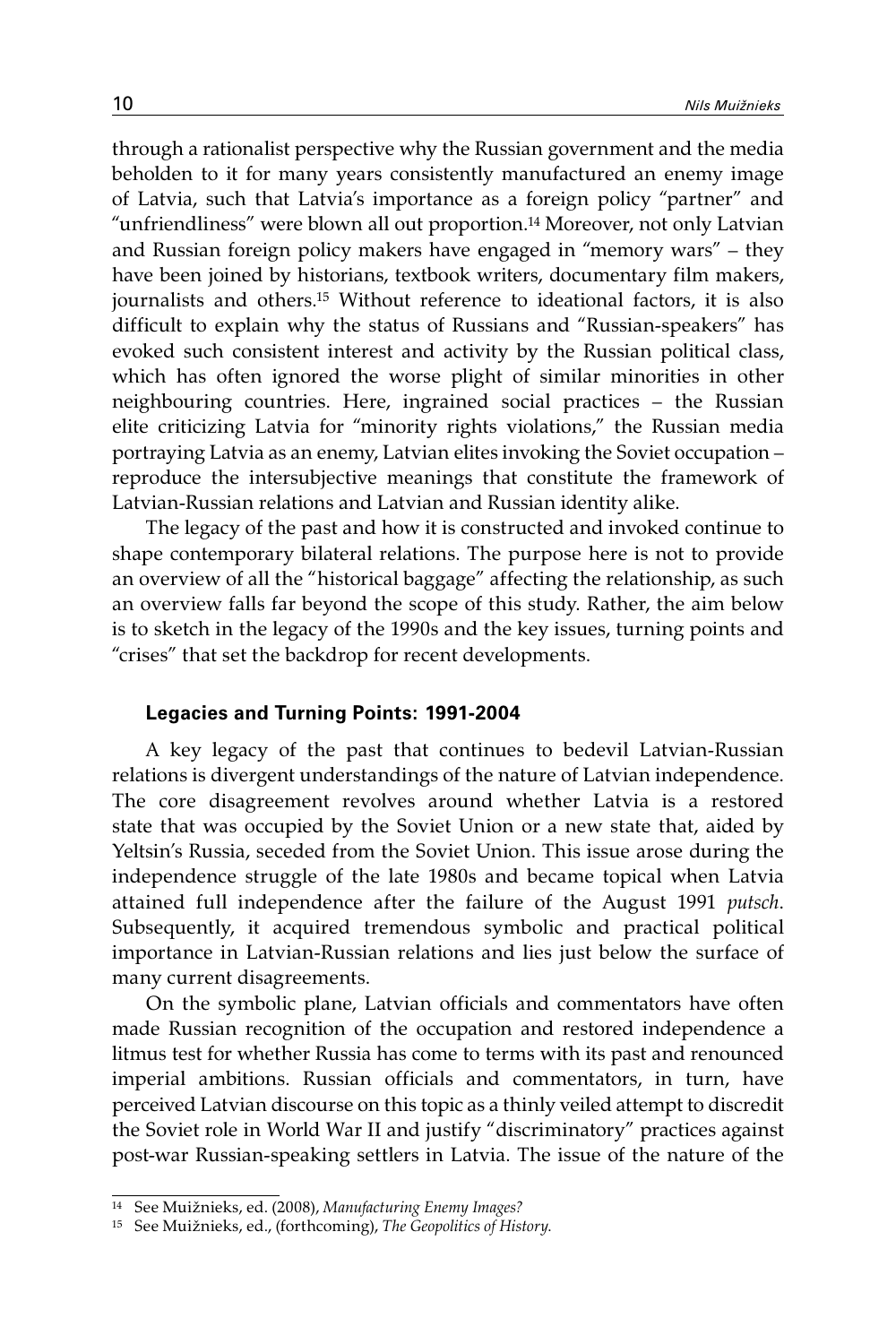Latvian state is linked not only to debates about the proper status of post-war Russian settlers ("illegal immigrants" or "colonists" vs. "oppressed minority"), but also to such thorny practical issues as the appropriate border between Latvia and Russia (the interwar border as defined in the 1920 Peace Treaty vs. the de facto administrative border between the Latvian SSR and the RSFSR) and whether Russia, as the prime successor state to the Soviet Union, might be liable to compensation claims from Latvia or individual Latvian citizens.<sup>16</sup> Here, ideas and interests reinforce one another at every turn.

Another legacy stemming from the collapse of the Soviet Union was the presence of between 50,000 and 80,000 Soviet/Russian military personnel and their families on Latvian territory, an issue that dominated the Latvian-Russian bilateral agenda from 1991 to 1994.17 The international environment during this period was favourable to Latvia, as Russia was weak, the United States enjoyed its unipolar moment, and the Yeltsin government was at pains to establish friendly relations with the West. However, Yeltsin was not always in full control of the military, which became involved in conflicts in Georgia and Moldova at this time and also engaged in "spontaneous boycotts" (e.g., refused orders to depart) during the withdrawal from Latvia. Primarily for domestic political reasons, Yeltsin also sought to link the troop withdrawal with the status of Russian-speakers in Latvia.18

Latvia countered by successfully "internationalizing" the troop withdrawal issue by involving the United States and placing the issue on the agenda of international organizations. However, as former OSCE official Wilhelm Hoynck has noted, after internationalizing the troop withdrawal, "Latvia could not refuse international involvement in the minority problem."19 Throughout the 1990s, Russia would seek to use international organizations to influence Latvian minority policy, a tactic that would only fade with Latvian accession to the European Union and NATO. The saga of troop withdrawal, together with the rise of ultranationalist Vladimir Zhirinovsky in Russia and the elaboration of the Russian doctrine of the "near abroad," rekindled Latvian fears of Russia, a point to be revisited below.

<sup>&</sup>lt;sup>16</sup> For a broad overview, see Ibid. Latvia's judge at the European Court of Human Rights Ineta Ziemele has written extensively on the legal aspects of the issue. Among her many works, see Ziemele, Ineta (2005), *State Continuity and Nationality: the Baltic States and Russia.* Boston/ Leiden: Martinus Nijhoff Publishers. For a prominent Russian view, see Chernichenko, Stanislav (2004), "Baltic 'Occupation' and the Violation of the Rights of Russian Speakers,"<br>Russian Journal of World Politics, Diplomacy and International Relations, No, 5 Vol. 50, pp. 115-24.

<sup>&</sup>lt;sup>17</sup> The estimate was provided by Sergei Zotov, head of Russia's negotiating team with Latvia. See *Diena* 10 March 1992.

<sup>&</sup>lt;sup>18</sup> See Simonsen, Sven Gunnar (2001), "Compatriot Games: Explaining the Diaspora Linkage in Russia's Military Withdrawal from the Baltic States," *Europe-Asia Studies* Vol. 53, Issue 5,

July, pp. 771-791. 19 Hoynck, Wilhem (2002), "Elements for Success of the OSCE Mission in Latvia,"unpublished presentation made at a conference "OSCE and Latvia: Past, Present and Future," in Riga, Latvia on 20 March 2002.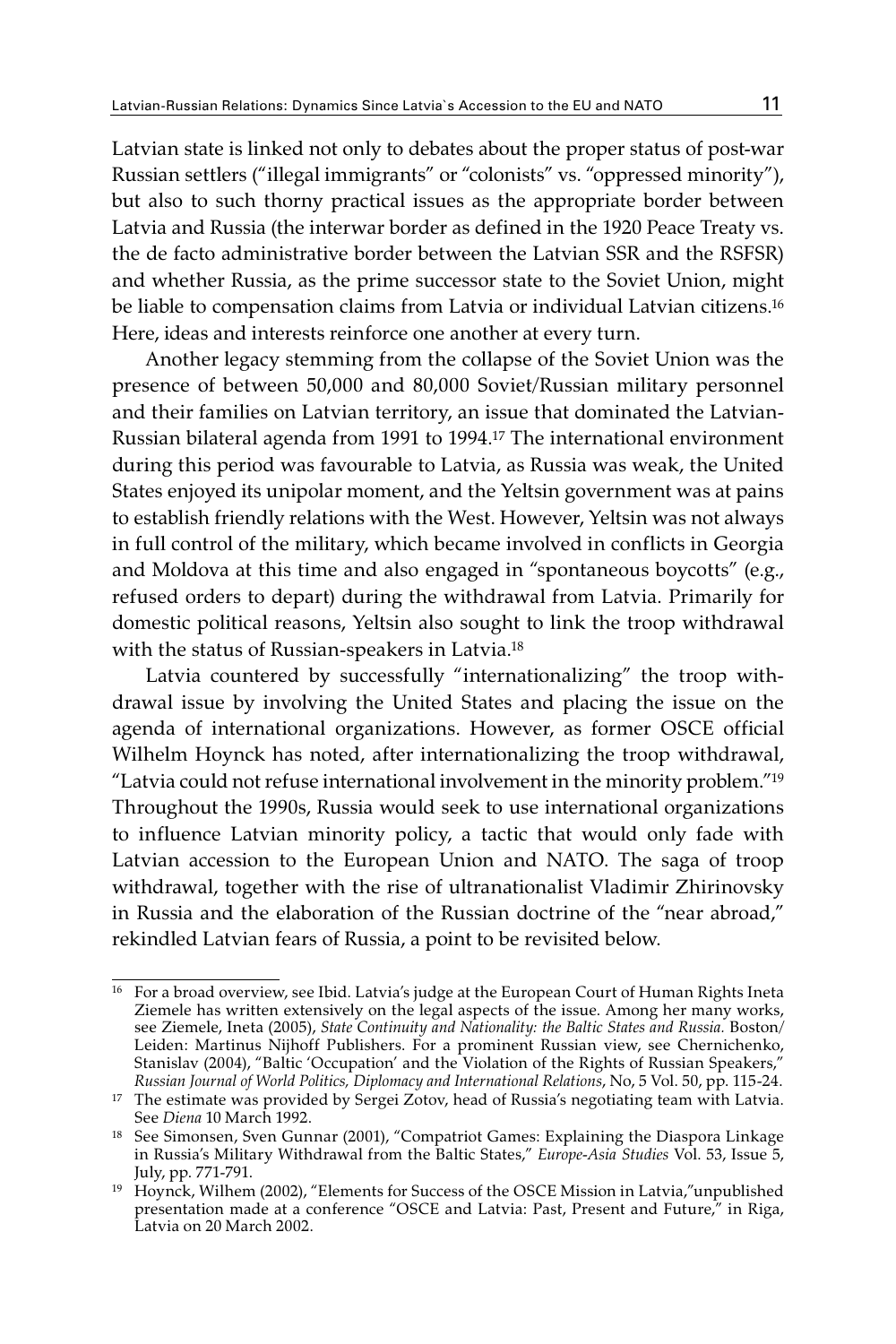While the troop withdrawal in August 1994 was a serious turning point in relations, it did not signify the removal of security issues from the Latvian-Russian agenda. In the mid- and late 1990s, the enlargement of NATO and possible Latvian accession became a source of increasing worry for the Russian political elite and tension in Latvian-Russian relations. In the hope of countering Baltic moves to join NATO, in the fall of 1997 Russia launched two proposals: Russian security guarantees and a Pact on Regional Security and Stability.20 The former would consist of unilateral guarantees that could become multilateral by involving other countries in the region. The Pact would entail an umbrella agreement on political cooperation and a series of multilateral arrangements for regional cooperation in economic, military, social and environmental affairs. In the background was also the need to settle on a Latvian-Russian border agreement, where progress had also been made by late 1997. However, rather than a breakthrough on security and the border issue, a crisis slowly developed in Latvian-Russian relations. The Baltic states rejected the Russian proposals and reconfirmed the commitment to joining NATO. This snub was one of the factors contributing to the crisis in Latvian-Russian relations in 1998.

The negative impact of the rejection in Moscow was exacerbated by the growing involvement of the United States in Baltic affairs. Not long after rejecting Moscow's overtures, the Baltic governments signed "A Charter of Partnership Among the United States of America and the Republic of Estonia, Republic of Latvia and Republic of Lithuania" on 16 January 1998, which came to be an important step on the road to NATO membership.<sup>21</sup> A combination of other factors coalesced in the following months to send Latvian-Russian relations into a downward spiral.

As of August 1997, the post of Latvian prime minister was occupied by Guntars Krasts of the nationalist For Fatherland and Freedom/Movement for National Independence Party, a party which was anathema to Moscow. Throughout late 1997 and early 1998, Krasts resisted huge pressure from the EU and the OSCE to liberalize minority policy in general and the citizenship law in particular, thereby angering the Kremlin further.<sup>22</sup> Those in Moscow decrying "discrimination against Russian-speakers" and the "revival of fascism" in Latvia were given potent ammunition by the violent dispersal

<sup>&</sup>lt;sup>20</sup> For a summary of the proposals and a detailed analysis, see Ozolina, Žaneta (2000), "Crisis Prevention or Invention: Latvia's Response to the Proposed Russian Security Guarantees," Stern, Eric K. and Hansen, Dan, eds., *Crisis Management in a Transitional Society: The Latvian*<br>Experience. Stockholm: Forsvaghogskolan, pp. 188-215.

<sup>&</sup>lt;sup>21</sup> For the text of the charter, see Auers, Daunis, ed., (2008), *Latvia and the USA: From Captive Nation to Strategic Partner*. Riga: University of Latvia Academic Press, pp. 171-8. For its role in paving the way for Baltic accession to NATO, see the piece in the same volume by Ron Asmus and Māris Riekstiņš, "The Baltic Model," pp. 131-2.

 $22$  For details, see Muiznieks, Nils and Brands Kehris, Ilze (2003), "The European Union, Democratization and Minorities in Latvia,"in Kubicek, Paul, ed., *The European Union and Democratization*. London: Routledge, pp. 30-55.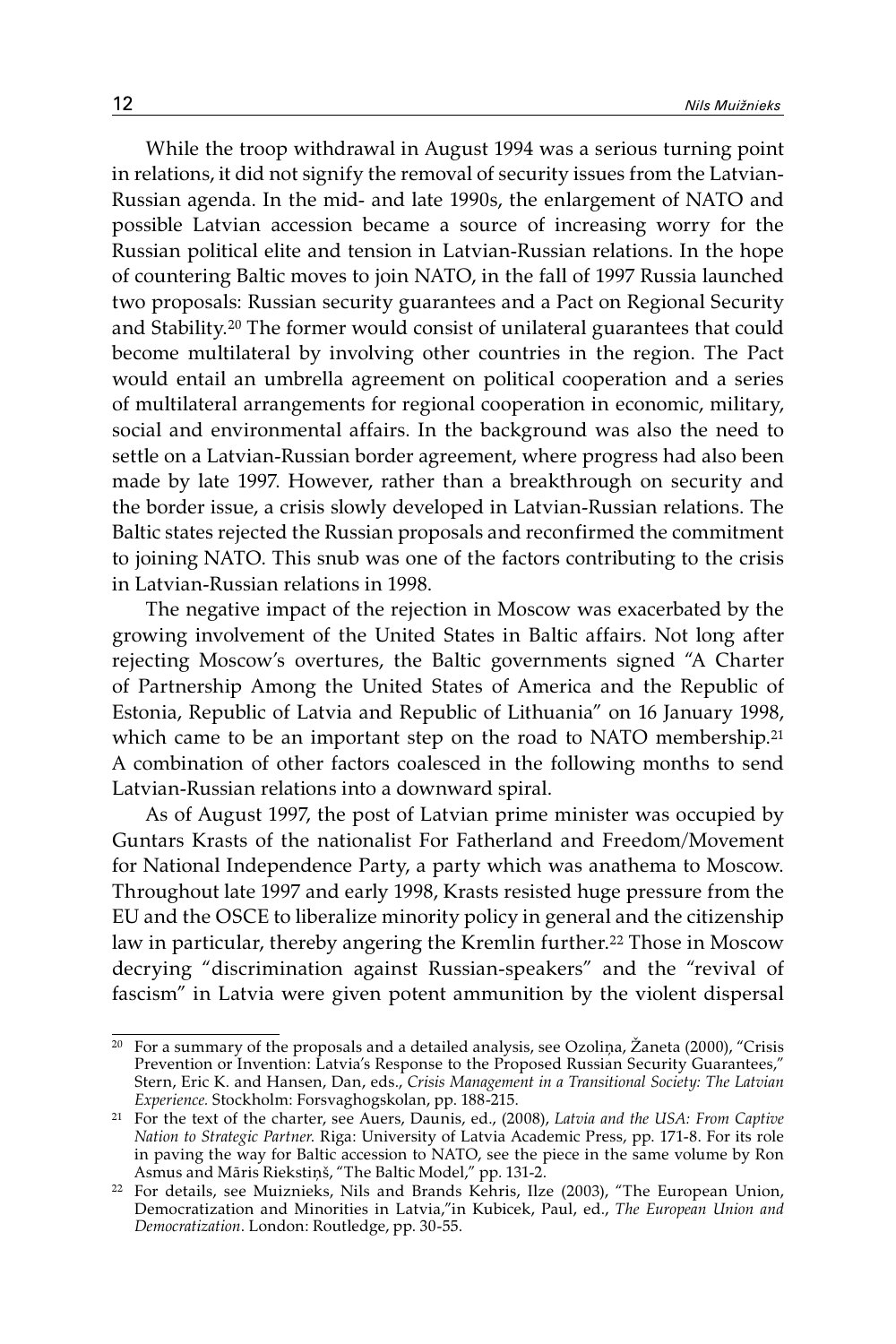by police of a demonstration of mostly Russian-speaking pensioners on 3 March and the annual commemoration on 16 March of Latvian soldiers who fought in the Latvian Waffen SS Legion.

In early 1998, economic disagreements compounded political tensions, as influential economic circles in Russia were dissatisfied with an increase in transit tariffs for oil exports through Ventspils port and the Russian share in the privatization of the Latvian gas company. The nadir came with the explosion of two small bombs – one on 2 April outside the Riga synagogue and a second on 6 April in front of the Russian Embassy. While Russia actively sought to discredit Latvia in the international arena, it also implemented limited economic sanctions against Latvia (affecting primarily Latvian imports and the Latvian banking sector). While the August 1998 financial crash in Russia diverted the Russian foreign policy elite's attention from Latvia, it further weakened Latvian-Russian economic ties. As Aivars Stranga and Daina Bleiere have concluded in their detailed analysis of the crisis, "it showed clearly that Latvia was very vulnerable to any significant political and economic pressure," thereby underscoring the risks of dependence on the Russian market and reinforcing the desire to integrate into European and Transatlantic structures.23

While Russia was preoccupied with recovering from the 1998 financial crisis and managing the leadership transition from Yeltsin to Putin at the end of 1999, in the period from 1999 to 2003 Latvia focussed on taking the necessary steps for EU and NATO accession. At the end of 2001, Latvia attained two important goals in that regard – the closing of the OSCE Mission to Latvia and the end of human rights monitoring conducted by the Parliamentary Assembly of the Council of Europe (PACE), both necessary steps to meet the democratic standards of the EU and NATO. Both moves were fiercely contested by Russia, which claimed that Latvia had not yet resolved issues surrounding the Russian minority. More to the point, Russia had sought prolongation of the OSCE presence and PACE monitoring as a means of halting Latvia's march to the EU and NATO.24 Further milestones were the Prague summit in November 2002, which formally opened the door for Latvian membership in NATO, and the September 2003 Latvian referendum on EU accession. While most Russian politicians and commentators adopted a neutral stance towards Latvian accession to the EU, they viewed accession to NATO as a security threat and Latvia as a willing accomplice to perceived American encroachment of Russia's claimed "privileged sphere of interest" in the post-Soviet space.25

<sup>&</sup>lt;sup>23</sup> Stranga, Aivars and Bleiere, Daina (2000), "The Latvian Russian Crisis of 1998," in Stern and Hansen, eds., Crisis Management in a Transitional Society, p. 251.

and Hansen, eds., *Crisis Management in a Transitional Society*, p. 251. 24 For analysis, see Muižnieks, Nils (2006), "Russian Foreign Policy Towards "Compatriots" in

Latvia," in Muižnieks, ed., *Latvian-Russian Relations*, pp. 122-4. 25 For a detailed analysis, see Rostoks, Toms (2008), "Russia's Media on Latvian Accession to the EU and NATO," in Muižnieks, ed., *Manufacturing Enemy Images?*, pp. 127-144.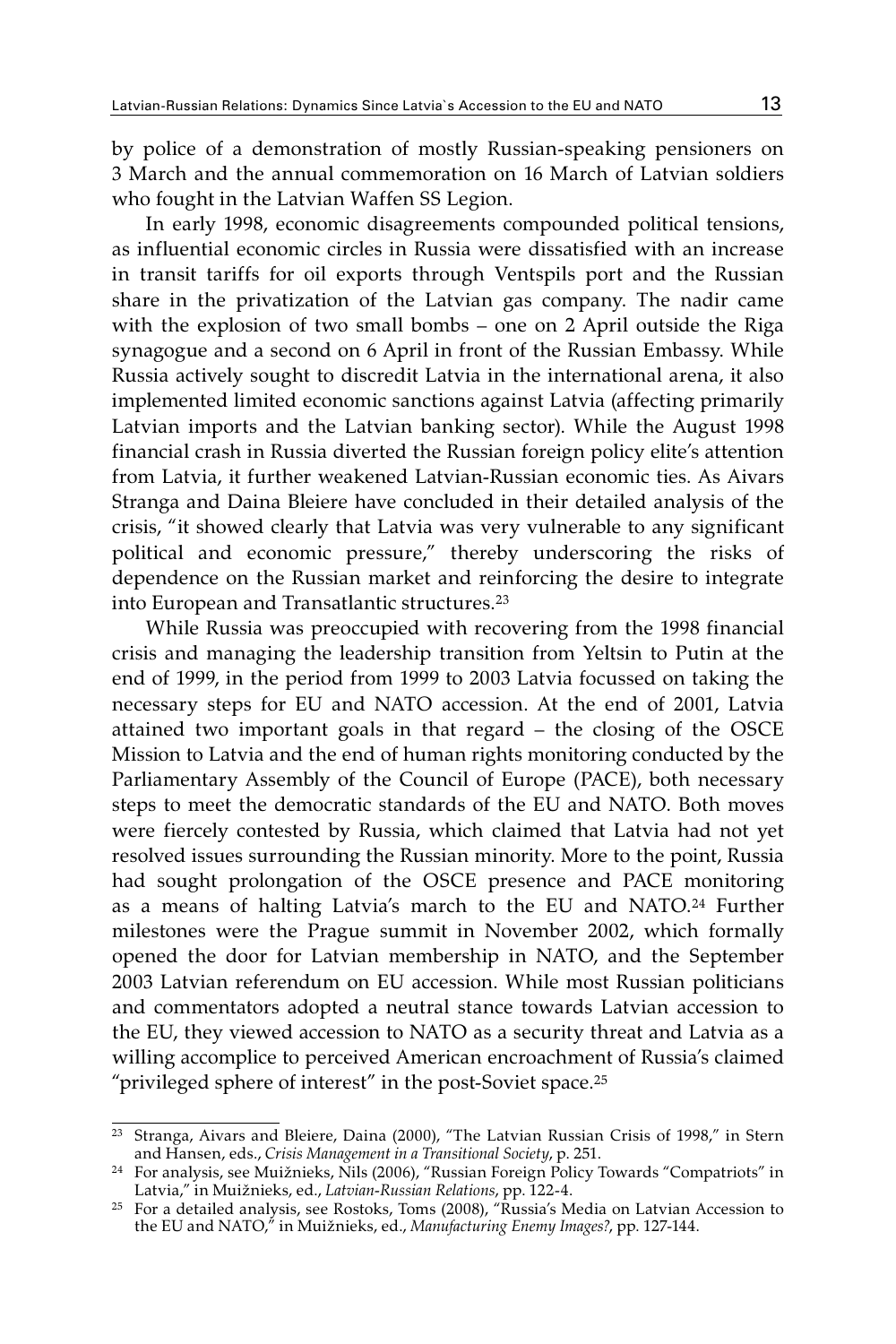As Russia recovered from the financial crisis and Vladimir Putin consolidated power, Russia began to implement a wide-ranging "economization" of relations with neighbouring countries in the post-Soviet space that affected relations with Latvia as well. Latvia had played a major role in the Russian oil export sector since Soviet times, with up to 13% of all Russian oil exports passing through the Latvian port of Ventspils in the late 1990s. As part of Putin's "economization," Russia not only raised prices for the delivery of oil and gas to its neighbours, but also sought to decrease its dependence on transit countries by building new pipelines and ports. Thus, Russia built an oil export terminal at the port of Primorsk, which obviated the need for using Ventspils. When the Primorsk terminal became fully operational in January 2003, Russia halted all oil transit through the pipeline to Ventspils and signalled that a resumption of transit would only be possible if Russia were allowed a controlling share in Venstpils port, something the Latvian authorities did not permit.<sup>26</sup> While harming the interests of those with a stake in Ventspils, the end to Latvia's and Russia's "mutual dependence" in the oil transit sector created a different foundation for subsequent relations. Latvia's importance for Russia in this strategic issue area declined, though Russian interest in Latvia's gas sector has persisted.

To sum up, the key turning points in Latvian-Russian relations were the troop withdrawal in 1994, the crisis of 1998, the end of oil transit by pipeline in 2003, and the various steps towards Latvian membership in the EU and NATO, which came to fruition in 2004. The legacy of this period is complex and variegated. Early disagreements on history which touch upon the founding doctrine of the state of Latvia persist. These are also linked to divergent assessments of World War II, an issue that has increasingly been linked to identity politics in Russia. Security issues have been a persistent part of the agenda, including the troop withdrawal, the offer of Russian security guarantees, and Russian dislike of Latvian membership in NATO. Russian criticism of Latvia's treatment of minority issues has been a steady refrain, as has the effort to link this with other issues. Russia has attempted to use economic and energy levers against Latvia, but not as often or as seriously as in relations with other neighbours.27 Moreover, Russia's attempts to use the lack of a border agreement to hinder Latvian accession to the EU and NATO or to impose linkage also failed, and the issue remained unresolved upon Latvian accession to the EU and NATO.

<sup>26</sup> See Sprūds, Andris (2006), "Latvian-Russian Energy Relations: Between Economics and Politics," in Muižnieks, ed., *Latvian-Russian Relations*, pp. 110-118. For an analysis of Russian commentary on the redirection of transit, see Muižnieks, Nils (2008), "The Latvian Economy –

the Offshore Next Door," in Muižnieks, ed., *Manufacturing Enemy Images?*, pp. 148-151. 27 For the broader picture, see, e.g., Hedenskog, Jakob and Larsson, Robert L. (2007), *Russian Leverage on the CIS and the Baltic States*. Stockholm: Swedish Defence Research Agency.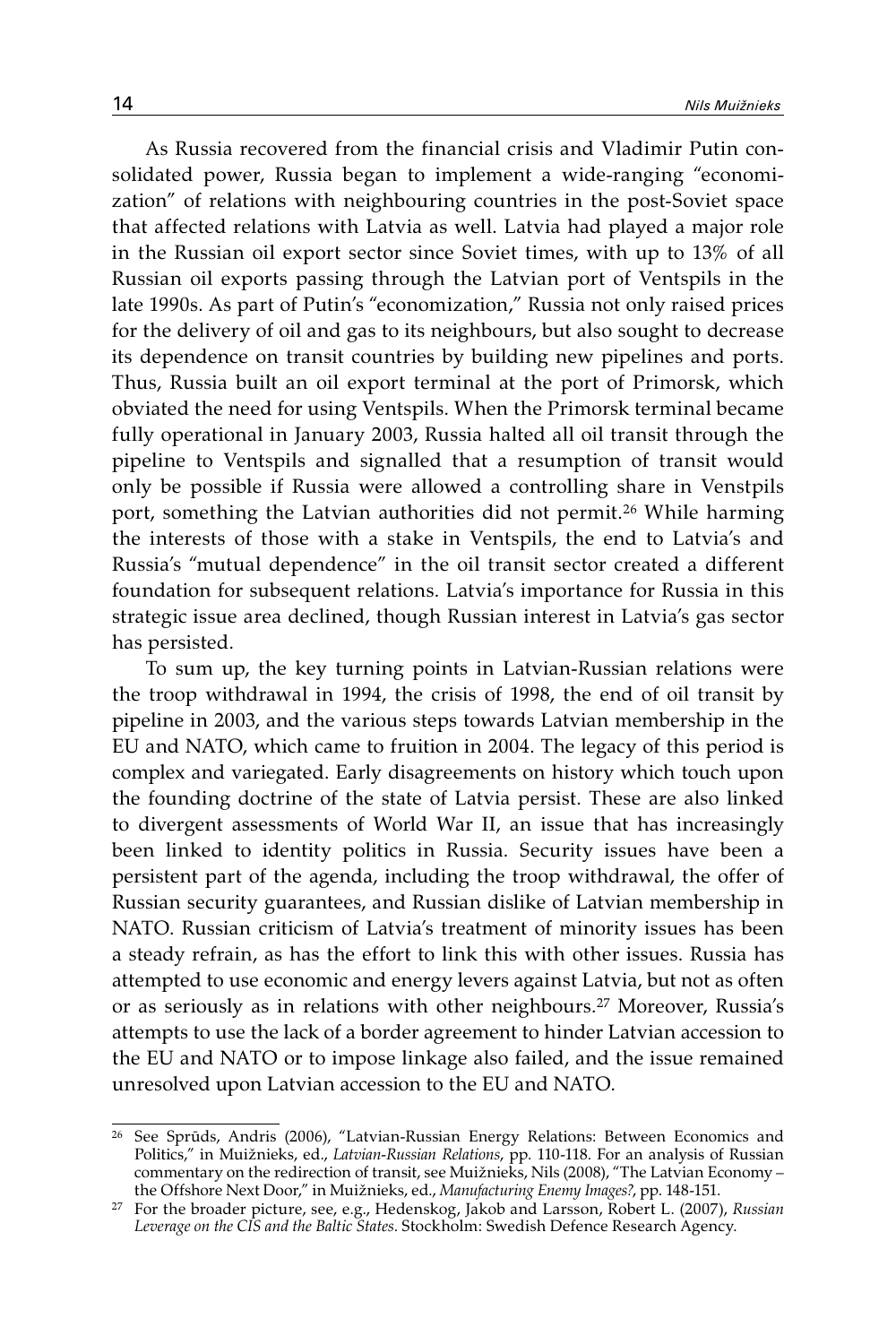## **Predictions and Expectations for Relations after Latvia's EU and NATO Accession**

In the run up to the dual enlargement, most commentators predicted that Latvian accession to NATO would harm Latvian-Russian relations, but that Latvian accession to the EU would benefit relations. Thus, Dmitri Trenin argued in 1997 that "if in the relatively near future, during the next five years for example, another wave of NATO expansion rises that includes the Baltic States, this will lead to a new, very more acute, confrontation between Russia and the West."28 Writing two years later, Arkady Moshes agreed, claiming that "The possibility of *NATO enlargement* to include the Baltic States is a factor which would have an indisputably negative impact on the bilateral relationship."29

Trenin identified a number of "possible minimum benefits" for Russia in Baltic EU membership, including "opportunities for profitable capital investment," "the establishment of a privileged relationship with the European Union," "the promotion of integration of the Russian-speaking population," and "the stimulation of cooperation at the regional level."30 Other analysts tended to concur with Trenin. Moshes, too, saw EU membership as leading to a liberalization of Latvian minority policy.31 Sergei Karaganov and Igor Yurgens, for their part, stressed the likely economic benefits for Russia, arguing that Baltic EU membership would facilitate Russian access to the EU market.32

Aivars Stranga, Latvia's foremost analyst of bilateral relations in the 1990s, argued in 1998 that "fully constructive relations between the Baltic states and Russia will not be possible without Baltic membership in the EU and further relations with NATO."33 Interestingly, neither Stranga nor any other analyst ventured to predict scenarios for bilateral relations in the event of Latvia gaining membership in both the EU and NATO, perhaps because NATO membership seemed so unrealistic until shortly before it became a reality. Interestingly, many in Latvia see EU membership primarily in terms of enhancing security vis-à-vis Russia. Thus, on the eve of the referendum on EU accession, *Diena*, the most influential daily Latvian newspaper at the time, had a front-page map with Russia in red, Latvia's Baltic neighbours and

<sup>28</sup> Trenin, Dmitri (1997), *Baltic Chance: the Baltic States, Russia and the West in the Emerging Greater* 

<sup>&</sup>lt;sup>29</sup> Moshes, Arkady (1999), *Overcoming Unfriendly Instability: Russian-Latvian Relations at the end of the 1990s*. Helsinki and Bonn: Ulkopoliittinen Instituutti and Institut fur Europaische Politik, p. 16. Emphasis in the original.<br><sup>30</sup> Trenin (1997), *Baltic Chance*, pp. 37-7.

<sup>&</sup>lt;sup>30</sup> Trenin (1997), *Baltic Chance,* pp. 37-7.<br><sup>31</sup> Moshes (1999), *Overcoming Unfriendly Stability,* p. 17.<br><sup>32</sup> Yurgens, I.Yu. and Karaganov, S.A. eds. (1997), *Rossiya i Pribaltika: Analiticheski doklad.* Moscow: SVOP, reprinted in Oznobishchev, S.K. and Yurgens,, I.Yu. eds., (2001), *Rossiya – Baltiya: Doklady SVOP Materialy konferentsii,* Moscow: SVOP, p. 74. 33 Stranga, Aivars (1998), "Baltic-Russian Relations: 1997," *Humanities and Social Sciences Latvia,* 

*The First Round Enlargements – Implications for Baltic Security* 2 (19)/3 (20), p. 184.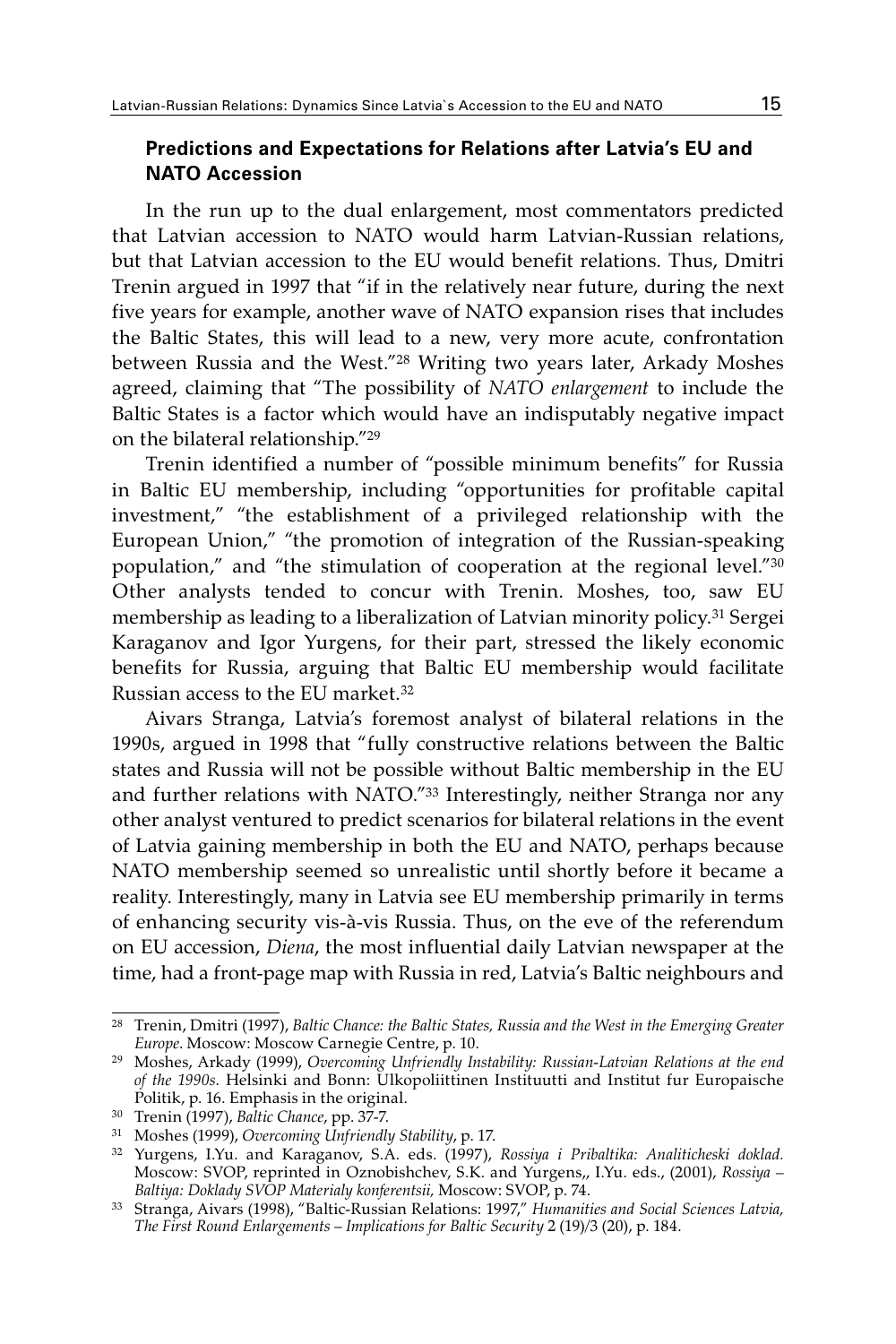other EU countries in blue, with Latvia in gray. The headline read "A "NO" Will Break the Arc of Security."<sup>34</sup> Below, the analysis seeks to identify whether any of these predictions have been realized since Latvian accession to the EU and NATO.

# **Official Latvian and Russian Policy Documents and Bilateral Relations**

An important insight into the nature of bilateral relations and the importance each side attributes to them can be gained by analyzing the key foreign and security policy documents of the two sides. Interestingly, the policy documents of both countries specifically mention contentious issues of history alongside the pursuit of traditional security, political and economic interests.

With accession to NATO and the EU in 2004, Latvia had attained its fundamental foreign policy goals and had to formulate new ones. When accession to NATO was assured, on 13 November 2003 the Latvian Parliament adopted a State Defence Concept<sup>35</sup> that remains in force to this day. In the foreign policy field, the reformulation took slightly longer and was done when Latvia adopted "Latvia's Foreign Policy Guidelines 2006-2010."36

Russia is specifically mentioned in Latvia's policy documents, though it also often appears "between the lines." In the State Defence Concept, Russia figures merely as one of NATO's partners: "Co-operation with NATO partner countries, including Russia, will promote trust, security, stability and openness in Europe." Russia is assigned a more prominent place in the Foreign Policy Guidelines, where it receives explicit mention as a bilateral and Baltic Sea partner, but implicit mention in the context of energy security and memory politics.

Under the section on relations with third countries, Russia is the only country alongside the United States that merits separate mention: "Russia is Latvia's neighbour. At the bilateral level, relations between Latvia and Russia must be based on pragmatic foundations and co-operation, particularly emphasising the need to resolve vitally important and practical mutual issues." This vague formulation is subsequently slightly elaborated in the section on performance indicators, which are "Ongoing political dialogue (visits, meetings, consultations)," "Ongoing work by the Intergovernmental Commission," and "Further expansion of the bilateral legal framework."

Russia is also mentioned in the Baltic Sea context: "The Baltic Sea region and co-operation therein cannot be considered to the exclusion of Russia.

<sup>34</sup>*Diena* 19 September 2003, p. 1.

 $36$  Available at http://www.mfa.gov.lv/en/policy/guidlines/.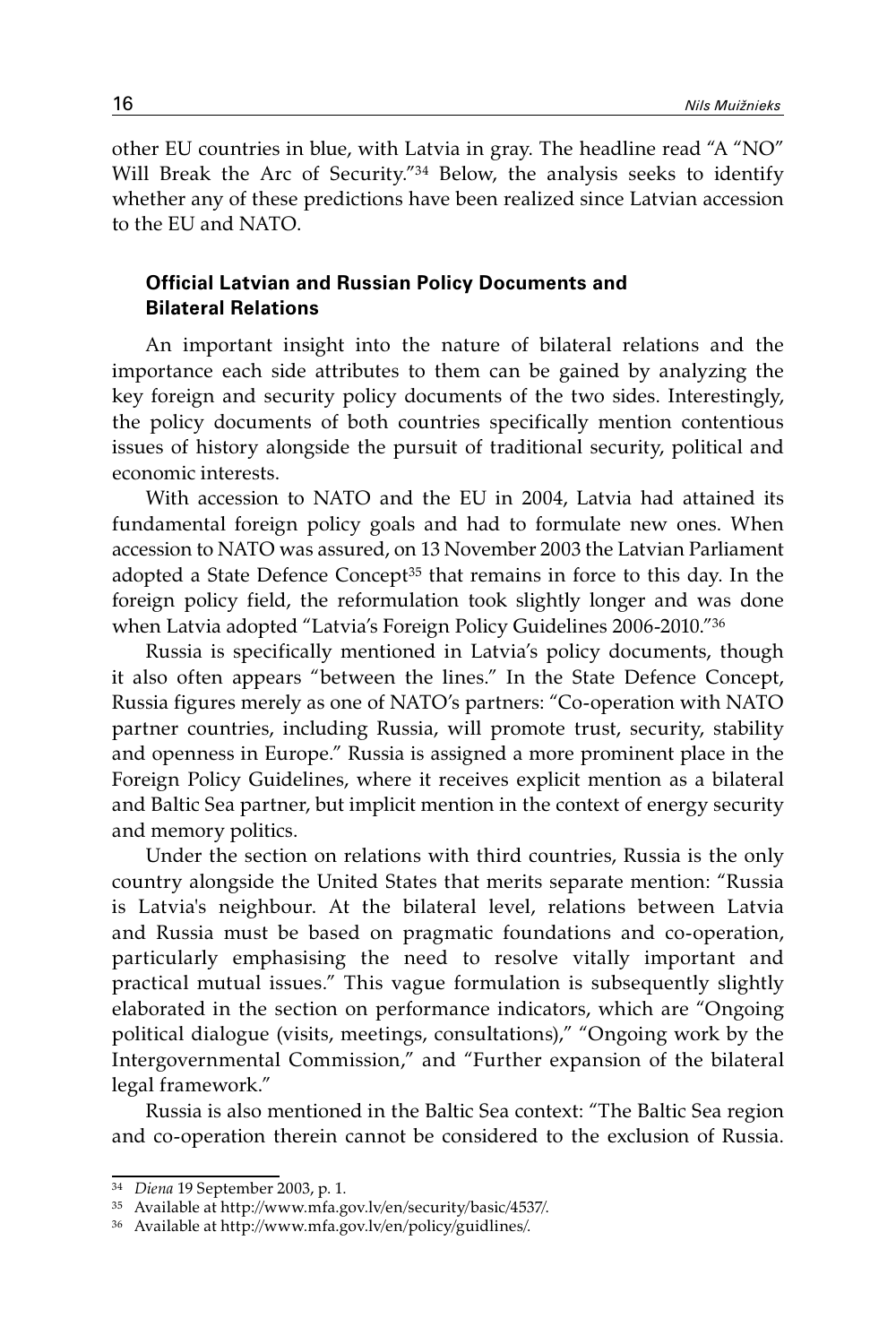Regional initiatives must be seen as an opportunity to promote cooperation with that country." However, the gist of the discussion on cooperation around the Baltic Sea is to reduce Latvia's dependence on Russian energy: "Latvia's geographical location is such that most of its basic infrastructure is closely linked to neighbouring countries [..] This particularly applies to the development of energy supplies and transport [..] Opportunities to diversify the supply of energy resources must be studied, and Latvia must take part in projects aimed at ensuring the stable supply of electricity, oil and gas to Latvia and the EU."

The salience of issues related to history and identity in Latvian foreign policy is also evident, though their importance in relations with Russia remains implicit: "Latvia's foreign policy therefore includes the aspect of explaining, at the international level, the fact of the Soviet occupation and its consequences." The document links Latvia's image in the world with issues of history and tries to place them in a European context: "It is in Europe's interests to ensure an honest discussion of totalitarianism. Only an assessment of history can ensure that this history does not repeat itself in the future."

Russia's core policy documents have been adopted more recently. The Foreign Policy Concept of the Russian Federation and National Security Concept of the Russian Federation, both adopted in 2000, were recently superseded by a new "Foreign Policy Concept of the Russian Federation"<sup>37</sup> adopted in July 2008 and a new "National Security Strategy to 2020"38 adopted in 2009. The only direct mention of Latvia links bilateral relations with the situation of Russian-speakers:

> The Russian Federation is willing to interact with Latvia, Lithuania and Estonia in the spirit of good-neighborliness and on the basis of reciprocal consideration of interests. Of fundamental importance for Russia are the matters relating to the rights of the Russian-language population in accordance with the principles and norms of European and international law…

However, Latvia is implicitly present with regard to the imperative of countering "attempts to rewrite history, use it for instigating confrontation and revanchism in world politics, and revise the outcome of World War Two."

The importance of issues related to history is also mentioned in the National Security strategy, where paragraph 81 asserts that "Negative influences on the state of national security in the cultural sphere are

<sup>37</sup> Available at http://archive.kremlin.ru/eng/text/docs/2008/07/204750.shtml.

<sup>38</sup> Available at http://www.mid.ru/ns-osndoc.nsf/0e9272befa34209743256c630042d1aa/8abb 3c17eb3d2626c32575b500320ae4?OpenDocument. The only English language translation available on-line is at http://rustrans.wikidot.com/russia-s-national-security-strategy-to-2020.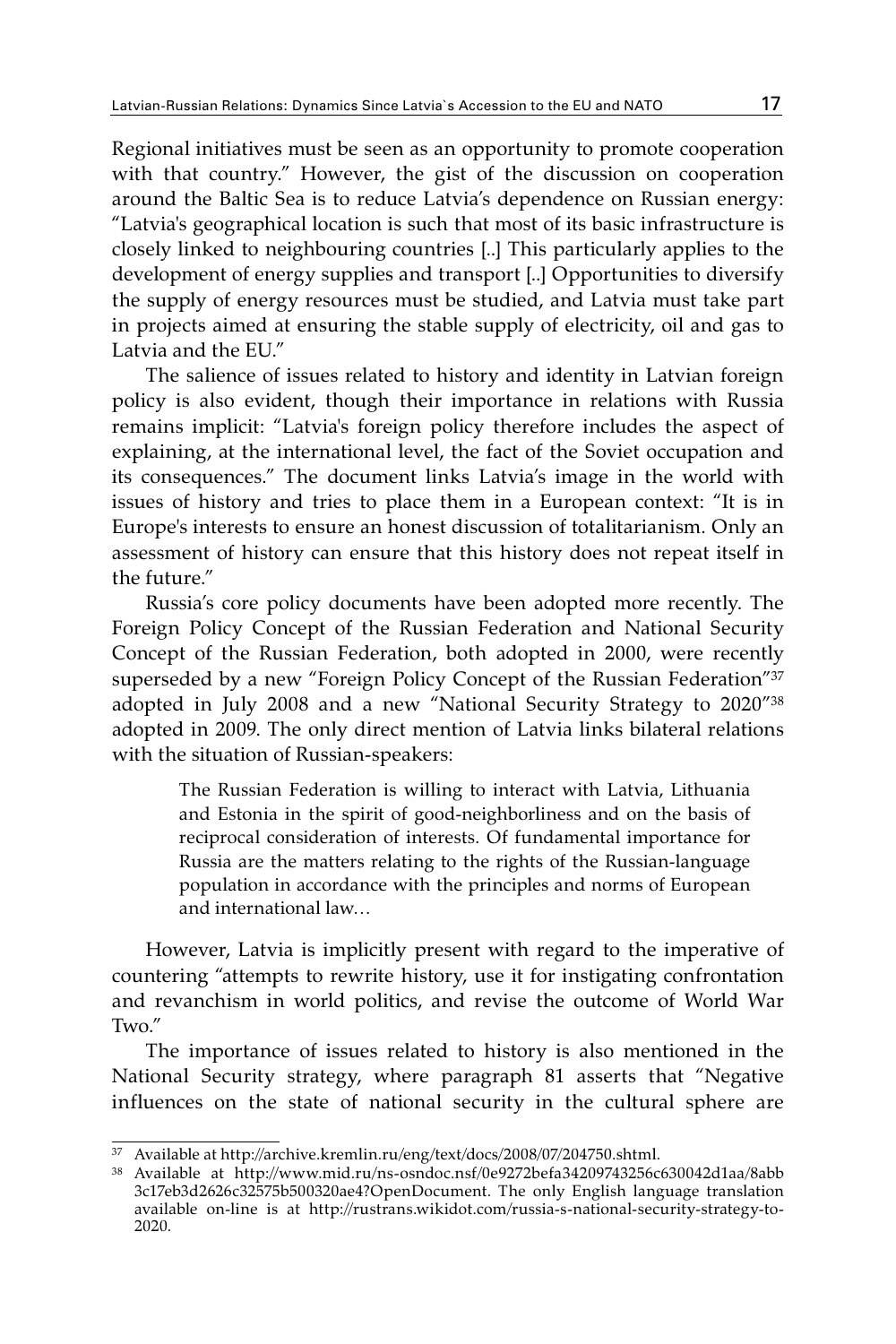intensified by attempts to revise perspectives on Russia's history, its role and place in world history." On hard security issues, the strategy reiterates traditional criticism of the "inadequacy" of NATO, but also highlights as a threat one of Latvia's core security policy desiderata – a more substantial NATO presence in the country. The strategy notes that "A determining aspect of relations with NATO remains the fact that plans to extend the alliance's military infrastructure to Russia's borders, and attempts to endow NATO with global functions that go counter to norms of international law, are unacceptable to Russia."

A more recent draft foreign policy document, entitled "Programme for the Effective Use on a System[atic] Basis of Foreign Policy Factors with the Goals of Long-Term Development of the Russian Federation," was leaked to the Russian media in May 2010.39 The Baltic states, like most other areas in the world, are mentioned solely in the context of economic expansion. The three main goals with regard to the Baltic states are: "achieve the use of the territory and transport infrastructure for the transit of cargo to the EU," "broaden the Russian economic presence at a discount with the sharp decline of the attractiveness of investment for EU countries and the cheapening of national assets," and "review the issue of obtaining enterprises in the fields of energy, information technology, logistics and transport."

#### **The Societal Context: Popular Attitudes**

While policy documents provide important guidelines on the interests and identity issues relevant to bilateral relations, it is also necessary to examine the constraints placed on elites by popular attitudes. While such constraints are more relevant in Latvia, where democratic control and influence on public policy is far greater, such constraints are not completely absent in contemporary Russia as well. It should, of course, be kept in mind that popular attitudes have clearly been influenced over the years by political and media discourse, which in Russia has been particularly hostile towards Latvia.40

In Latvia, reliable data going back to 1994 are available regarding Latvian threat perceptions of Russia. For the period 1994 through 2000, the *Baltic Barometer* surveys organized by Richard Rose regularly asked the question "Do you think any of the following are a threat to peace and

<sup>39</sup> In Russian, the document is called "Programma effektivnogo ispol'zovaniya na sistemnoi osnove vneshnepoliticheskikh faktorov v tselyakh dolgosrochnogo razvitiya Rossiskoi Federatsii," and was published in the Russian edition of *Newsweek* No. 20 (288) 10-16 May 2010, with commentary by Konstantin Gaaze and Mihail Zygar', "Pust' opyat' budet solntse," available at www.runewsweek.ru/country/34166/.

<sup>&</sup>lt;sup>40</sup> See Muižnieks, ed. (2008), *Manufacturing Enemy Images?*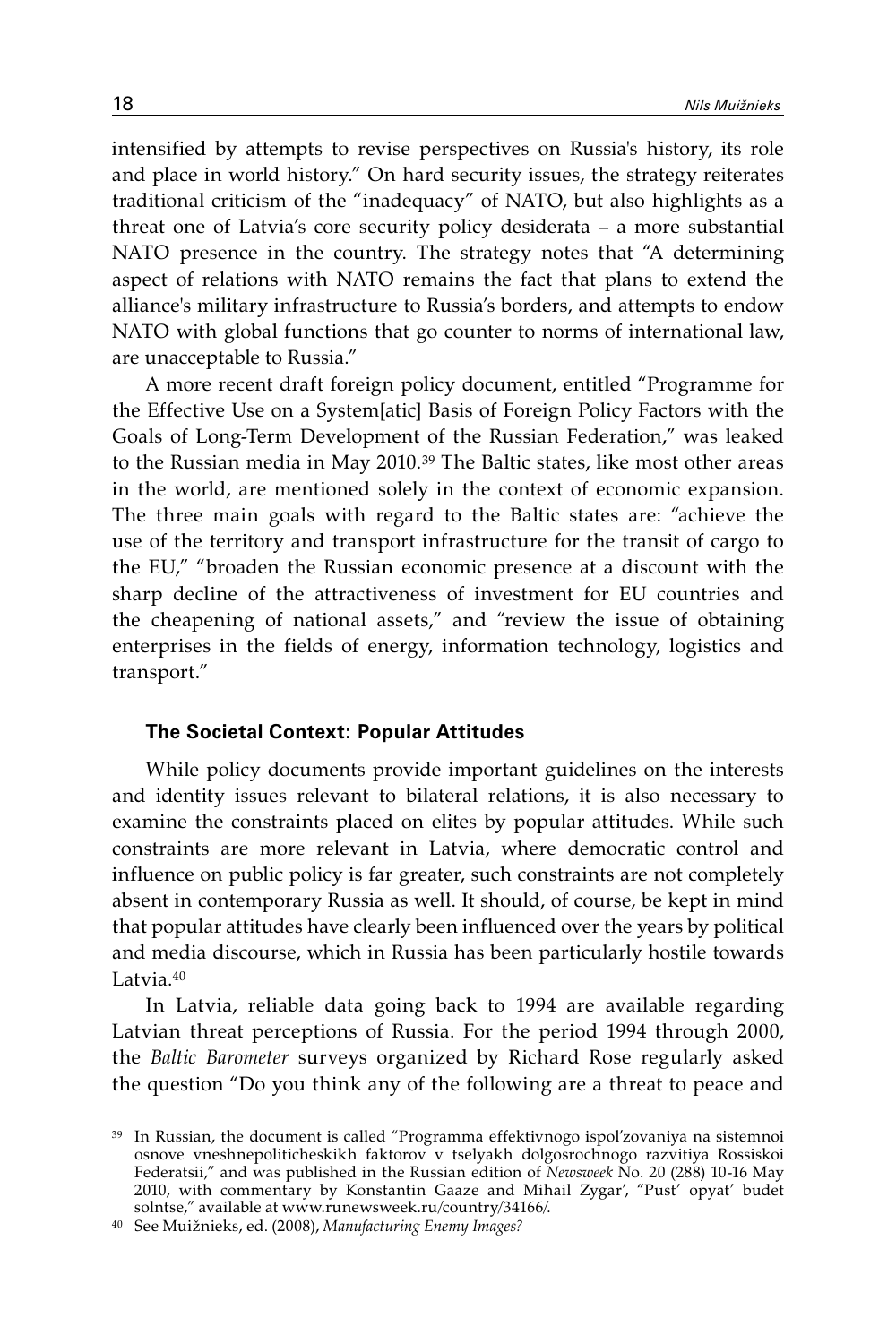security in this country?"<sup>41</sup> Respondents were asked to evaluate the threat posed by "the Russian state," "Other former Soviet republics," "Rising prices" and other phenomena. Two aspects of the results are noteworthy. First, there is a huge discrepancy between the threat perceptions regarding Russia of ethnic Latvian and Russian-speaking respondents in Latvia, with the former generally expressing far greater concern than the latter. Second, there is a secular decline in the threat perceptions of ethnic Latvians, though they remained high at the start of the decade before EU and NATO accession.

*Table 1*

#### **Do you think any of the following are a threat to peace and security in this country? The Russian state (% answering "definitely" and "possibly," by ethnicity)**

|                    | 1994 | 1995    | 1997 | 2000 |
|--------------------|------|---------|------|------|
| Latvians           | −    | 71      | 68   | OJ   |
| ' Russian-speakers | 18   | ົ<br>∠ມ | ↵    | 10   |

Sources: Rose, Richard and Maley, William (1994), *Nationalities in the Baltic States: A Survey Study*. Glasgow: University of Strathclyde, p. 43; Rose, Richard (1995), *New Baltic Barometer II: A Survey Study*. Glasgow: University of Strathclyde, p. 37; Rose, Richard (1997), *New Baltic Barometer III: A Survey Study*. Glasgow: University of Strathclyde, p. 35; and Rose, Richard (2000), *New Baltic Barometer IV: A Survey Study*. Glasgow: University of Strathclyde, p. 37.

The survey research company SKDS has asked respondents a similar, but slightly different question in regular polls from August 2002 through August 2010. Respondents were asked to state to what extent they agreed or disagreed with the statement "Russia can be seen as a threat to Latvia's independence." Possible answers were "completely agree," "somewhat agree," "somewhat disagree" and "completely disagree" and "don't know/ no answer." As can be seen in the graph below, which combines the answers "completely agree" and "somewhat agree," differences between Latvian and Russian-speaking respondents persisted into the new century. Moreover, perceptions of a direct threat to independence are significant, but substantially less than the more general "threat to peace and security" measured in the 1990s. While 38.7% of Latvians perceived a direct threat in 2002, 34.1% perceived the threat in 2010, with a spike up to 48.8% in August 2008 during the Russian-Georgian war.

If Latvians fear Russia, Russians in Russia have tended to perceive Latvia as very unfriendly, but not much of a threat, even in the context of EU and NATO accession. One is struck, though, by the prominence of Latvia in the Russian mental map. Thus, for example, Latvia was at or near the top

<sup>41</sup> Although a *Baltic Barometer* survey was also conducted in 2005, the question and answers were formulated slightly differently, making direct comparisons with the earlier data problematic. For all the surveys, see www.balticvoices.org.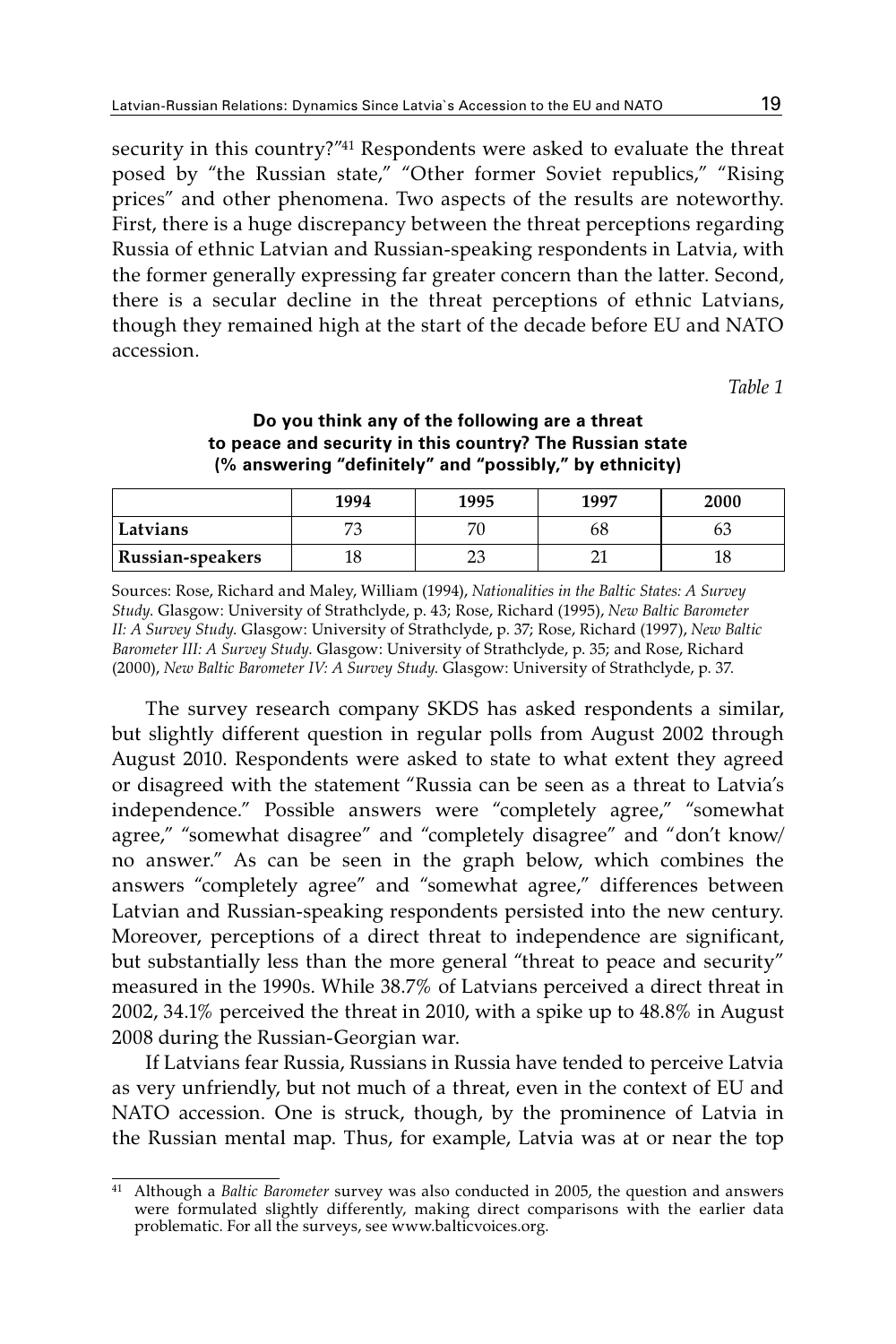

#### **Percentage of respondents agreeing with the statement "Russia should be seen as a threat to Latvia's independence" among Latvians and Russian-speakers**

\*\* – respondents divided according to most frequently used language in the family

Source: SKDS. Special thanks to Ieva Strode for providing these data.

of Russia's list of enemies throughout the 1990s, primarily because of its Western foreign policy orientation.42 Even in 2005, the Russian public placed Latvia at the bottom of the list of the CIS and Baltic countries with a rank of -47, while Belarus topped the list with a rating of +80.43 By 2009, Latvia had fallen to fourth place on the list of enemies, behind Georgia, the US and Ukraine.44

Despite this perceived "unfriendliness," the Russian public was quite sanguine about Baltic membership in NATO. In June 2003, not long before Baltic accession, only 43% of Russians thought that Baltic NATO membership posed "some threat" or a "major threat" to Russian security.45 Indeed, as can be seen in the table below, the Russian public thought that Baltic membership in the EU could redound to their benefit by increasing the availability of European goods in Russia and Russian opportunities to work in a European country.

<sup>42</sup> For an overview of survey data in Russia from the 1990s, see Doroņenkova, Kristīne (2008), "Latvia's Image in Russia: the Legacy of the 1990s," in Muižnieks, ed., *Manufacturing Enemy Images?,* pp. 27-34.

<sup>&</sup>lt;sup>43</sup> The figures show the percentage that perceived a given country as "very" or "somewhat friendly" minus the percentage that perceived the same country as "very" or "somewhat unfriendly." White, Stephen (2006), "Russia and 'Europe': the Public Dimension," in Allison, Roy, Light, Margot and White, Stephen, eds., *Putin's Russia and the Enlarged Europe*. Loondon: Royal Institute of International Affairs, p. 143.

<sup>44</sup> See Levada-Tsentr (2009), "Druz'ya i vragi Rossii," *Press-Vypusk* 10.06.2009., available at

<sup>&</sup>lt;sup>45</sup> Data from Rose, Richard (2003), *New Russia Barometer XI*. Glasgow: University of Strathclyde, available at http://www.balticvoices.org/russia/perspectives.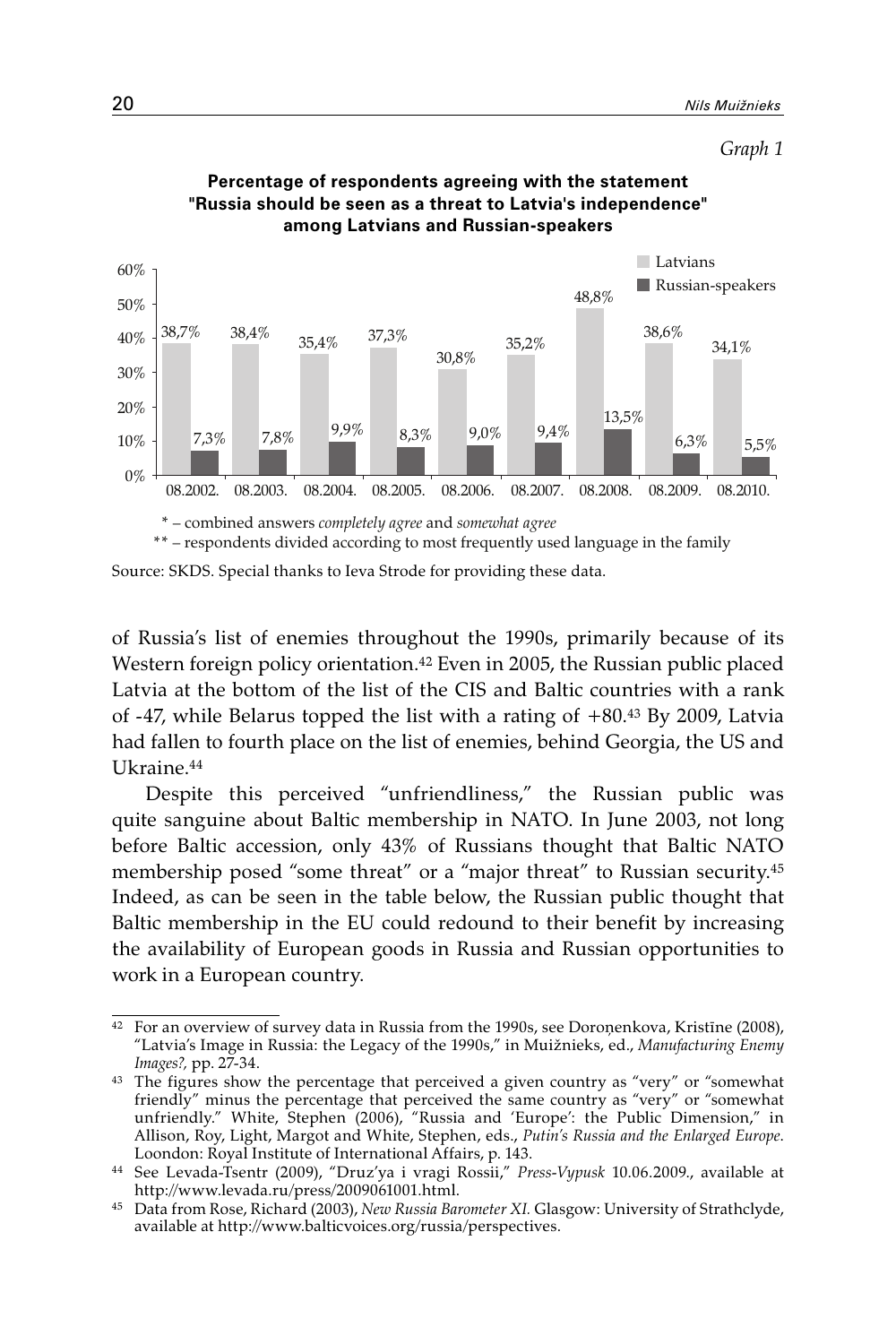*Table 2*

## **In the next few years, many of Russia's neighbours, such as Poland and the Baltic states, are likely to join the European Union. What effect do you think this will have on (%):**

|                                                          | Positive | No Effect | Negative |
|----------------------------------------------------------|----------|-----------|----------|
| Being able to buy European goods<br>in Russia            |          |           |          |
| Russians being able to get work<br>in a European country | 38       |           |          |
| Russia's economy as a whole                              | 23       |           |          |
| Russia's military strength                               |          |           | 35       |

Source: Rose, Richard (2001), *New Russia Barometer X*. Glasgow: University of Strathclyde, available at http://www.balticvoices.org/russia/perspectives.

In 2006 and 2007, the Levada Centre in Russia polled Russians about their attitudes to the Baltic states.46 Russians consider Latvia to be not only very hostile to Russia, but also to visitors from Russia and to the Latvian Russian-speaking population. In 2006 Latvia was at the top of the list of countries named where visitors from Russia were thought to experience a hostile attitude (20%) and where the Russian public felt that the rights of Russian-speakers were being violated (67%). Asked about various aspects of history, the Russian public supported stands that ran completely counter to the stances of most Latvians. Thus, in 2006, when asked whether current Baltic leaders were right to consider that their countries were occupied and forcibly incorporated by the Soviet Union 69% of respondents in Russia answered in the negative (combined answers "completely no" and "somewhat no"). From 2005 to 2007, the share of Russians believing that the Baltic states joined the Soviet Union voluntarily increased from 31% to 37%. Thus, the Russian public to a large extent shares the official version of history with regard to the Baltic states.

# **The Importance of Latvian-Russian Relations in the Broader Context**

A few remarks about the broader importance of the Latvian-Russian relationship in the Baltic, post-Soviet and European context are in order. Latvia has the largest population of Russians and Russian-speakers in the Baltic states (though Estonia has the largest number of citizens of Russia), which, as noted above, has been a special magnet for Russian elite and popular interest. As opposed to Lithuania, where there are no significant political parties claiming to represent Russian-speakers, until recently, Latvia

<sup>46</sup> Levada-Tsentr (2007), "Rossiya i ee sosedi: Estoniya, Latviya i Litva," *Press-Vypusk* 17.09.2007., available at http://www.levada.ru/press/2007091704.html.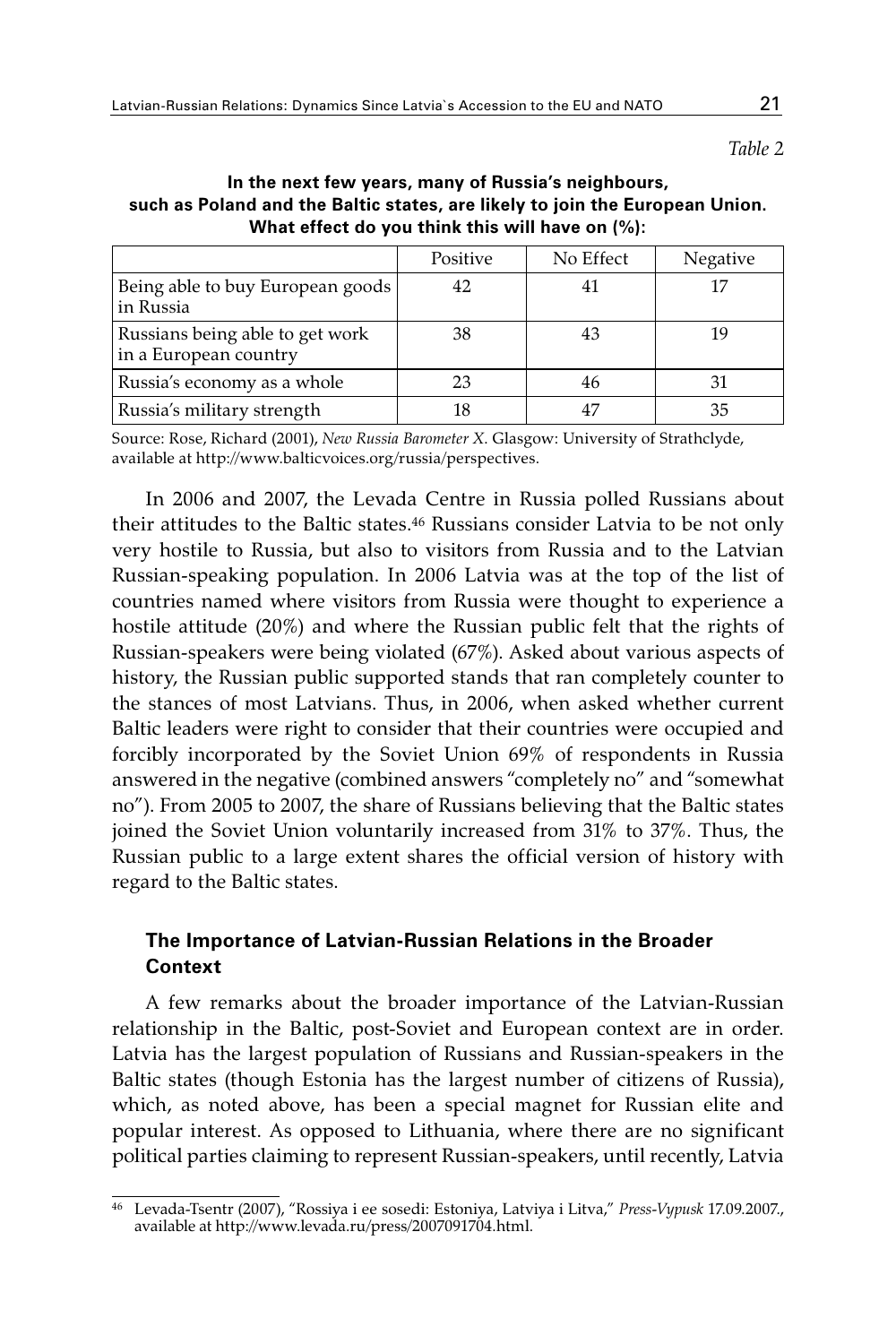had two – "For Human Rights in a United Latvia" and "Concord Centre."<sup>47</sup> The former did not cross the 5% threshold in the October 2010 Latvian elections, but the latter did, receiving the second most seats in parliament. Concord Centre is clearly of special interest to Russia, as the ruling United Russia party has a cooperation agreement with it.<sup>48</sup> It should be noted, however, that United Russia also has a cooperation agreement with Estonia's Centre Party, whose leader Edgar Savisaar was recently embroiled in a scandal after it was revealed that he sought Russian funding for his election campaign.49 While all three Baltic states have ports and other assets that are of interest to Russia, Latvia has by far the most intense day-today business interaction with Russia, as evidenced by the number of daily flights from each of the Baltic capitals to Russia.<sup>50</sup> In terms of identity, while all three Baltic states pose challenges to Russia's historical self-understanding, Latvia has consistently evoked the most Russian public hostility.

In the post-Soviet context, Latvia is clearly far less important to Russia than Ukraine. Ukraine has been the primary target of all of Russia's post-Soviet integration efforts. In terms of economic interests, Ukraine is a critical transit corridor for Russian oil and gas en route to Europe. Ukraine also has the largest Russian-speaking population outside Russia. The importance of Ukraine to Russia in terms of identity politics is reinforced by the fact that the Russian Orthodox Church views it as canonical territory.51 Since the Russian-Georgian war of August 2008, Georgia has been an important security concern and has topped the list of Russian enemies along with Ukraine. Indeed, not only is Latvia a calm "enemy", it is one that is already in NATO, whereas Georgia and Ukraine evince interest in Russia because of the risk that they might approach NATO membership.

In the EU context, Latvia is considered by Russia to be part of an anti-Russian bloc whose core members are the three Baltic states and Poland. However, among members of this bloc, Mark Leonard and Nicu Popescu called Poland and Lithuania the "new cold warriors" in a 2007 study due to the overtly hostile relationship of these two countries with Moscow and

<sup>&</sup>lt;sup>47</sup> On these parties and their links to Russia, see Ikstens, Jānis (2006), "Eastern Slavic Political Parties in Latvia," in Muižnieks, ed. *Latvian-Russian Relations*, pp. 41-52*.* 

<sup>48</sup> For the text of the agreement, see http://www.saskanascentrs.lv/ru/soglashenie-osotrudnichestve-mezhdu-latvijskoj-social-demokraticheskoj-partiej-soglasie-i-vserossijskojpoliticheskoj-partiej-edinaja-rossija/.

<sup>49</sup> See Tučs, Andrejs (2010), "Ievainotais degunradzis," *Ir*, No. 2 (41), 13-19 January 2011, pp. 27-31.

<sup>50</sup> Latvia has five daily flights to Moscow and two to St. Petersburg, while Estonia has only one to Moscow and one to St. Petersburg, while Vilnius has three to Moscow. See http://www. riga-airport.com/en/main/flights; http://www.tallinn-airport.ee/eng/realtime/departures; http://www.vilnius-airport.lt/en/flight-information/current-departures/. Of course, some of the Latvian flights serve customers from the other Baltic states as well, since Riga has become a regional airline hub.

become a regional airline hub.<br><sup>51</sup> See Trenin, Dmitri (2007), "Russia and Ukraine," in Hamilton, Daniel, and Mangott, Gerhard, eds., *The New Eastern Europe: Ukraine, Belarus, Moldova*. Washington, D.C.: Centre for Transatlantic Relations, pp. 195-214.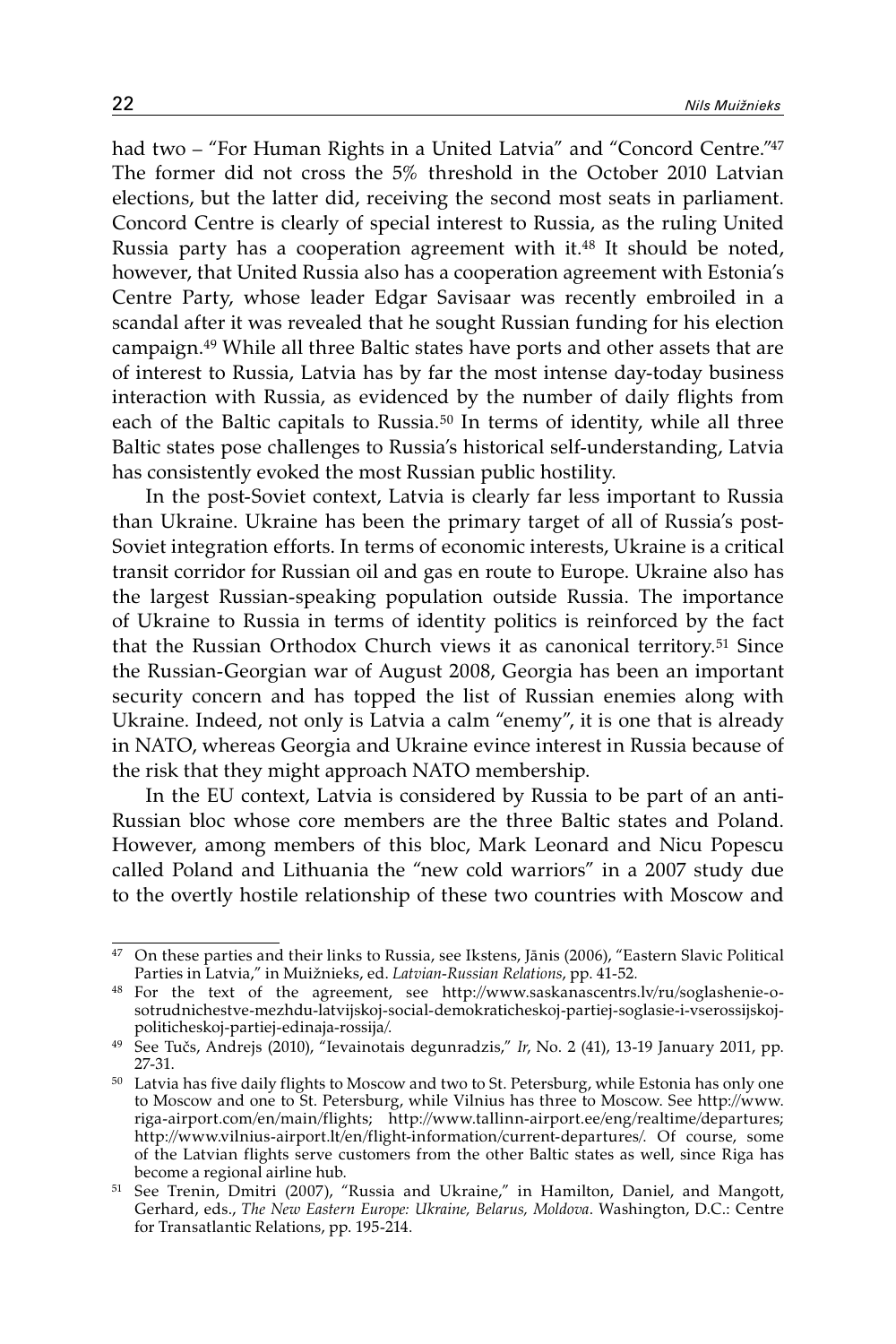their willingness to use the veto to block EU negotiations with Russia. Latvia was placed in the category of "frosty pragmatists" – a group of a number of EU countries focussing on business interests, but willing to speak out against Russia on occasion.52 In the NATO context, Latvia is clearly one of the more Atlanticist members of the alliance, which goes against Russia's traditional desire to weaken the United States role in Europe. At the same time, since Latvia has a military presence in Afghanistan and serves as an important route for American non-lethal military transit through Russia to the Afghan theatre, Russia has developed more on-the-ground cooperation with Latvia than it has with many NATO members, a point to be returned to later.

<sup>52</sup> Leonard, Mark and Popescu, Nicu (2007), *A Power Audit of EU-Russia Relations*. London: ECFR.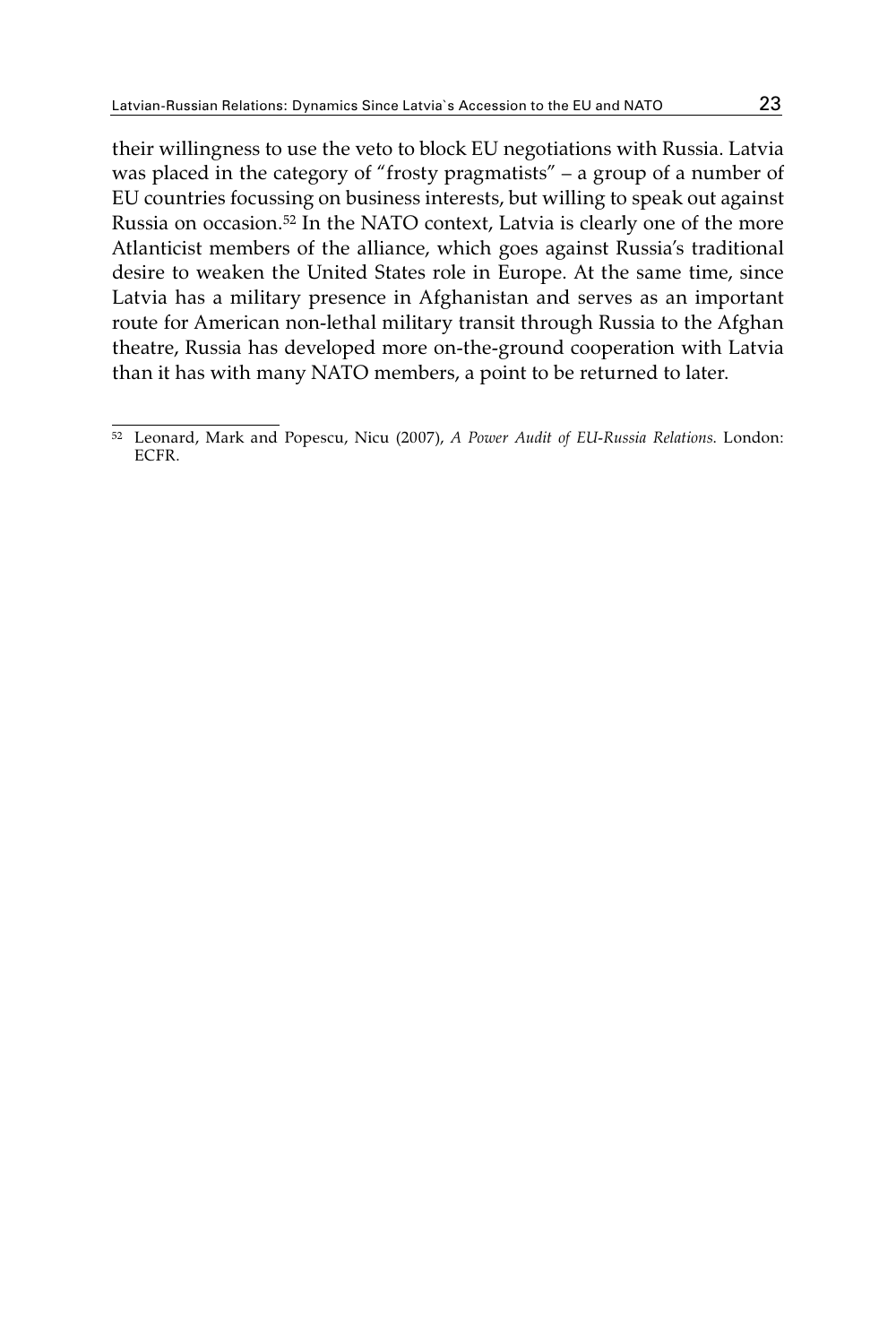# **II. Political Issues**

#### **Political Dialogue at the Official and Semi-Official Levels**

On the Latvian foreign ministry's web site, under the section on bilateral relations with Russia, one reads that "Latvia sees Latvian-Russian relations as a constructive dialogue of neighbours in bilateral and multilateral cooperation formats."1 One interesting aspect of this section of the web page is that the subsection called "Chronology of the most important visits and meetings" does not stretch back earlier than the beginning of 2008, whereas that for bilateral relations with some other countries stretches all the way back to the year 2000.2 This is probably because prior to 2008, official Latvian-Russian dialogue was quite irregular, if one could call it a dialogue at all.

Between 1991 and early December 2010, the only time a Latvian president went to Russia on a bilateral visit was in 1994, when President Guntis Ulmanis (in office from 1993-1999) went to Moscow to sign the troop withdrawal agreement. President Vaira Vīķe-Freiburga (in office from 1999- 2007) had no official bilateral visits to Russia, but did attend ceremonies in Moscow commemorating the 60th anniversary of the end of World War II on 9 May 2005. Because of the controversial nature of issues of history and President Vīķe-Freiberga's statements thereon before and during her visit, it is difficult to categorize this visit as a major step forward in the bilateral dialogue.3 The Russian side extended an invitation to President Valdis Zatlers (in office since 2007) as long ago as December 2007, but delays were caused by changes in Latvian governments, the August 2008 Russian-Georgian war, and most recently, the Latvian elections of October 2010.4 President Zatlers finally went to Moscow on an official visit in mid-December 2010. No acting Russian president has been on an official visit to Latvia since the restoration of Latvian independence.

<sup>1</sup> See http://www.mfa.gov.lv/lv/Arpolitika/divpusejas-attiecibas/Krievija/.

<sup>&</sup>lt;sup>2</sup> See, e.g., the section on Latvian-German relations and the chronology of visits and meetings there at http://www.mfa.gov.lv/lv/Arpolitika/divpusejas-attiecibas/Vacija/.

<sup>&</sup>lt;sup>3</sup> For analyses of that visit and Russian media coverage thereof, see Onken, Eva-Clarita (2007), "The Baltic States and Moscow's 9 May Commemoration: Analysing Memory Politics in Europe." *Europe-Asia Studies* Vol. 59, No. 1 (January), pp. 23-46; and Denis, Solvita (2008), "The Story with History," in Muižnieks, Nils, ed., *Manufacturing Enemy Images?Russian Media Portrayal of Latvia*. Riga: Academic Press of the University of Latvia, pp. 79-108.

<sup>&</sup>lt;sup>4</sup> The invitation was extended during Russian foreign minister Sergei Lavrov's visit to Riga on 18 December 2007. See Ūdris, Janis (2007), "Par Krievijas ārlietu ministra darba vizīti Latvijā," *Latvijas Vēstnesis* 19 December 2007.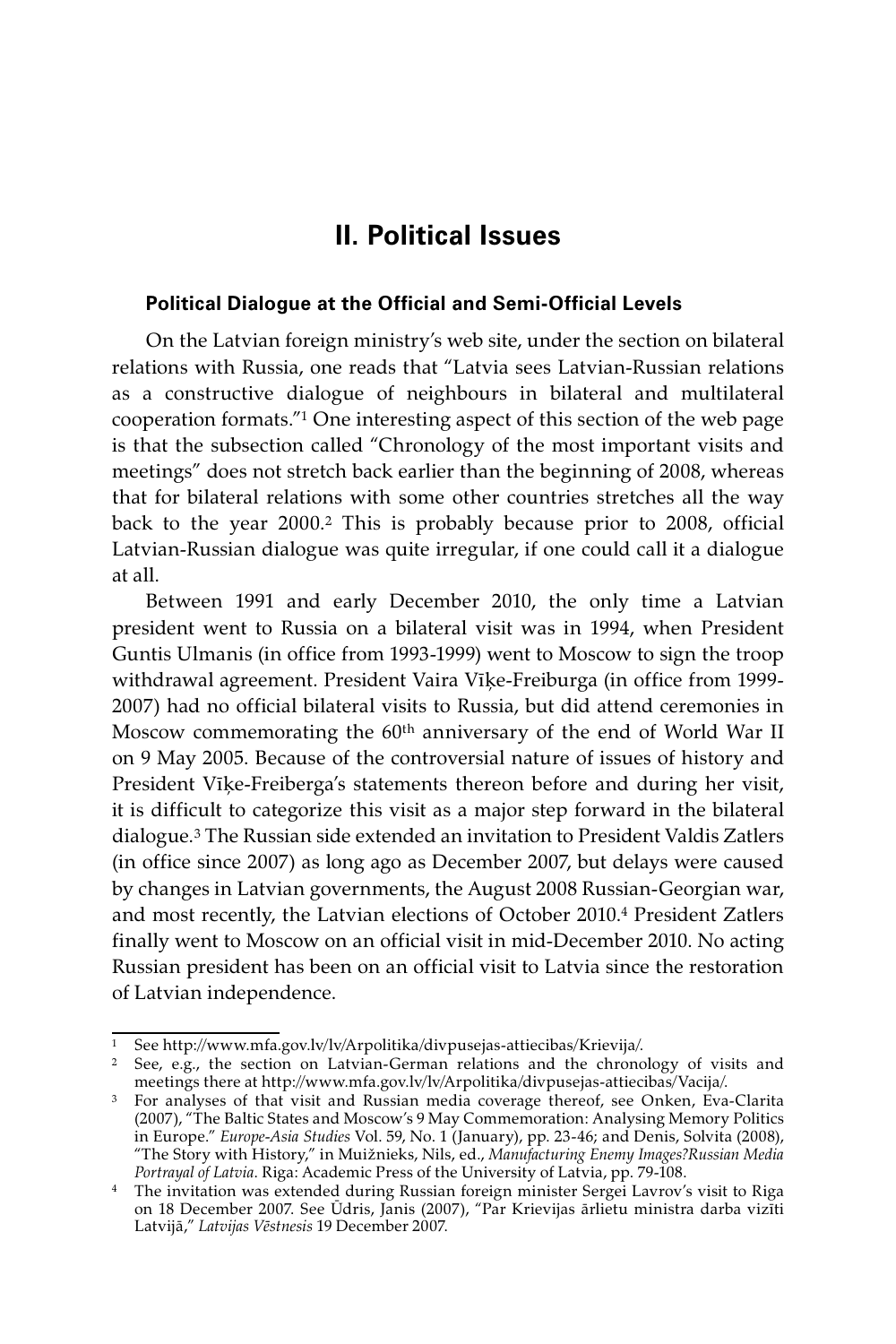A clear turning point in relations came with moves to ratify the border agreement in mid-2006 and 2007. After the summer of 2006, when Latvian prime minister Aigars Kalvītis met with his Russian counterpart Mihail Fradkov in Moscow, the first joint meeting of the intergovernmental commission took place in 2007, followed by the first official visit by Sergei Lavrov to Riga in December of that year.<sup>5</sup> Official Latvian-Russian dialogue intensified rapidly after 2008, with meetings of the intergovernmental commission and/or its working groups in February, April, July, and November 2008, June, July and September 2009, February, April, May and June 2010.<sup>6</sup> Interestingly, the momentum in bilateral relations was sufficiently strong by the time of the Russian-Georgian war of August 2008 that this did not hinder the continued development of the dialogue. In other words, the broader icy tenor of East-West relations following the war was scarcely reflected in bilateral relations.

The substance of the dialogue has revolved around a whole range of issues. From 2006 until President Zatlers' visit to Russia in December 2010 agreements were signed and entered into force on economic cooperation (2006), the transport of nuclear fuel (2007), the border (2007), the status of cemeteries in both countries (2008), the operation of customs points at the border (2008), and readmissions (2009). Another important treaty – that on cooperation on social security – was approved by the Latvian parliament in 2008, but did not enter into force until Zatlers' visit in December 2010.7

From 19 to 22 December 2010 Latvian President Valdis Zatlers, accompanied by a large delegation of ministers and businesspersons, went on an official visit to Moscow and St. Petersburg. From the Russian perspective, this was the first official visit by a Latvian president since the collapse of the Soviet Union.8 Zatlers and his delegation met not only with Russian President Dmitri Medvedev, but also with Prime Minister Vladimir Putin, Speaker of the Federation Council of the Russian Duma Sergei Mironov, Moscow Mayor Sergei Sobyanin, and Orthodox Patriarch Kirill. The atmosphere of the visit was "unprecedentedly positive" and Zatlers extended invitations to both Medvedev and Patriarch Kirill to visit Latvia in 2011, which were received in a positive manner.9

 $\overline{5}$  Ibid.

<sup>6</sup> See http://www.mfa.gov.lv/lv/Arpolitika/divpusejas-attiecibas/Krievija/.

<sup>7</sup> See the Latvian foreign ministry's database on bilateral treaties at http://www.mfa.gov. lv/lv/Arpolitika/bilateral/?mode=out&state=RUS&day1=01/01/2006&day2=05/11/2010& print=on. It is unclear why the Russian side did not ratify this treaty for long, though it may be linked to Russia's interest in watching how the Andrejeva v. Latvia case played out

<sup>&</sup>lt;sup>8</sup> Some in Latvia have called Ulmanis<sup>'</sup> 1994 visit an official visit, but Medvedev stressed at his joint press conference with Zatlers on 20 December 2010 that this was the first official visit.

joint press conference with Zatlers on 20 December 2010 that this was the first official visit.<br><sup>9</sup> For Latvian press coverage of the visit, see, e.g., Daukšte, Anita (2010), "Krievi grib, mums vajag," *Neatkarīgā Rīta Avīze*, 21 December 2010; Sprūde, Viesturs (2010), "Maskava rāda labvēlīgu attieksmi," *Latvijas Avīze,* 21 December 2010; Rozentāls, Atis (2010), "Medvedevs neredzot īpašus šķēršļus vizītei Rīgā," *Diena* 21 December 2010.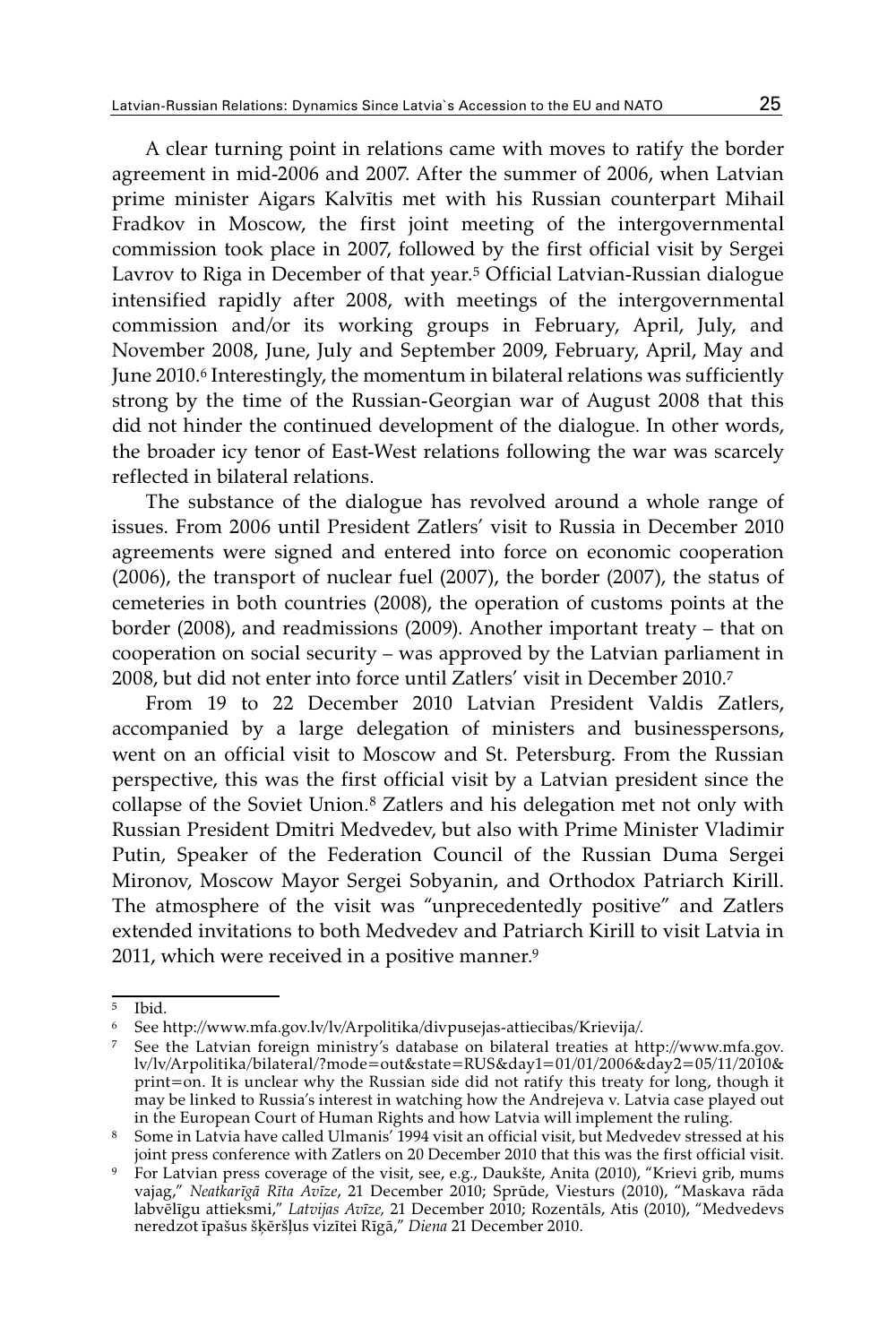While the atmospherics of the visit were glowing, a number of concrete measures were also agreed upon. A packet of nine treaties was signed on cooperation in emergency situations, the simplification of border crossing for people living near the border, a protocol on the exchange of instruments of ratification to the treaty on cooperation in social security, an agreement on the procedure for implementing the social security treaty, cooperation in environmental protection, cooperation in the realm of tourism, cooperation in fighting crime (particularly organized crime), on regulating the location of each other's embassies, and on the prevention of double taxation and tax avoidance with regard to income and capital taxes.10 The last is generally considered to be by far the most important of all the treaties, as it will render Latvian businesses more competitive in Russia.

In a briefing to Latvian journalists, President Zatlers noted that a "rather large part of the discussions was devoted to European Union-Russia and NATO-Russia relations, what role Latvia plays in these relations as a member state, and what role is played in these relations by our bilateral relations – Latvia's and Russia's relations."11 Here, Russia was clearly interested in acquiring Latvia's support in moving towards a visa-free regime between the EU and Russia – a step Zatlers publicly supported.12 Latvian membership in the EU and NATO clearly provided Latvia some leverage during the visit, making Latvia a more interesting interlocutor to the Russian side.

In addition to the treaties, agreement was also reached on some symbolic issues. The presidents agreed to create a joint historical commission to evaluate 20th century history and Medvedev promised increased access to Russia's archives. He also noted that "in our relations, of course, it is impossible to completely separate politics and history, but this is something that should be strived for."13 In a symbolic gesture apparently meant to reassure World War II veterans that they had not been forgotten, Medvedev also issued a decree the same day on a one-off disbursement of a special 5000 ruble payment to citizens of Russia who are veterans living in the three Baltic states "in connection with the 65<sup>th</sup> anniversary of the Victory in the Great Fatherland War of 1941-1945."14

Finally, in a move that did not receive much news coverage, the Latvian minister of economics Artis Kampars announced on the day of the presidents' meeting that Gazprom would be lowering the price for

<sup>&</sup>lt;sup>10</sup> For the list of the agreements in Latvian, see http://www.president.lv/pk/content/?cat id=7515&lng=lv; for the same in Russian, see http://news/kremlin.ru/ref\_notes/822.

<sup>11</sup> See "Valsts prezidenta preses konferences transkripts Latvijas pla saziņas līdzekļu pārstāvjiem," 20 December 2010, available at http://www.president.lv/pk/content/?cat\_  $id = 605$ &art  $id = 16616$ .

<sup>12</sup> See "Press-konferentsia po itogam rossisko-latviiskikh peregovorov," 20 December 2010, available at http://www.kremlin.ru/transcripts/9855.

<sup>13</sup> Ibid.

<sup>14</sup> For a text of the decree, see http://www.kremlin.ru/acts/9857.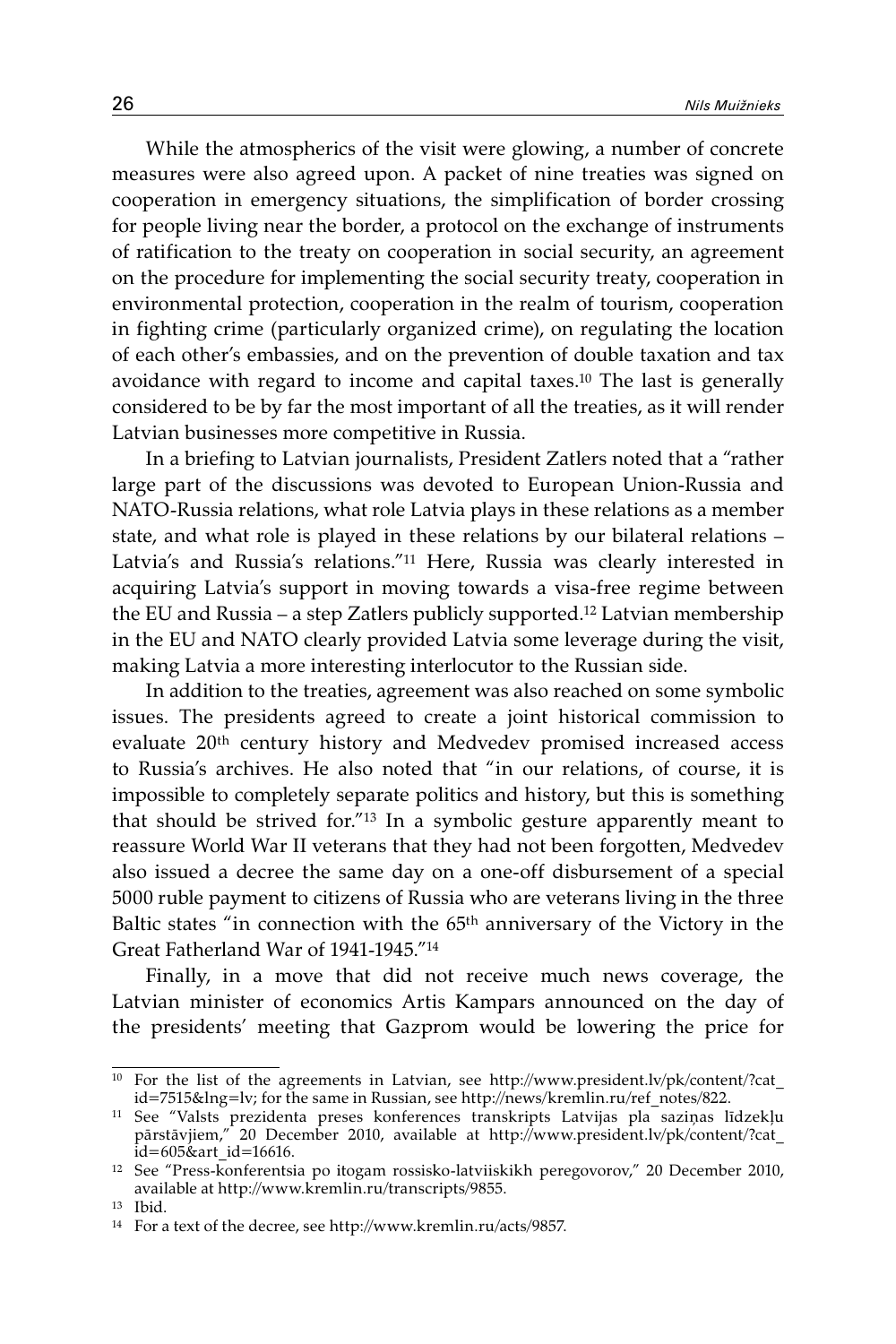gas deliveries to Latvia by 15% in 2011.15 While the Latvian government had for a number of months sought to negotiate a lower price, the timing of Gazprom's decision was clearly linked to the Latvian visit. The discount was granted to both Estonia and Latvia, but not to Lithuania, apparently due to the latter's policy of pursuing quicker gas market liberalization than its Baltic neighbours.16 While lower gas prices will clearly assist Latvia in climbing out of the economic recession in 2011, it will also ease the urgency of implementing measures to promote energy efficiency or a diversification of energy sources. Moreover, while the move can be interpreted as a sign of good will by the Russian side, it underscores again the often political nature of Russian energy policy towards its neighbours.

Official dialogue has been accompanied by an intensification of contacts at a more informal level, between non-governmental organizations, professional associations and others. By far the most prominent and most long-lasting effort at Latvian-Russian dialogue has been the Baltic Forum, which has organized 14 international conferences, a telebridge, meetings of Latvian and Russian journalists, tennis matches and various other events between Latvian and Russian elites since 2000.17 Several remarks about the key organizers of the Baltic Forum are in order, as many of them are linked to politics in a direct way.

On the Latvian side, the core players have been closely linked with the opposition party Concord Centre and with the oil transit industry. The founding president of the Baltic Forum until his death in 2003 was Nikolajs Neilands, a colourful figure from Latvia who was a retired Soviet diplomat and KGB officer with many connections in Moscow. Subsequently, the president has been Jānis Urbanovičs, the head of Concord Centre, while the executive director has been Aleksandrs Vasiļjevs, a member of the board of the Ventspils port authority. In the early years, Latvian officials tended to shy away from participation at the annual conferences, viewing them as the project of Concord Centre. However, over time, official Latvian participation became the norm, especially as Latvian-Russian relations improved in the latter half of the 2000s. Thus, in 2007, the Latvian government was represented on the conference programme only by Transport Minister Ainārs Šlesers. In 2008, Šlesers was joined by Minister of Economics Kaspars Gerhards and former Latvian president Guntis Ulmanis. By 2010, the conference featured Gerhards, Latvian Foreign Minister Aivis Ronis, and Riga mayor Nils Ušakovs.18

<sup>15</sup> See the press release "Kampars: ir izpildīts solījums līdz gada beigām panākt gāzes cenas samazinājumu Latvijai," 20 December 2010, available at http://www.em.gov.lv/em/2nd/?lang =lv&id=31292&cat=621.

<sup>16</sup> See Roķis, Kārlis (2011), "Lietuvieši pret krievu gāzi noskaņoti viskareivīgāk," *Diena*, 3 January 2011, p. 7.

<sup>17</sup> See the organization's web page at http://www.balticforum.org.

<sup>&</sup>lt;sup>18</sup> See the programmes of the annual conferences at Ibid.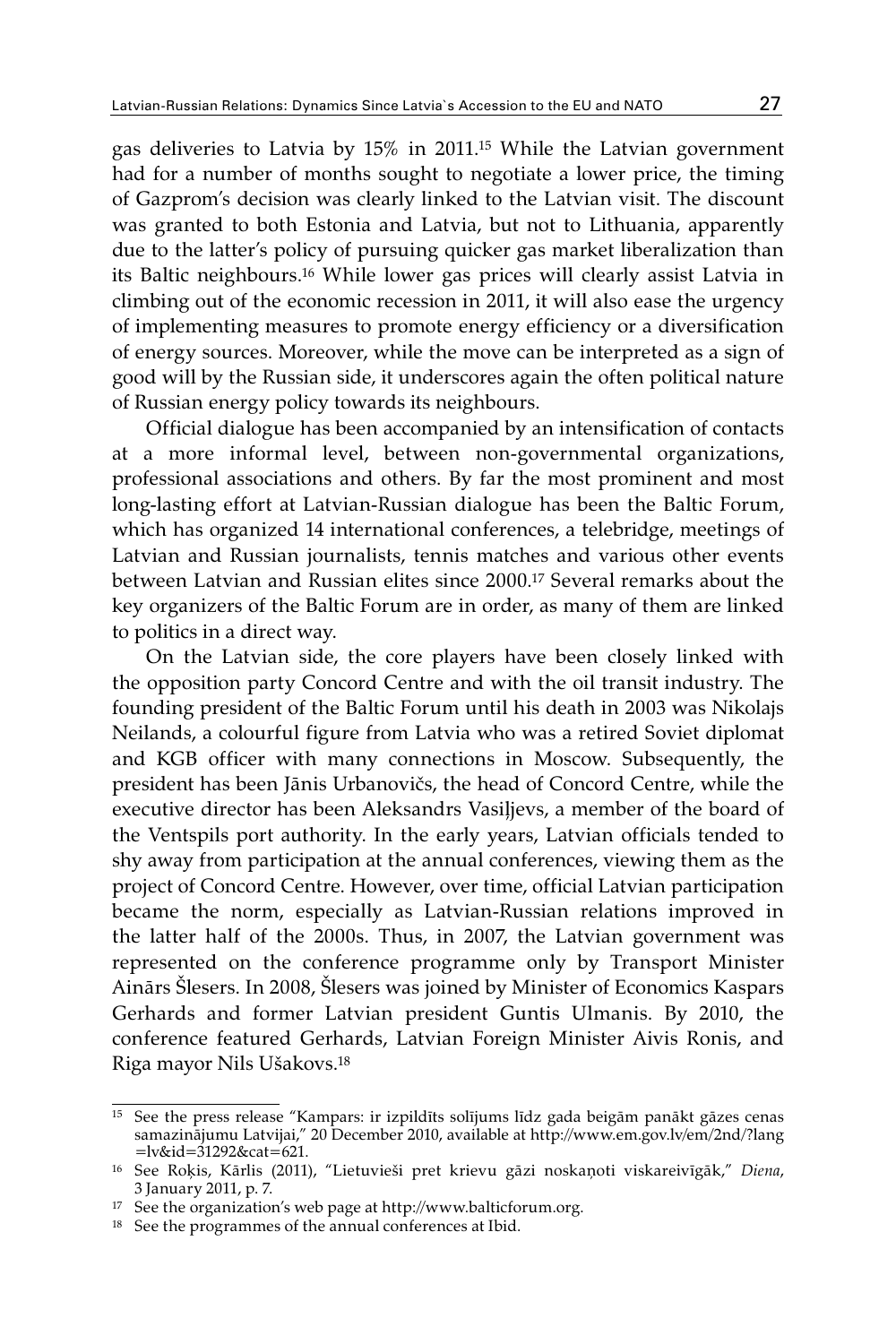On the Russian side, the core player has been Igor Yurgens, former executive secretary of the Russian Union of Industrialists and Entrepreneurs, who since 2008 has served as one of President Dmitry Medvedev's principal advisors. Other core players on the Russian side have been linked with the Council on Foreign and Defence Policy, a think tank close to the Kremlin, featuring such luminaries as Sergei Karaganov and Sergei Oznobishchev.19 Over the years, they have brought in a host of academic and policy figures from Russia, the most prominent of which have been then Presidential administration official Modest Kolerov, Duma deputy Konstantin Kosachev and the foreign ministry's point person on compatriot policy Eleanora Mitrofanova, among others. Regular Western partners have been Dmitri Simes of the Nixon Centre in the United States and Alexander Rahr of the German Council on Foreign Relations, two individuals who allegedly have close links to official Russian circles and some Russian funding. This unofficial dialogue, pushed primarily by business circles and opposition figures in Latvia, provided opportunities for official dialogue as well, though it could only truly blossom once official relations had improved with the signing of the border treaty.

#### **The Border Treaty**

As noted earlier, the border issue between Latvia and Russia had not been resolved by the time Latvia joined the EU and NATO and remained a sticking point in relations. The crux of the matter was divergent interpretations of history and the fact that the interwar border differed from the post-independence border with Russia. During the Soviet era, the Kremlin had redrawn post-war administrative borders between the RSFSR and the Latvian SSR and placed the Latvian district of Abrene (1,294 sq. km or about 2% of interwar Latvia's territory) on the Russian side. Though behind the scenes the Latvian side had decided to recognize the de facto border as early as 1997, official acknowledgement of this "loss" was politically difficult. Here, it took more than ten years for interests to trump ideas.

While Russia had earlier sought to use the lack of a border treaty to hinder Latvia's accession to the EU and NATO, this tactic had clearly failed. What is more, linkage of the border treaty, to minority or other issues had also proved ineffective. After Latvia's EU and NATO accession, Russia signalled its willingness to sign a border treaty. but the choice of circumstances was inopportune. The Russian side wanted Latvia to sign the treaty on 10 May 2005, immediately following the ceremonies commemorating the 60<sup>th</sup> anniversary of the end of World War II. As Toms Rostoks has noted, "The scheduled date for the signing and the context of the process fuelled debates in Latvia about incorporation into the USSR,

<sup>19</sup> See the Council's web site at http://www.svop.ru/live/.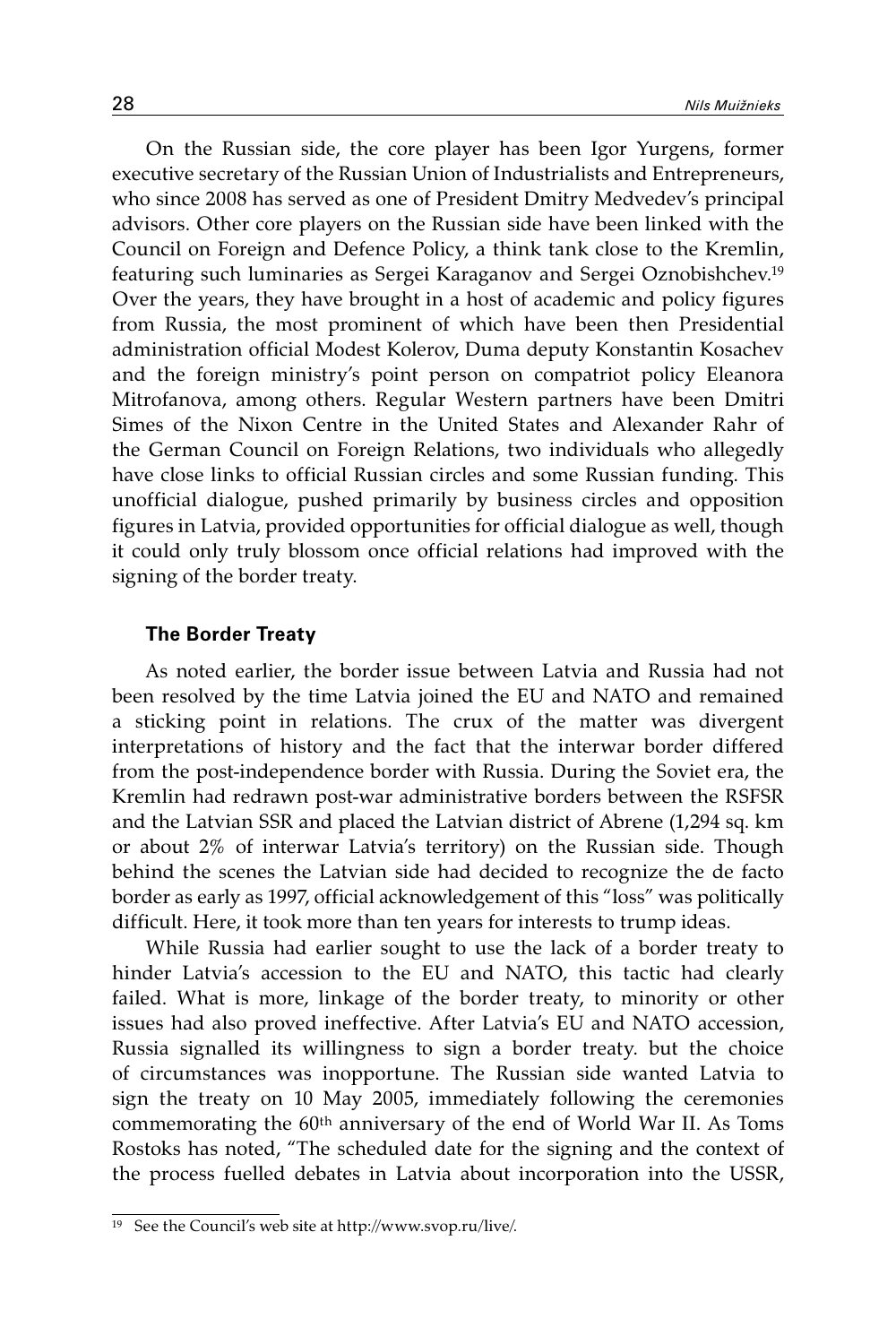Russia's denial of the occupation, and the meaning of the end of World War II."20 Two weeks before the President's scheduled trip to Moscow, on 26 April 2005, the Latvian government approved a unilateral declaration mentioning the 1920 peace treaty, the "illegal occupation of Latvia," and the "rights and claims" of Latvia and its citizens.<sup>21</sup> Russia immediately torpedoed the whole agreement and the Latvian political elite was left to search for some way to square the circle of signing a border agreement without renouncing the Latvian grand narrative of legal restoration.

Following the failure of 2005, both external pressure and internal lobbies mobilized to push the Latvian political elite towards a resolution. In January 2007, Swedish Foreign Minister Carl Bildt – a long-time friend of the Baltic states – visited Latvia and stressed that the border treaty was important for the entire EU. Within Latvia, representatives of the fishing and cargo transit industries – two economic sectors with a strong interest in constructive relations with Russia – urged resolution of the issue.22 Andris Sprūds has detected a shift in official Latvian discourse towards Moscow at this time from a "discourse of danger" to one of "opportunity."23 Following the fiasco of 2005, a consensus slowly emerged within the Latvian political and business elite that the border issue had to be removed from the bilateral agenda and that the border treaty had to be in some way delinked from contentious issues of history.

When a draft border treaty law was prepared that did not mention the 1920 Peace Treaty and possible compensation claims, the issue was turned over to the Constitutional Court, which engaged in some legal acrobatics and determined that Abrene was a "newly acquired territory" that historically did not belong to Latvia and that the border treaty did not threaten the doctrine of legal continuity of the Latvian state.<sup>24</sup> With the exchange of the instruments of ratification on 18 December 2007 during Russian Foreign Minister Sergei Lavrov's visit to Latvia, the long saga of the border dispute came to an end.

After political agreement had been reached, the technical process of demarcating the 276 kilometre long border was begun and continues as of

<sup>20</sup> Rostoks, Toms (2006), "The Border Issue," in Muižnieks, Nils, ed., *Latvian-Russian Relations: Domestic and International Dimensions*. Riga: University of Latvia Academic Press, p. 135.

<sup>&</sup>lt;sup>22</sup> For an analysis of the domestic politics of the border treaty, see Rikveilis, Airis (2008), "The interstate border and Latvian-Russian relations: the past as an impediment to bilateral cooperation," in Ozoliņa, Žaneta, ed., *Latvia-Russia-X*. Riga: Zinātne, pp. 305-310. On Carl Bildt's intervention and the cargo transit lobby, see Ērgle, Antra (2007), "Robežlīgums nav burvju nūjiņa," Diena 24 January 2007. burvju nūjiņa," *Diena* 24 January 2007. 23 Sprūds, Andris (2009), "Entrapment in the Discourse of Danger? Latvian-Russian

Interaction in the Context of European Integration," in Berg, Eiki and Ehin, Piret, eds., *Identity and Foreign Policy: Baltic-Russian Relations and European Integration*. Surrey: Ashgate, pp. 101-116.

 $^{24}$  For the ruling of the Constitutional Court, see Latvijas Republikas Satversmes Tiesa (2007), "Spriedums Latvijas Republikas vārdā Rīgā 2007. gada 29. novembrī lietā Nr.l 2007-10- 0102," available at http://www.satv.tiesa.gov.lv/uplaod/2007\_10\_0102\_Robezligums.htm.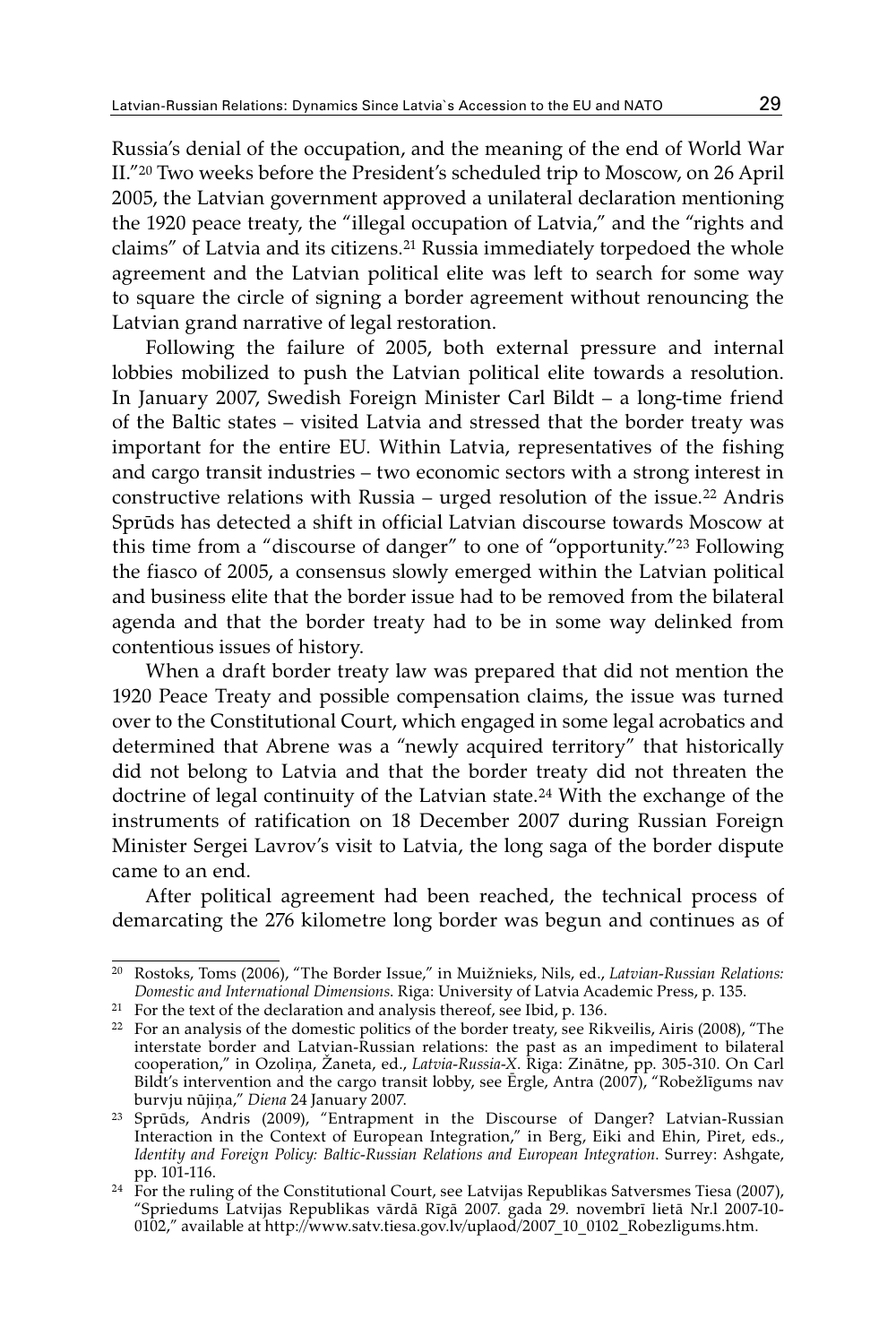this writing. A joint demarcation commission was created and began work on 23 September 2009. Since then, the commission has held five meetings, the most recent of which was on 21-3 September 2010 in Riga. This commission has the task of setting and marking the border and preparing the relevant legislation on both sides.25 The successful resolution of the Latvian-Russian border issue can be contrasted with the deadlock between Estonia and Russia on the issue, where the Estonian side continues to insist on mentioning the 1920 Peace Treaty with Russia and agreement remains elusive.26

### **The Minority Issue**

Russia has made the issue of the situation of Russians and "Russianspeakers" in Latvia one of the central issues in bilateral relations. Here again, issues of interests and identities are difficult to disentangle in Russian policy. On numerous occasions, Russia has sought to use the Russian or Russian-speaking population as a policy tool for various purposes – to deflect attention from human rights problems at home or in client territories (e.g., Transdniestr), as a means of maintaining its political influence, or as a club to isolate Latvia in the international arena. At the same time, there is undeniably a strong identity component in Russia's attention to the fate of its "compatriots," as reflected in the stated desire to strengthen a "Russian world" (similar to that of *Francophonie*) based on language and cultural commonality. Under Putin/Medvedev, Russian policy has become better institutionalized, better-funded and acquired a more elaborate doctrinal foundation<sup>27</sup>

Elsewhere, I have analyzed in detail the evolution of Russian policy towards "compatriots" in Latvia from 1991 through 2006 and noted two primary policy directions since the withdrawal of the Russian army: 1) exerting pressure on Latvia by raising the issue in international organizations, and 2) assisting certain categories of Russians to maintain their links to Russia by providing scholarships to students, organizing teacher training seminars, sending textbooks, and providing funding to NGOs.28 These policy directions

<sup>25</sup> For further information, see Latvijas Ģeotelpiskās informācijas aģentūra (2010), "Latvijas valsts sauszemes robežas demarkācija," Riga, 6 October 2010, available at http://www.lgia. gov.lv/Publikacijas/~/media/7B594706F26E4213887E58BAEBE0F937.ashx.

<sup>&</sup>lt;sup>26</sup> For a detailed review and analysis of the Russian-Estonian border dispute, see Liik, Kadri (2006), "Stāsts par Igaunijas un Krievijas robežlīgumu," *Diena* 14 January 2006 and 21

<sup>&</sup>lt;sup>27</sup> For an excellent overview, see Tishkov, Valery (2008), *The Russian World – Changing Meanings and Strategies*, Carnegie Papers No. 95. Moscow: Carnegie Endowment for International Peace, August 2008; see also Chepurin, Alexander (2009), "Approaching the Far Away: Russian Policy Towards Russian Communities Abroad," *Russia in Global Affairs* Vol. 7, No. 3, July-September 2009, pp. 68-81.

<sup>28</sup> Muižnieks, Nils (2006), "Russian Foreign Policy Towards 'Compatriots' in Latvia," in Muižnieks, Nils, ed., *Latvian-Russian Relations: Domestic and International Dimensions*. Riga: University of Latvia Academic Press, pp. 119-130.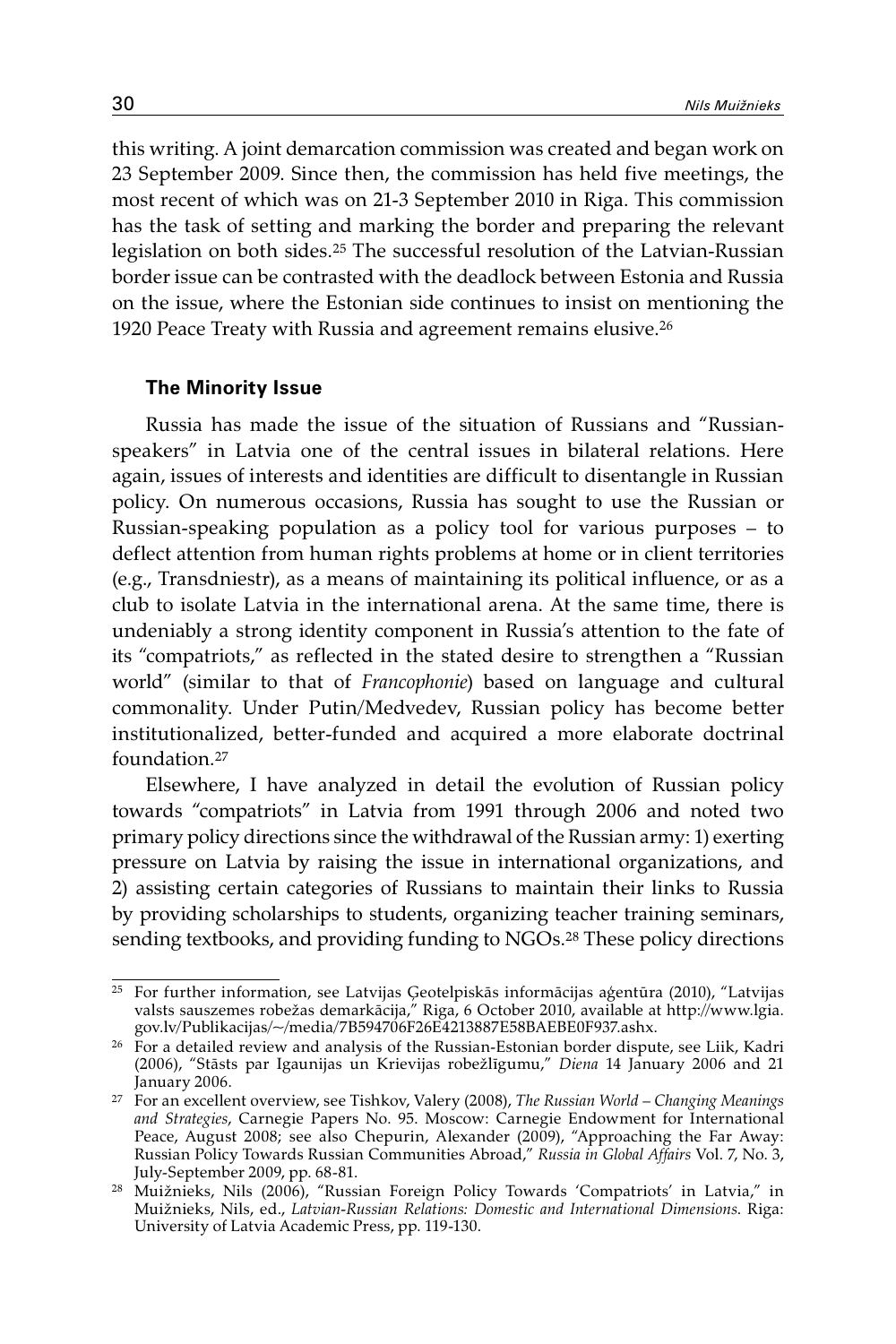have been maintained, with slightly more emphasis on the latter and less on the former. Overall, predictions that the minority issue would fade after Latvian EU accession due to enforced liberalization have not been fulfilled – the Latvian Citizenship Law was last amended in 1998, language regulation in the private sector has grown stricter, and a Latvianization of state-funded minority secondary schools was implemented in 2003-2007.29

Russians in Latvia fall into three main legal categories: citizens of Latvia, Latvian non-citizens, and citizens of Russia. As of 1 July 2010, official Latvian statistics counted 616,840 Russians, of whom 366,489 or 59.4% were citizens of Latvia, 221,174 or 35.8% were Latvian non-citizens (permanent residents with non-citizen passports) and 29,082 or 4.7% were citizens of another country, primarily Russia.30 The total number of citizens of Russia in mid-2010 was reported to be 33,683, meaning that a certain number of persons of other ethnicities also have Russian passports.31 The figure of citizens of Russia in Latvia has been low compared to Estonia, which has a much smaller population of Russians, but close to 100,000 citizens of Russia.<sup>32</sup> However, in Latvia a recent trend that has garnered some media attention has been an increased uptake of citizenship of Russia.

According to Russian Ambassador to Latvia Aleksandr Veshnakov, in 2009 the number of individuals in Latvia seeking to acquire citizenship of Russia doubled compared to 2008, with about 4000 applications compared to 2000 the previous year.33 This does not appear to be the result of any shift in Russian policy, but rather a consequence of the economic crisis. The retirement age in Russia is 55 years for women and 60 for men, while in Latvia it is 62 years. While the retirement age is earlier for citizens of Russia, the average pension is smaller (about  $\epsilon$ 115 per month in Russia compared to €246 in Latvia). However, some individuals have managed to receive both Latvian and Russian pensions due to the fact that the Latvian-Russian treaty on cooperation in social security did not enter into force until quite recently.34

<sup>29</sup> For an overview, see Galbreath, David J. and Muižnieks, Nils, (2009), "Latvia: Managing Post-Imperial Minorities,"in Rechel, Bernd, ed., *Minority Rights in Central and Eastern Europe*. London: Routledge, pp. 135-150.

<sup>&</sup>lt;sup>30</sup> An additional 95 Russians were registered as stateless. See the web page of the Latvian Citizenship and Migration Affairs Board at http://www.pmlp.gov.lv/lv/statistika/ dokuments/2010/ISVN\_Latvija\_pec\_TTB\_VPD.pdf.

<sup>31</sup> See http://www.pmlp.gov.lv/lv/statistika/dokuments/2010/ISVP\_Latvija\_pec\_VPD.pdf.

<sup>32</sup> For a detailed analysis, see Heidmets, Mati, ed., (2008), *Estonian Human Development Report 2007*. Tallinn: EestiKoostoo Kogu, esp. Chapter III "Non-Estonians as Part of Estonian Society," pp. 46-87.

<sup>33</sup> See the interview with Veshnakov, "Vešnakovs: krīzes smagums Latvijā ir pat lielāks nekā

Krievijā," *BBS* 7 January 2010, at http://bbs.bns.lv. 34 See Stroja, Anna (2010), "Izvēlas par labu Krievijas pilsonībai," *dialogi.lv*, 11 May 2010, available at http://www.dialogi.lv/article.php?id=2967&print=1. See also "Pērn Latvijas nepilsoņi vairāk izvēlējušies kļūt par Krievijas pilsoņiem, nevis naturalizēties," *LETA*, 27 January 2010.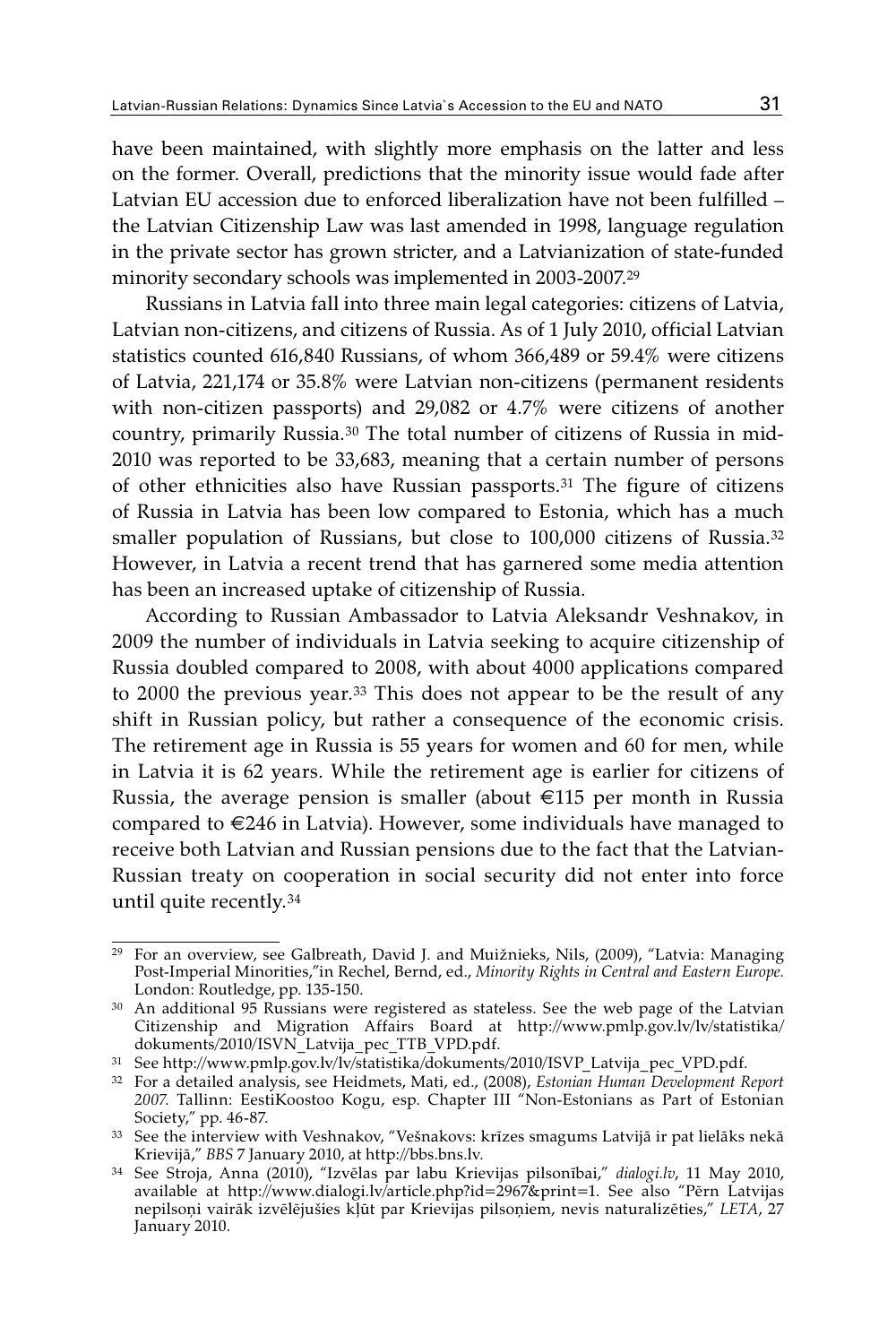While there has been a slight increase in the number of Russian citizens, there has been a significant increase in recent years of Russian funding for various activities in Latvia and for contacts and study in Russia. Thus, Latvian analysts have noted an increase in funding by the *Russkiy Mir* Foundation for projects in Latvia (35 projects funded in 2008), some of which has gone to NGOs closely linked with opposition political parties.35 Among recent projects was the creation in March 2009 of a Russian Centre in the library of the Baltic International Academy, a popular private institution of higher education catering primarily to Russian-speaking students.36 A similar Russian language and cultural centre was opened at Daugavpils University on 26 March 2010, also with funding from the *Russkiy Mir* Foundation.37 Russia has also increased the quota for Latvia's students in Russian institutions of higher learning, funding 107 stipends in 2009.38

While Russia has recently intensified support for activities in the sphere of language, culture, and education, it has also developed increasingly visible cooperation with certain representatives of "compatriots" by creating a compatriot advisory council at the Russian Embassy in Latvia,<sup>39</sup> as well as organizing various congresses in both Russia and the Baltic states regularly in recent years.40 The most controversial form of cooperation, however, has been at the political level. In November 2009, Russia's ruling party United Russia signed a cooperation agreement with Concord Centre, the primary party claiming to represent the interests of Russian-speakers in Latvia. The cooperation agreement envisages regular meetings, the exchange of information, and the organization of inter-party and other forms of dialogue.41 This is only one of a number of cooperation agreements between United Russia and Russia-friendly parties in the post-Soviet space.42 While

<sup>35</sup> See Pelnēns, Gatis, ed. (2009), *The 'Humanitarian Dimension' of Russian Foreign Policy Towards Georgia, Moldova, Ukraine, and the Baltic States*. Riga: Centre for East European Policy Studies, pp. 156-7.

<sup>36</sup> See http://www.bsa.edu.lv/biblioteka/ruscentr.html.

<sup>37</sup> See Davidenko, Albīna (2010), "Daugavpils Universitātē atklāja Krievu valodas un kultūras centru," posted on the Daugavpils University web page on 29 March 2010, available at http://www.d-fakti.lv/lv/news/article/14841/.

<sup>38</sup> For this and other initiatives in the educational sphere, see the relevant section of the web site of the Russian Embassy in Latvia at http://www.latvia.mid.ru/ruslat\_05.html.

<sup>39</sup> For a list of the 17 members of the "Coordinating Council of Organizations of Russian Compatriots in Latvia at the Russian Embassy in Latvia," see http://www.latvia.mid.ru/ ks.html. The list includes both NGO activists and Russian-speaking politicians.<br><sup>40</sup> For official information on the various congresses of compatriots, see http://www.mid.ru/

ns-dgpch.nsf/035\_02.

<sup>41</sup> http://www.saskanascentrs.lv/ru/novosti/soglashenie-o-sotrudnichestve-mezhdulatvijskoj-social-demokraticheskoj-partiej-soglasie-i-vserossijskoj-politicheskoj-partiejedinaja-rossija/

<sup>&</sup>lt;sup>42</sup> Similar agreements have been signed with parties in Ukraine, Moldova, Georgia, and, most recently, Kyrgyzstan. See Coalson, Robert (2010), "Kremlin's Ruling Party Boosts Ties Across the Former Soviet Union,"*Radio Free Europe/Radio Liberty*, 29 September 2010, available at http://www.rferl.org/content/Kremlins Ruling Party Boosts Ties Across The Former Soviet Union/2171505.html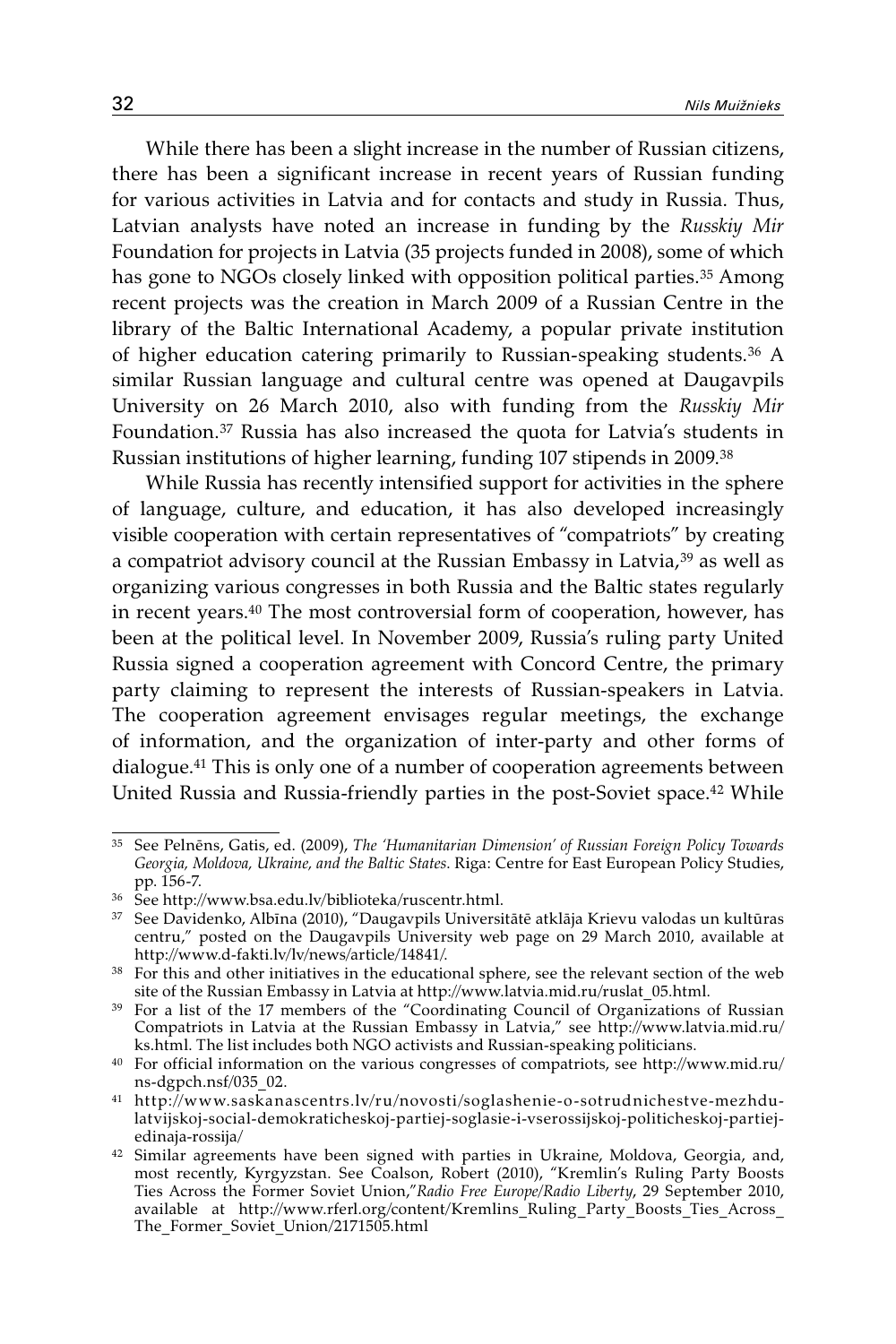there is nothing sinister about inter-party cooperation, there have also been some unconfirmed reports of Russia funnelling funding to its partners, an allegation Concord Centre has firmly denied.43

Since Latvian accession to the EU and NATO, Russia has continued its criticism of Latvian minority policy in various international and regional organizations, such as the United Nations, the Council of Europe, and the OSCE.44 Since the onset of EU-Russia human rights consultations in 2005, it has sought to use this forum as well, though the confidential nature of that dialogue complicates drawing any broader conclusions. It should be noted, however, that these consultations have been judged a disappointment by all involved 45

The primary Latvian legislative initiative affecting minorities that has attracted Russian criticism in recent years has been the adoption in July 2010 of a new Law on Electronic Media which re-established "language quotas" aimed at non-EU languages (i.e., Russian) in commercial electronic media. Such restrictions had been lifted after the Constitutional Court found similar restrictions unconstitutional in 2003. Russian Foreign Ministry representative Andrei Nesterenko harshly criticized the new law, claiming that "regrettably, one concludes that the Latvian authorities continue to implement the course of restricting the use of the Russian language in the social sphere, though it is the native language of one third of the country's inhabitants."46 Overall, however, official Russian criticism of Latvian minority policy has been toned down somewhat since the signing of the border agreement in 2007, especially in comparison with the outright propaganda campaigns witnessed earlier.

It should be noted that there is also a small Latvian minority in Russia as well numbering about 30,000 persons. Latvians arrived in Russia in several different waves of outmigration or forced displacement. The first was in the 19<sup>th</sup> century, when under the Stolypin reforms land-hungry Latvian peasants migrated to Siberia and established a number of compact settlements, some of which persist to this day. A second group was Latvian soldiers and revolutionaries who stayed on in Soviet Russia after the end of the Russian Civil War, though many perished in the terror of the 1930s. A third group

<sup>43</sup> Recently, a scandal was sparked by a story in *Le Monde* that Russia clandestinely funneled 2.2 million euros to support pro-Russian parties, primarily Concord Centre. See Piotr Smolar, "Le contre espionage denonce les moyens d'influence russe," *Le Monde* 2 October

<sup>&</sup>lt;sup>44</sup> For an overview and analysis, see Pelnēns, ed. (2009), *The 'Humanitarian Dimension' of Russian Foreign Policy*, pp. 140-153.

<sup>45</sup> See, e.g., Lobjakas, Ahto (2007), "Activists Say EU-Russia Rights Dialogue at 'Dead End,'" *Radio Free Europe/Radio Liberty*, 3 October 2007, available at http://www.rferl.org/content/ article/1078856.html; see also Rettman, Andrew (2010), "EU-Russia Human Rights Talks Making Little Impact," *EU Observer* 18 June 2010, available at http://euobserver. com/9/30323.

<sup>46</sup> For an overview of the Court case, see Latvian Centre for Human Rights and Ethnic Studies (2005), *Human Rights in Latvia in 2004*. Riga: LCHRES, p. 32. For Russian criticism, see n.a., (2010), "Krievijas ĀM: krievvalodīgo diskriminācija Latvijā turpinās," *diena.lv* 15 July 2010.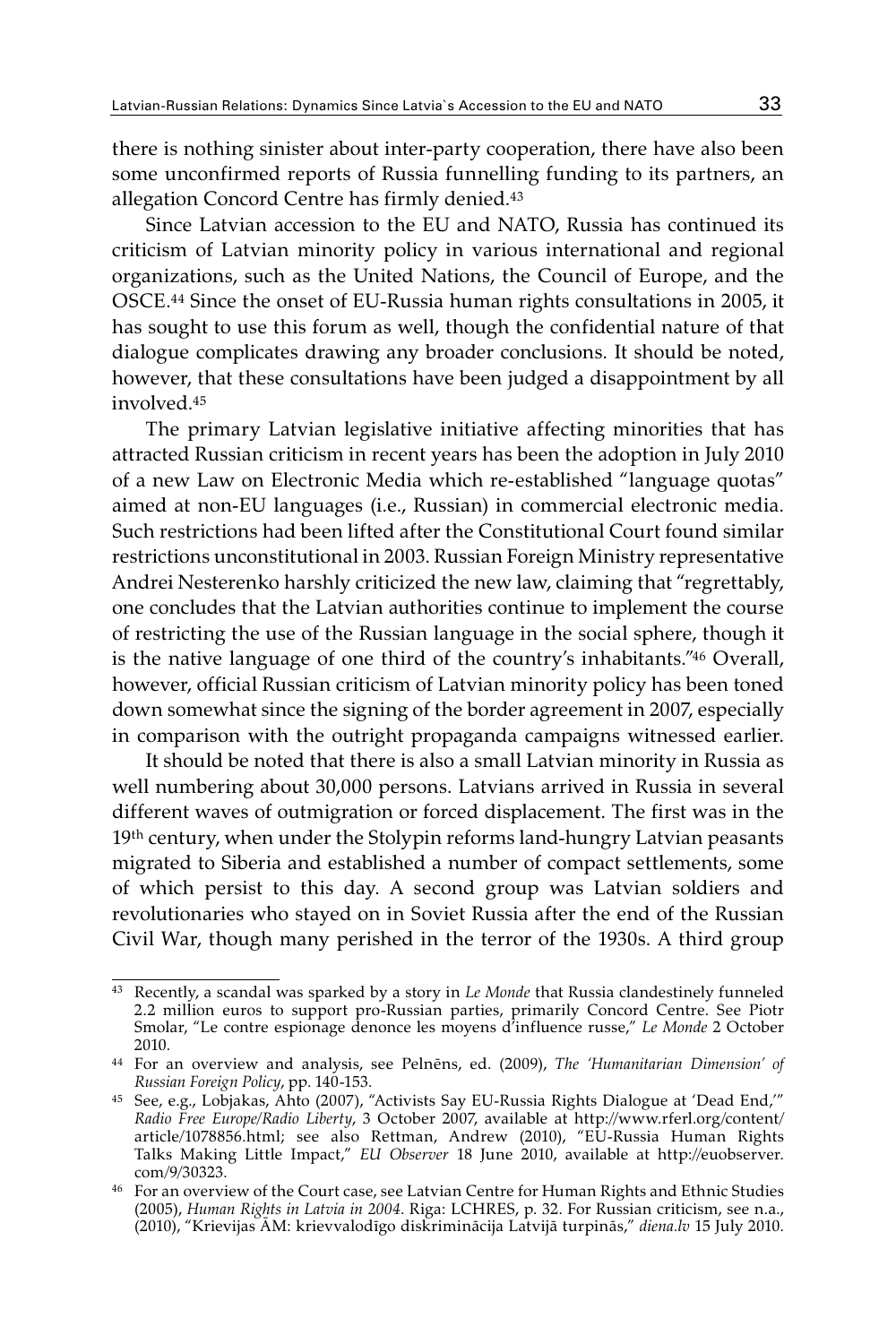were persons deported to Siberia under Stalin and their descendants. A smaller wave of voluntary migration during the Soviet era saw a number of Latvians move to other parts of the Soviet Union, primarily the Russia Soviet Federated Socialist Republic, for work or family reasons. Finally, a small number of Latvians, primarily those linked with the Communist Party and Soviet security structures, has moved to Russia since the break-up of the Soviet Union.47

Since independence, Latvia has sought to nurture contacts with Latvians in Russia, sending Latvian language teachers, pastors, and lending some financial support to Latvian associations in Russia. Since 2004, assistance was provided through a Latvian Diaspora Assistance Programme, though funding halted with the onset of the economic crisis in 2008.48 The Latvian foreign ministry maintains contacts with Latvians in Moscow, St. Peterburg, Omsk, Tomsk, Kranoyarsk, Magadan, Smolensk and, most recently, Pskov.49 Indeed, these Latvians are an underutilized resource in strengthening Latvian-Russian relations, as they know Russia intimately, are often wellestablished, and in the bigger cities, have occasionally been quite successful as professionals or businesspeople.

# **Overcoming Disagreements on History? Dialogues and Monologues**

History and memory are intimately linked with identity politics, and Latvia and Russia can be said to be in a deep identity conflict that is difficult to overcome. Latvian membership in the EU and NATO has done little to facilitate reconciliation on these issues. In some ways, the EU has become a new arena for identity conflict, with both sides on occasion claiming more authentic European credentials and using EU gatherings as a platform to voice grievances. While policy-makers in Latvia and Russia have regularly politicized the issue, the root of the conflict is deeper. It is related to the grand historical narratives of each side which are institutionalized in school textbooks, museums, commemorative practices and elsewhere and subscribed to by large segments of society, including teachers, journalists, film-makers and the general public.

The Latvian grand narrative has been described as that of suffering, heroism and legal continuity leading to the restoration of independence after Soviet occupation. The Russian grand narrative, in turn, is the "expulsion of foreign enemies" (e.g., in 1814, 1941) in which Russia is a defender, not an

<sup>&</sup>lt;sup>47</sup> For an overview of data on the Latvian diaspora and Latvian policy towards it, see Muižnieks, Nils (2010), "Responsibility in Latvia's Relations with the Diaspora," in Roznevalds, Juris, and Ijabs, Ivars, eds., *Latvia Human Development Report 2008/2009: Accountability and Responsibility*. Riga: ASPRI, pp. 130-135.

<sup>48</sup> See Ibid, p. 134.

<sup>49</sup> See the item on the Latvian Foreign Ministry's home page, (n.d.), "Latviešu biedrības Krievijas Federācijā," available at http://www.am.gov.lv/moscow/saraksts/?print=on.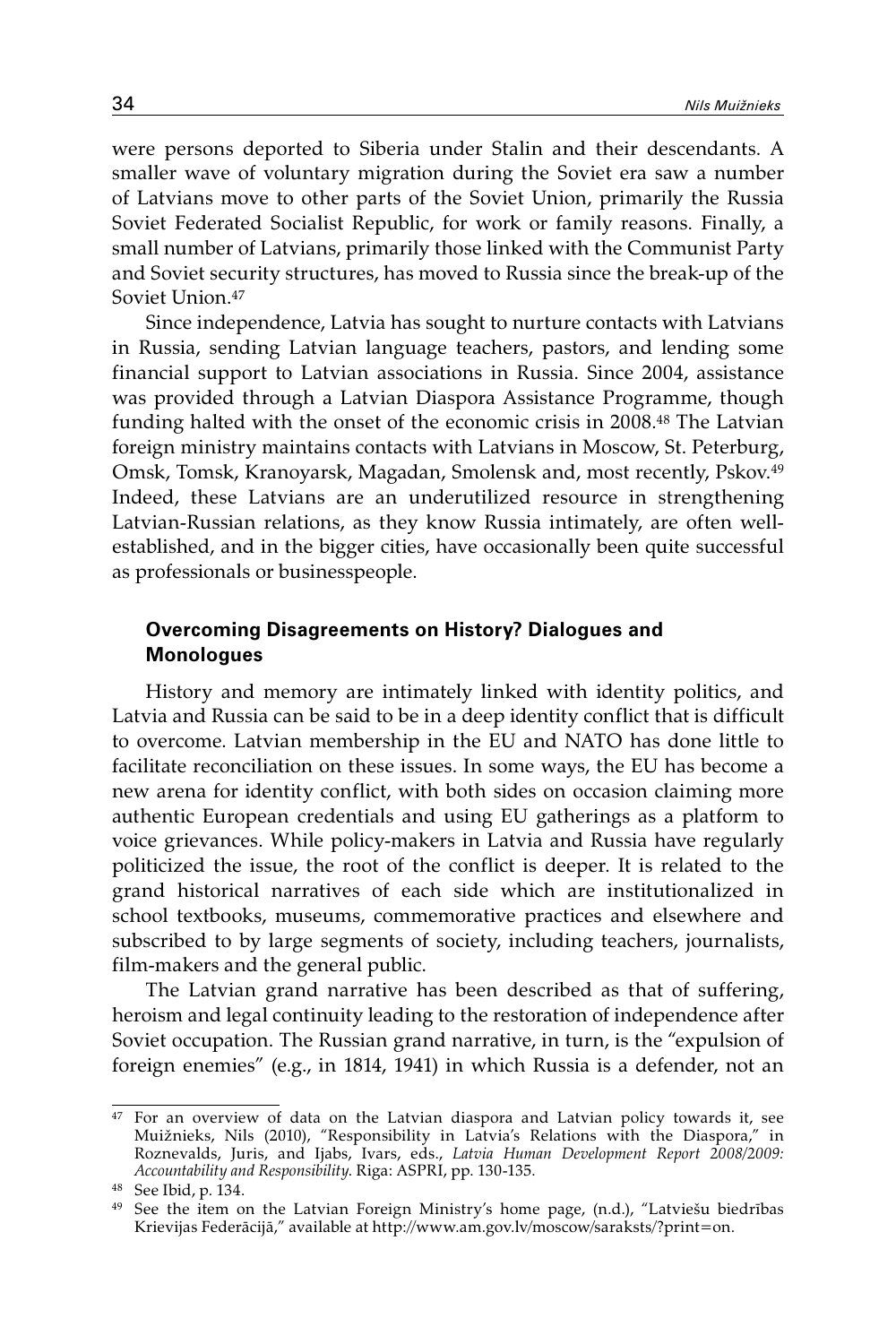aggressor. In the Russian narrative, Stalin plays an ambivalent or positive role and contemporary Russia is the heir of both Tsarist and Soviet greatness.<sup>50</sup> For most Latvians, the primary cause of suffering in the 20<sup>th</sup> century was the Soviet Union, which carried out mass deportations, executions and other forms of repression against the Latvian population. Most Russians, in turn, feel little contrition for the crimes of Stalin's regime: asked in 2007 by pollsters of the respected Levada Centre in Russia whether they thought Russia should apologize for the Soviet occupation of the Baltic states during World War II, only 3% completely agreed, 7% somewhat agreed, while 23% somewhat disagreed and 49% completely disagreed.<sup>51</sup>

Before Latvia joined the EU and NATO, little cooperation between Latvia and Russia on history issues took place. The nadir of mutual recriminations surrounding history was in 2005 when competing versions of the past, Latvian attempts to keep open the option of possible territorial claims and compensations, and Latvian President Vaira Vīķe-Freiberga's efforts to promote the Latvian interpretation all converged on a date of particular sensitivity to the Russian side – the  $60<sup>th</sup>$  anniversary of the end of World War II on 9 May 2005. Not only did Russia refuse to ratify the border treaty, but the Russian media reacted harshly to this initiative, while Putin promised to give Latvia "dead donkey ears" rather than the Pitalovo (Abrene) district.<sup>52</sup> Since then, some tentative steps at initiating a dialogue have taken place, though progress has been slow due to the distance between the two sides, the mobilization of actors seeking to politicize the issue, and several controversial court cases at the European Court of Human Rights.

After 2005, the first tentative steps towards practical cooperation were taken by the Latvian History Teachers' Association, which implemented a project involving school visits, seminars and roundtables from June 2007 through February 2008 entitled "What Do We Teach About Our Neighbours" with the participation of the history teachers' associations from Archangelsk and St. Petersburg, Russia.53 In May 2008, with the assistance of both the Latvian and Russian foreign ministries, a first meeting of Latvian and Russian historians took place in Moscow and discussed cooperation in studying the life of deportees in exile in Russia, the organization of a conference on the Molotov-Ribbentrop pact, and guest lectures.54 One result

<sup>50</sup> The most sophisticated treatment of this issue is by Ehin, Piret and Berg, Eiki (2009) "Incompatible Identities? Baltic-Russian Relations and the EU as an Arena for Identity Conflict," in Berg, Eiki and Ehin, Piret, eds., *Identity and Foreign Policy: Baltic-Russian* 

<sup>&</sup>lt;sup>51</sup> See the Levada Centre (2007), "Rossiya i ee sosedi: Estoniya, Latviya i Litva," 17 September 2007, available at http://www.levada.ru/press/2007091704.html.

<sup>&</sup>lt;sup>52</sup> Cited in Denis (2008), "The Story with History," in Muižnieks, ed., *Manufacturing Enemy Images?*, p. 21

<sup>53</sup> See the information at the web site of the Latvian History Teachers' Association at http:// neighbours.vsb.lv/about-project/indexhtml.

<sup>&</sup>lt;sup>54</sup> See n.a., (2008), "Krievijas vēsturnieki izrāda atsaucību," *Latvijas Avīze*, 16 May 2008.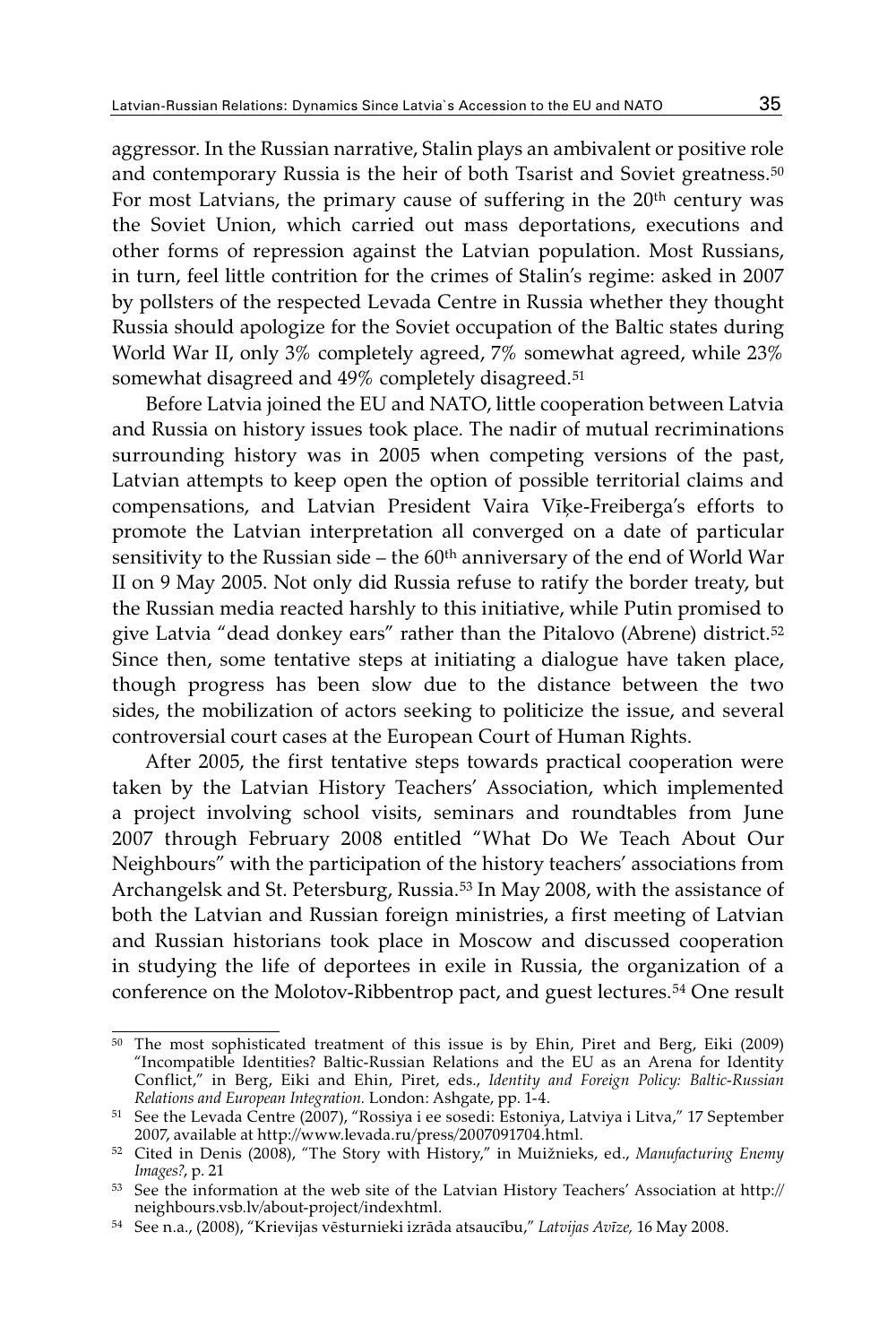of this meeting was a subsequent visit to Latvia in 2008 and guest lectures by Elena Zubkova, a liberal historian from the Russian Academy of Sciences who has written a well-received book entitled *The Baltic and the Kremlin 1940- 1953*.55 Despite this initiative, more intense cooperation between Latvian and Russian historians has not blossomed, apart from the occasional participation of Russian historians in Latvian conferences and vice versa.

Since 2009 a Latvian NGO Eurocivitas has taken the lead and organized several dialogue events – the May 2009 launch of a book put out by the Socialist Group in the European Parliament entitled *Politics of the Past: The Use and Abuse of History*, an October 2009 seminar entitled "Baltic–Russian History Policy: Towards a Detente?" with the participation of prominent Latvian and Russian historians, and an event in Moscow in November 2010 entitled "Latvian-Russian History Policy: Designing a Road Map for Détente."56 These attempts to forge a constructive dialogue have often been overshadowed by more politicized efforts to settle accounts or impose one's view of history.

One particularly odious figure on the Russian side has been historian and head of the Historical Memory Fund Alexander Dyukov, who visited Latvia several times in 2009 and 2010, often at the invitation of Concord Centre parliamentary deputy Nikolajs Kabanovs. Dyukov has pushed an agenda of discrediting Latvia as a country with many Nazi sympathizers and questioning the legitimacy of Latvian independence.57 A particular object of Dyukov's ire has been the Latvian documentary film "The Soviet Story," put out in 2008 by young history graduate student Edvīns Šnore with funding from the Union for Europe of the Nations group in the European Parliament. The film documents in gory detail Soviet and Nazi collaboration from 1939 to 1941 and post-war Soviet repressions against Latvians and others.58

Russian documentary film makers have also been active in recent years, putting out at least four films devoted to topics touching Latvian history: "Executioners: The Truth about the Latvian Riflemen" [*Karately: Pravda o latyshkikh strelkakh*] (2007); "Baltic Nazism" [*Natsizm po pribaltiskii*] (2007); "To Hurt the Queen: Vija Artmane" [*Obidet' korolevy. Viya Artmane*] (2007); and "The Baltic: History of an Occupation" [*Pribaltika: Istoriya odnoi okupatsii*] (2009). These efforts, which reached a mass audience through Russian television, sought to tar the Latvian Red Riflemen as murderous creators of

 $^{55}$  See the interview with Zubkova by Viesturs Sprūde, "Ar Vēstures Maisu uz Maskavu, "Latvijas Avīze, 26 November 2008.

<sup>&</sup>lt;sup>56</sup> For more on these events and the book, see http://www.eurocivitas.org. It should be noted that the leader of Eurocivitas is Viktor Makarov, who has also been the director of research for the Baltic Forum, the NGO linked to the Concord Centre party that has been a key player in promoting Latvian-Russian dialogue since 2000.

<sup>&</sup>lt;sup>57</sup> For Latvian reporting on Dyukov's activities, see, inter alia, n.a., (2009), "SC rīkos diskusiju par Molotova-Ribentropa paktu," *BNS* 13 August 2009, and n.a., (2010), "Kremlim pietuvināti vēsturnieki Krievijā izdevuši pētījumi par Latviju," *diena.lv*, 29 January 2010. 58 For more on the film, see the web page http://www.sovietstory.com.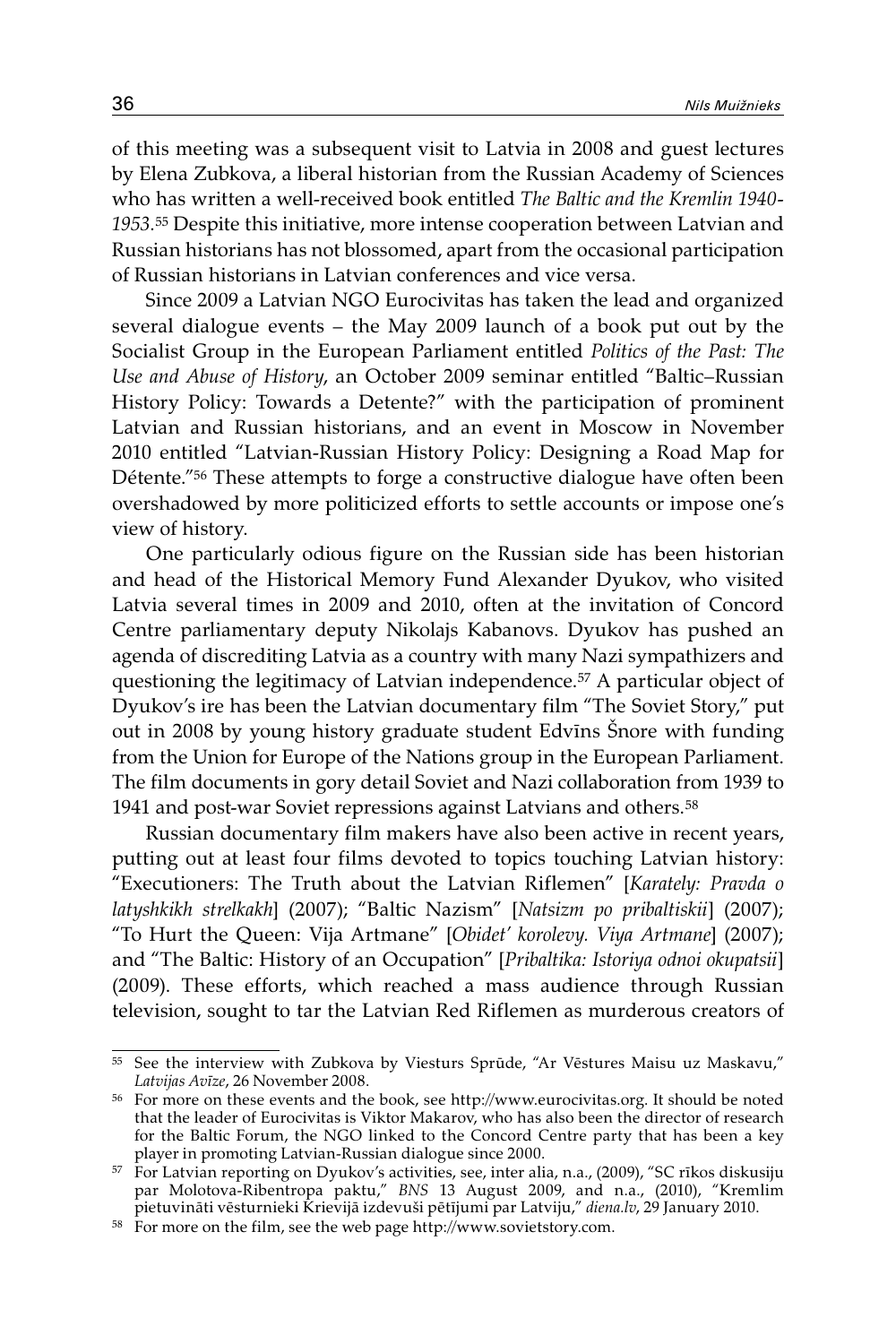the Soviet regime, Latvians as willing Nazi collaborators, then ungrateful former privileged subjects in the Soviet Union and/or pathological Russophobes.59

In addition to these "dialogues of the deaf" between film makers on both sides, discussions about history have also taken place between Latvian and Russian interlocutors at the international level. Thus, Latvian and Russian politicians have both sought to promote their respective versions of history in various international forums in which both states are countries, such as the United Nations and the Parliamentary Assembly of the Council of Europe (PACE). At the United Nations, Russia aimed various resolutions against Latvia from 2006 to 2008 for alleged attempts to "rehabilitate fascism," "glorify the Waffen SS" or "rewrite history."60 From early 2005 through mid-2009, five different debates took place in the PACE on issues touching history, most frequently focussing on the need to condemn totalitarian crimes, both Nazi and Soviet. While Latvian and other East European participants actively advocated condemnation of the crimes of both regimes, most Russian participants sought to deflect criticism of the Soviet Union  $61$ 

Another arena for Latvian-Russian memory battles has been the European Court of Human Rights. A number of cases tried in the court – *Kononov v. Latvia*, *Slivenko v. Latvia*, *Sisojeva and others v. Latvia*, *Ždanoka v. Latvia*, *Larionovs. v. Latvia*, *Tess v. Latvia*, *Ādamsons v. Latvia* and *Andrejeva v. Latvia* – have pitted Latvia and Russia against each other directly (when Russia was a third party to the case) or indirectly, when both sides tried to win the battle for public opinion. As I have noted elsewhere, "all of the cases involve dealing with the legacy of the Soviet past – crimes committed in the name of the Soviet regime by KGB, Communist Party or military personnel, the status in independent Latvia of persons linked to the various organs of Soviet power, and the inherited responsibilities of Russia and Latvia."62 Most of these cases have been making their way through the cumbersome Strasbourg procedures since the early 2000s, but when the judgements were finally handed down in the late 2000s, they generated controversy in Latvian-Russian relations.

<sup>59</sup> For an analysis, see Petrenko, Dmitrijs (forthcoming), "The Interpretation of Latvian History in Russian Documentary Films: The Struggle for Historical Justice," in Muižnieks, Nils (ed.), *The Geopolitics of History in Latvian-Russian Relations.* Riga: University of Latvia

 $60$  See Reire, Gunda (2008), "Latvia and Russia in the United Nations: The Human Rights Card," in Ozoliņa, Žaneta, ed., *Latvia-Russia-X.* Riga: Zinātne, p. 74; Pelnēns, ed. (2009), *The* 

<sup>&</sup>lt;sup>61</sup> See Rostoks, Toms (forthcoming), "Debating 20<sup>th</sup> Century History in Europe: The European Parliament and the Parliamentary Assembly of the Council of Europe Compared," in Muižnieks, ed. *The Geopolitics of History in Latvian-Russian Relations.* Riga: University of

 $62$  Muižnieks, Nils (forthcoming), "Latvian-Russian Memory Battles at the European Court of Human Rights," in Ibid.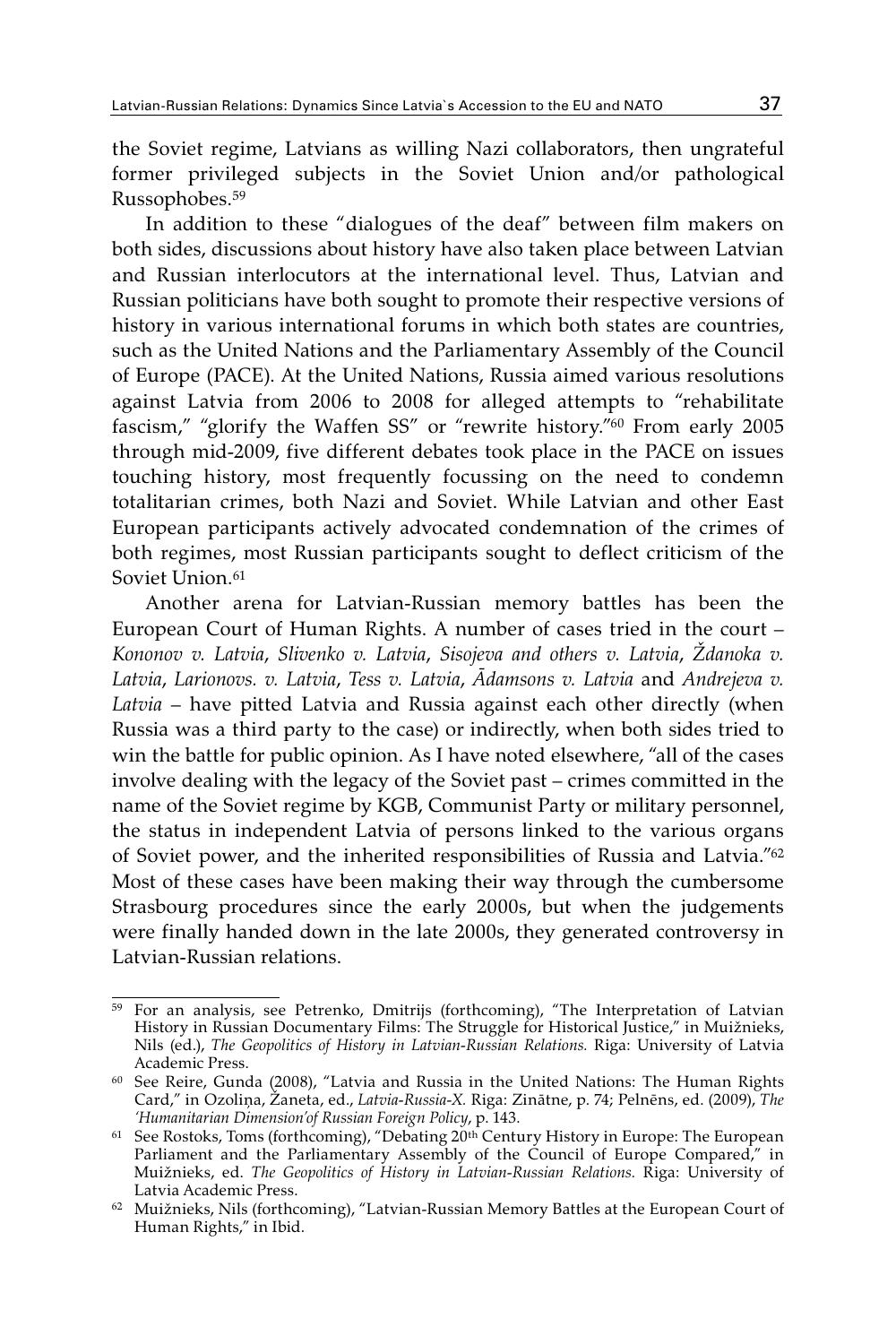A truce in the "memory wars" between Latvia and Russia remains difficult to achieve for a number of reasons. For one, identity politics are notoriously difficult to manage and issues such as "who we are" are not amenable to easy political compromises. Second, this is an issue area that is not solely government or elite-driven, but involves a wide array of actors whose actions cannot always be controlled "from above." Thus, the actions of an individual or a small group of individuals – a film-maker, a single historian, a plaintiff before the European Court of Human Rights – can have broader echoes in bilateral relations.

The issue is also not fading with the passing of the older generation. Some sociologists have explained the growing interest of young Russians in Russia and in Latvia in the victory in World War II as reflecting a need to have a positive identity. Thus, young people would rather identify with their grandparents, who were "winners" in a "good war," rather than with their parents, who are in many ways "losers" because they lost an empire, or in Latvia, their status, citizenship, etc. Finally, the efforts of Latvian elites in Europe to have the Latvian narrative recognized and incorporated into the mainstream European historical narrative are bound to run afoul of Russia's efforts to position itself as a European power. Thus, the recently created joint Latvian-Russian commission of historians faces a very challenging task.

## **Latvia, Russia and Europe's Eastern Neighbourhood**

Another arena where Latvian and Russian interests and identities confront each other is in what has come to be called the "Eastern Neighbourhood" – the other former Soviet republics bordering Russia. Latvia's primary interests in the region, as reflected in policy documents and statements, have been not only to promote trade and investment, but also the democratization of countries to the East and their aspirations to join the European Union and NATO.63 In contrast, Russia has sought to maintain its influence in this region and prevent the encroachment of outside actors, such as the EU and NATO, into what it considers its "privileged sphere of interests." There is a huge asymmetry between the interests and capabilities of Latvia and Russia in the region – Russia not only has much stronger interests in the region than Latvia (or the EU and NATO as a whole), but it also has vastly more political and economic leverage to deploy to further those interests.64

<sup>63</sup> For an analysis of Latvian interests, see Indāns, Ivars (2006), "Latvijas intereses NVS reģionā attīstības kontekstā," in Ignatāne, Gunda, ed., *Latvija un attīstības sadarbība*. Rīga: Zinātne, pp. 218-236. See also Rudzīte, Kristīne (2008), "The Intersecting of Latvian and Russian Interests in the South Caucasus," in Ozoliņa, ed., *Latvia-Russia-X*, pp. 233-257.

<sup>64</sup> For a good analysis of competing EU and Russian interests and capabilities in the region, see Popescu, Nicu and Wilson, Andrew (2009), *The Limits of Enlargement Lite: European and Russian Power in the Troubled Neighbourhood.* London: European Council on Foreign Relations. For Russian leverage, see Hedenskog, Jakob, and Larsson, Robert L. (2007), *Russian Leverage in the CIS and the Baltic States*. Stockholm: Swedish Defence Research Agency.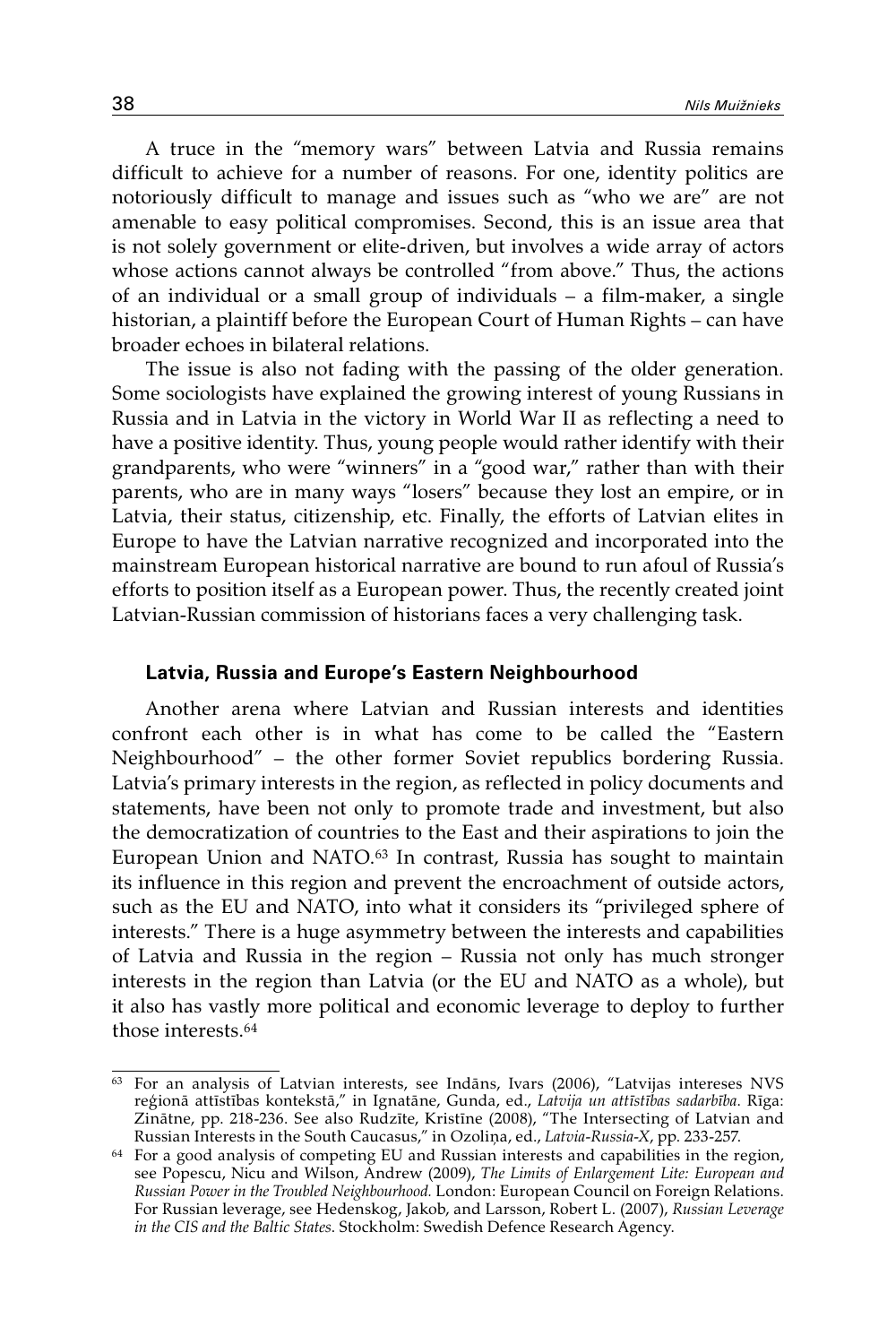There is also an identity component to Latvian-Russian interactions in the region. As Dovile Jakniūnaite has argued, "the eastern neighbourhood policy is used by the Baltic states to redefine and change their relations both with Russia and the EU."65 The Baltic states have used the European Neighbourhood Policy (ENP) to present themselves as true Europeans with important "niche" capabilities and to attempt to draw a "civilizational line" between Europe and Russia.66 The collision of interests and identities in the region does not have a large impact on Latvian-Russian relations overall because Latvia has been such a small player in the region.

Because of limited resources, Latvia and its Baltic neighbours have combined two foreign policy strands that in most European countries are distinct – support for development cooperation and participation in the ENP. The initial focus of Latvian efforts after accession to the European Union and NATO was Georgia and Moldova, but by 2010, expanded to include Ukraine and Belarus as well, where Latvian business interests are much stronger. There is no need here to analyze in depth Latvia's development cooperation with these countries, as the amount of funding for projects of various kinds has been very small and the projects have not influenced Latvian-Russian relations in any serious way.67 A good indicator of Latvia's weak presence in the region is the absence of an embassy in Moldova, ostensibly a foreign policy priority.

The one issue which has had broader echoes in Latvian-Russian relations has been Latvian support for Georgian membership in NATO and solidarity expressed for Georgia during and after the Russian-Georgian war of August 2008. Russian tensions with Georgia intensified in the run-up to the NATO Bucharest conference in April 2008, where both Georgia and Ukraine were promised eventual NATO membership, but not given a Membership Action Plan (MAP).<sup>68</sup> At Bucharest, President Valdis Zatlers, together with his Estonian and Lithuanian counterparts, consistently supported Georgia's NATO bid and reiterated this support in a joint statement on 22 May 2008.<sup>69</sup>

<sup>65</sup> Jakniūnaite, Dovile (2009), "Neighbourhood Politics of Baltic States: Between the EU and Russia," in Berg and Ehin, eds., *Identity and Foreign Policy*, p. 118. See also Galbreath, David J. and Lamoreaux, Jeremy W. (2006), "Bastion, Beacon or Bridge? The Role of the Baltic States in the EU's Relationship with the Eastern 'Neighbours,'" in Kasekamp, Andre and Paabo, Heiko, eds., *Promoting Democratic Values in the Enlarging Europe: the Changing Role of the Baltic States From Importers to Exporters*. Papers presented at an international conference at the

<sup>&</sup>lt;sup>66</sup> Jakniūnaite (2009), "Neighbourhood Politics of Baltic States," in Berg and Ehin, eds., *Identity and Foreign Policy*, pp. 130-1.

<sup>&</sup>lt;sup>67</sup> For an overview of projects supported and the funding thereof, see the relevant section of the Latvian Foreign Ministry's web page at http://www.mfa.gov.lv/lv/Attistibas-sadarbiba/ valstis/.

<sup>68</sup> For background on Russian-Georgian relations leading up to the summit, see Muižnieks, Nils (2008), *Georgian Security: A Latvian Perspective*. Riga: University of Latvia Press.

<sup>69</sup> For Zatlers' stance at Bucharest, see http://www.president.lv/pk/content/?cat\_id=605&art\_ id=12032. For the text of the joint statement on 22 May 2008, see http://www.president.lv/ pk/content/?cat\_id=605&art\_id=12133.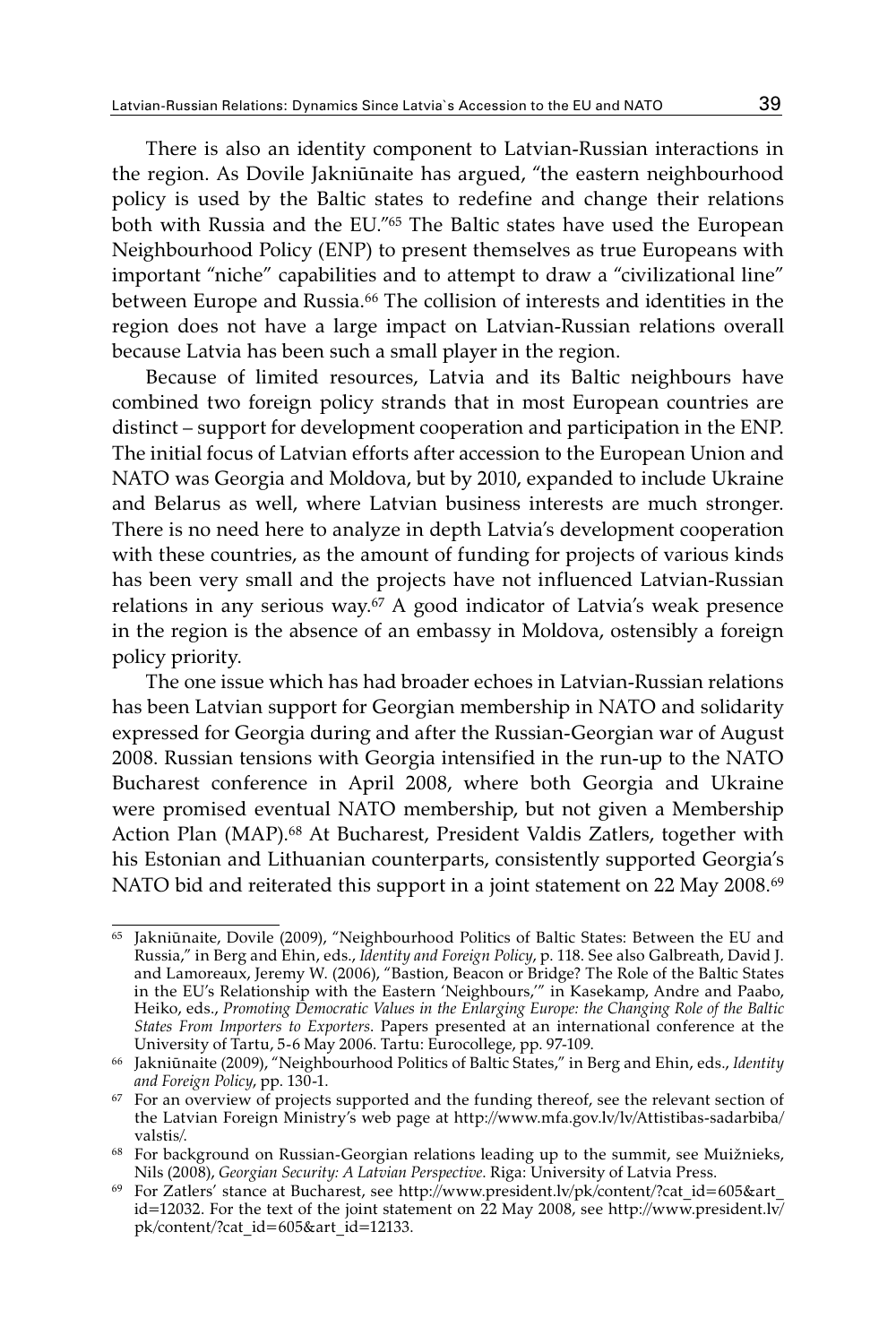When the Russian-Georgian war erupted in August 2008, the Latvian political elite jumped to support Georgia.

On 12 August, when conflict was still under way, Latvian Prime Minister Ivars Godmanis flew to Tbilisi to show solidarity together with the Estonian, Lithuanian and Polish presidents (President Zatlers was in Beijing at the Olympics at the time), after which they adopted a joint statement condemning Russia's aggression, urging granting MAP to Georgia and supporting Georgia's territorial integrity.<sup>70</sup> On 15 August the Latvian parliament also adopted a statement condemning Russia's aggression, pointedly noting that "such action evokes concern about the security, territorial integrity and independence of all of Russia's neighbours."71

The Russian Foreign Ministry was harshly critical of the stand of Latvia and its Baltic and Polish partners, calling their joint statement "cynical" and "untimely."72 The Russian Embassy, in turn, issued a five page announcement criticizing the Latvian parliament's announcement as "one-sided" and commenting in detail on the "most odious" assertions therein.73 While the war of words rapidly cooled off in subsequent months, Latvia continued to support Georgia in various ways and to draw its own conclusions from the war.

Despite budget austerity occasioned by the economic crisis, the Latvian government allocated 120,000 lats ( $\sim \epsilon$ 171,000) in humanitarian aid to Georgia soon after the war, as well as funding for the rehabilitation of 60 Georgians in Latvia.74 In October 2008 the Ministries of Defence of the two countries signed a treaty on cooperation in defence, while the parliaments of the two countries signed a memorandum of understanding on parliamentary cooperation in European integration affairs.75 The strengthening of Latvian-Georgian cooperation has had few consequences for Latvian-Russian relations. However, Latvia's moves to enhance its own security with regard to the EU, NATO and energy security have a much larger potential to affect bilateral relations.

<sup>70</sup> Latvijas Republikas Ārlietu Ministrija, "Igaunijas, Lietuvas, Polijas prezidentu un Latvijas ministru prezidenta paziņojums par tālāko konflikta risinājumu Gruzijā," 13 August 2008, available at http://www.mfa.gov.lv/dp/Jaunumi/Dokuments/?pg=14488.

 $71$  Latvijas Republikas Saeima, "Paziņojums par Krievijas militāro uzbrukumu Gruzijai," 15 August 2008, available at http://www.saeima.lv/kastors/aktualitates.jsp?page=saeimas-

<sup>&</sup>lt;sup>72</sup> See "MID RF nazyvaet zayavlenie stran Baltii i Pol'shi po Yuzhnoi Osetii tsinichnym i nesvoevremenym," Interfax, 10 August 2008.

<sup>&</sup>lt;sup>73</sup> See "O zayavlenii seima Latviiskoi Respubliki 'O voennom napadenii Rossii na Gruziyu'ot 14 avgusta 2008 goda," available at http://www.latvia.mid.ru/news/ru/08\_028.html.

<sup>74</sup> See http://www.mfa.gov.lv/lv/Arpolitika/divpusejas-attiecibas/Gruzija/.

<sup>75</sup> On military cooperation, see "Latvijas Republikas Aizsardzības Ministrijas un Gruzijas Aizsardzības Ministrijas līgums par sadarbību aizsardzības jomā," *Nozare.lv*, 22 October 2008, at http://nozare.lv/nozares/es/arhitem/132697E2-11F4-7D45-6A3A-463A0687DD59; for parliamentary cooperation, see the Latvian parliament's home page, "Paraksta saprašanās memorandu par Saeimas Eiropas lietu komisijas un Gruzijas parlamenta Eiropas Savienības integrācijas komiteju sadarbību," 27 October 2008, http://www.saeima.lv/kastors/ aktualitates.jsp?page=saeimas-zinas&id=12348&p=60.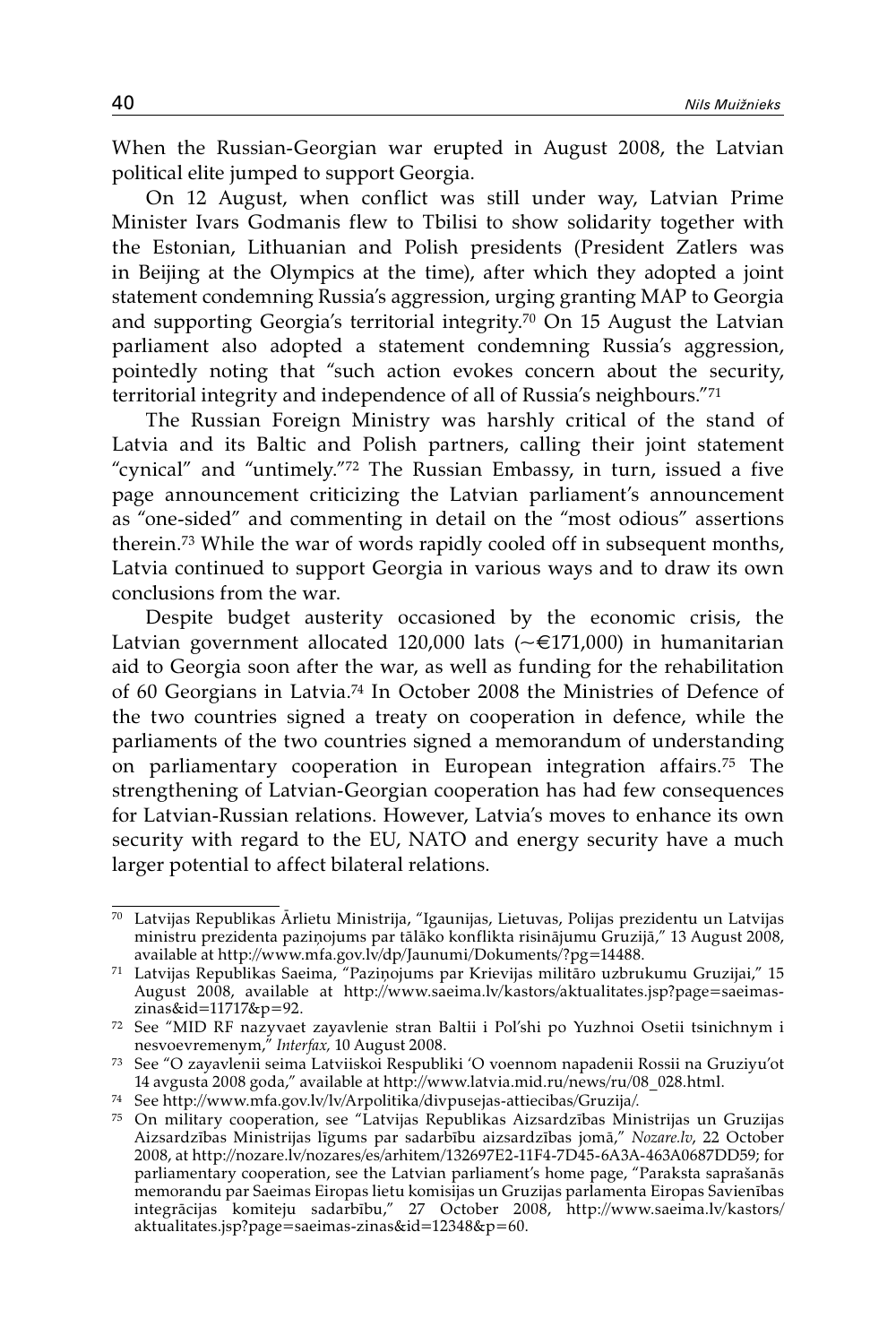The first signs of a rethink of Latvian security in the aftermath of the Russian-Georgian conflict can be noted in Latvian parliamentary debates on the conflict on 14 August 2008. Andris Bērziņš, then head of the foreign affairs commission, announced that "in the new security situation that has emerged in the world after the Russian and Georgian conflict, we appeal to both NATO and the EU to find a solution to strengthen and guarantee the subsequent security of all of Russia's neighbouring countries." Former foreign minister Sandra Kalniete also noted the "new geopolitical reality" and concluded that "we have to carefully work on our security concept, we have to think a lot about what our energy policy will be like." Another former foreign minister Artis Pabriks noted that "we have to put in all effort so that this year within NATO Latvia and our region receives a so-called plan in the event that we ended up in a real situation of threat."76

Here, it is appropriate to briefly summarize the fallout of the war on Latvian-Russian relations in general. First, the Russian-Georgian war prompted the Latvian foreign policy elite to rethink the policy pursued from mid-2006 to mid-2008 of not annoying Russia to pursue business interests. It also led the Latvian elite to re-evaluate Latvia's energy policy and assess the risks of dependence on Russian energy supplies.77 As noted earlier, however, this reevaluation did not hinder the continued development of a bilateral Latvian-Russian political dialogue. However, the war led to a reconsideration of Latvian security vis-à-vis Russia in broader political and military terms. To what extent could membership in the EU and NATO protect Latvia from potential Russian pressure and aggression? What steps could the EU and NATO in particular take to enhance Latvian security? What steps could Latvia take to enhance its security? To answer these questions, it is necessary to analyze military security and energy issues in Latvian-Russian relations more broadly.

<sup>&</sup>lt;sup>76</sup> For a stenogram of the debates, see "Saeimas 2008. gada 14. augusta ārkārtas sēdes stenogramma," Latvijas Vēstnesis. 20 August 2008.

<sup>&</sup>lt;sup>77</sup> Sprūds, Andris (2009), "The Relationship Between Latvia and Russia and Latvia's Energy policy in the Context of the Russian-Georgian War," in Rostoks, Toms, ed., *The Georgian-Russian War: Conclusions and Homework for Latvia and Allies*. Riga: Soros Foundation – Latvia, pp. 70-81.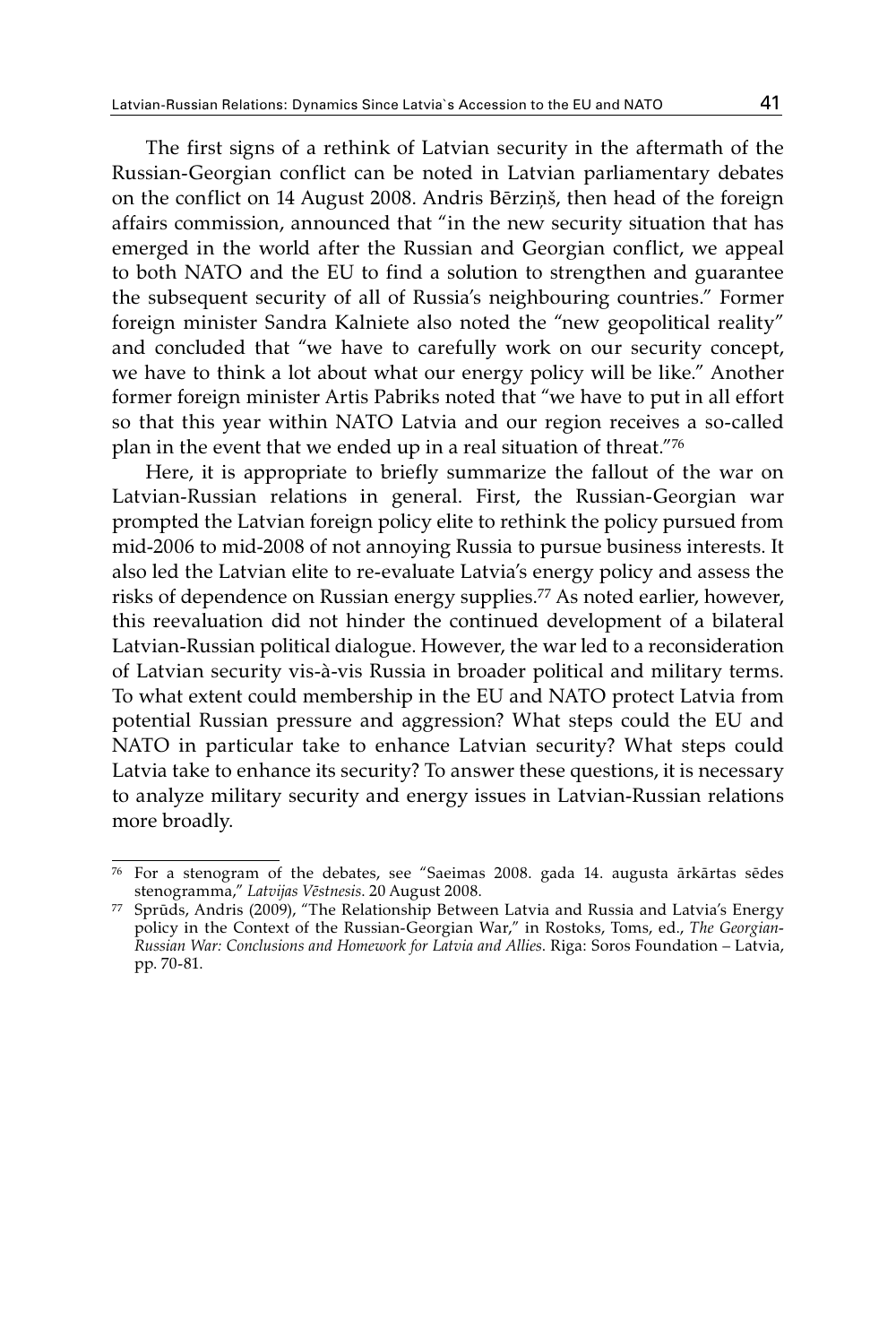# **III. Military Security**

Key turning points in Latvia's military security situation vis-à-vis Russia since independence were the withdrawal of Russian troops in 1994, the closing of the early warning radar station operated by Russia in the Latvian city of Skrunda in 1998, and Latvia's accession to NATO in 2004. As noted at the beginning of this study, Latvia's accession to NATO helped to rebalance the power asymmetry in Latvian-Russian relations and ease existential Latvian security concerns, though it did not lead to significant easing of Latvian threat perceptions or the "de-securitization" of issues such as energy, minorities and other matters. As will be suggested below, it was only after the Russian-Georgian war in 2008 that Latvia's NATO membership acquired more concrete manifestations such as contingency planning and military manoeuvres in the Baltic region. Increasingly, energy issues are also considered security issues, especially in Latvia. These will be discussed in the next part.

Even before Latvian accession to NATO in March 2004, one controversy in Latvian-Russian military security relations was the fact that Latvia and its Baltic neighbours were not parties to the Conventional Forces in Europe Treaty (CFE), the primary European treaty governing the permitted size of military forces in Europe. The three Baltic states had not acceded to the CFE upon regaining independence, fearing that this could legitimize the postwar role of the Soviet/Russian army in the region and prolong its presence. The Baltic states had virtually no military hardware of their own, and thus, the governments saw no need to join the treaty. Moreover, there was no provision for a non-NATO and non-Warsaw Pact country to join the treaty.1 Regardless, around the time of NATO accession, all three Baltic states suggested they would join the CFE when the adapted treaty was signed by all states.2

For its part, after NATO enlargement, Russia insisted that the Baltic states ratify the treaty, hoping that this would prevent NATO from strengthening its military infrastructure in the Baltic states.3 For a variety of reasons, Russia

<sup>&</sup>lt;sup>1</sup> For an overview of the evolution of Latvian stances, see Rikveilis, Airis (2008), "Konvencionālais bruņojums un Eiropas drošības stūrakmeņa drupināšana. Vai nākamajā demsitgadē gaidāma jauna bruņošanās sacensība?" in Ozoliņa, Žaneta and Ulnicāne-Ozoliņa, Inga, eds., *Latvija 2020: Nākotnes izaicinājumi sabiedrībai un valstij*. Riga: LU

<sup>&</sup>lt;sup>2</sup> For background around the time of accession, see Lachowski, Zdzislaw (2002), *The Adapted CFE Treaty and the Admission of the Baltic States to NATO*. Stockholm: SIPRI.

<sup>&</sup>lt;sup>3</sup> See Rinkēvičs, Edgars (2009), "NATO, Russia and Latvia: a New Kind of Relationship?," in Ozoliņa, Žaneta, ed., *Latvia-Russia-X*. Riga: Zinātne, pp. 149-151.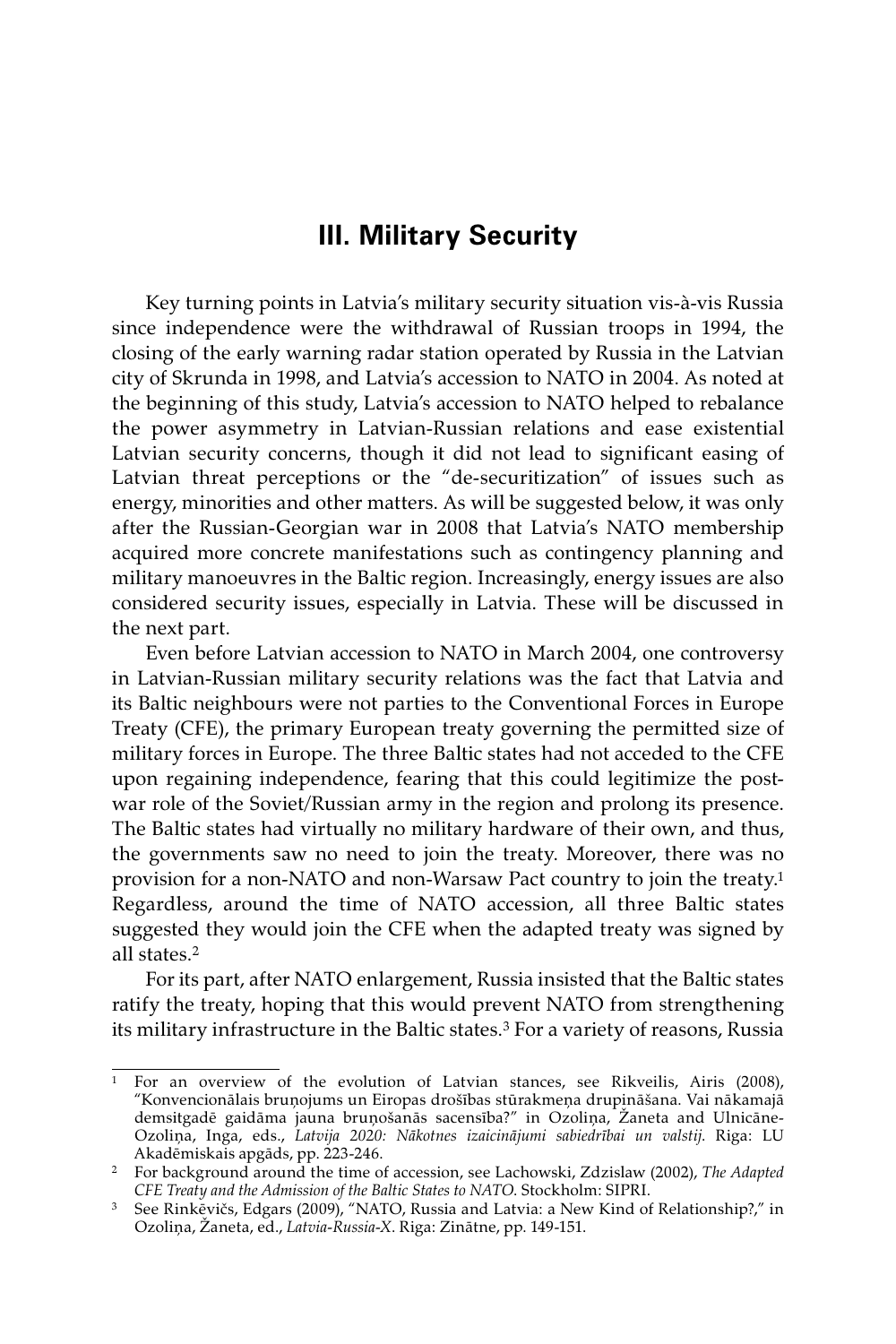suspended its membership in CFE in 2007 and suggested it might reinforce its military presence near Baltic borders, prompting the Latvian Foreign Ministry to express its "regret" and note that "the Latvian Foreign Ministry regards any increase of force in a western direction as a logically unjustified step because nothing is threatening, or will threaten Russia from the West, especially from [the] NATO side."4

A second controversy has revolved around the common NATO policy of protecting the air space of the Baltic states. After Baltic NATO accession, various NATO countries have assumed responsibility for patrolling air space in the Baltic from the Sauliai airfield in Lithuania. Edgars Rinkēvičs has noted that although Russia perceived these patrols as a form of NATO aggression, "the number of violations of Latvian air space has decreased from four in 2000 to one or two times in 2004-2006."5 However, periodic Russian intrusions in or near Latvian air space have continued, with the most recent incident taking place on 18 October 2010, when two Russian SU24s above neutral waters between Liepāja and Venstpils failed to identify themselves and were escorted by NATO interceptors away from Latvia.<sup>6</sup>

While NATO air patrols have been a visible sign of Latvia's NATO membership, another such sign was Latvia hosting the NATO summit in Riga on 28-9 November 2006. In another instance of drawing "civilizational lines" between the West and Russia, Latvian officials stressed the symbolic importance of holding the summit on territory that used to be in the Soviet Union. Russia, for its part, reacted quite calmly to the event in its declaratory policy, but sought to "steal the show," as there were rumours until the last minute that Russian President Putin would arrive the day after the summit to celebrate French President Jacques Chirac's birthday together with Latvian President Vaira Vīķe-Freiberga. Putin did not arrive, ostensibly due to protocol issues, but, according to Rinkēvičs, the incident "attests that Russia has not yet resigned itself to the situation formed as a result of NATO enlargement and attempts to remind of its special status in the region."7

The most vivid Russian attempt to assert a special status in the post-Soviet space was its invasion of Georgia in August 2008, which led to a shortlived freeze in NATO-Russian relations overall. However, the war prompted Latvian and other Baltic officials to seek reassurance from NATO in the form of contingency plans, military manoeuvres and infrastructure investments.

<sup>4</sup> See Latvian Ministry of Foreign Affairs, "Foreign Ministry expresses regret on Russian State Duma's decision to suspend Russia's adherence to the Treaty on Conventional Armed Forces in Europe," 8 November 2007, http://www.mfa.gov.lv/en/news/press-releases/2007/ november/08-2/.<br>
<sup>5</sup> Rinkēvičs (2009), "NATO, Russia and Latvia," in Ozoliņa, ed., *Latvia-Russia-X*, p. 151.

<sup>5</sup> See Skruzis, Jānis, Ozols, Krišjānis, and Rutka, Aija (2010), "Papildināta – NATO iznīcinātāji<br>10 Ratijas gaisa telpas pavada divas krievu lidmašīnas, "LETA, 18 October 2010.

no Baltijas gaisa telpas pavada divas pavada divas krievu lidmas pavada divas krievu zamestamas, p. 154. For 20<br><sup>7</sup> Rinkēvičs (2009), "NATO, Russia and Latvia," in Ozoliņa, ed., *Latvia-Russia-X*, p. 154. For more on the NATO summit in Riga, see www.rigasummit.lv.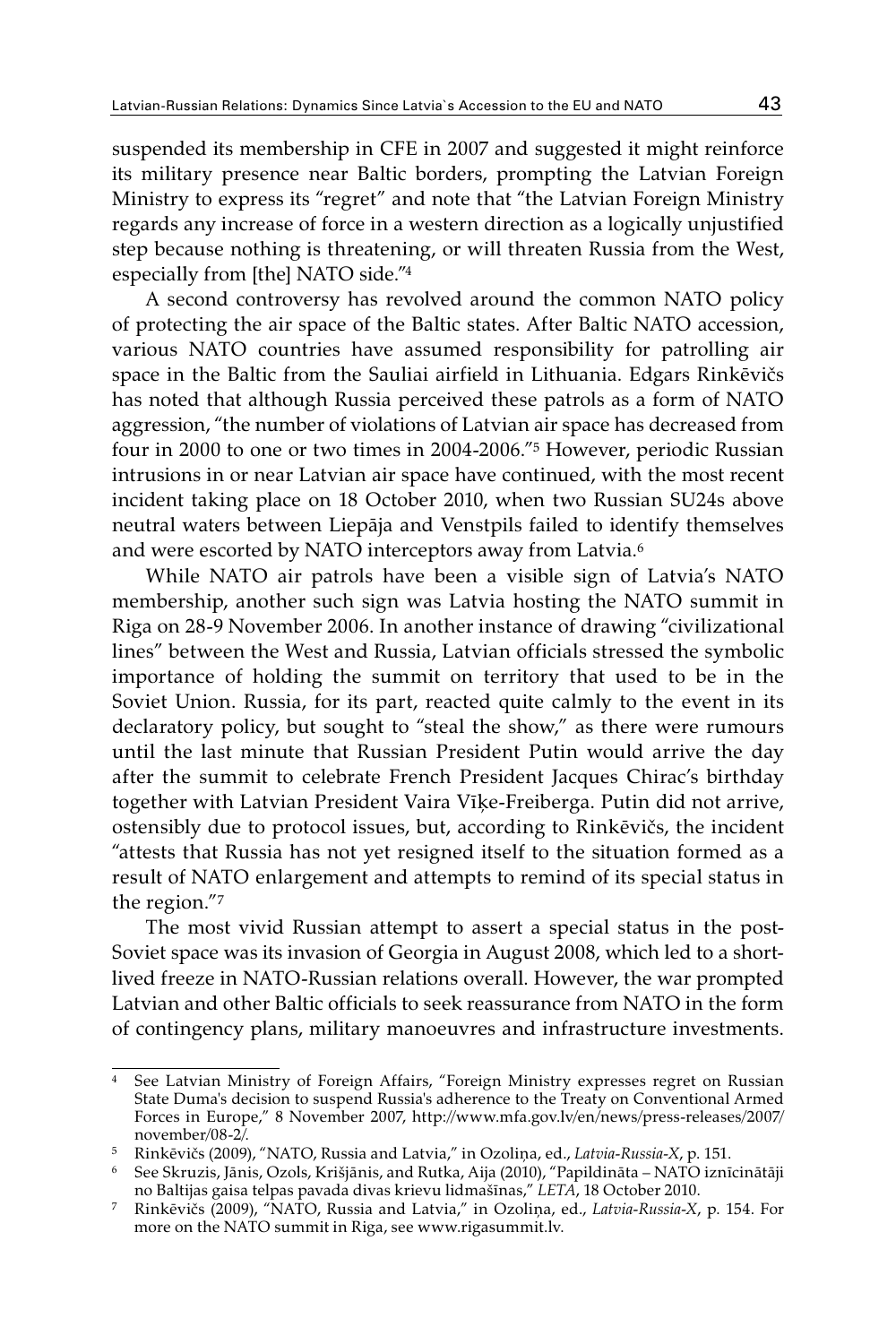Such forms of "reassurance" would have been difficult to implement before the Russian-Georgian War, as several large member states, such as France and Germany, consistently argued that they would be unnecessarily provocative to Russia. The war, combined with a shift in policy by the United States and strong Polish lobbying, led to some major changes in NATO policy in the Baltic states.

Ronald Asmus has reported that during the height of the Russian-Georgian war, a broader debate emerged within the US administration "over whether Moscow's move in Georgia was just the first part of a broader offensive that could eventually envelop Crimea in Ukraine and perhaps even the Baltic states."8 Even before Barack Obama took office in November 2008, a shift in US policy towards the Baltic region can be discerned. In October 2008, NATO's highest military commander General James Craddock asked the allies for approval to draw up contingency plans for defending Estonia, Latvia and Lithuania.9 After some resistance from certain NATO member states, Poland was the first new NATO member state to gain contingency plans, ostensibly for an attack from Belarus. However, the Polish precedent was key for expanding such activities, and "prudent planning" concerning similar plans for the Baltic states began in 2009 and was accelerated after Barack Obama publicly demanded that NATO develop such plans for all its members.10 Another Baltic wish – visible NATO military manoeuvres on Baltic territory – was given a fillip by aggressive Russian posturing in 2009.

In September 2009 Russia held two related military exercises – "Zapad-2009" and "Ladoga – 2009"- both of which were perceived as distinctly threatening to the Baltic states. The exercises, organized by the Russian military in cooperation with the Belarusian army, involved around 15,000 Russian soldiers and navy servicemen and 6,500 Belarusian troops, 1000 pieces of heavy military equipment, at least 100 combat planes and helicopters and 20 battleships.<sup>11</sup> While the "Zapad" part of the exercise took place in Belarus and Kaliningrad, the "Ladoga" part of the exercise took place simultaneously further north, near St. Petersburg. The improbable scenario for the exercise was of ethnic Poles in western Belarus rising up, "terrorists" from Lithuania attacking Kalingrad., and three NATO-like brigades invading Western Russia to be repulsed by the elite Pskov-based

<sup>8</sup> Asmus, Ronald D. (2010), *The Little War that Shook the World: Georgia, Russia and the Future of* 

*the West*. New York: Palgrave Macmillan, p. 186. 9 See Lobjakas, Ahto (2008), "NATO Commander Seeks Defence Plans for Baltic States," *Radio Free Europe Radio Liberty*, 7 October 2008, available at http://www.rferl.org/content/NATO\_ Commander\_Seeks\_Defense\_Plans\_For\_Baltic\_States/1294790.html.

 $^{10}$  See n.a. (2010), "Border Controls: Thanks to Poland, the Alliance will defend the Baltics," *The Economist* 14 January 2010, web only, available at http://www.economist.com/ node/15268095.

<sup>11</sup> Wilk, Andrzej (2009), "Russia Practices War in the West," *EastWeek,* 30 September 2009, available at http://www.osw.waw.pl/en/publikacje/eastweek/2009-09-30/russia-practiceswar-west.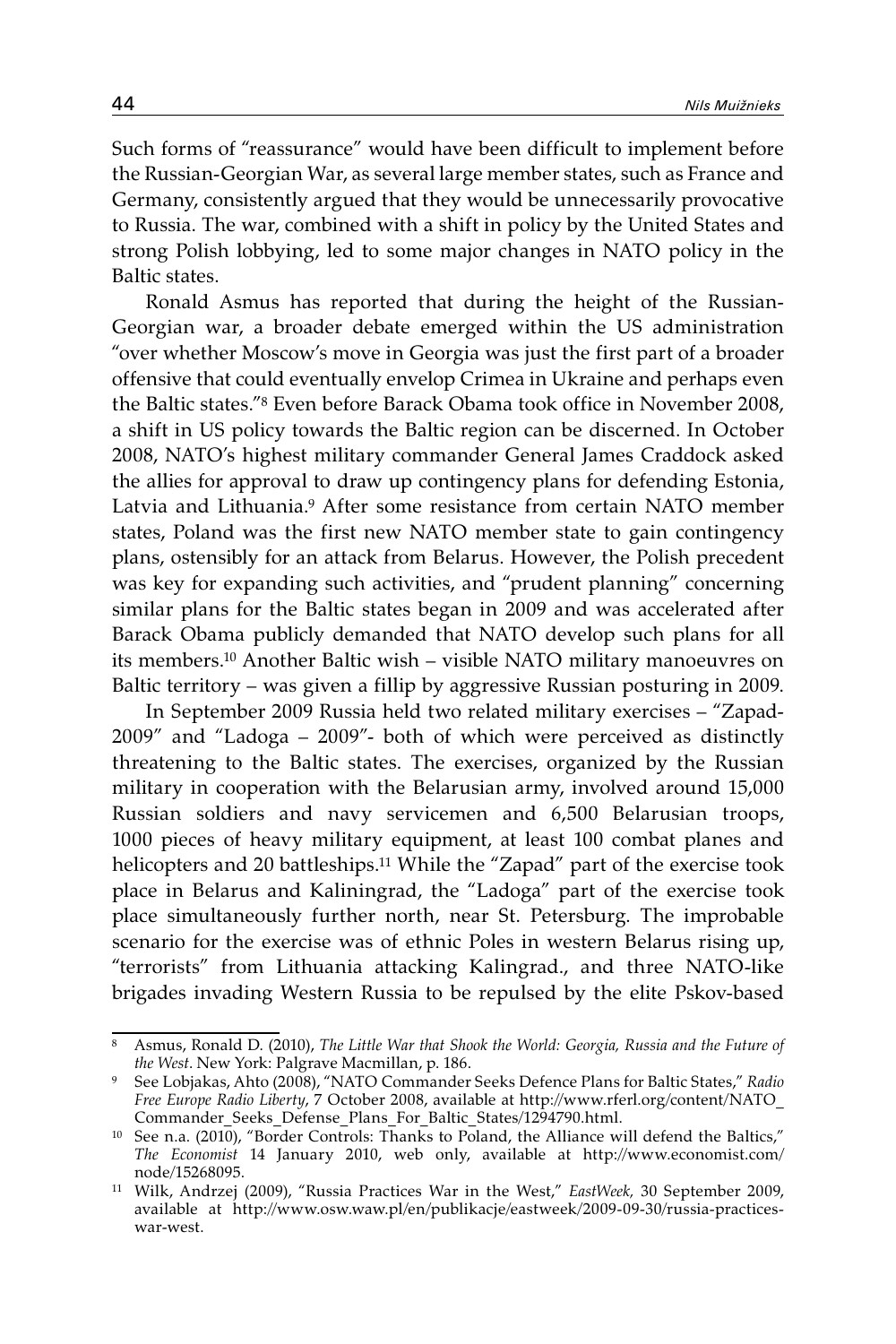76th air assault division.12 Latvian Ministry of Defence State Secretary Jānis Sārts highlighted the threatening nature of the exercises by pointing to the precedent of Georgia: "Very large exercises are taking place on our borders and they are much larger than the exercises that took place on Georgia's borders before the invasion of Georgia."13

Soon after the Russian exercises, Estonian President Toomas Ilves was the first to call for a NATO response in kind. Opening defence courses in Rosta, Estonia, in October 2009, Ilves noted that "Since Russia organized army training with more than 20,000 soldiers not far from the border with NATO, it would be correct if NATO organized similar training in this region."14 Baltic hopes were soon fulfilled, as in 2010 three major NATO military exercises were organized in the region. "Baltic Host 2010" took place simultaneously in all three Baltic states in early June with the participation of the forces of the three Baltic states, Denmark, Poland, Norway and Germany. The "BALTOPS" naval exercise combining operations in the Baltic Sea with an offload operation of equipment onto Latvian shores in mid-June gathered about 3000 servicemen from different countries. Finally, "Sabre Strike" in late October was a Baltic-US counter-insurgency exercise with about 2000 soldiers.<sup>15</sup> Though the exercises were ostensibly intended to assist preparations for combat in Afghanistan, they were clearly perceived as NATO reassurance to the Baltic states after the Russian-Georgian war and the Russian military exercises. It should be noted that previously, the NATO military presence in the Baltic states had been quite minimal.

In addition to contingency plans and military exercises, a third form of "reassurance" has been NATO investments in Latvian military infrastructure. The only infrastructure project with NATO co-financing has been an airport near Lielvarde, in which NATO has planned to invest €36 million, while Latvia has committed several million euros in cofinancing. Asked in 2010 whether a possibility existed that a permanent NATO base could be established at Lielvarde when it is completed in 2013, Commander of the Latvian armed forces Raimonds Graube responded "Yes, of course! But that is NATO's decision, as NATO decides on the deployment of NATO bases according to security needs."16 It is unclear whether NATO's

<sup>12</sup> See n.a. (2009), "War Games," *The Economist*, 29 October 2009, available at http://www.

 $^{13}$ Gabere, Antra (2009), "Krievijas armija pierobežā uzskatāma par brīdinājumu, "  $\emph{Neatkarīgā}$  *Rīta Avīze* 3 October 2009.

<sup>&</sup>lt;sup>14</sup> "Ilvess rosina rīkot plašas NATO spēku mācības Krievijas pierobežā," *BNS/Interfax*, 12 October 2009, available at http://diena.lv/lat/politics/arzemes/ilvess-rosina-rikot-plasasnato-speku-macibas-krievijas-pierobeza.

<sup>&</sup>lt;sup>15</sup> See Latvian Institute (2010), "Overview of International Military Exercises in Latvia During 2010,"*Latvian Institute Fact Sheet* No. 35, 11 August 2010.

<sup>&</sup>lt;sup>16</sup> See n.a. (2010), "Graube: Latvijā varētu būt pastāvīga NATO spēku bāze," *BNS* 18 April 2010. See also Latvian Ministry of Defence (2010), "Opening of the NAF Military Base Lielvārde Aerodrome Runway Construction Works to Take Place," 14 September 2009, available at http://www.mod.gov.lv/Aktualitates/Preses%20pazinojumi/2009/09/14-01.aspx.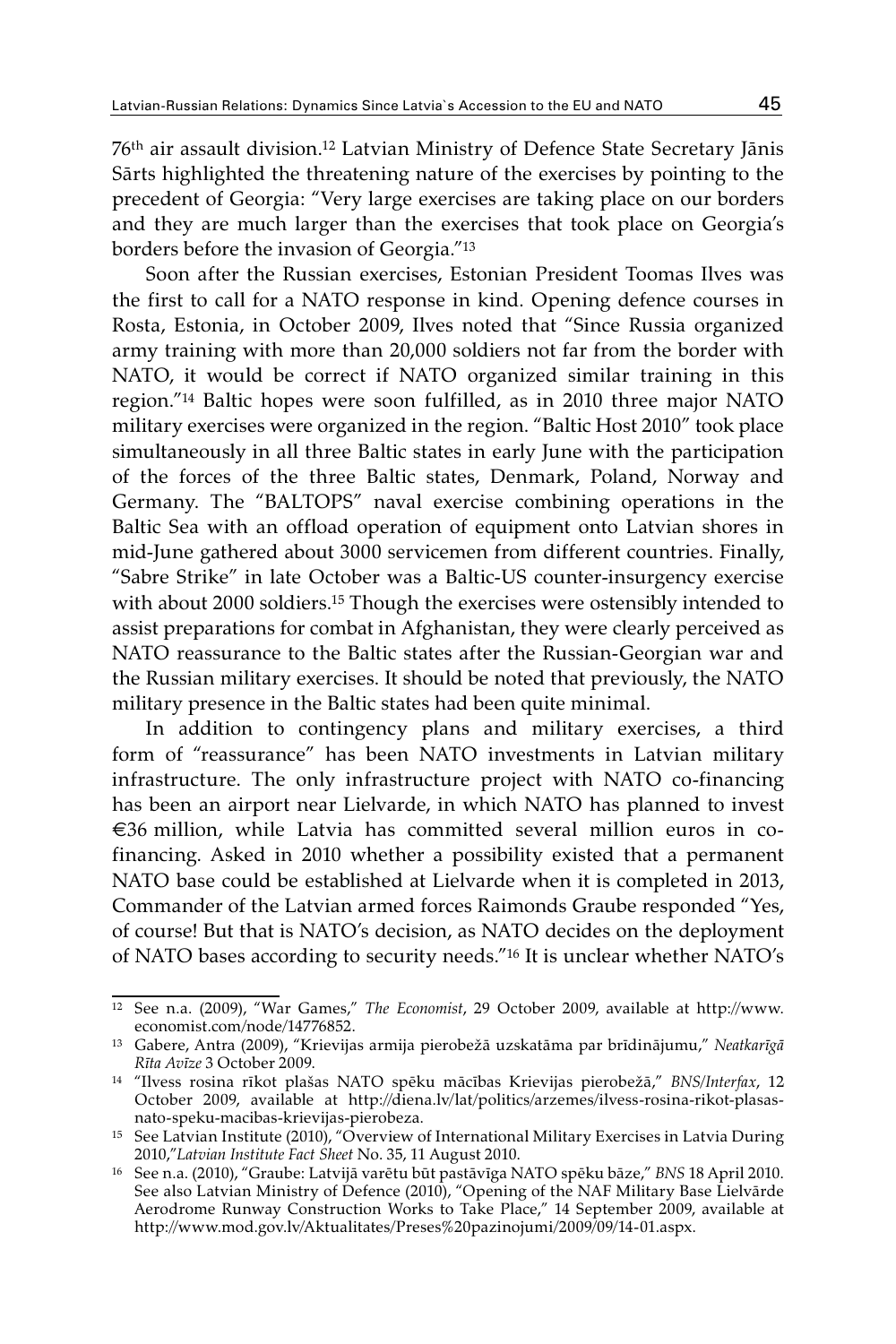financial commitment to the Lielvarde project or its plans for it have changed along with the shift to develop contingency plans and carry out military manoeuvres in the Baltic.

While the aforementioned steps all point to real or potential tensions in Latvian-Russian relations, another recent development points in the opposite direction – Latvian-Russian cooperation in the Northern Distribution Network (NDN). The NDN is a series of three alternative transit corridors created by the United States in the first half of 2009 to deliver non-lethal goods to its forces in Afghanistan and avoid over-reliance on the insecure route through Pakistan. NDN North begins at the Latvian port of Riga, and traverses Russia, Kazakhstan and Uzbekistan before entering Afghanistan at Termez.17 Latvia actively lobbied its advantages as a transit hub: ice free ports, an infrastructure that is "100% interoperable with that of Russia, Kazakhstan, Uzbekistan and Afghanistan," permanent support on the ground through an embassy in Uzbekistan, and authorization to use the border crossing point at Zilupe/Posin by the NATO-Russia transit agreement.18 By late September 2010, the Latvian Foreign Ministry reported that 30-35% of all supplies to the US military mission in Afghanistan were going through NDN North and that by the end of the year the number of containers to have passed through Latvia since the opening of the route in 2009 will reach about 20,000.19 The NDN not only implies significant earnings for Latvia and Russia as transit countries, but day-to-day cooperation on the ground. The tensions and suspicions surrounding military manoeuvres and other security disagreements do not seem to have affected this cooperation in any significant way.

<sup>17</sup> For background, see Kuchins, Andrew C. and Sanderson, Thomas M. (2009), *The Northern Distribution Network and the Modern Silk Road: Planning for Afghanistan's Future.* Washington,

<sup>&</sup>lt;sup>18</sup> Kuchins, Andrew C. and Sanderson, Thomas M. (2010), *The Northern Distribution Network and Afghanistan: Geopolitical Challenges and Opportunities* Washington, D.C: Centre for Strategic and International Studies, January 2010, p. 17.

<sup>19</sup> See Latvijas Republikas ārlietu Ministrija (2010), "Latvija izpelnās atzinību par dalību ASV militārās misijas Afganistānā apgādē," 23. September 2010, available at http://www.am.gov. lv/lv/Jaunumi/vestniecibu/2010/23-09/.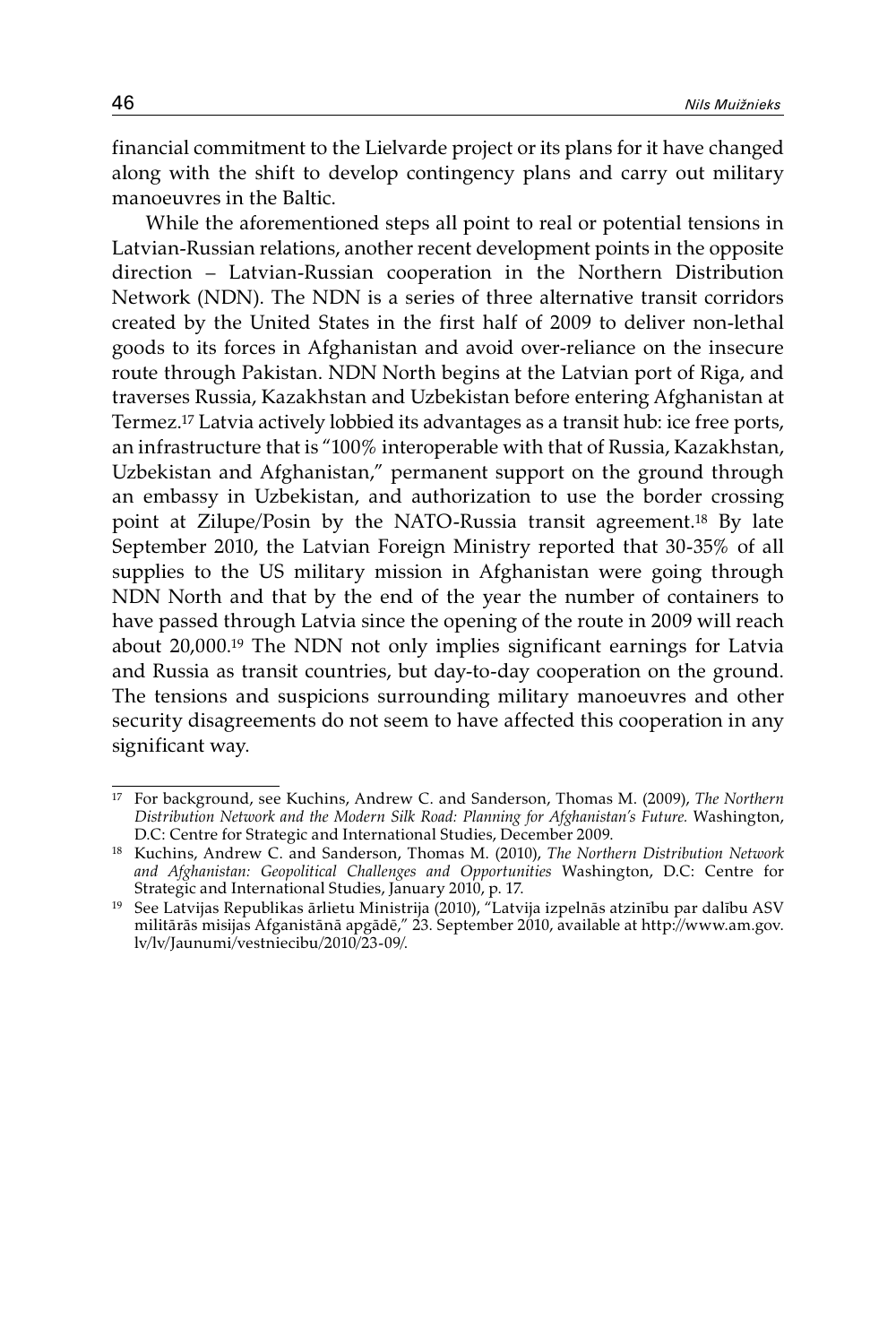# **IV. Energy Issues**

In the Soviet era and throughout the 1990s, Latvia was a major transit hub for Russian oil exports, primarily through the Western Latvian port city of Ventspils. This not only generated significant income for Latvian transit businesses, it also compensated somewhat the overall asymmetry in power between Latvia and Russia, as Russia direly needed the income from oil exports and had few alternative export routes. As noted in the introductory section, this changed when Russia implemented an "economization" of relations with its neighbours and diverted transit through the newly built Russian port of Primorsk after January 2003. While there was a certain longterm economic logic to the diversion of transit, Russian commentators also highlighted the political aspects. Thus, Vladimir Simindei linked the diversion directly to Latvia's foreign policy orientation, asking "Is Latvia ready to agree to the inevitability of massive economic losses that is typical of such situations, or is it ready to part with the logic of distancing itself from Russia?"1

In 2002 and 2003, Latvia used various tactics in seeking to maintain the flow of oil, including organizing a letter by various oil companies to Putin, enlisting the political support of the United States and the European Commission, but to no avail. For their part, Russian commentators expressed satisfaction at the turning of the tables on Latvia, linking the move to Russia's growing importance as a global energy player and portraying it as a demonstration of strength and independence.2 As can be seen in the table below, oil transit through Latvian pipelines dropped rapidly after 2003, ceasing altogether in 2007.

|                                                       | 2000 | 2001 | 2002 |      | 2003 2004 |      | 2005   2006 | .2007 | 2008 |
|-------------------------------------------------------|------|------|------|------|-----------|------|-------------|-------|------|
| Oil transported by<br>pipeline, m. tons               | 21.0 | 26.6 | 19.3 | 16.0 | 13.9      | 14.8 | 7.9         |       |      |
| Oil products transported<br>by pipeline, m. tons      | 3.5  | 4.0  | 4.1  | 4.6  | 5.5       | 5.5  | 6.7         | 6.5   | 5.0  |
| Gas transported by gas<br>pipeline, b. m <sup>3</sup> | 3.9  | 4.2  | 4.3  | 4.7  | 4.5       | 4.7  | 4.8         | 3.4   | 4.5  |

**Oil and Gas Transit by Pipeline Through Latvia, 2000-2008**

Source: Central Statistical Bureau of Latvia.

<sup>1</sup> Simindei, Vladimir (2002), "The Latvian 'Hub' of Baltic Transit," *Russian Politics and Law* Vol 4, No. 4, July-August 2002, p. 72.

 $^2$  For Russian media portrayal of the issue, see Muižnieks, Nils (2008), "The Latvian Economy – The Offshore Next Door," in Muižnieks, ed., *Manufacturing Enemy Images? Russian Media Portrayal of Latvia*. Riga: University of Latvia Press, pp. 148-151.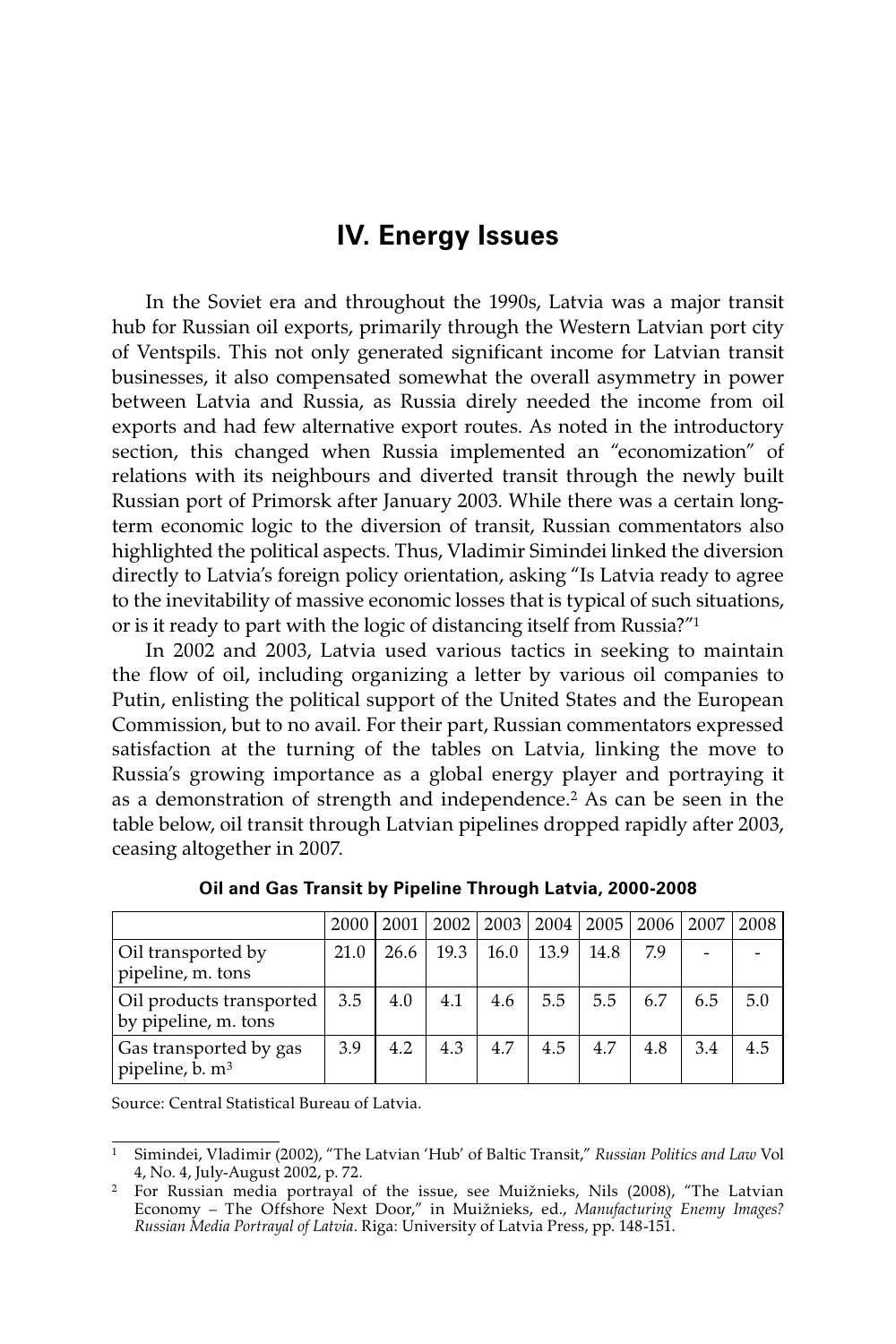While 70-80% of oil and oil products consumed in Latvia originate in Russia, if necessary, Latvia can import oil from alternative sources, such as the Lithuanian refinery at Mažeikiai or by sea. However, Latvia is 100% dependent on Russian gas imports, which account for about a third of the total energy balance.3 Interestingly, in contrast to many of Russia's neighbours in the post-Soviet space, Latvia has not been the target of Russian manipulation of gas for political purposes – threats of cutoffs, coercive price hikes, suspicious explosions, conveniently timed "technical difficulties, etc.<sup>4</sup> It appears that there are several reasons for this.

First, Latvia has a 2.3 billion m<sup>3</sup> gas storage facility at Inčukalns which supplies 800 million m<sup>3</sup> of gas in winter to Estonia, Lithuania and neighbouring Russian regions. Thus, if Russia were to cut off gas to Latvia, it would risk disrupting supplies to one of its own regions.5 Second, as Kārlis Miķelsons, then head of the Latvian electricity monopolist *Latvenergo* stated in early 2010, "Latvia has the Inčukalns "gas cylinder", which in the event of an accident or other unforeseen circumstances could ensure Latvia with a gas supply for three years."6 Basically, Miķelsons was suggesting that, in the event of problems in Latvian-Russian relations, Latvia would avail itself of the stored gas, regardless of who owned it. Third, two Russian gas companies – *Gazprom* and *Itera* – together own a 50% share in *Latvijas Gāze*, guaranteeing a very strong lobby in Russia for stable gas relations with Latvia. Fourth, Latvia has been paying market prices (some would say even high prices) for Russian gas,<sup>7</sup> though it is difficult to compare delivery costs to various countries directly because of differences in industrial and consumer tariffs, the inclusion of infrastructure costs in delivery costs for some countries but not for others, and other factors.

One development that could generate some new uncertainties in the gas sector would be the construction of a gas pipeline directly to Russia's border regions, which would remove Russia's dependence on the Inčukalns facility. Another would be a decrease of *Gazprom's* and/or *Itera's* stake in *Latvijas Gāze* in the absence of alternative sources of gas (e.g., Liquified Natural Gas) or other energy supplies.

<sup>&</sup>lt;sup>3</sup> Sprūds, Andris (2009), "Latvia's Energy Strategy: Between Structural Entrapments and Policy Choices," in Sprūds, Andris and Rostoks, Toms, eds., *Energy: Pulling the Baltic Sea* 

<sup>&</sup>lt;sup>4</sup> For an overview of Russia's coercive energy politics in the post-Soviet space, see Larrson, Robert L. (2006), *Russia's Energy Policy: Security Dimensions and Russia's Reliability as an Energy Supplier.* Stockholm: Swedish Defence Research Agency.

<sup>5</sup> See Sprūds (2009), "Latvia's Energy Policy," in Sprūds and Rostoks, eds., *Energy*, pp. 228, 242.

<sup>6</sup> N.a. (2010), "Miķelsons: Enerģētikā nav termina atkarība, ir tikai sadarbošanās vai nesadarbošanās," *LETA* 22 January 2010, available at http://www.leta.lv/archive\_item.

php?id=9638F442-024D-41BC-A7F4-F34F8846E066. 7 For a comparative overview of domestic gas prices within the EU, see the European Union's energy portal at http://www.energy.eu/#Domestic. According to this source, consumer gas prices in Latvia are quite low.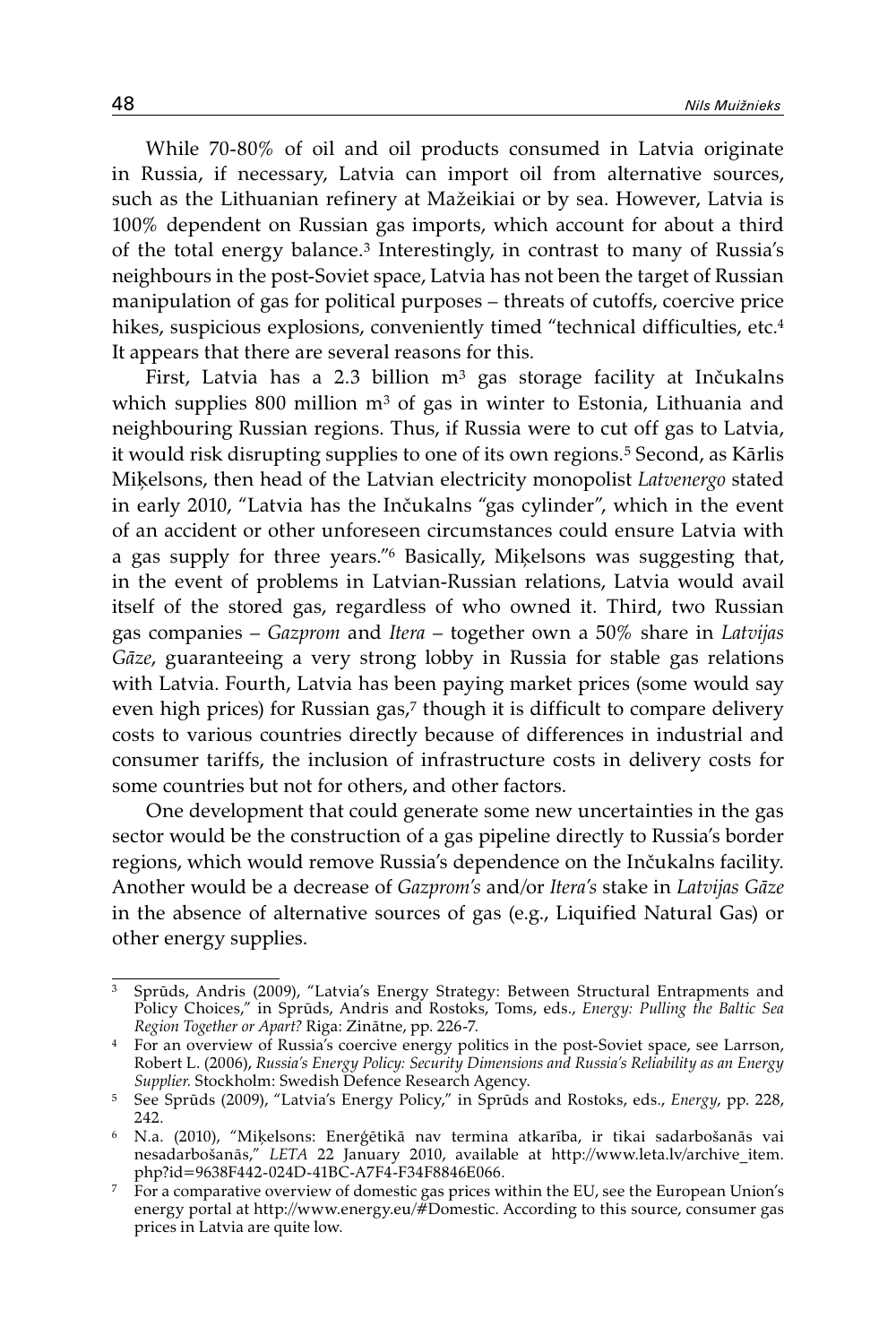While importing all of its gas from Russia, Latvia also remains an integral part of the Russian electricity grid. Latvia used to import a considerable amount of electricity from the Ignalina nuclear power plant in Lithuania until its closure in 2009 due to EU requirements (it was a Chernobyl type reactor). Subsequently, Latvian electricity imports from Russia rapidly increased from 4% of the total in 2009 to a projected 24% in 2010.8 Here, EU policy actually served to increase Latvia's energy dependence on Russia, at least in the short to medium term. In addition to importing electricity from Russia, Latvia also generates electricity using imported Russian gas. While 58% of Latvia's energy production comes from hydropower, 41% is produced using natural gas.9 While energy consumption in Latvia fell due to the economic crisis, economic recovery will entail a significant rise in energy consumption and the emergence of energy shortfalls in the future.

To reduce the role of imported electricity and meet the projected shortfall, the Latvian government faced few feasible short-term options – to reconstruct the gas-powered TEC2 generator outside Riga to expand its capacity and make it more efficient, to support the construction of a mixed gas/biomass generator, or to support the construction of a coal-fired station. In late 2009, the Latvian government opted for the first solution, which is cheaper and faster to implement than the alternatives, but will preserve Latvia's dependence on imported Russian gas. Some have attributed this decision to the influence of the gas lobby. Such a conclusion gains credence in light of a December 2008 decision by the Latvian parliament to rescind tax breaks for biomass produced in Latvia, but to maintain them for imported Russian gas.10 As energy expert Juris Ozoliņš has noted, the net result of reconstructing the TEC2 generator is contradictory:

This project improves one aspect of state energy independence – manufacturing electricity in the homeland, but tips the energy supply balance to the benefit of one resource – gas, thereby increasing overall risks. As a short-term solution, this is not bad, but the contradiction with the basic guidelines on energy adopted by the government itself is serious.11

Another issue in Latvia's energy relations with Russia is the North European Gas pipeline project or Nord Stream, which involves constructing

<sup>8</sup> Bukovskis, Kārlis (2010), "The EU Strategy for the Baltic Sea Region and Promises for Latvia's Energy Market," in Ozoliņa, Žaneta, Reinholde, Iveta, Rostoks, Toms, eds, *EU Strategy for the Baltic Sea Region: A Year After and Beyond*. Riga: Zinātne, p. 169. 9 Ibid, p. 175.

<sup>10</sup> For analysis, see Sprūds, Andris (2010), "Ilgtspējīga enerģētikas sektora politika Latvijas politiskās un ekonomiskās attīstības kontekstā: mērķi, iespējas un ierobežojumi," in Sprūds, Andris, ed., *Pētījums "Latvijas enerģētikas politika: ceļā uz ilgtspējīgu un caurspīdīgu enerģetīkas sektoru."* Riga: Soros Foundation – Latvia, p. 26.

<sup>11</sup> Cited in Ērgle, Antra (2010), "Paliks uz gāzes adatas," *Diena,* 18 January 2010, available at http://diena.lv/lv/laikraksts/713998-paliks-uz-gazes-adatas.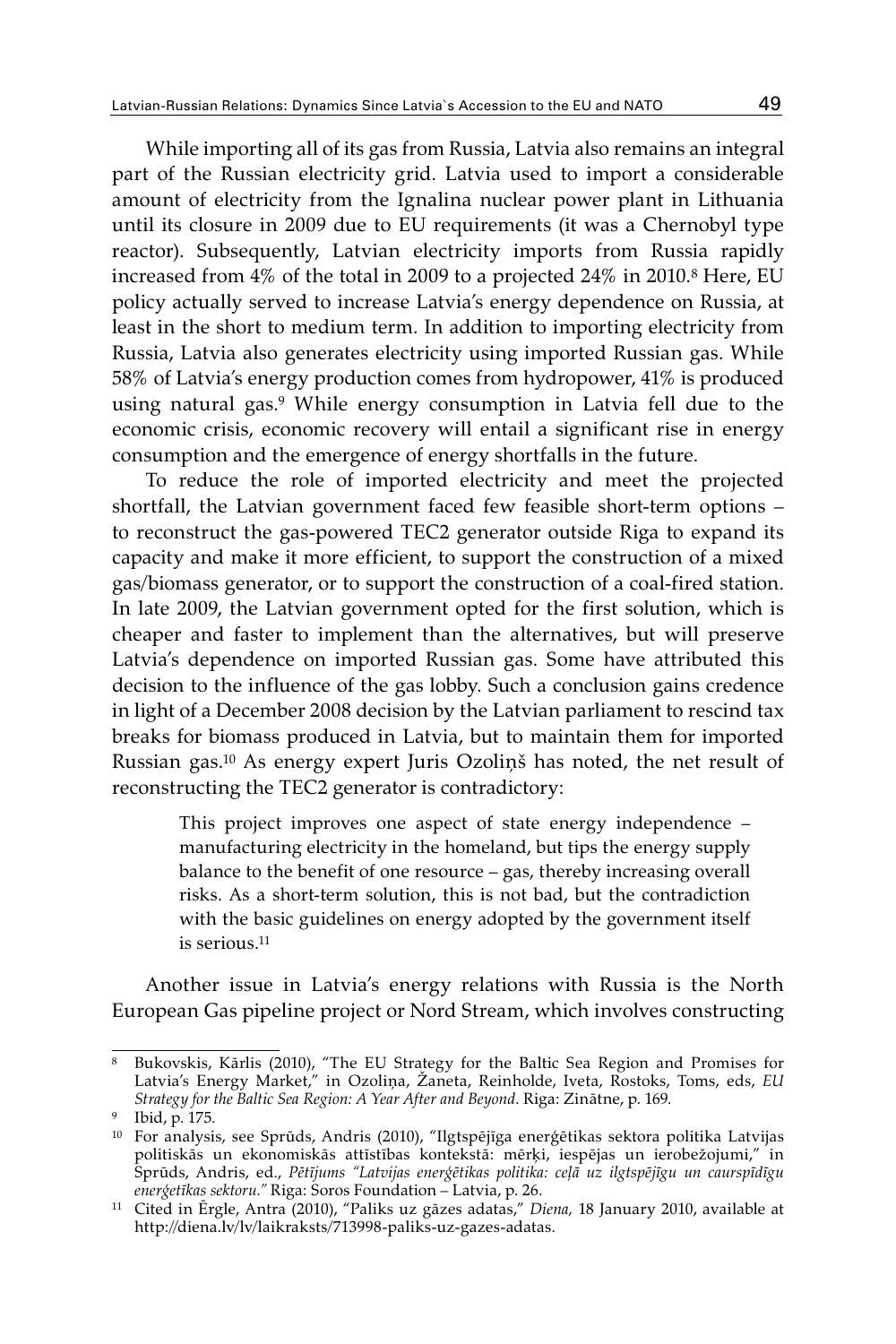a gas pipeline under the Baltic Sea to bring Russian gas directly to German and other West European costumers without intermediaries.12 While the project has a longer history dating back to the early 1990s, it was formally announced in 2005 not long after the dual enlargement of the EU and NATO. When it is completed, it will reduce Russia's dependence on and increase its leverage over transit countries, especially Ukraine and Belarus, and provide it more room for manouevre in its relations with West European countries.<sup>13</sup> While Estonian and Lithuanian officials have criticized the project and Poles initially called it a new Molotov-Ribbentrop pact, Latvian criticism has been muted.14 This appears to derive from a number of factors – the importance of the gas lobby in Latvia, the (unrealistic) hopes of some to create a spur off Nord Stream to Latvia and to create an additional gas storage facility in Dobele, and the fact that the planned pipeline does not run close to Latvian shores in the Baltic Sea. However, Estonian scientists have raised the alarm about the environmental risks of the project, which would clearly implicate Latvia as well. According to Estonian experts, the gravest risks include possible explosions and the resulting tidal wives and the danger of toxic substances being disturbed on the seabed and spreading rapidly throughout the Baltic Sea.15 Nordstream disputes these results and has conducted an extensive environmental impact assessment under the Espoo Convention.16

While the aforementioned policy decisions in Russia and Latvia have increased Russia's energy leverage over Latvia, recent EU initiatives point in the opposite direction. Of most significance here is the energy component of the Baltic Sea Strategy, which reached the implementation phase in 2010.17 A strong advocate of the development of the Baltic Energy Market Interconnection Plan (BEMIP) as a priority area within the strategy, Latvia was rewarded with the role of coordinator of this area in the Action Plan. The BEMIP foresees building up energy interconnections in both the gas and electricity sectors and infrastructure around the Baltic Sea, promoting the development of renewable energy and enhancing energy efficiency. All of these steps could reduce Latvian vulnerability and dependence on

<sup>12</sup> See the company's web page at http://www.nord-stream.com.

<sup>13</sup> See Lucas, Edward (2008), *The New Cold War*. London: Bloomsbury, pp. 215-227.

<sup>&</sup>lt;sup>14</sup> For Lithuanian and Estonian criticism, see Socor, Vladimir (2007), "Baltic Seabed Gas Pipeline Project: Far from a Done Deal," *Jamestown Foundation Eurasia Daily Monitor*, Vol. 4, Issue 100, 22 May 2007, available at http://www.jamestown.org.

<sup>15</sup> Soomere, Tarmo and Puura, Ivar, "Science, Society and Environment: the Case of Nordstream," presentation at the 12th Baltic Conference on Intellectual Cooperation

<sup>&</sup>lt;sup>16</sup> See Nordstrean (2009), *Nordstream Environmental Impact Assessment (EIA)Documentation for Consultation Under the Espoo* Convention, available at http://www.nord-stream.com/ fileadmin/Dokumente/eia\_permitting/Binder\_1\_Non-Technical\_Summary/NTS%20Espoo/ Nord%20Stream%20Espoo%20Report\_NTS\_eng\_final.pdf.

 $^{17}$  For a detailed analysis, see Bukovskis (2010), "The EU Strategy for the Baltic Sea Region," in Ozoliņa et al, eds., *EU Strategy for the Baltic Sea Region*, pp. 158-186.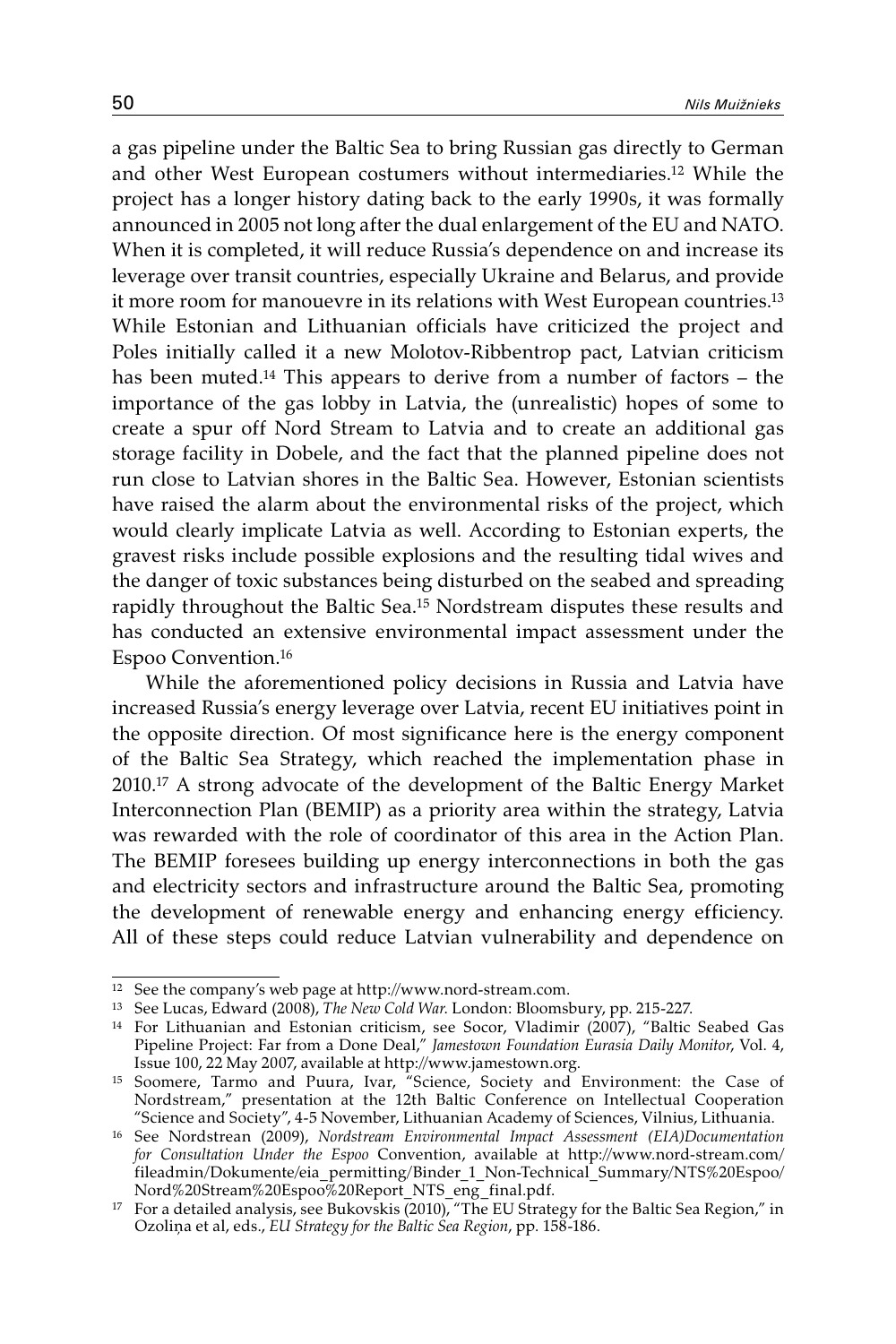Russian energy supplies, though they will not in the short term significantly alter Latvia's total dependence on Russian gas.

In the electricity sector, one possible risk lies in the construction of a nuclear power station in Kaliningrad, which could significantly affect the electricity market in the region. Construction was begun in January 2010 and the first bloc is to be finished in 2016, while the second in 2018.18 The Russian authorities have justified construction of the station with reference to the planned separation of the Baltic states from Russia's energy grid, which could separate Kaliningrad and put it at risk as well.<sup>19</sup>

As energy interconnections around the Baltic Sea are implemented and energy markets are liberalized in the coming years, Latvia will slowly move from being an energy "island" that is completely dependent on Russia and integrated into its energy grids towards becoming an energy "peninsula." However, the Russian energy lobby remains very strong within Latvia in the form of *Gazprom* and *Itera*. The success of Latvia's moves to decrease its dependence on Russian gas by improving energy efficiency and promoting the development of renewable energy sources will depend not only on the ability to take advantage of the opportunities inherent in the Baltic Sea Strategy, but also on progress in curbing the influence of these gas companies and their local Latvian political allies over Latvian energy policy.

<sup>18</sup> See "Rosatom nachal stroitel'stvo Baltiiskoi AES", *RIA Novosti,* 25 February 2010, available at http://www.rian.ru:80/economy/20100225/210843696.html.

<sup>19</sup> See Rosergatom (2009), "Baltic NPP: After 2015 the Baltic region will face energy crisis – Sergey Boyarkin," 27 July 2009, available at http://www.rosenergoatom.ru:80/eng/press/ news/article/?article-id=E68875B6-7221-4391-992E-2EDCC683189B.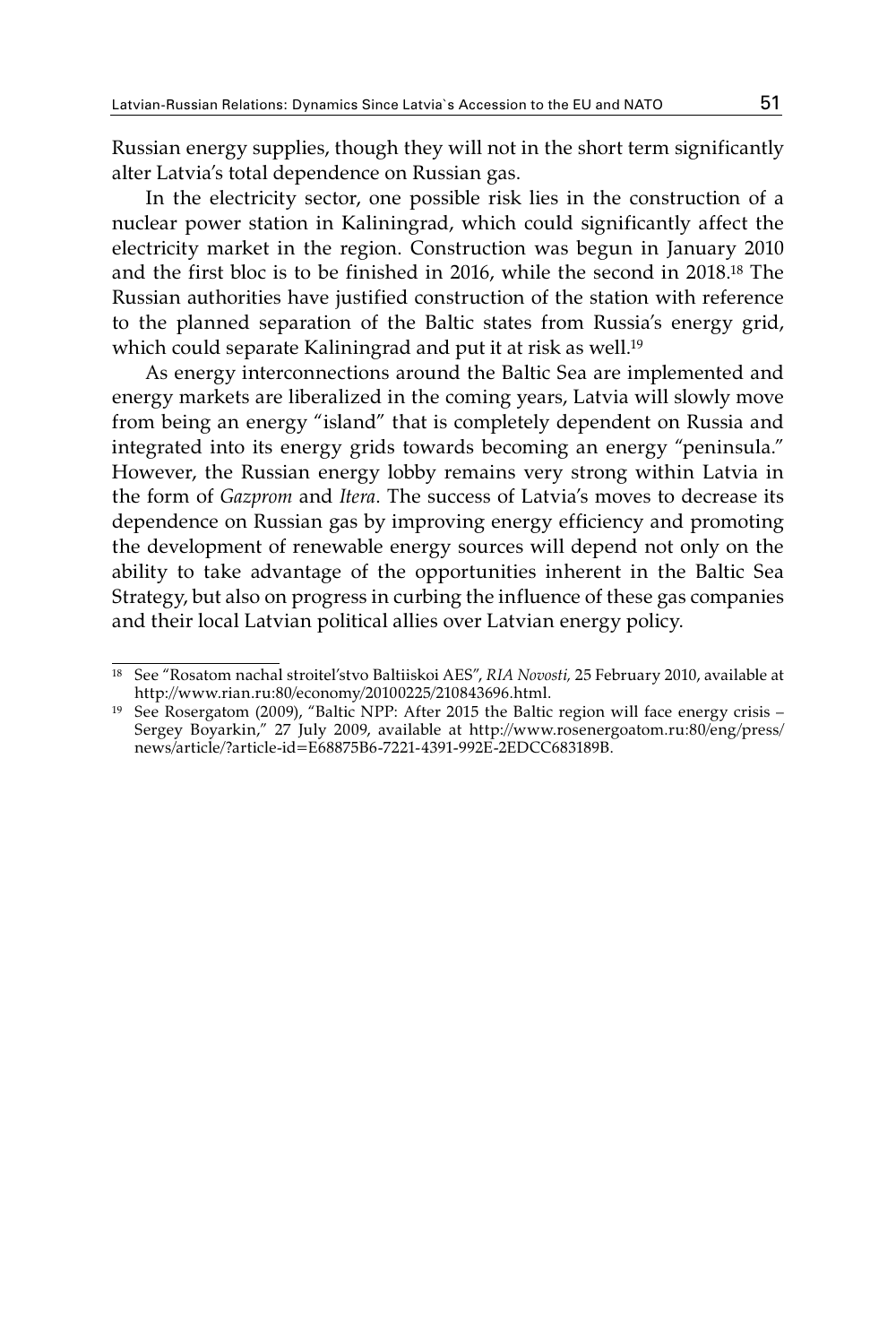## **V. Economic Relations**

As noted earlier, before Latvian accession to the European Union and NATO, Latvian economic relations with Russia were seriously weakened by the Russian economic meltdown in 1998 and some limited sanctions. This led Latvian exporters to seek new markets in the EU. Relations were further transformed by the diversion of oil transit from Ventspils to Primorsk in 2003. However, analysts predicted that Latvian accession to the EU would lead to a strengthening of Latvian-Russian commercial ties, and a Russian policy document leaked in 2010 suggested that Russia intended to seriously expand its economic activity in the Baltic region. It seems that these predictions were largely fulfilled and that Russia is implementing its plans.

As can be seen in Table 1 below, Latvia conducts the lion's share of its trade with other EU countries. However, following Latvian accession to the EU, Russia's importance as an export market grew, and the Russian share of the Latvian export market doubled from 2003 and 2008, before falling slightly in 2009 due to the crisis. At the same time, the share of Russia in Latvia's overall imports has remained more or less steady, hovering around 10%.

*Table 1*

|      |       | Exports    |        | Imports |            |        |  |
|------|-------|------------|--------|---------|------------|--------|--|
|      | EU-27 | <b>CIS</b> | Russia | EU-27   | <b>CIS</b> | Russia |  |
| 2003 | 79    | 10         | 5      | 76      | 15         | 9      |  |
| 2004 | 77    | 11         | 6      | 76      | 16         | 9      |  |
| 2005 | 77    | 12         | 8      | 75      | 17         | 9      |  |
| 2006 | 75    | 14         | 9      | 77      | 14         | 8      |  |
| 2007 | 76    | 15         | 10     | 78      | 13         | 8      |  |
| 2008 | 73    | 15         | 10     | 76      | 16         | 11     |  |
| 2009 | 72    | 14         | 9      | 75      | 16         | 11     |  |

#### **Latvian Exports and Imports by Groups of Countries, 2003–2009 (% of total trade)**

Source: Central Statistical Bureau of Latvia.

As can be seen in Table 2, the value of Latvian exports to Russia increased fivefold from 2003 to 2008, before falling close to 30% in 2009 during the crisis. Latvia's most important exports have been prepared foodstuffs (e.g., alcohol, fish, chocolate), chemical products (e.g., pharmaceuticals, cosmetics) and machinery and mechanical appliances. Since Latvian accession to the EU, the share of prepared foodstuffs, textiles and base metals in the overall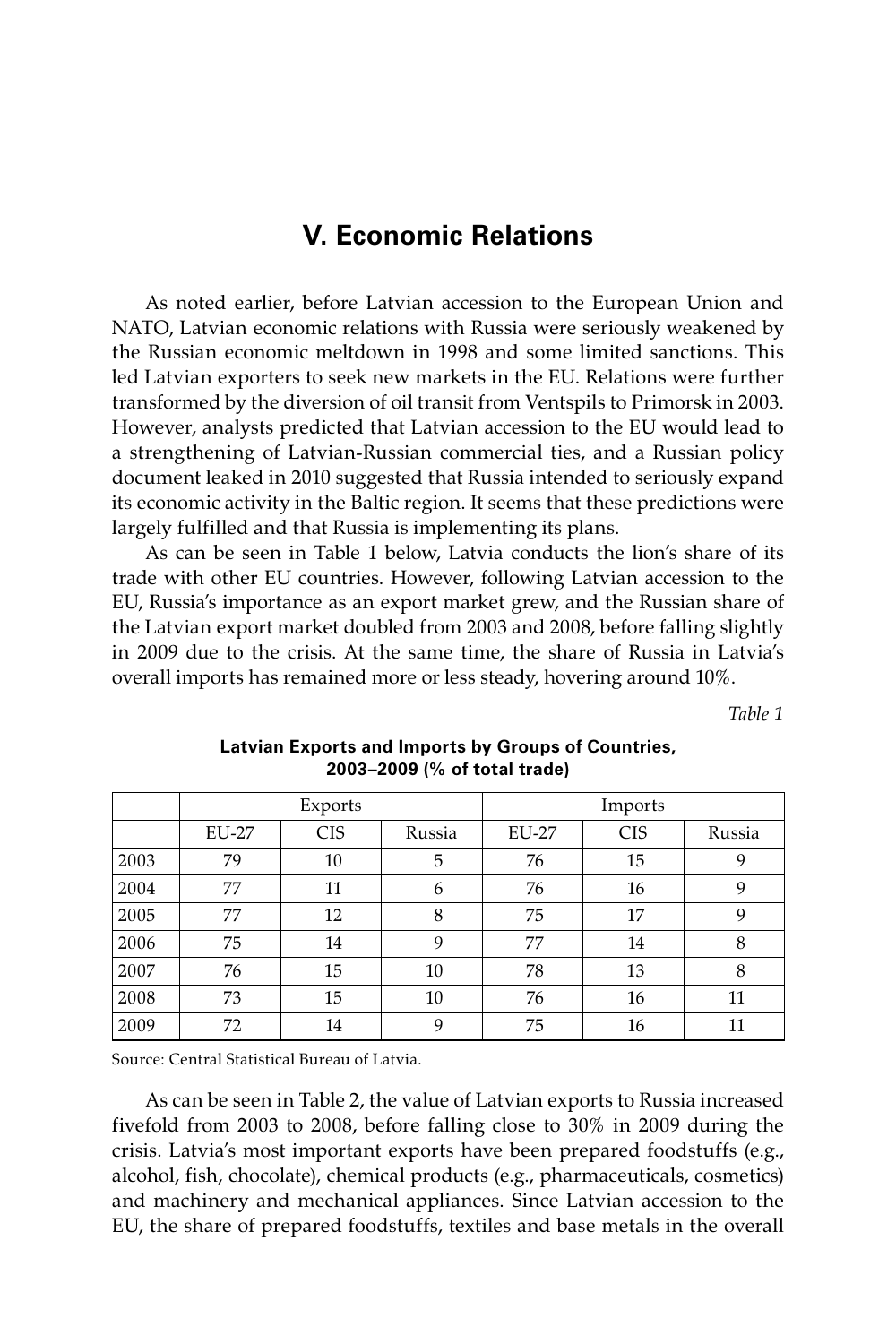commodity structure of exports has declined somewhat, while that of chemical products and machinery has increased.

*Table 2*

|                                        | 2003   | 2004    | 2005    | 2006    | 2007    | 2008    | 2009    |
|----------------------------------------|--------|---------|---------|---------|---------|---------|---------|
| Total                                  | 88,797 | 137,467 | 228,336 | 291,923 | 386,181 | 442,171 | 316,381 |
| Prepared<br>Foodstuffs                 | 29.9   | 22.4    | 20.2    | 16.5    | 18.1    | 23.3    | 25.7    |
| Chemical products                      | 11.7   | 12.3    | 13.9    | 13.9    | 12.8    | 13.5    | 16.3    |
| Plastics                               | 5.1    | 6.2     | 5.5     | 6.2     | 5.5     | 4.8     | 6.6     |
| <b>Textiles</b>                        | 7.2    | 9.1     | 9.1     | 9.3     | 6.6     | 4.6     | 3.8     |
| Base Metals,<br>Articles               | 6.0    | 6.7     | 6.3     | 9.9     | 11.3    | 7.1     | 3.4     |
| Machinery,<br>Mechanical<br>appliances | 16.7   | 20.2    | 23.3    | 22.1    | 25.5    | 21.3    | 18.4    |
| <b>Transport Vehicles</b>              | 4.0    | 5.0     | 5.3     | 6.9     | 6.3     | 6.8     | 3.2     |

## **Latvian Merchandise Exports to Russia by Sector, 2003–2009 (thous. LVL, % of total)**

Source: Central Statistical Bureau of Latvia

As can be seen in Table 3, Latvian imports from Russia rose threefold from 2003 to 2008, before falling by more than a third in 2009. One striking feature of the commodity structure of imports is the dominance of mineral products, such as oil and gas, whose share of total imports grew from less than a half of the total in 2003 to almost two-thirds in 2009. In a word, besides metals, Latvia imports mostly energy from Russia and the growing value of these imports reflects not only the quantities of these imports, but also their growing price.

*Table 3*

|                                       | 2003    | 2004    | 2005    | 2006    | 2007    | 2008    | 2009    |
|---------------------------------------|---------|---------|---------|---------|---------|---------|---------|
| Total                                 | 260,718 | 332,034 | 413,802 | 499,063 | 653,491 | 801,271 | 505,694 |
| Prepared Foodstuffs                   | 3.0     | 3.4     | 4.0     | 4.0     | 3.8     | 3.5     | 4.2     |
| Mineral Products                      | 43.6    | 37.6    | 42.4    | 41.3    | 43.5    | 55.8    | 66.2    |
| Chemical and Allied<br>Industries     | 8.0     | 7.9     | 6.2     | 5.1     | 3.8     | 4.8     | 3.8     |
| <b>Base Metals</b>                    | 18.2    | 21.7    | 17.2    | 22.0    | 19.6    | 20.1    | 12.2    |
| Machinery, Mecha-<br>nical Appliances | 3.9     | 3.8     | 4.3     | 3.7     | 3.4     | 3.7     | 2.6     |
| <b>Transport Vehicles</b>             | 1.9     | 1.3     | 1.6     | 1.6     | 1.6     | 1.5     | 2.9     |

**Latvian Imports from Russia by Sector, 2003–2009 (thous. LVL, % of total)**

Source: Central Statistical Bureau of Latvia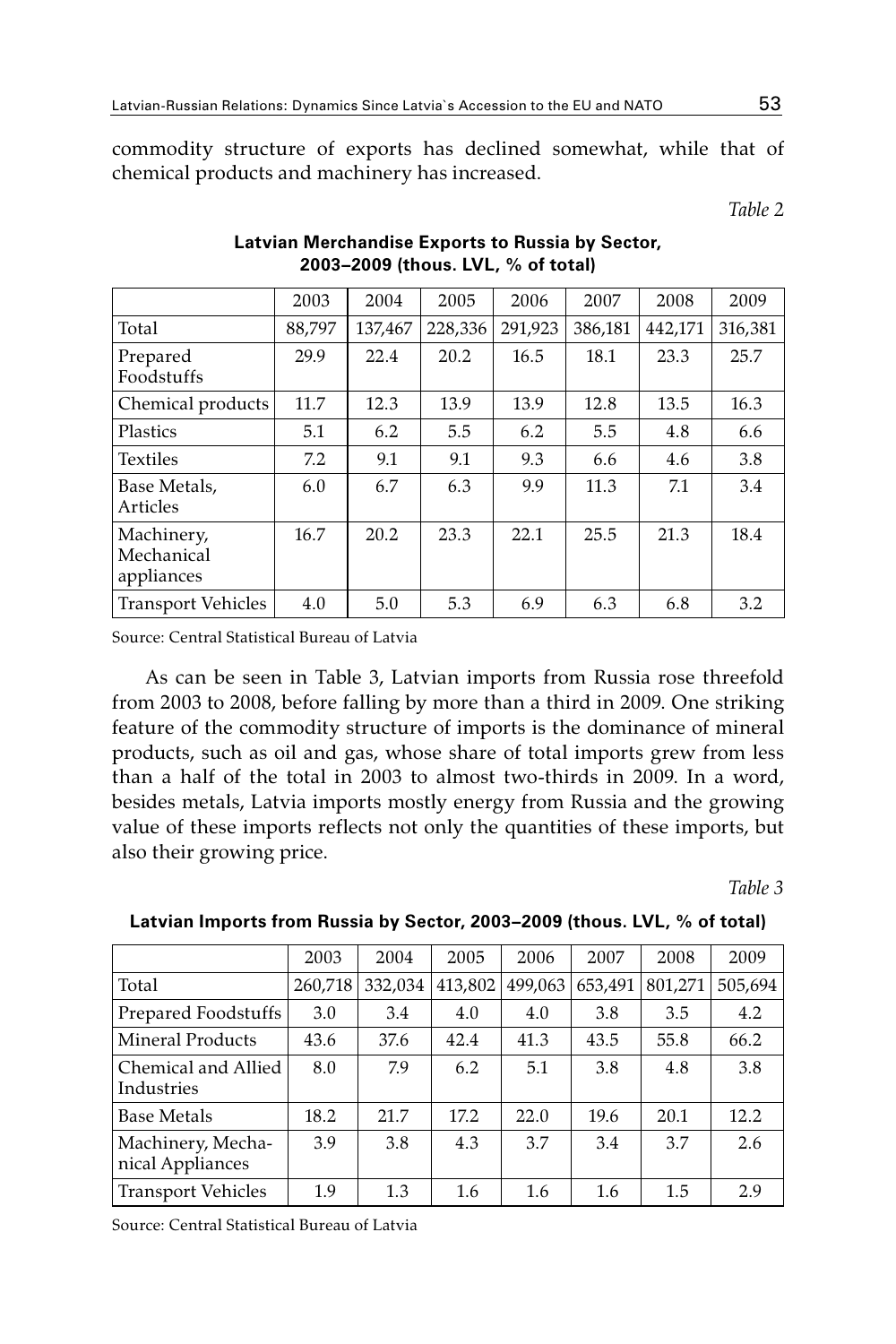While Latvia had a burgeoning trade in merchandise with Russia until the crisis, the same holds true for trade in services, such as transit services, financial services and tourism. As noted earlier in the section on energy, oil transit by pipeline through Latvia ended in 2007, though some transit of oil products remained. At the same time, Latvia has had a relatively steady flow of cargo transit by railroad since joining the European Union, the lion's share of which is of Russian origin. As can be seen in Table 4 below, over the period from 2000 to 2008, the commodity structure of commercial cargo transported by Latvian railroad changed significantly. Whereas in 2000, almost half of the cargo consisted of oil products, a fifth of chemical fertilizers and a tenth of ferrous metals, by the end of the decade, less lucrative coal accounted for almost a third of transported cargo, rivaling the role of oil products.

*Table 4*

|                             | 2000  | 2005  | 2007  | 2008  |
|-----------------------------|-------|-------|-------|-------|
| Total cargo, 1000s of tons  | 36413 | 54861 | 52164 | 56061 |
| Oil and Oil products        | 48.6  | 38.7  | 37.1  | 34.8  |
| Ferrous metals              | 10.9  | 3.4   | 5.1   | 4.7   |
| <b>Chemical Fertilizers</b> | 19.1  | 12.8  | 10.8  | 9.3   |
| Timber products             | 2.9   | 3.0   | 3.2   | 1.6   |
| Grain                       | 0.9   | 1.3   | 1.8   | 2.1   |
| Coal                        | 1.6   | 28.4  | 28.2  | 33.1  |
| Sugar                       | 1.5   | 0.6   | 0.6   | 0.4   |
| Other cargo                 | 14.4  | 11.7  | 13.2  | 13.9  |

#### **Commodity Structure of Commercial Cargo Transported by the Latvian Railroad, 2000–2008 (total tons in thous., %)**

Source: Latvijas dzelzceļš, available at http://www.ldz.lv/tes\_files/2008\_darba\_raditaji\_lv.pdf.

Latvia is a regional financial centre, as reflected by the fact that 30 different banks operate in Latvia, including 20 local banks and 10 branches of foreign banks.1 Many of Latvia's commercial banks are very active in Russia and the CIS countries, not only serving as a haven for depositors, but also financing business deals. In 2002, the Russian Central bank removed Latvia from a blacklist of "offshore zones," thereby giving the efforts of Latvian banks to do business in Russia a huge boost.2 Precise information on the origin of non-resident deposits is difficult to obtain, but clearly, a

<sup>1</sup> For more information, see the web page of the Latvian Association of Commercial Banks, at http://www.bankasoc.lv/lka/statistika/ratios/index2.php.

<sup>2</sup> See Muižnieks, Nils (2008), "The Latvian Economy – the Offshore Next Door," in Muižnieks, Nils, ed., *Manufacturing Enemy Images? Russian Media Portrayal of Latvia*. Riga: University of Latvia Academic Press, p. 152.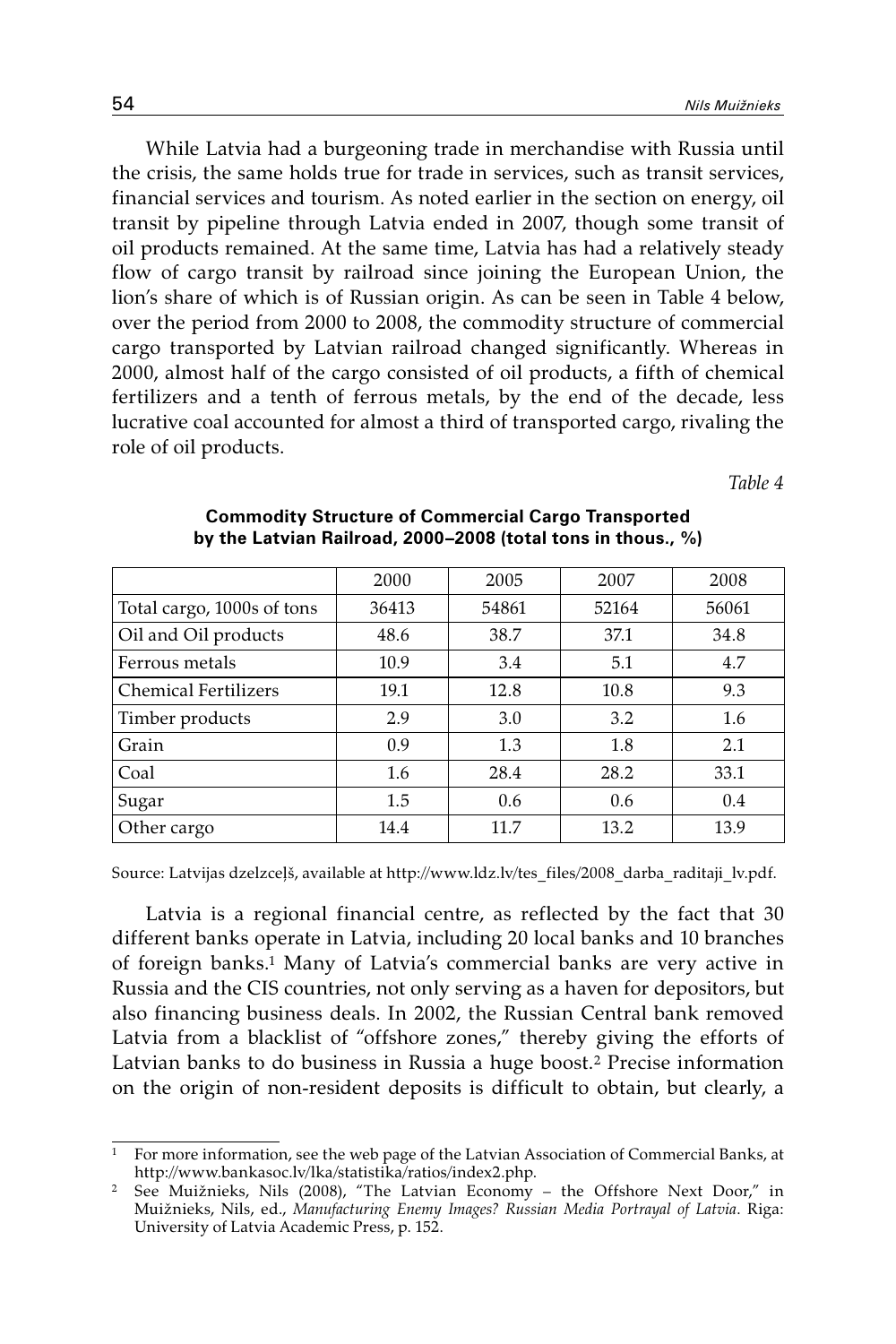*Diagram 1*



**Latvian Bank Assets, Millions of LVL, 2000–2010**

significant portion comes from Russia. As can be seen in Diagram 1 above, non-resident deposits have more than doubled since Latvia's accession to the European Union, though their overall share in deposits has declined significantly since 2003, when they accounted for more than half of all deposits.

Until its collapse in 2008 and the takeover by the government, one of the largest Latvian players in banking with extensive operations in Russia and the CIS countries was Parex Bank. It sought to portray itself in Russia as "the only Russian-speaking Western Bank" and, at one point, took out advertisements in Russia proclaiming "We are closer than Switzerland."3 More recently, other Latvian banks, such as Aizkraukles Bank, Trasta Commercial Bank and Rietumu Bank, have taken over some of Parex's former business. Indeed, Rietumu Bank has made news in Latvia by actively advertising in Russian the possibility of receiving an EU residence permit in Latvia by making investments in Latvia beyond

Source: Association of Latvian Commercial Banks, available at http://eng.bankasoc.lv/ Association/statistics/sector/article.php?id=609074.

<sup>3</sup> For a detailed analysis of Russian media coverage of Parex and the Latvian banking system overall, see Ibid, pp. 151-7.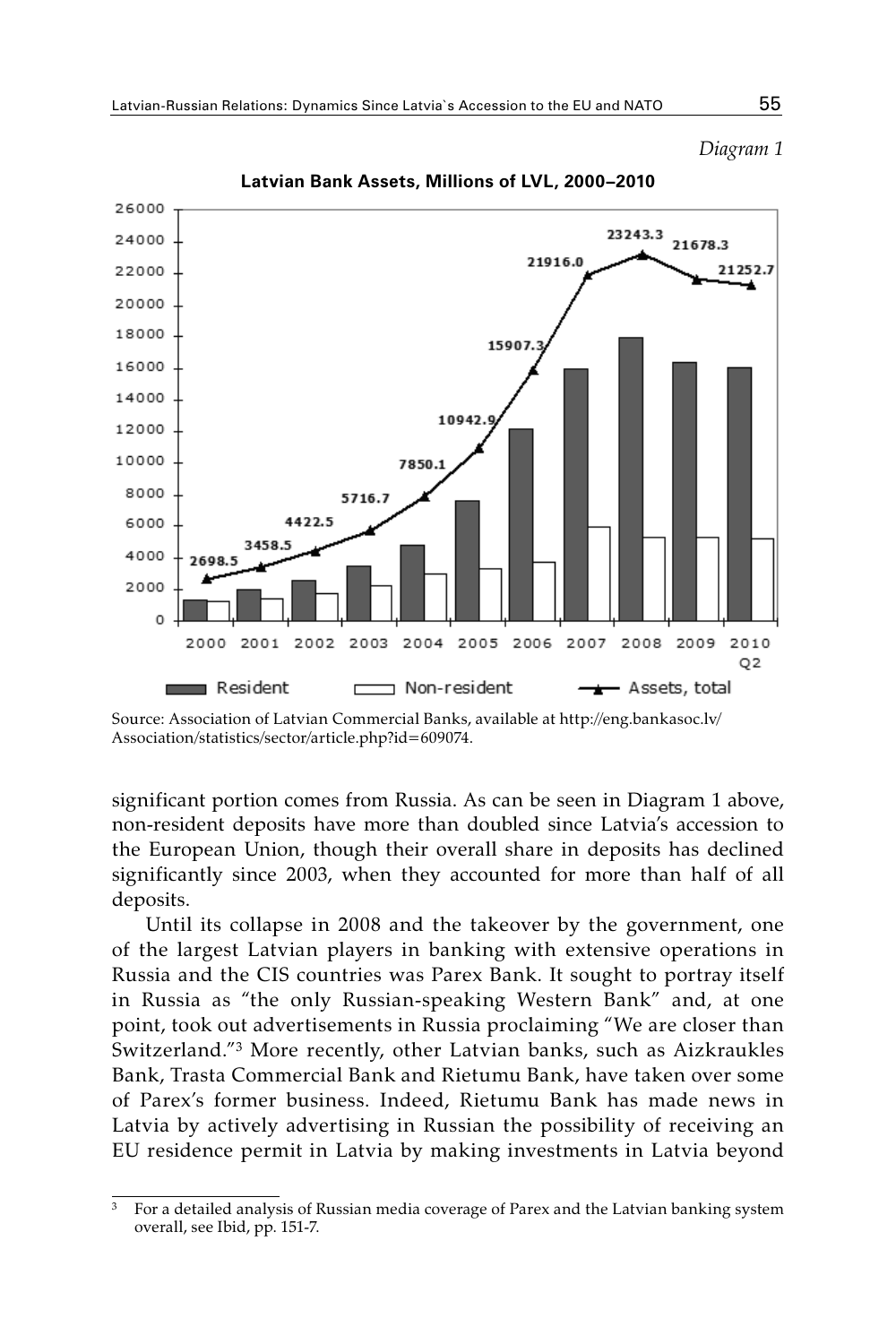a certain threshold figure. In the bank's advertisement, prominently displayed at the New Wave song festival in the Latvian resort of Jūrmala, a magnet for Russian tycoons, and at the Riga airport, a woman holding a welcome loaf of bread says in Russian "Welcome to the EU!"4 Since the changes in Latvian migration policy, representatives of Rietumu Bank claim to have received more than 10,000 calls from potential investors, primarily from Russia.5

While Russian depositors appear to have significant deposits in Latvian banks, Russian investors have also been increasingly active in buying equity in Latvian companies and establishing businesses in Latvia. According to official figures, the largest Russian investors in Latvia in 2010 were in the energy, financial and real estate sectors: Transneftprodukt (LVL 36.55 million, pipeline transit, steam and hot water supply), the Moscow City property department (LVL 20.09 million, ZIL bus production),<sup>6</sup> Gazprom (LVL 13.57 million, gas production, distribution, sales), Moscow bank (LVL10.82 million, owns Latvian Biznesa bank), *Moskovsky Delovoi Mir Aktsii* Commercial Bank (LVL 8.2 million, owns Latvijas Tirdzniecības Bank), and Yuri Shefler (LVL 7.9 million, real estate development).7 Official figures on Russian investment probably significantly understate the real level of investment, as many investors remain hidden behind offshore companies. Indeed, much real estate in the resort city of Jūrmala reportedly belongs to investors from Russia and elsewhere in the CIS.

If we examine official statistics on foreign direct investment in Latvia, a very interesting picture emerges. As Table 5 shows, the official Russian share of overall investment in Latvia declined over time and by 2009 Russia was only the fifth largest investor. However, Swedish researcher Tomas Malmlof has recently suggested that likely transit countries for Russian capital into the Baltic states are Cyprus, Switzerland, Luxembourg and Malta.<sup>8</sup> One notes in the official statistics that Cyprus, which had been a very small investor in Latvia in 2003, increased its share in total foreign investment rapidly from 2006 through 2009, outpacing Russian investment in Latvia by 2008! While some Latvian tycoons might account for part of

<sup>&</sup>lt;sup>4</sup> See Spilvens, Raivis (2010), "'Rietumu banka' izmanto vasaru un 'Jauno vilni', lai mudinātu ārvalstu viesus ieguldīt līdzekļus Latvijā, "Nozare.lv, 28 July 2010.

<sup>&</sup>lt;sup>5</sup> See n.a. (2010), <sup>"</sup>Liela interese no NVS valstu investoriem par uzturēšanās atļaujām Latvijā," *diena.lv,* 10 November 2010.

<sup>6</sup> During Latvian President Valdis Zatlers' Moscow visit in mid-December 2010, new Moscow mayor Sergei Sobyanin announced that the Moscow City Council would henceforth no longer be involved in business projects and that a strategic investor should be sought to replace it as the co-owner of the ZIL bus production plant. See n.a. (2010), "AMO Plant mekles jaunu investoru," Dienas Bizness, 21 December 2010.

<sup>&</sup>lt;sup>7</sup> Data from the Latvian Ministry of Foreign Affairs, available at http://www.mfa.gov.lv/lv/ Arpolitika/divpusejas-attiecibas/Krievija/.

<sup>8</sup> Malmlof, Tomas (2010), *Ryskt ekonomiskt inflytande i de baltiska staterna – säkerhetspolitiska konsekvenser* Stockholm: Swedish Defence Research Agency, p. 45, available at *.* http:// www2.foi.se/rapp/foir3001.pdf.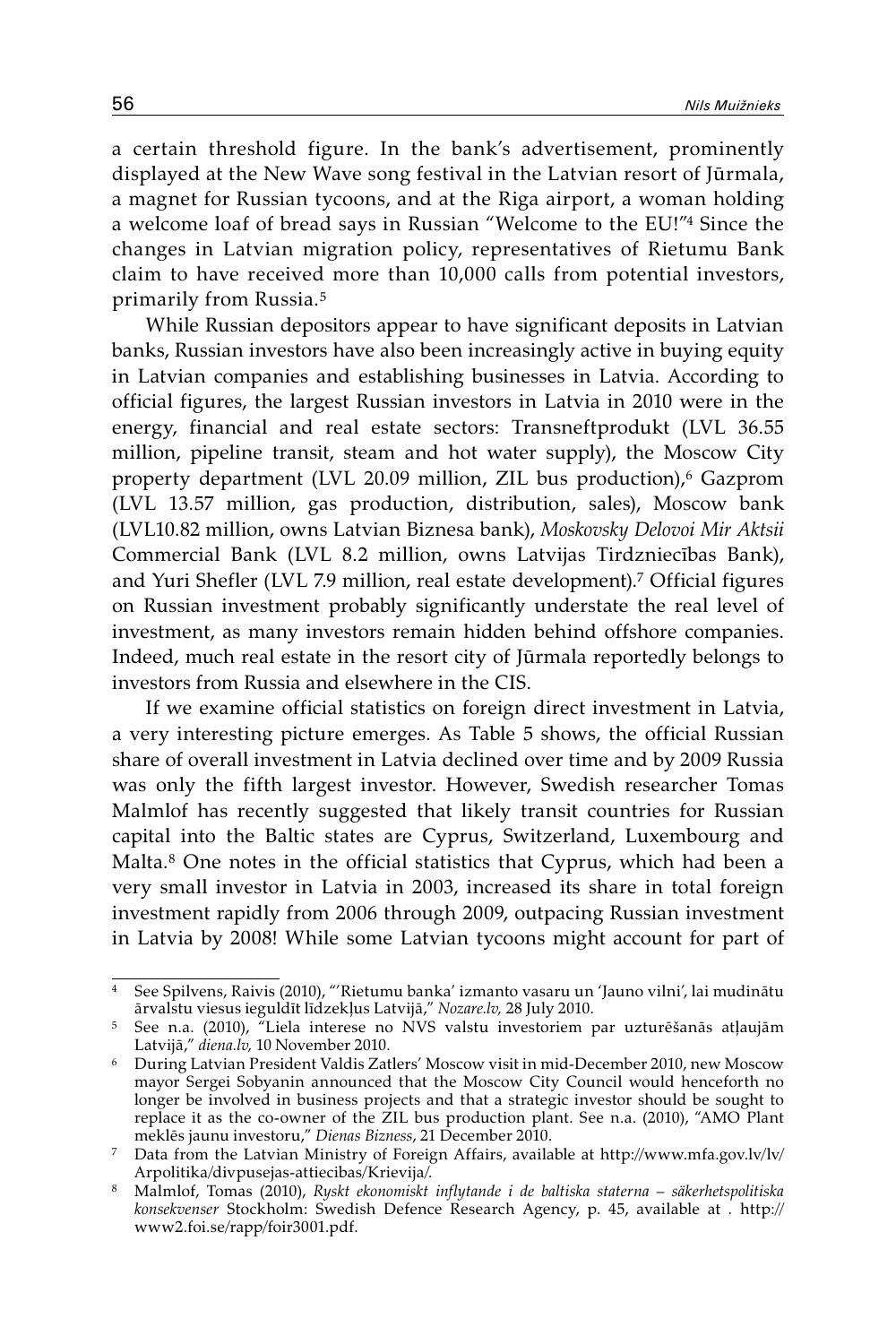the capital flowing in from Cyprus, Switzerland, Luxembourg and Malta, if one follows Malmlof in assuming that these countries are significant channels for Russian investment, the share of Russian investment in the overall picture changes significantly, and may account for as much as 13%. This would make Russia the second largest source of foreign investment after Estonia.

Russian analysts have identified a number of long-term barriers to an even greater expansion of Russian investment in the Baltic, including the lack of complementarity between the Baltic economies and Russian specialization, competition from Western and Nordic companies, the wariness of the Baltic authorities in allowing the entry of large Russian players into Baltic markets, and EU anti-competition rules.<sup>9</sup> As noted earlier, however, a Russian strategy document leaked in 2010 suggests that the Russian government sees the economic crisis as an opportunity for Russian economic expansion in the Baltic states. There are several signs that this goal is being pursued.

In 2010 the Russian timber company "Sveza" tried to implement a hostile takeover of *Latvijas finieris*, Latvia's largest plywood company and a core player in Latvia's timber export cluster. As of this writing, the effort has not been successful, though the Russian investors claim that they will pursue their goal for several years.<sup>10</sup> Another recently launched large business project involves development of a new terminal in the Riga port at Kundziņsala to export fertilizer and chemical products from Russia. This project, set to begin operations at the end of 2012 or the beginning of 2013, belongs to the Russian agrochemical giant *Uralhim*, which is owned by Dmitry Mazepin, a billionaire with close links to the Kremlin.11 A third trend is Russian acquisition of media outlets in Latvia. While the lack of transparency in the ownership structure of many media outlets precludes definitive conclusions, there have been reliable reports of Russian tycoon Vladimir Antonov (who own Snoras bank and the *Lietuvos rytas* newspaper in Lithuania, Latvijas krājbanka in Latvia) acquiring a controlling stake in the Latvian-Russian newspaper *Telegraf* and Radio 101.12 These are only the projects that have garnered the most media attention, though other initiatives are doubtless being pursued as well, particularly in the media sphere.

<sup>9</sup> Kuznetsov, Aleksey, and Chetrverikova, Anna (2009), "Problemy Rossisko-Pribaltiskikh Ekonomicheskikh Svyazei," *Mirovaya Ekonomika i Mezhdunarodnye otnosheniia* No. 7, July 2009, pp. 77-8.

<sup>10</sup> See, e.g., n.a. (2010), "Svezas interese par Latvijas finieri nav atslābusi," *diena.lv,* 27 October 2010, available at http://diena.lv/lat/politics/hot/svezas-interese-par-latvijas-finieri-navatslabusi.

<sup>11</sup> See Jemberga, Sanita (2010), "Ēnas pār Kundziņsalu," *Ir*, No. 37, 16-22 December 2010, pp. 15-19.

<sup>12</sup> See Jemberga, Sanita (2010, "Aizveriet muti!," *Ir*, Vol. 2, No. 41, 13-19 January 2011, pp. 15-19.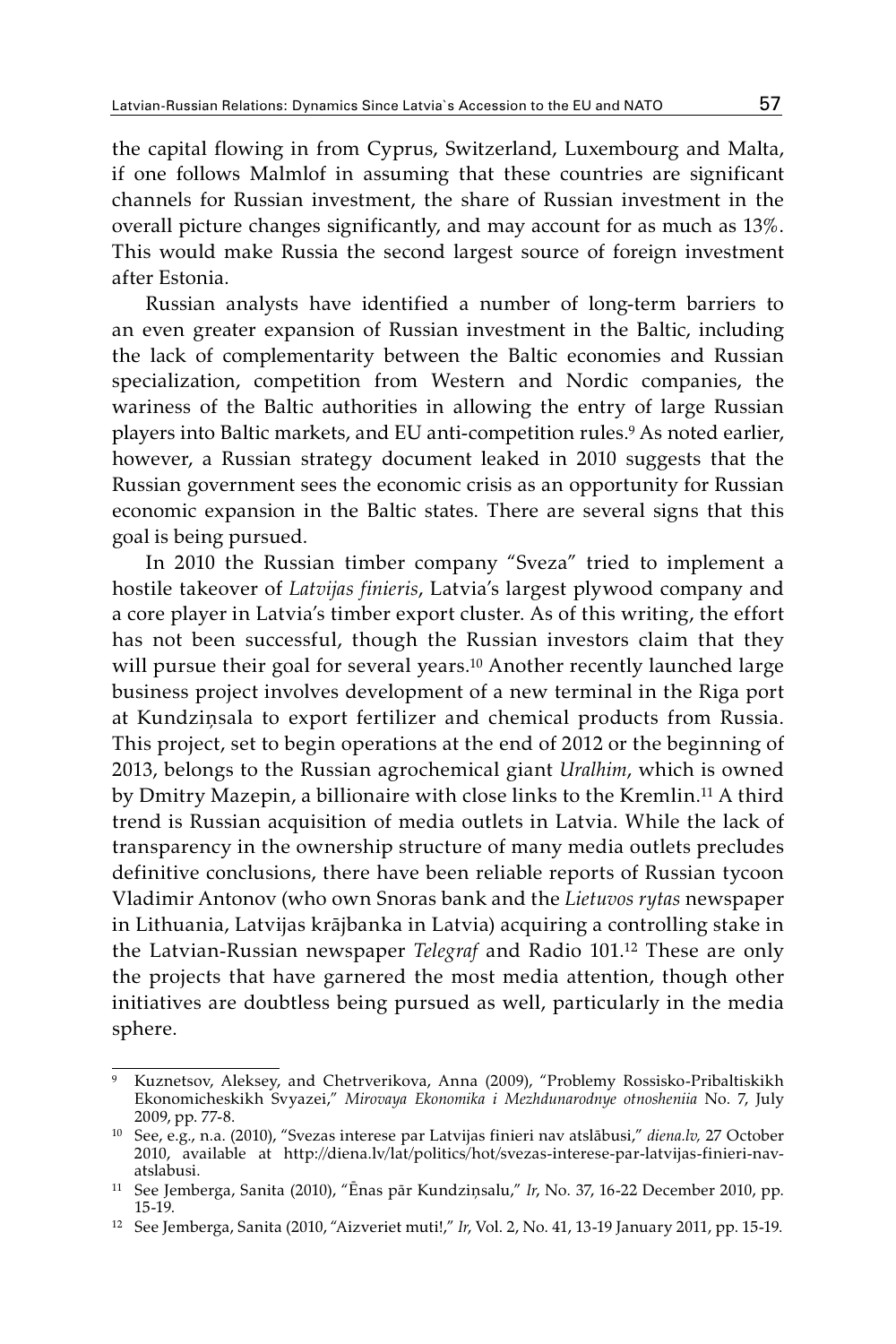|                       | 2003    | 2004    | 2005             | 2006    | 2007    | 2008    | 2009    |
|-----------------------|---------|---------|------------------|---------|---------|---------|---------|
| Total                 | 1274573 | 1291472 | 1386485          | 1747650 | 2301474 | 2532467 | 3362464 |
| Germany               | 9.9     | 10.1    | 6.5              | 6.9     | 3.8     | 3.6     | 2.8     |
| Denmark               | 9.3     | 9.1     | 11.6             | 10.3    | 10.5    | 9.0     | 8.0     |
| Estonia               | 6.3     | 8.9     | 11.8             | 14.9    | 22.0    | 19.8    | 23.2    |
| Finland               | 5.7     | 6.6     | 5.0              | 4.2     | 3.4     | 4.0     | 4.0     |
| Netherlands           | 5.0     | 5.5     | 5.1              | 5.4     | 5.2     | 5.6     | 5.6     |
| Norway                | 6.6     | 7.1     | 5.9              | 7.3     | 7.2     | 7.4     | 6.1     |
| Lithuania             | 0.1     | 0.1     | 2.4              | 3.2     | 3.2     | 5.3     | 5.1     |
| Sweden                | 12.6    | 12.6    | 14.2             | 11.5    | 9.0     | 9.2     | 9.3     |
| <b>United States</b>  | 7.3     | 6.6     | 5.4              | 4.8     | 3.6     | 2.8     | 3.3     |
| Russian<br>Federation | 6.3     | 6.7     | 6.8              | 5.2     | 4.7     | 5.6     | 4.2     |
| Switzerland           | 2.7     | 1.6     | $2.2\phantom{0}$ | 1.8     | 1.1     | 0.1     | 1.2     |
| Cyprus                | 0.2     | 1.2     | 1.4              | 4.0     | 5.8     | 6.9     | 6.2     |
| Luxembourg            | 0.1     | 0.0     | 0.2              | 0.3     | 0.3     | 1.2     | 1.0     |
| Malta                 | 0.2     | 0.0     | 0.2              | 0.5     | 0.5     | 0.5     | 1.2     |

## **Foreign Investment Stock in Company Equity Capital at End of Year, 2003–2009 (thous. LVL, % of total)**

Source: Central Statistical Bureau of Latvia.

The economic crisis has also given a boost to Russian tourism to Latvia. Tourism from Russia to Latvia grew rapidly from 2003 through 2005, then fell off again in 2006 and 2007 due to inflation in Latvia undermining the competitiveness of the industry and Latvian entry into the Schengen zone.13 However, the crisis after 2008 appears to have made Latvian vacations more affordable to Russian tourists. Thus, for example, the number of tourist visas granted to citizens of Russia grew from 13,270 in 2008 to 16,181 in 2009 – a jump of 21.9%. Latvia is an increasingly popular spot for Russians to spend the New Year, as reflected by a jump of almost 50% in tourist visas granted in December 2009 compared to the previous December.14

The entry into force of a number of treaties between Latvia and Russia – on cooperation in tourism, the avoidance of dual taxation and protection of investments – will clearly promote trade in manufactures and services. Among the benefits mentioned in connection with these treaties are the greater competitiveness of Latvian transport services, better treatment at the

<sup>13</sup> See Ibid, p. 76.

<sup>14</sup> Latvian Embassy in Russia figures cited in Arnicāns, Matīss (2010), "Mīļa un zināma arī bez reklāmām," *Diena* 8 January 2010, pp. 6-7.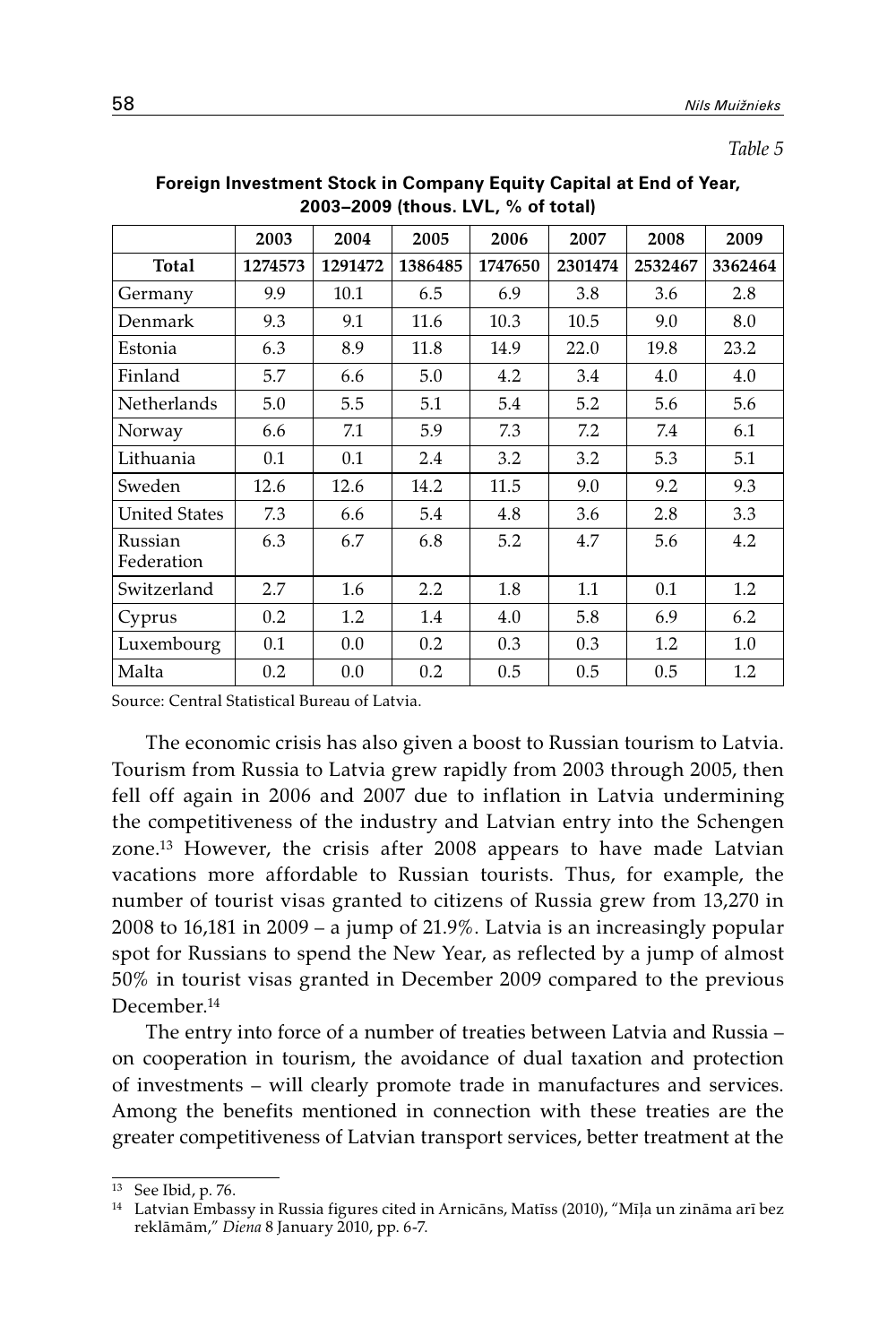border, and a more predictable legal environment.15 Another boost to trade would be Russia's entry into the World Trade Organization (WTO) – a step Latvia has supported and that Russia has begun to pursue again after years of delays.

In 2006, Latvian economists Alf Vanags and Vyacheslav Dombrovsky argued that political relations had not hampered the development of Latvian-Russian economic ties. Employing a gravity model that used such factors as GDP, distance between the capitals, size, and others, the authors calculated that actual levels of trade closely corresponded to predicted trade, suggesting that there was no "missing trade."16 The overview above suggests that economic relations have remained largely insulated from political issues and that Latvian-Russian trade was booming until the crisis and is likely to resume with economic recovery. Moreover, Russian investment – both open and hidden – and tourism to Latvia are also growing rapidly.

<sup>15</sup> See, e.g., Tomsone, Iveta (2010), "Nodokļu līgums ar Krieviju – valdībā," *Latvijas Avīze* 20 March 2010, p. 10.

<sup>&</sup>lt;sup>16</sup> Dombrovsky, Vyacheslav and Vanags, Alf, "Latvian-Russian Economic Relations," in Muižnieks, ed., *Latvian-Russian Relations: Domestic and International Dimensions*. Riga: University of Latvia Academic Press, pp. 104-5.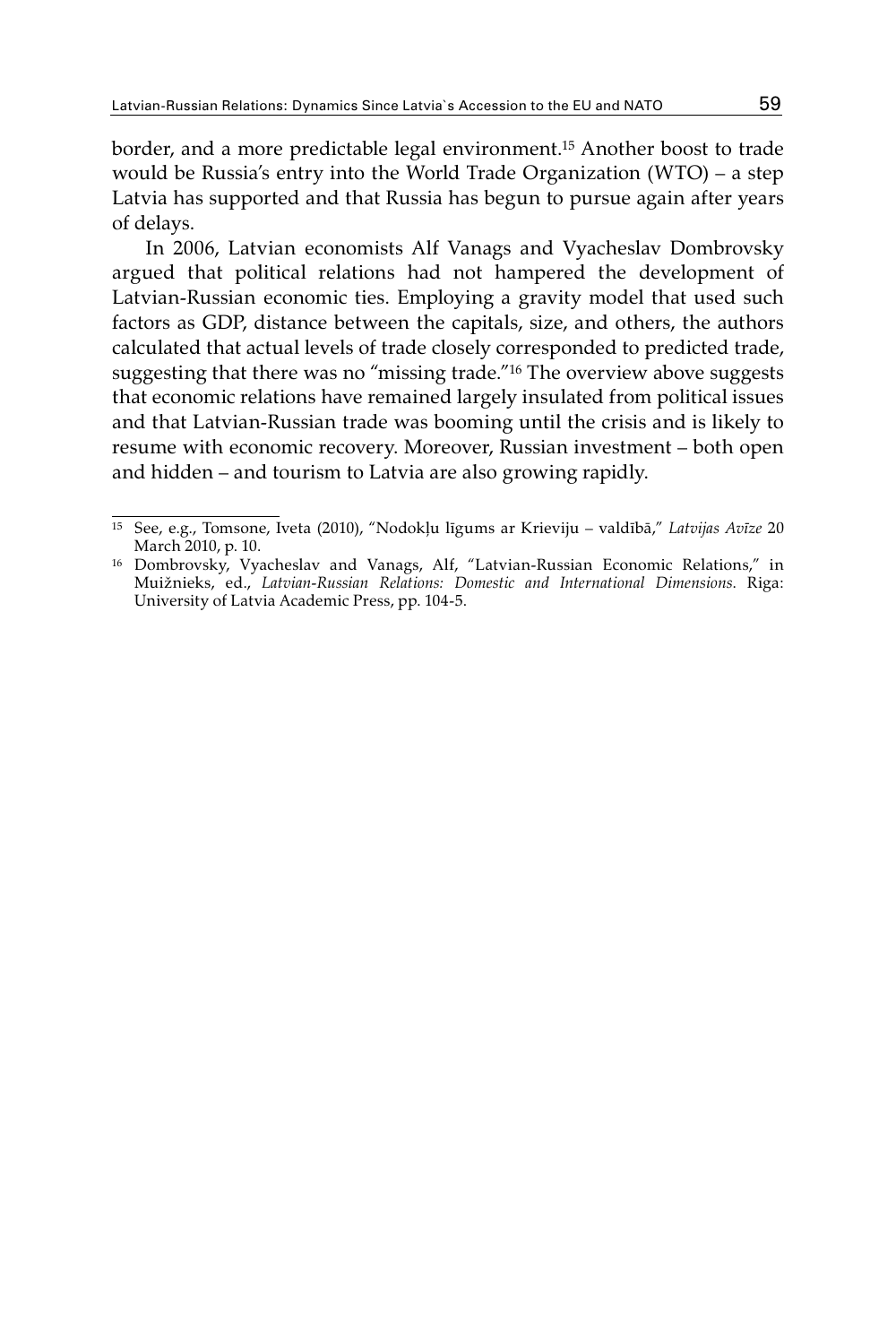# **VI. Russian "Soft Power" in Latvia: Culture, Sports, Religion, Education and the Media**

Since the mid-2000s, there has been considerable debate about whether Russia can wield "soft power" in its relations with the rest of the world in general and in the post-Soviet space in particular. Joseph Nye defined "soft power" as the "ability to attract" using such resources as culture, political values, and a foreign policy that is perceived as legitimate and having moral authority.1 In an influential article in 2006, Nicu Popescu argued that after the "colour revolutions" in Georgia and Ukraine, Russia developed not only "soft power ambitions," but also an infrastructure of NGOs, think tanks, media outlets, and other instruments to promote its attractiveness among neighbours.2 It would seem logical to assume that the Russian-Georgian War in 2008 left Russia's soft power in tatters. However, the analysis below argues that this has not been the case in Latvia, where Russian policies in the realm of culture, religion, education and the media appear to have yielded some dividends.3

### **Cultural Cooperation and Exchange, Sports**

Official cultural cooperation between Latvia and Russia blossomed in parallel with the general warming in relations associated with moves towards the closure of the border issue in 2007. Symbolic of the general warming was the organization in 2007 and 2008 of Days of Latvian Culture in Russia and Days of Russian Culture in Latvia – the first such high level cultural exchanges since the restoration of Latvian independence. On the surface, the exchange was marked by perfect symmetry. Thus, for example, from late 2007 to late 2008, six large cultural projects were implemented in each country. Latvia sent to Russia its opera company, a poster exhibit, a photography exhibit, popular Latvian jazz pianist and composer Raimonds Pauls and the choir "Kamēr," the New Riga Theatre, and an exhibition of modern art. For its part, Russia sent to Latvia a photography exhibition, an

<sup>1</sup> Nye, Joseph S. (2004), *Soft Power: The Means to Success in World Politics*. New York: Public

<sup>&</sup>lt;sup>2</sup> Popescu, Nicu (2006), "Russia's Soft Power Ambitions," *CEPS Policy Brief*, No. 115, October 2006.

<sup>&</sup>lt;sup>3</sup> For a similar conclusion based on an analysis of events from 2006 to 2008, see Pelnēns, Gatis, ed., (2009), *The 'Humanitarian Dimension' of Russian Foreign Policy Toward Georgia, Moldova, Ukraine and the Baltic States*. Riga: Centre for East European Policy Studies.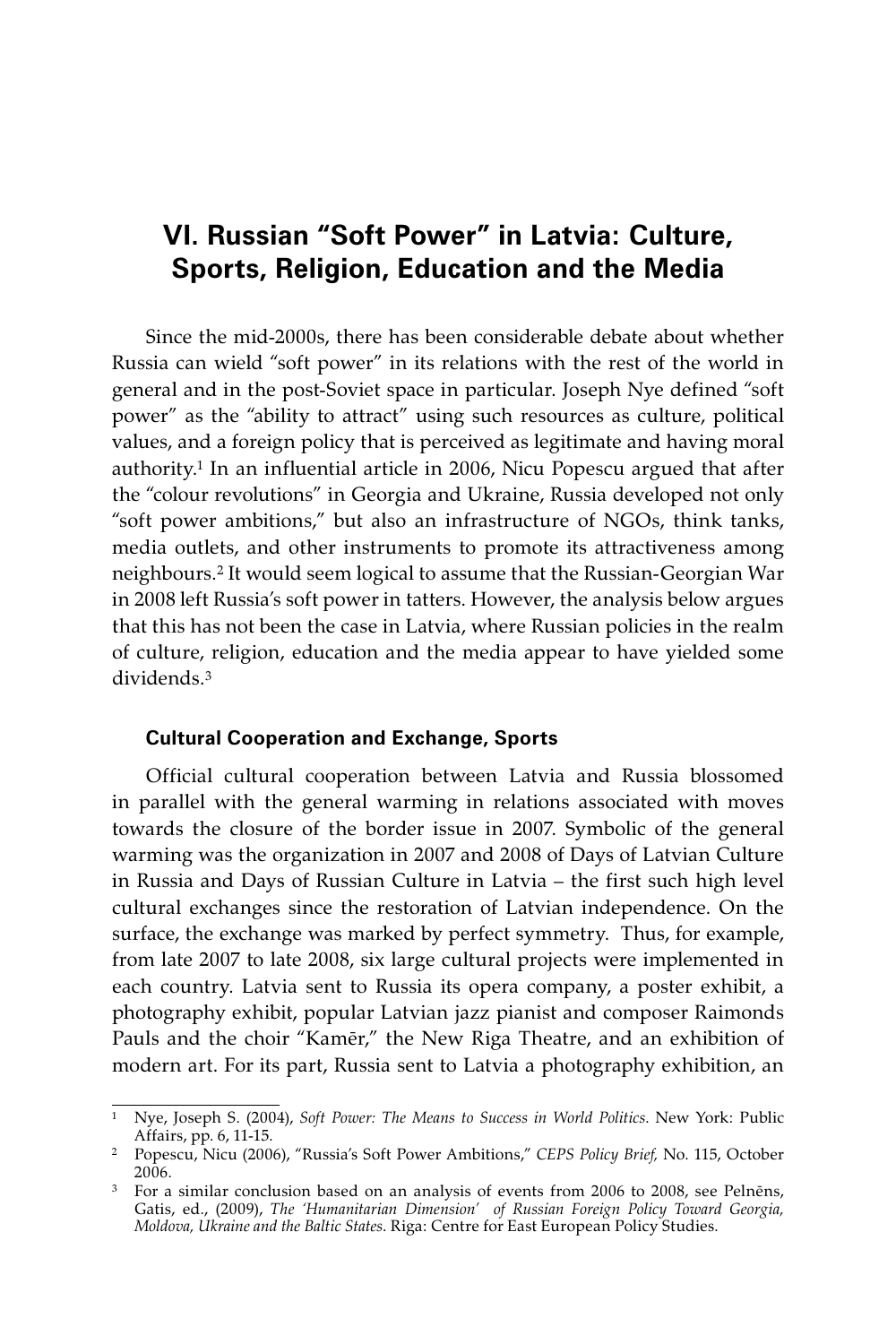exhibit of icons, modern art, a film festival and a theatre festival.4 While the Latvian government allocated LVL 283,422 ( $\sim \epsilon$  444,000) to the exchange,<sup>5</sup> the Russian figure is not available, though it was probably larger.

In late 2008 Latvia fell into a deep financial crisis and the subsequent export of its culture to Russia was severely constrained by budget austerity. The Latvian Ministry of Culture's annual report for 2009 does not mention a single cultural project of any scale in Russia, merely noting that a bilateral cooperation programme with Russia was agreed covering the years 2010 to 2012.6 However, Russia appears to have used the opening provided by the 2007 and 2008 exchange to expand its cultural presence in Latvia at both the official and commercial levels, supplementing its support for "compatriots" with support for Russian cultural expansion into Latvia in a broader sense. An entry on the web page of the Russian Embassy in Latvia "On Russian-Latvian Cooperation in the Field of Culture and Education in 2009" notes that "more than 80 significant mass cultural events took place in 2009," including a Christmas festival in Jelgava, Tatyana Day education celebrations, a theatre festival, master classes for musicians, a wide-ranging commemoration of Pushkin's 210<sup>th</sup> birthday, a film festival, and much, much more. While the range of cultural activities supported by the government is vast, "the most important component of cultural ties as before remains the many guest performances in Latvia of Russian theatre collectives and variety shows that took place on a commercial basis."7 Indeed, it is difficult to walk by any outdoor advertising stand in Latvia without noticing the regular nature and vast variety of Russia's cultural offerings in Latvia.

An important role in popularizing Russian culture is played by the House of Moscow, a commercial and cultural centre established by the Moscow City government in the heart of Riga that began operating in 2004.8 By 2005, the House of Moscow – with the help of local Russian language media – had already established itself as an important player in the local cultural scene. A study of cultural reporting in the local Russian media found that over a two month period, the House of Moscow was mentioned 47 times, while the Latvian Ministry of Culture was mentioned only 10 times. The conclusion drawn by the researchers was that Latvia's "Russian mass media pay attention to cultural events mainly when they promote a cultural identity oriented towards elements and symbols in Russia's cultural

<sup>4</sup> See Ministry of Culture of theRepublic of Latvia (2009), *Gada Publiskais Pārskats 2008*. Riga:

<sup>5</sup> See Ministry of Culture of theRepublic of Latvia (2008), *Gada Publiskais Pārskats 2007*. Riga: Ministry of Culture, p. 32.

<sup>6</sup> Ministry of Culture of the Republic of Latvia (2010), *Gada Publiskais Pārskats 2010*. Riga: Ministry of Culture, p. 36.

<sup>7</sup> See Russian Embassy in Latvia (2010), "O Rossisko-Latviiskom sotrudnichestvom v oblasti kul'tury i obrazovaniya v 2009. g.,"available at http://www.latvia.mid.ru/ruslat\_05.html.

 $^8$   $\,$  See the House of Moscow web page at http://www.mkdc.lv.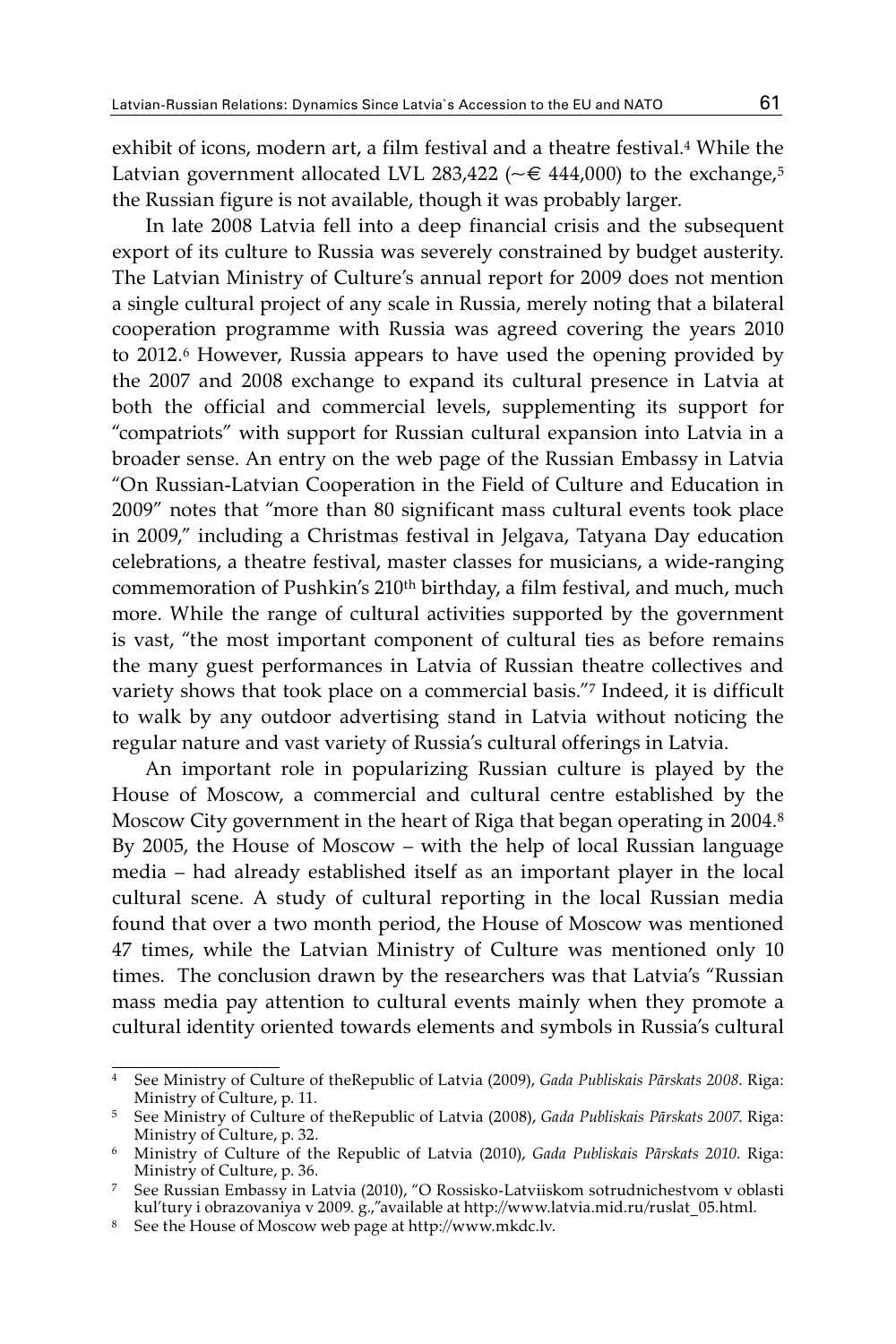milieu."9 Thus, Russian policy is actively supported by the local Russian media. In subsequent years, the profile of the House of Moscow appears only to have grown, especially as cooperation between the cities of Riga and Moscow developed (see below).

Recently, several Latvian researchers have pointed to Russian activities in the realm of sport as being a new manifestation of soft power in Latvia.10 The most important initiative has been the creation of the Continental Hockey League in 2008, which includes teams from the post-Soviet space, and in Latvia, "Dinamo Riga." The primary sponsor of the Latvian team is the Russian gas company *Itera*. In a recent interview, well-known Latvian hockey star Artūrs Irbe called the club "a Russian public relations project," prompting the club to respond with an open letter decrying the "beginning of a broad ideologized campaign aiming to undermine the prestige of Latvian hockey and 'Dinamo Riga.'" Moreover, the club stressed that "on the ice there is no politics and no ideology, on the ice there is the game. Hockey is the only ideology of 'Dinamo Riga.'"11

### **The Orthodox Church**

Under Putin and Medvedev, **t**he Orthodox Church has come to play an increasing role as an ally of the state in promoting the idea of a "Russian world" based on Orthodoxy. Thus, in summer 2010, Putin, Moscow Mayor Yuri Luzhkov and Patriarch Kirill together visited Ukraine to solidify ties with recently elected Ukrainian President Viktor Yanokovych.12 Such openly political visits have not taken place to Latvia, though some tentative steps into strengthening ties with the semi-autonomous Orthodox Church in Latvia were taken by Kirill's predecessor, Aleksey II.

The Orthodox Church is the third largest of Latvia's denominations after the Lutheran and Catholic Churches. Official figures, which count 370,000 followers, probably overstate the real number, as the reported figure has remained unchanged over the last several years.13 Though the vast majority of Latvia's Orthodox are of Russian ethnicity, there are also ethnic Latvian and other Orthodox. According to researchers on the identity of Latvia's Russians, religion is not among the most important cultural markers

<sup>9</sup> Tabuns, Aivars, ed., (2006), *Kultūras. Jaunieši. Mediji.* Riga: LU Sociālo zinātņu fakultāte, p. 56

<sup>&</sup>lt;sup>10</sup> Pelnēns, ed., *The 'Humanitarian Dimension' of Russian Foreign Policy*, pp. 176-8.

<sup>11</sup> See n.a. (2010), "Rīgas 'Dinamo' vaino Irbi Latvijas hokeja un 'Dinamo' prestiža graušanā," *LETA*, 22 November 2010.<br><sup>12</sup> Korduban, Pavel (2010), "Vladimir Putin, Moscow Mayor and Patriarch Kirill Promote

Russian Interests in Ukraine," *Eurasia Daily Monitor,* 7, Issue 145, 28 July 2010, available at http://www.jamestown.org/.

<sup>&</sup>lt;sup>13</sup> See Ministry of Justice of the Republic of Latvia (2010), "Par Tieslietu ministrijā iesniegtajiem reliģisko savienību (baznīcu), diecēžu un reliģisko organizāciju pārskatiem par darbību 2009. gadā," available at http://www.tm.gov.lv/lv/documents/parskati/2009/ religija\_2009.doc.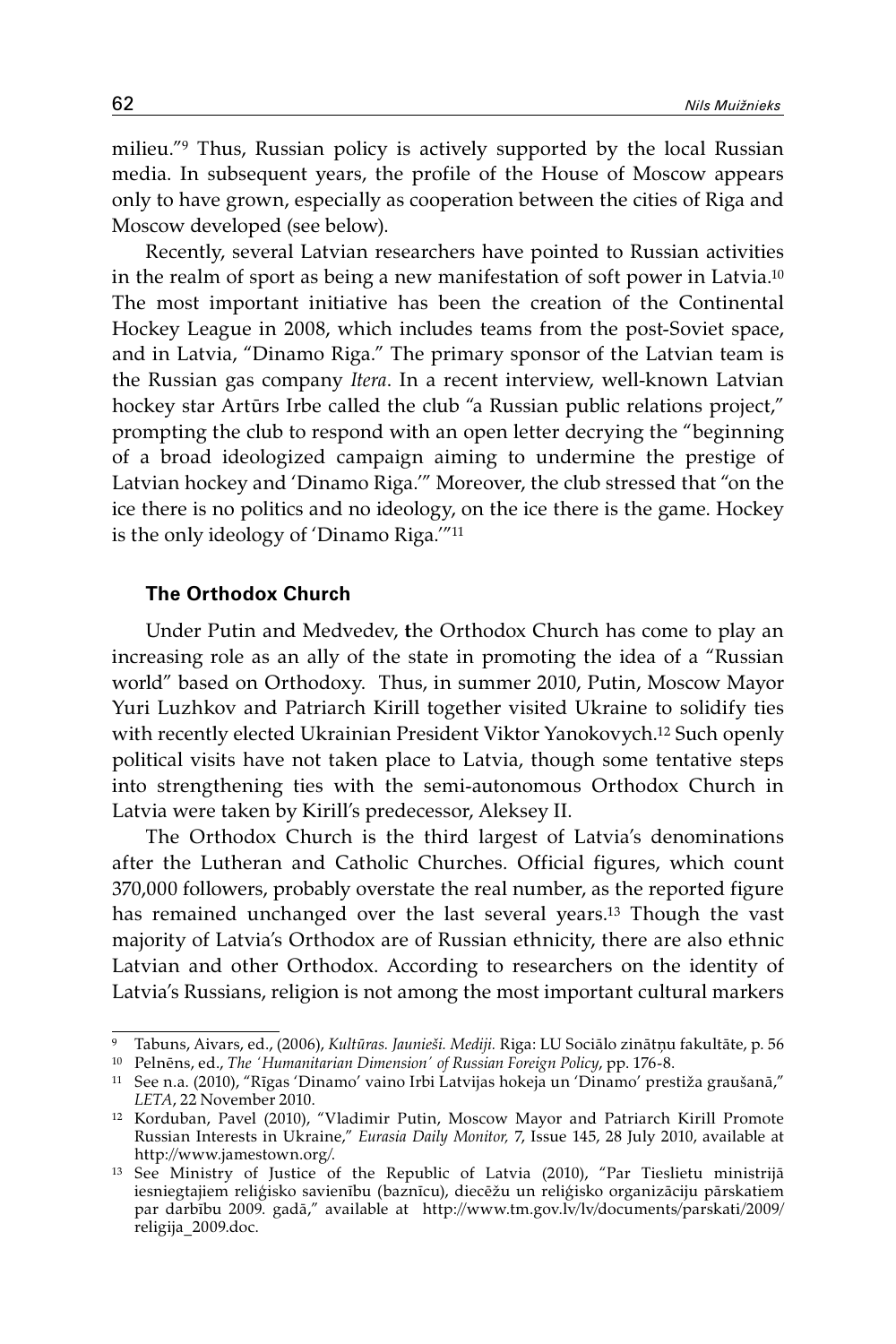of Latvia's Russians.14 Still, Orthodoxy in Latvia is a significant social phenomenon and provides an entry for Russia's soft power into Latvia.

In recent years, three events in Latvia's Orthodox Church have been linked to Russia's Church and Latvian-Russian relations more broadly. The first was a June 2004 exhibition of the Tikhvin icon, an important symbol of the Orthodox faith that stopped by in Latvia on the way to Russia after being kept in the United States for many years. The political aspect of the visit was muted, but present, as evidenced by the involvement in organizing the visit of Latvian President Vaira Vīķe-Freiberga and prominent Latvian businessman and advisor on economic relations with the East to several prime ministers Vasilijs Meļniks. At the time, the visiting exhibition was perceived as one of several small steps in warming up Latvian-Russian relations.15 The second event of significance was the visit of Patriarch Aleksey to Latvia in May 2006.16 Again, the timing was significant, as it came as Latvia tried to move towards closure of the border treaty issue after the tension-filled demarche of Latvian president Vaira Vīķe-Freiburga to explain Latvian history at the Victory Day celebration in Moscow in May 2005 and the debacle of the failed border treaty around that time. The third event was the inclusion of Latvian Orthodox Church head Alexander in Latvian President Valdis Zatlers' official delegation to Moscow in December 2010. As noted earlier, Zatlers invited Russian Orthodox Patriarch Kirill to visit Latvia in 2011.

#### **Educational and Scientific Cooperation and Exchange**

In a previous work, I analyzed Russia's efforts from 1991 through 2006 to support Russian-speaking students and teachers by providing scholarships to study in Russia, organize study visits, send consignments of textbooks, organize teacher training seminars and other activities. I concluded that "Russia's efforts have not been fully appreciated by their intended beneficiaries and have enjoyed only limited success in winning their hearts and minds."17 These activities appear to have expanded since 2006, and as noted above in the section on minority issues, Russia has increased the number of scholarships and sought to embrace institutions of higher education as well. To popularize educational opportunities in Russia, the Russian Embassy in Latvia reported that it actively participated in the international exhibition "School 2009" in February 2009 and promoted the

<sup>14</sup> See Apine, Ilga, and Volkovs, Vladislavs (2007), *Latvijas krievu identitāte: vēsturisks un socioloģisks apcerējums*. Riga: FSI.

<sup>&</sup>lt;sup>15</sup> For coverage of the icon's exhibition by the Latvian Orthodox Church, see its official home page at http://www.pareizticiba.lv/index.php?newid=273&id=37.

<sup>16</sup> For coverage of Alexey's visit, see http://www.pareizticiba.lv/index.php?id=174.

<sup>17</sup> See Muižnieks, Nils (2006), "Russian Foreign Policy Towards 'Compatriots' in Latvia," in Muižnieks, Nils, ed., *Latvian-Russian Relations: Domestic and International Dimensions*. University of Latvia Academic Press, p. 129.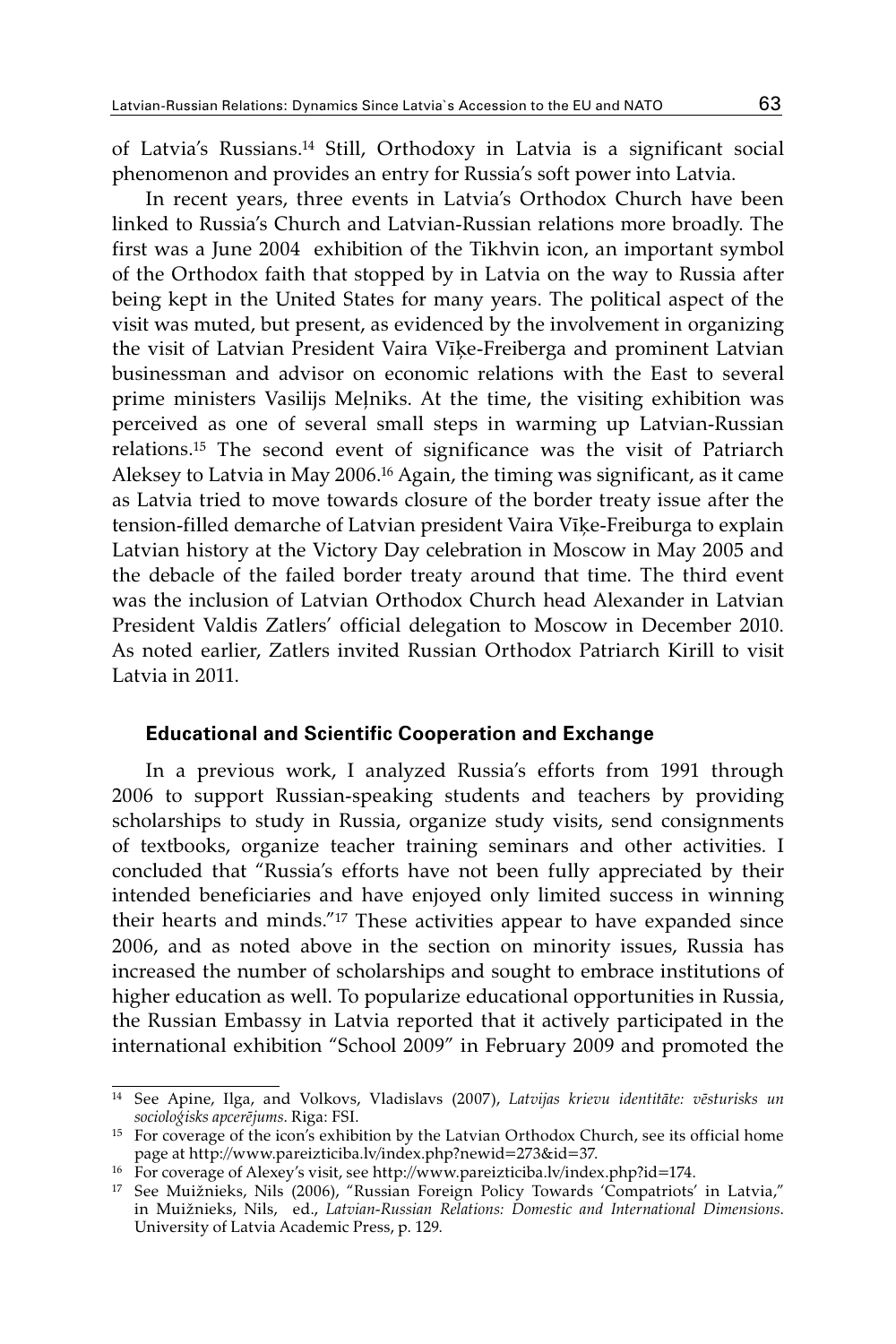possibility of studying at various Russian institutions of higher education, though there are no available figures about interest in Latvia.18

While both the Latvian Ministry of Education and the Latvian Academy of Sciences have bilateral cooperation agreements with Belarus,19 similar agreements do not exist with Russia. An examination of the web pages of Latvia's major institutions of higher education does not reveal any institutionalized and regular cooperation between Latvia and Russia, except for occasional mutual participation in conferences and the recent establishment of the Russian language and culture centres at two Latvian universities mentioned earlier. It appears that in this realm, the financial incentives offered by the European Union (e.g., the Erasmus programme, European Social Fund scholarships for graduate students, etc.) have largely succeeded in orienting Latvian educational establishments to cooperation with other EU countries.

## **Russia's Media and Latvia**

An important instrument of Russian soft power, especially since Putin brought most of Russia's national television under direct or indirect state control in the mid-1990s, has been Russia's media.20 In recent years, the Russian government has used its influence in television in particular to pursue various foreign policy goals vis-à-vis neighbouring countries. Thus, during and after the war with Georgia, Russian television sought to divide Georgian society and incite the Georgian people against Mihail Saakashvili.21 The Russian media played an important role in contributing to the recent electoral victory of Viktor Yanukovych in Ukraine.<sup>22</sup> Most recently, when Russia's relations with Belarus descended into acrimony, Russian television sought to undermine Belarusian President Aleksandr Lukashenka's authority by airing documentaries seeking to compromise him.23

<sup>18</sup> See Russian Embassy in Latvia (2010), "O Rossisko-Latviiskom sotrudnichestvom v oblasti kul'tury i obrazovaniya v 2009. g.," available at http://www.latvia.mid.ru/ruslat\_05.html.

<sup>&</sup>lt;sup>19</sup> For bilateral cooperation between academies of science, see the relevant section of the Latvian Academy of Science's web page at http://www.lza.lv/index.php?option=com\_conte nt&task=blogcategory&id=142&Itemid=235. For ministerial cooperation with Belarus, see Latvian Ministry of Education and Science (2009), *Izglītības un Zinātnes Ministrijas Publiskais Gada pārsksts.* Riga: Ministry of Education and Science, p. 80, available at http://izm.izm.gov. lv/upload\_file/1312-09aaa-2.pdf.

<sup>&</sup>lt;sup>20</sup> For an overview, see Rostoks, Toms (2008), "Relations between the Media and the State in Russia," in Muižnieks, Nils, ed., *Manfuacturing Enemy Images? Russian Media Portrayal of Latvia*. Riga: UNiversity of Latvia Press, pp. 9-26.

<sup>21</sup> See, e.g., the interview with media expert Oleg Panfilov, (2010) "Press Watchdog: 'Fantastic Lies' Dominate Russian Coverage of War," *Radio Free Europe/Radio Liberty*, 13 August 2008, available at http://www.rferl.org/content/Press\_Watchdog\_Says\_Fantastic\_Lies\_Dominate\_ Russian\_Coverage\_of\_War/1190789.html.

<sup>22</sup> Kuzio, Taras (2010), "Russia Backs Yanukovych in Ukraine's 2010 Election," *Eurasia Daily Monitor* Vol. 7, Issue 20, 29 January 2010, available at www.jamestown.org.

<sup>23</sup> Marples, David (2010), "Russia Increases Pressure on Lukashenka," *Eurasia Daily Monitor* Vol. 7, Issue 189, 20 October 2010, available at www.jamestown.org.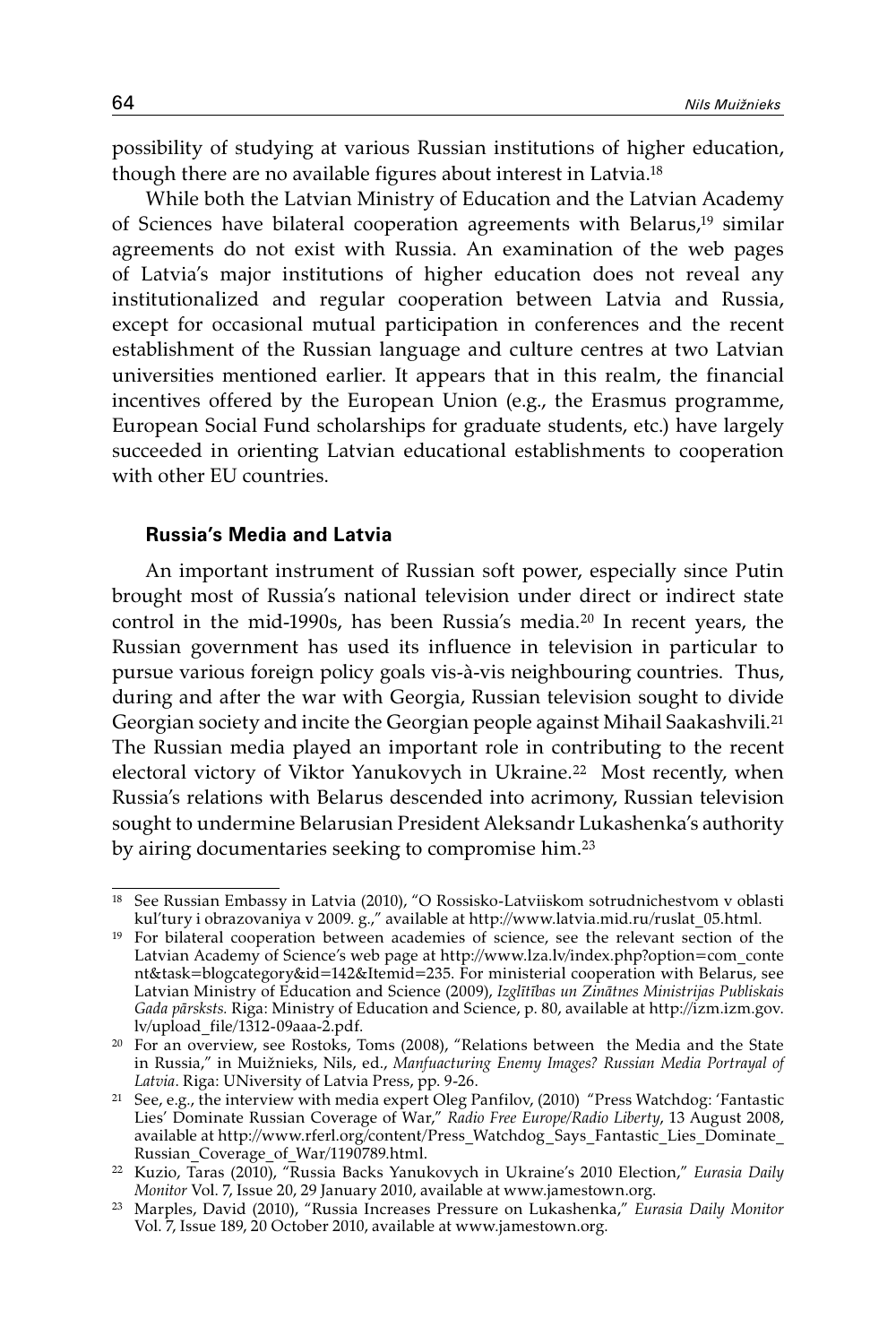In Latvia, there has been no evidence of Russia pursuing direct political aims through its media similar to the Georgian, Ukrainian and Belarusian cases mentioned above.24 However, a channel originating in Russia (the Baltic First Channel) was a culprit in conducting blatant "hidden advertising" – journalism that clearly lobbies one party through which the party seeks to avoid campaign finance limits – for the Concord Centre Party in the fall 2010 parliamentary election.25 Moreover, Russia's media probably have the effect of strengthening certain viewpoints, including pro-Russian sentiment, among the large segment of the population that consumes Russian media products.

In Latvia, a number of Russian television stations are among the most watched. A 2007 study found that media outlets broadcasting from Russia by far outcompete local broadcasts among Russian-speakers in Latvia. Thus, for example, among Russian-speakers three of the four most watched channels originated from Russia: the Baltic First Channel (59.9%), followed by the locally produced LNT (35.4%), then the Russian channels RTR Planeta (35.1%) and NTV Mir (30.5%). The Baltic First Channel also attracted 9% of those who used Latvian as a language at home.26 However, as Ilze Šulmane noted in a recent analysis,

> There has been no public debate about how to reduce the effects and role of the Russian media space and its propaganda in processes of integration and disintegration, and Latvian media outlets have not identified policy options. There has also been no serious research into media effects from Russia<sup>27</sup>

#### **Russia's Attractiveness: Data and Interpretations**

The SKDS survey research company in Latvia conducted polls in 2009 and 2010 to ascertain the Latvian population's views on Russia. As can be seen in Diagram 1 below, in July 2010 63.5% of Latvia's population had a positive view of Russia – a figure that is larger than that for both the EU and the United States! This result is quite striking for a number of reasons. Clearly, the fear of Russia and the threat it might pose to Latvia mentioned earlier has been outweighed by Russia's generally positive image. Moreover, the result attests to the effectiveness of Russian efforts to promote itself in Latvia as compared to those of the European Union and the United States. Several other features of the results merit mention.

<sup>24</sup> See Muižnieks, ed., (2008), *Manufacturing Enemy Images?.*

<sup>25</sup> See Rožkalne, Anda (2010), "Slēptā reklāma nogalina maigi," *Politika.lv*, 12 October 2010, available at http://www.politika.lv/temas/mediju\_kritika/18631/.

<sup>26</sup> Lerhis, Ainārs, ed., (2007), *Ārvalstu ietekme uz sabiedrības integrācijas procesu Latvijā*. Riga APPC, p. 54. 27 Šulmane, Ilze (2010), "The Media and Integration," in Muižnieks, Nils, ed., *How Integrated* 

*is Latvian Society? An Audit of Achievements, Failures and Challenges*. Riga: University of Latvia Academic Press, p. 250.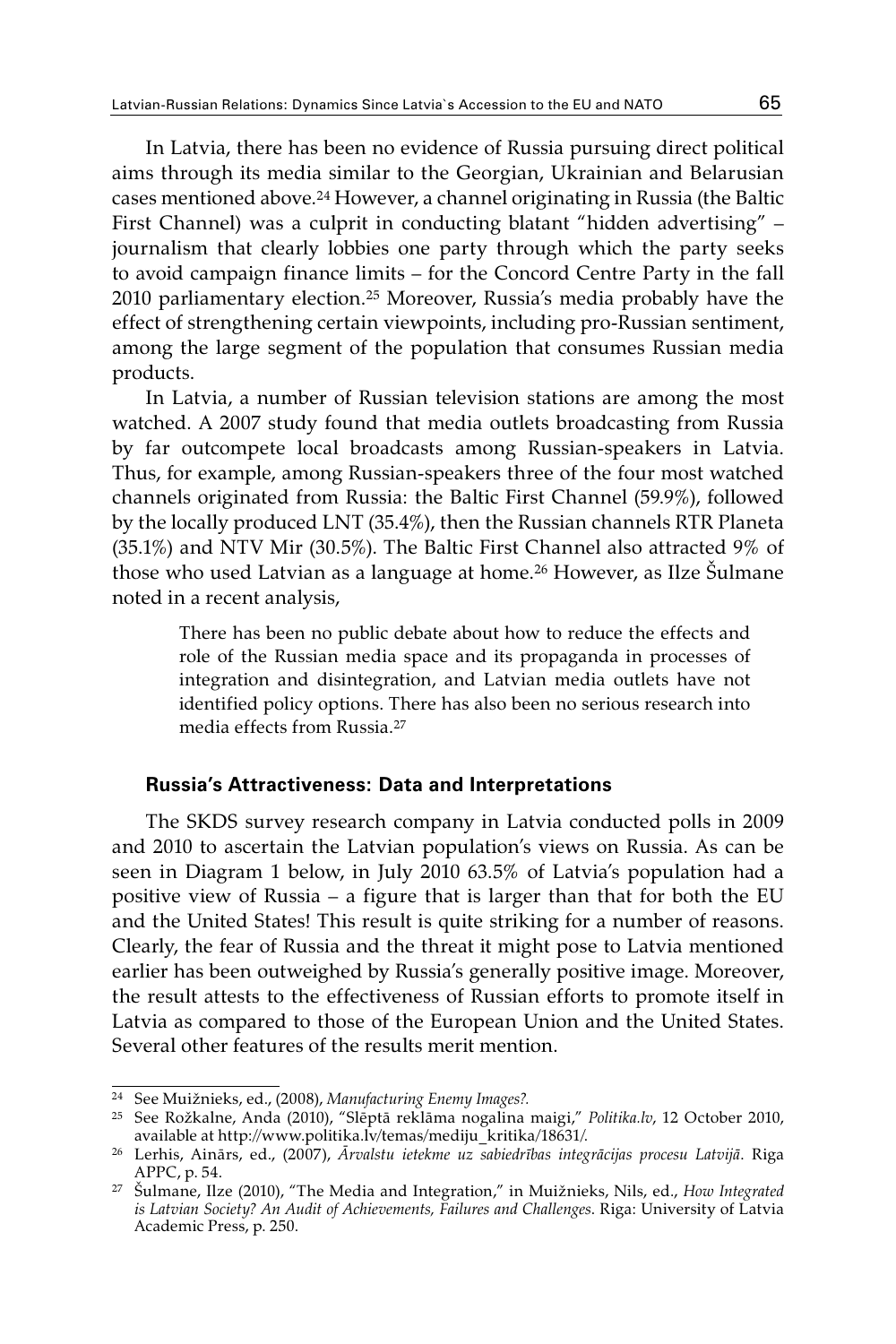While stances towards the EU remained unchanged from 2009 to 2010, positive stances towards both the United States and Russia increased. In the case of the United States, this can probably be attributed to the "Obama effect" – President Barack Obama appears to have significant soft power in Latvia. The rise in positive stances towards Russia probably reflects the fading of the Russian-Georgian war from the news agenda and the dissipation of the fear that war evoked among the Latvian population. Moreover, it probably reflects the success of Russian efforts to stress the "humanitarian dimension" in its policy towards Latvia and the general warming of relations since the signing of the border treaty in 2007. Another factor that has probably influenced public opinion in Latvia is the effect of the economic crisis, which is likely to have reduced identification with Latvia, particularly among Russian-speakers.

*Diagram 1* 

#### **Public Opinion in Latvia about the European Union, the United States and Russia, 2009-2010**



**"Is your opinion about ... very positive, somewhat positive, somewhat negative or very negative?"**

Source: SKDS. Special thanks to Ieva Strode for compiling the data.

A more nuanced view of the results for 2010 is provided in Diagram 2, which presents the opinions according to the language most frequently used at home by the respondent. Here, a very different picture emerges. The most striking feature in the diagram is the ethnolinguistic divide, particularly in stances towards Russia. While close to 90% of Russian-speakers have positive views of Russia, the figure for Latvians is less than 50%. In other words, Russian soft power is far greater among Russian-speakers, who not only have ethnic, linguistic and historical links to Russia, but also consume Russian media products to a far greater extent than Latvians. Latvians and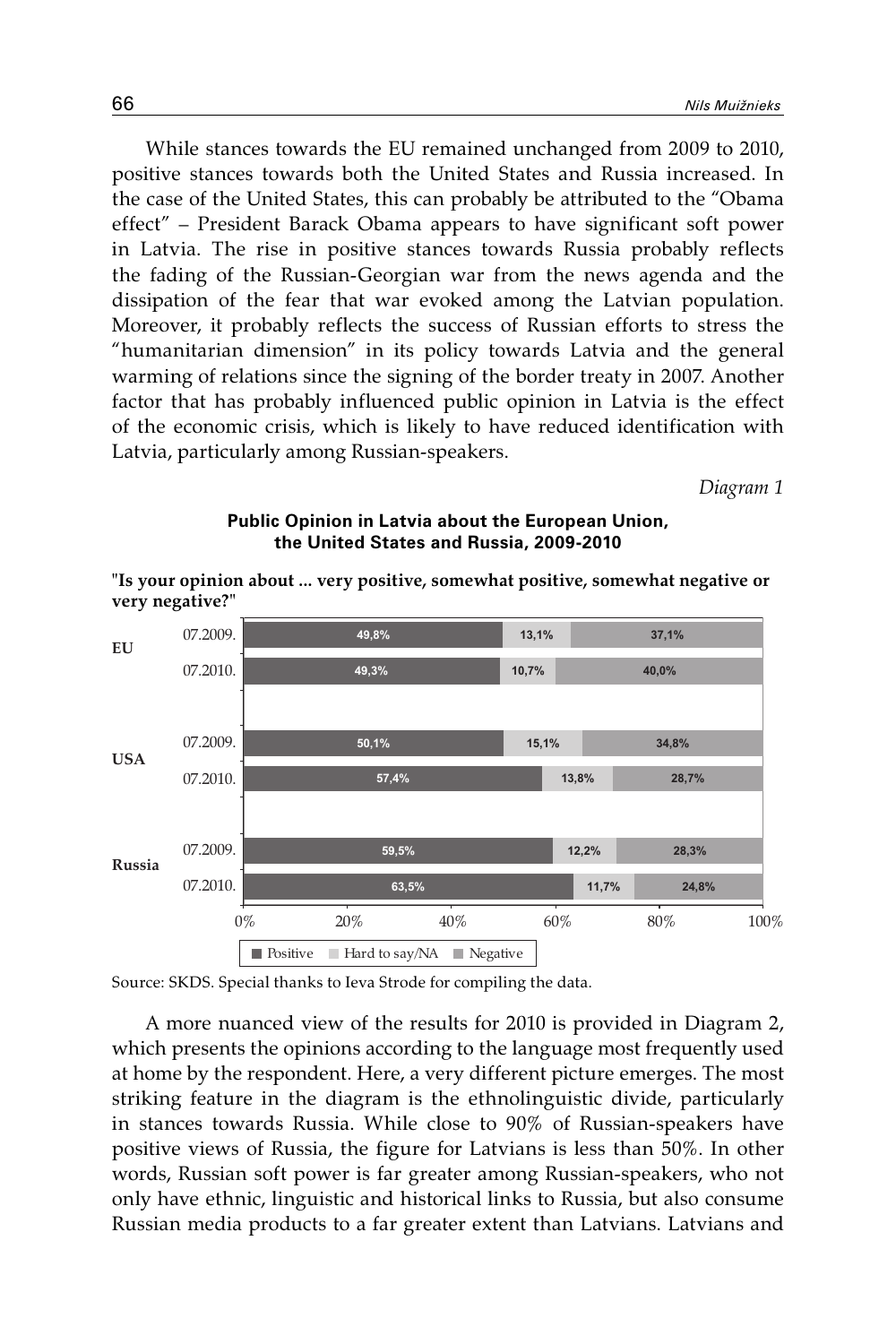Russian-speakers tend to have similar views of the EU, while pro-American sentiment is considerably stronger among Latvians, who rated the United States more positively than both the EU and Russia.

One must conclude that Russia not only has significant soft power in Latvia, but also that that soft power remained largely intact in the aftermath of the Russian-Georgian war. Moreover, it is increasing, not least because the Russian government is investing considerable energy and resources into cultivating it. These results also confirm the conclusion of sociologist Aivars Tabuns, who has argued that "the bottom line is that there are substantial difference between the geopolitical identities of the various ethnic groups" in Latvia.28 This, in turn, provides Russia with useful leverage in Latvia, at least indirectly.

*Diagram 2*

## **Public Opinion in Latvia about the European, the United States and Russia by Linguistic Group, 2010**

|            | Latvian speakers* 6,3%       |                   | 41,9% |                     | 11,6% | 28,9%             | 11,3%                        |
|------------|------------------------------|-------------------|-------|---------------------|-------|-------------------|------------------------------|
| EU         |                              |                   |       |                     |       |                   |                              |
|            | Russian-speakers*            | 6,8%              | 44,5% |                     | 9,1%  | 28,2%             | 11,3%                        |
|            |                              |                   |       |                     |       |                   |                              |
| <b>USA</b> | Latvian speakers*            | 11,1%             |       | 51,1%               |       | 15,0%             | 6,6%<br>16,1%                |
|            | Russian-speakers*            | 6,2%              | 44.3% |                     | 12,3% | 25,4%             | 11,9%                        |
|            |                              |                   |       |                     |       |                   |                              |
| Russia     | Latvian speakers*            | 8,0%              | 38.6% |                     | 15,6% | 28,2%             | 9,6%                         |
|            | Russian-speakers*            | 32,6%             |       |                     |       | 55,7%             | 6,0%5,5%0,3%                 |
|            |                              | $0\%$             | 20%   | 40%                 | 60%   | 80%               | 100%                         |
|            | $\blacksquare$ Very positive | Somewhat positive |       | Difficult to say/NA |       | Somewhat negative | $\blacksquare$ Very negative |

**"Is your opinion on ... Very positive, somewhat positive, somewhat negative or very negative?"**

\* - respondents divided according to most frequently used language in the family

Source: SKDS. Special thanks to Ieva Strode for compiling the data.

<sup>&</sup>lt;sup>28</sup> Tabuns, Aivars (2010), "Identity, Ethnic Relations, Language and Culture," in Muižnieks, ed., *How Integrated is Latvian Society?*, p. 272.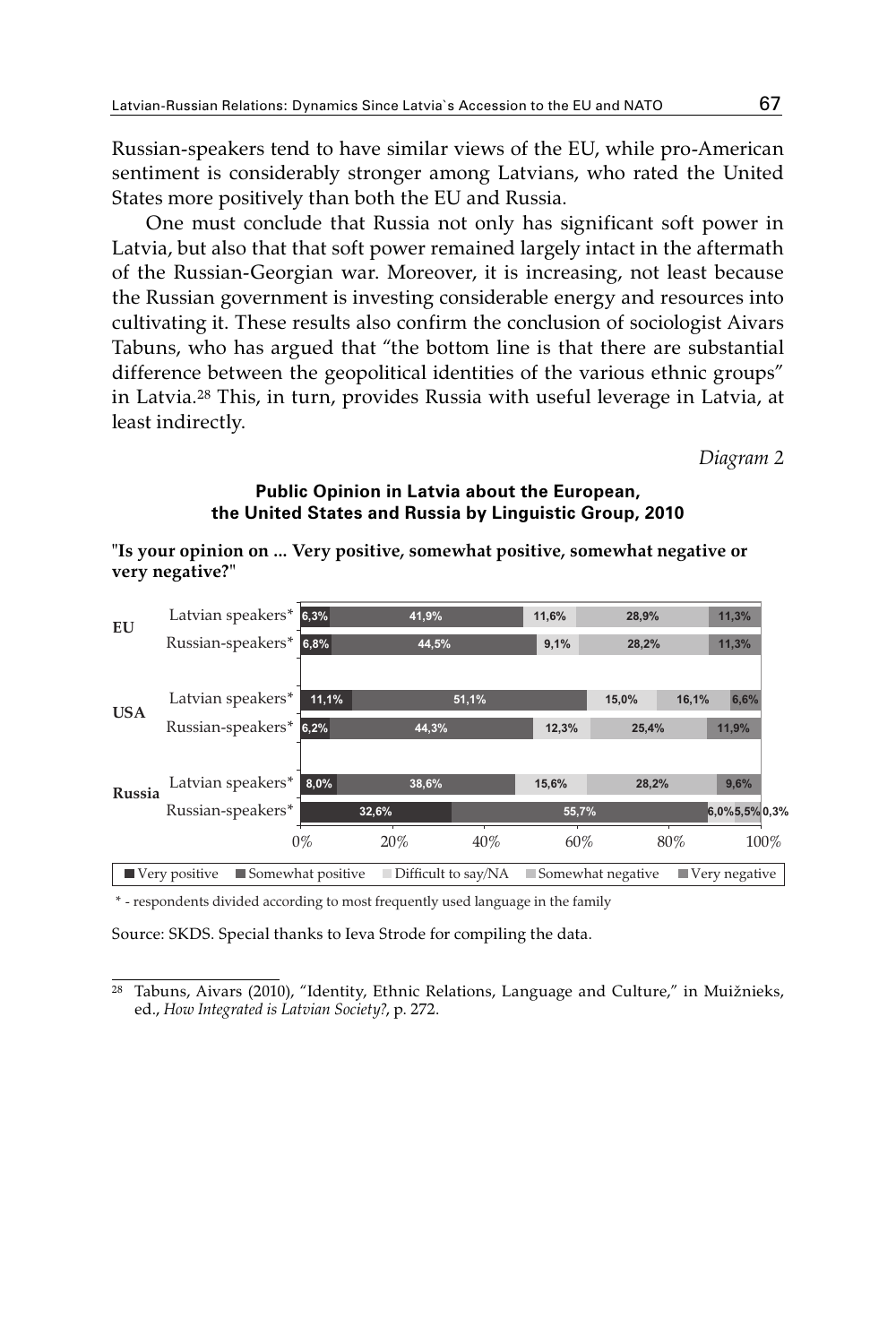# **VII. Migration Issues**

Many of the countries neighbouring Russia have large communities of migrant workers living and working in Russia. Russia's economic growth over the last ten years and the relatively easy access it provides to its labour market has been portrayed as an important element of its soft power in the region.1 Sometimes, the migrant communities in Russia have become pawns in inter-state relations, as for example, when Russia implemented a campaign of harassment and deportations of Georgian migrants in 2006 to signal its displeasure with Tbilisi's policy.<sup>2</sup> Latvia and its Baltic neighbours differ from the CIS countries in that labour migration to Russia has been miniscule, while that to the EU countries (especially to Great Britain and Ireland) has been significant, especially since Latvia's accession.3 EU membership has increased Latvia's attractiveness as a migration destination, though limited flows to Russia have continued and involve primarily Russian-speakers.

This is a relatively well regulated area in Latvian-Russian relations, featuring an agreement dating from 1993, regular meetings of a joint working group devoted to issues of illegal migration since 2007, and the ongoing presence of a representative of Russia's Federal Migration Service in Latvia.4 Throughout the 1990s, Russia did little to promote migration from Latvia. This was not only because Russia did not want to encourage Latvian nationalist rhetoric about the desirability of promoting the "repatriation of Russians to their ethnic homeland," but also because some Russian commentators claimed it was in Russia's interest that Russians remain in Latvia. However, this changed as Russia's demographic crisis deepened in recent years, culminating in the adoption of a State Programme to Promote Voluntary Resettlement of Compatriots Living Abroad in June 2006.5

 $1$  For figures on migrant workers from Belarus, Ukraine, Armenia, Azerbaijan and Georgia to the EU and Russia, see Popescu, Nicu, and Wilson, Andrew (2009), *The Limits of Enlargement-Lite: European and Russian Power in the Troubled Neighbourhood*. London: European Council on Foreign Relations, p. 34

<sup>2</sup> See Muižnieks, Nils (2008), *Georgian Security: A Latvian Perspective*. Riga: University of Latvia Press, pp. 13-18.

<sup>3</sup> See Hazans, Mihails, Philips, Kaia (2009), "The Post-Enlargement Migration Experience in the Baltic Labour Markets," in Kahanec, Martin, and Zimmermann, Klaus F., eds., *EU Labor Markets After Post-Enlargement Migration*. Heidelberg: Springer, pp. 255-304.

<sup>4</sup> See the relevant section of the web page of the Russian Embassy in Latvia, at http://www. latvia.mid.ru/migration.html.

<sup>5</sup> For a text of the programme, see http://www.latvia.mid.ru/migration/Gos\_programma.doc.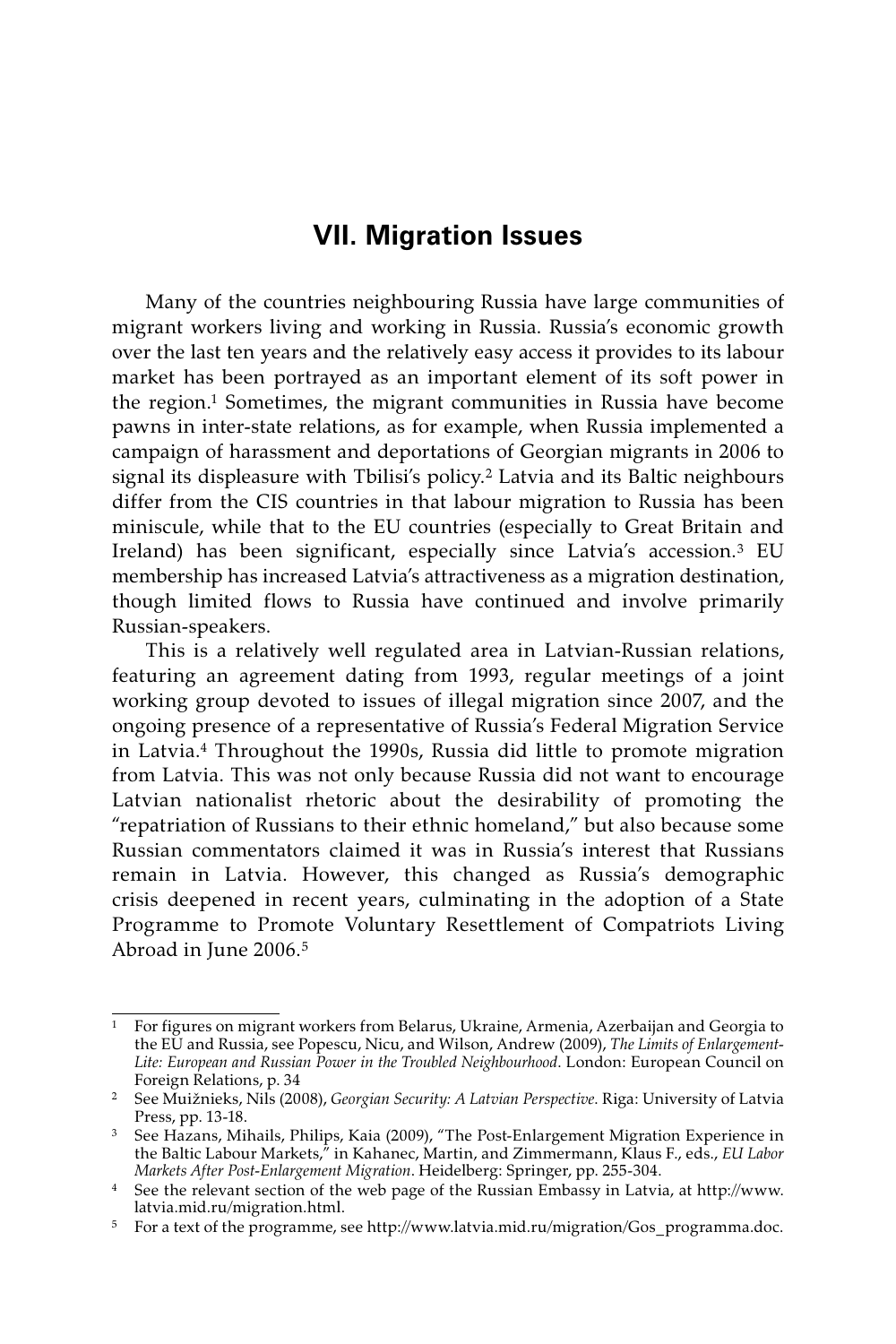Despite various benefits offered to potential "repatriates" and glowing local coverage in the Russian language press of opportunities in Russia,<sup>6</sup> interest in Latvia in the programme has been quite low. Since the beginning of implementation of the programme in 2007 through the end of September 2010, only 294 persons took advantage of the opportunity to move to Russia through the programme, though several thousand have made inquiries.<sup>7</sup> According to the representative of the Federal Migration Service in Latvia, "Undoubtedly, the process of resettlement is hindered by a range of factors, first of all, a decline in the cost of housing in Latvia. At the same time, the economic crisis actively pushes compatriots to seek work in Russia."8

Not all migration to Russia takes place within the framework of the programme, which seeks to channel migrants to certain areas of Russia with labour shortages, whereas Moscow and St. Petersburg remain the most desirable destinations. Official Latvian migration statistics in Table 1 below suggest that migration to Russia has been taking place in a limited way, with a recent low of 764 persons leaving in 2005 and a high of 1652 in 2006. There is no information available as to the nature of this migration, whether it involved seeking work, family reunification or other reasons. In any case, it suggests that Russia's soft power, significant as it may be, is an insufficient magnet to convince Russians to move to Russia when they have alternative migration options within the EU.

*Table 1*

| Number |
|--------|
| 1279   |
| 938    |
| 1057   |
| 764    |
| 1652   |
| 1414   |
| 1201   |
| 1613   |
|        |

#### **Migration from Latvia to Russia, 2002-2009**

Source: Central Statistical Bureau of Latvia.

<sup>6</sup> See, e.g., Meiden, Igor' (2010), "Smolenshchina – zemlya nasha!," *Vesti Segodnya*, 10

<sup>&</sup>lt;sup>7</sup> See Predstavitel'stvo Federal'noi migratsionnoi sluzhby Rossii v Latvii (2010), "Kommentaryi po aktual'nym voprosam realizatsii Gosudarstvennoi programmy po okazaniyu sodeistviya dobrovol'nomu pereseleniyu sootechestvennikov, prozhivayushchikh za rubezhom (v aspekte pereseleniya iz Latvii v Rossiyu)," available at http://www.latvia.mid. ru/migration\_02.html.

<sup>8</sup> Ibid.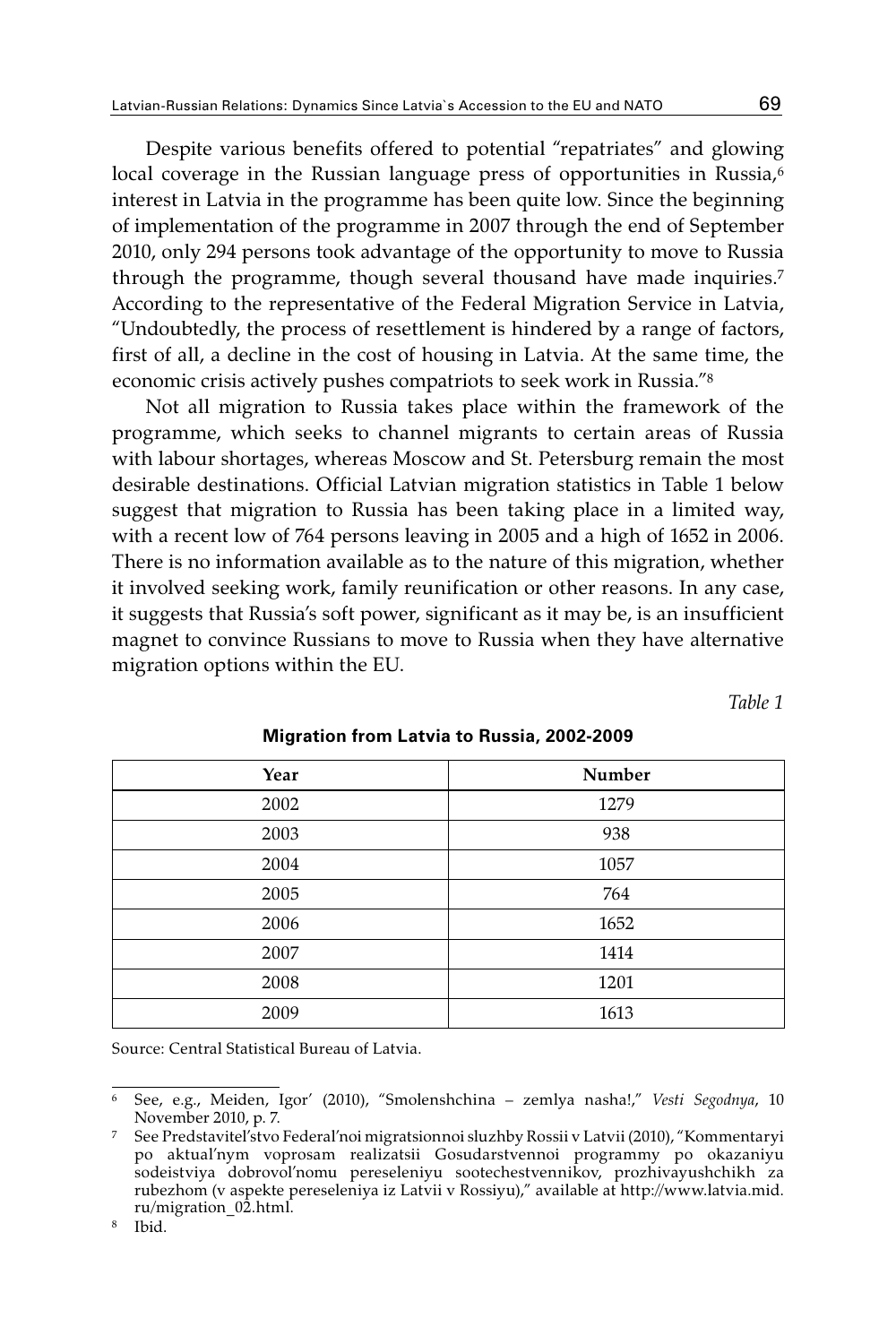Latvia has witnessed a slightly larger, but still numerically modest flow of immigrants from Russia in recent years. As can be seen in Table 2 below, recent years have witnessed a steady increase in numbers of immigrants from Russia. If one compares the limited number of work permits given to persons coming from Russia (see Table 3) with the overall number of arrivals, one concludes that most of the arrivals are family reunification cases. It is unclear whether these figures include visiting students from Russia in various Latvian institutions of higher education, of which there were 398 in the 2008/2009 academic year.<sup>9</sup> It should also be noted that a handful of the migrants from Russia are actually ethnic Latvians "repatriating" to Latvia. Thus, for example, in 2009, 44 Latvians moved to Latvia from Russia.10

*Table 2*

**Immigrants from Russia to Latvia, 2002-2008**

|                             | 2002 | 2003 | 2004 | 2005 | 2006 | 2007 | 2008 | <b>TOTAL</b> |
|-----------------------------|------|------|------|------|------|------|------|--------------|
| Immigrants<br>  from Russia | 2286 | 2416 | 2364 | 2480 | 2752 | 3140 | 3299 | 18.737       |

Source: Unpublished data from the Latvian Citizenship and Migration Affairs Board, cited in Zepa, Brigita, Šūpule, Inese, eds. (2009), *Imigranti Latvijā: Iekļaušanās iespējas un nosacījumi*. Riga: Baltic Institute of Social Sciences, p. 22. Figures are from 1 January the subsequent year and do not include missionaries or private visits.

*Table 3*

## **State Employment Agency Approved Work Permits to Citizens of Russia, 2005-2009**

|                                         | 2005 | 2006 | 2007 | 2008 | 2009, O1-3 |
|-----------------------------------------|------|------|------|------|------------|
| Work Permits to<br>  Citizens of Russia | gg   | 131  | 198  | 220  | 128        |

Source: Zepa, Šūpule, eds. (2009), *Imigranti Latvijā*, p. 25

Certain issues pertaining to the movement of people between Latvia and Russia, such as visas, are no longer dealt with on a purely bilateral level since Latvia joined the Schengen zone in December 2007. One interesting outcome of Latvia's entry into Schengen was that certain individuals from Russia are no longer able to travel to Latvia or other Schengen countries because they are on the Schengen "black list." Thus, for example, soon after Latvia's entry, a number of *Nashi* activists who had been expelled from Estonia for their participation in protests against the Estonian government's 2007 transfer of

<sup>9</sup> Zepa, Brigita, ūpule, Inese, eds. (2009), *Imigranti Latvijā: Iekļaušanās iespējas un nosacījumi*. Riga: Baltic Institute of Social Sciences, p. 27.

 $10$  See the data on the web page of the Citizenship and Migration Affairs Board at http://www. pmlp.gov.lv/lv/statistika/repatriacija.html;jsessionid=C605C7F10F337E4DE8AA945A4E97B 158.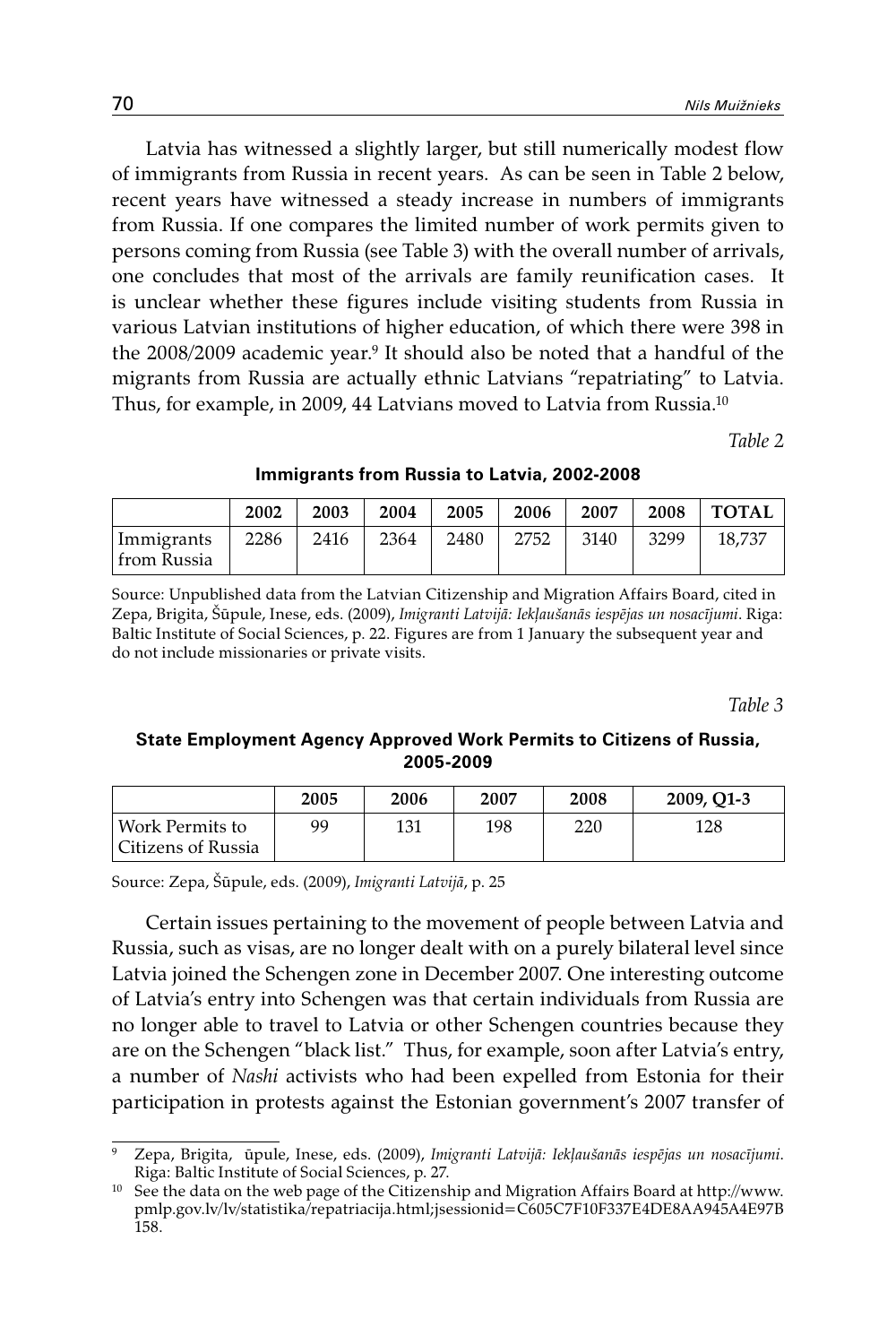the Bronze Soldier – a monument commemorating Soviet soldiers who fell "liberating" Tallinn – found themselves on the black list and were unable to reenter Estonia, though one tried to do so through Lithuania.11 Schengen has made Latvia more secure by helping to prevent various Russian extremists from entering Latvia, a problem Latvia encountered in 2000 when National Bolsheviks from Russia entered Latvia illegally and barricaded themselves into a Riga church, threatening to blow themselves up.12

<sup>11</sup> See Širovs, Pavels (2008), "Šengena aptur Naši aktīvistus," *Diena*, 11 January 2008. 12 See Muiznieks, Nils (2005), "Latvia," in Mudde, Cas, ed., *Racist Extremism in Central and Eastern Europe*. London: Routledge, p. 116.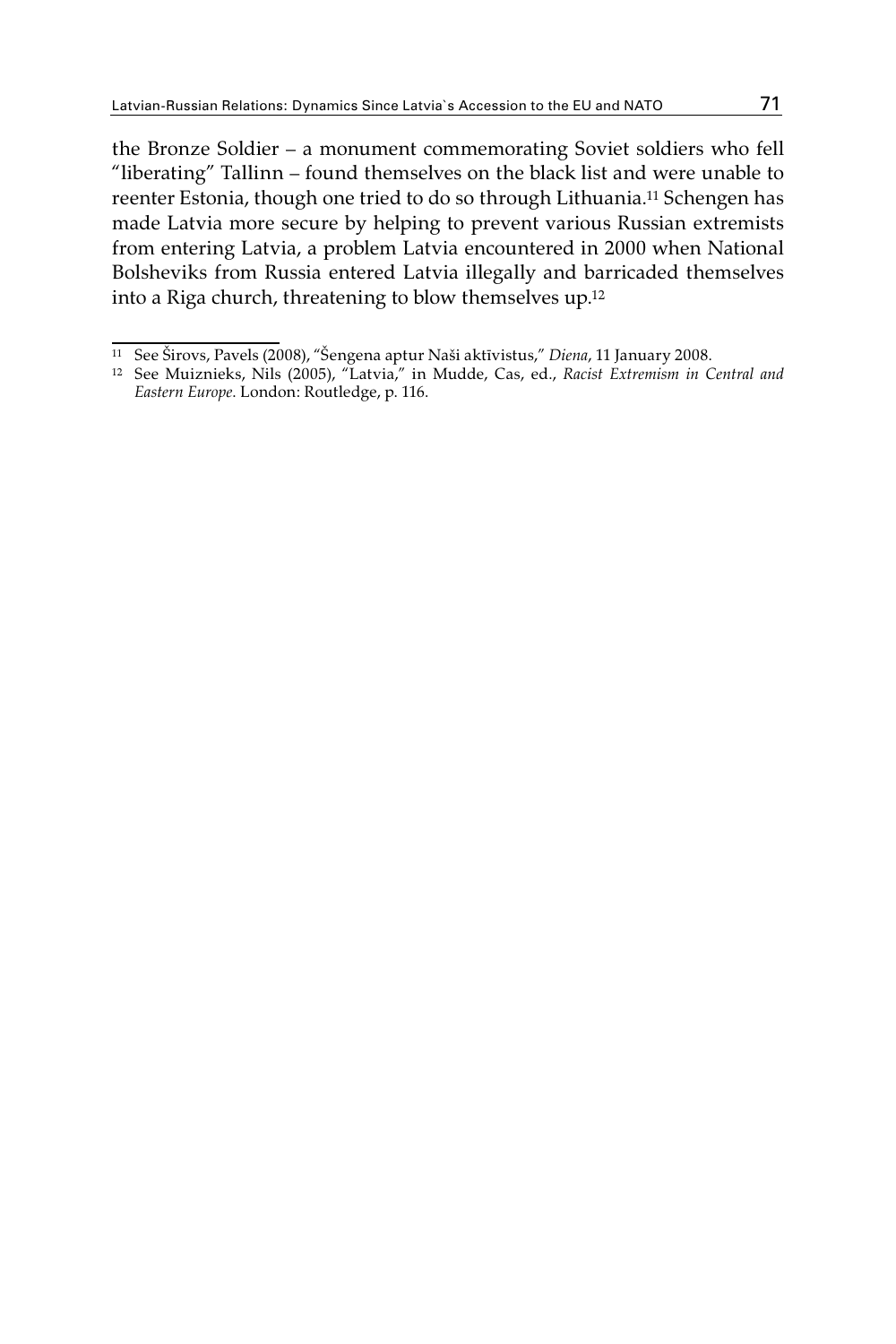## **VIII. Local Level Latvian-Russian Cooperation**

Significant cooperation takes place between Latvia and Russia at the local level, as well as in border regions. The City of Moscow has long had its own foreign policy, particularly in the realm of supporting "compatriots" and becoming involved in conflict areas, such as Abkhazia and South Ossetia. In the 1990s and early 2000s, the oil transit port of Ventspils in Latvia was often active in cultivating relations with partners in Russia, funding dialogue events and lobbying its business interests. Indeed, the transit enterprise *Venstpils Nafta* has had its own representative in Moscow, a post long filled by the last foreign minister of the Latvian Soviet Socialist Republic Eižens Počs until his recent retirement.1 Another Ventspilscontrolled business, the Latvian Shipping Company, was recently alleged in a court case in England to have spent millions in bribes in Russia, Ukraine and Belarus to secure business contracts.2 This kind of business "lobbying" is by its nature very difficult to trace, so the analysis here will focus on official relations, which have been dominated in recent years by the Riga-Moscow relationship.

Cooperation between Moscow and Riga began in earnest in 2001, when the two cities signed an agreement on cooperation in the fields of commerce, economics, science and technology, and in the humanitarian and cultural fields. The most visible result of this cooperation, initiated when Social Democrat Gundars Bojārs was mayor of Riga, was the opening of the House of Moscow in Riga several years later. However, in the early 2000s, Latvian-Russian relations were still frosty at the national level, which hindered lower level cooperation. Thus, for example, in 2001 the Latvian government denied a visa to Alexander Pereligin, a former KGB general who was also the deputy head of Moscow's Construction and Investment Department. This prompted Moscow to cancel the visit of the entire delegation and Bojārs to argue that Riga needed its own foreign policy.3

As Latvian-Russian relations warmed after 2007, Moscow-Riga relations developed rapidly. Early 2008 saw a number of mutual visits between

<sup>&</sup>lt;sup>1</sup> For a recent appearance by Počs in the Latvian media after his retirement, see Tiļļa, Andris (2010), "Avīze pārredz visu Latviju, "Latvijas Avīze, 23 October 2010.

<sup>&</sup>lt;sup>2</sup> See the England and Wales High Court (Commercial Court) decisions, Case No. 2008, Folio No. 1324, "Antonio Gramsci Shipping and Others and Raceletos Limited and Others," 24 May 2010, paragraphs 29, ii. and iv, available at http://www.bailii.org:80/cgi-bin/markup. cgi?doc=/ew/cases/EWHC/Comm/2010/1134.html&query=Latvian+and+Shipping&metho d=boolean.

<sup>3 &</sup>quot;Bojārs: Rīgai vajadzīga pašai sava ārpolitika," *LETA*, 18 August 2001.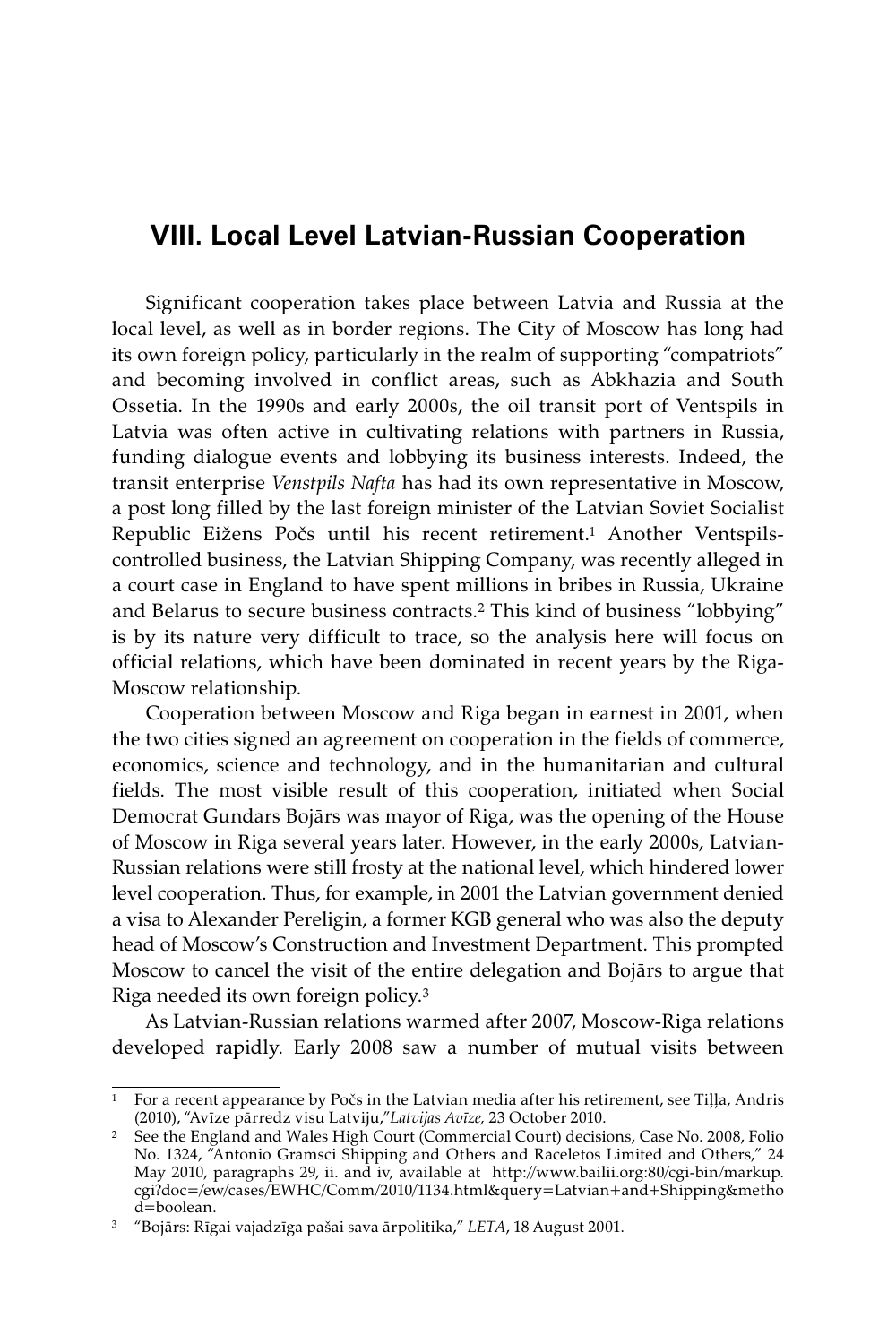representatives of the two cities, as well as the signing of a new cooperation programme for 2008-2011.4 However, an explosion in cooperation took place after the election of Concord Centre candidate Nils Ušakovs as mayor of Riga in mid-2009. The first foreign delegation to arrive in Riga to congratulate Ušakovs, the first Russian-speaking mayor of Riga, was from Moscow. Ušakovs hired millionaire businessman Igor Malyshkov, whose father was a minister in the government of Moscow as his advisor on CIS affairs, prompting the Latvian foreign ministry to delegate its own advisor to Ušakovs to ensure Riga's foreign policy was in line with national foreign policy. Another aspect of Riga's symbolic "turn to the East" was the hasty erection in a Riga park of Moscow's gift statue of Pushkin, ignoring the usual procedures.5

In 2009 and 2010, official exchanges of delegations between Riga and Moscow were frequent. Riga mayor Nils Ušakovs led a delegation to Moscow in September 2009 and deputy mayor Ainārs Šlesers went in November 2009, while a Moscow delegation visited Riga in March 2010 and Moscow mayor Yuri Luzhkov came in August 2010.6 The focus of attention has been commercial ties: the possibility of selling Latvian foodstuffs in Moscow supermarkets, the development of tourism, use of the Riga free port, the development of a Riga brand to better market Latvian goods, and so on. Despite the frequent visits and the generally positive tone of rhetoric, progress has been limited on a number of key cooperative ventures.

Thus, for example, in order to break out of the limits imposed by the straitjacket of foreign policy at the national level, Ušakovs and Šlesers had proposed a grand venture – a summit of big city mayors from the EU and the CIS countries to be held in Riga in summer 2010 to be jointly organized by Riga and Moscow. The event was initially touted as a new Davos forum with a planned budget of up to LVL 2 million and more than 1000 participants. In April 2010, Riga and Moscow quietly agreed to postpone the summit for at least a year, ostensibly due to the distraction of the forthcoming Latvian parliamentary elections.<sup>7</sup> Another area in which there has been no significant progress has been Riga's desire to open its own representation in Moscow, similar to the House of Moscow in Riga. The issue has been raised repeatedly over several years, most recently during Luzhkov's August 2010

<sup>4</sup> See the section on sister cities under Moscow on the web page of the Riga City Council at http://www.riga.lv/LV/Channels/Riga-Today/Riga\_pasaule/sadraudzības \_pilsetas/ maskava/.

<sup>5</sup> For an overview of Ušakov's first 100 days in Office, see Arnicāns, Matīss, Egle, Ināra (2010),

<sup>&</sup>lt;sup>6</sup> The exchanges are well reflected in the home page of the House of Moscow in Riga. See http://www.mkdc.lv/print.php?menu=152.

<sup>7</sup> See Vilemsons, Mārtiņš (2010), "Ušakovs: Lielo pilsētu mēru samits Rīgā notiks nākamgad," *LETA*, 3 June 2010.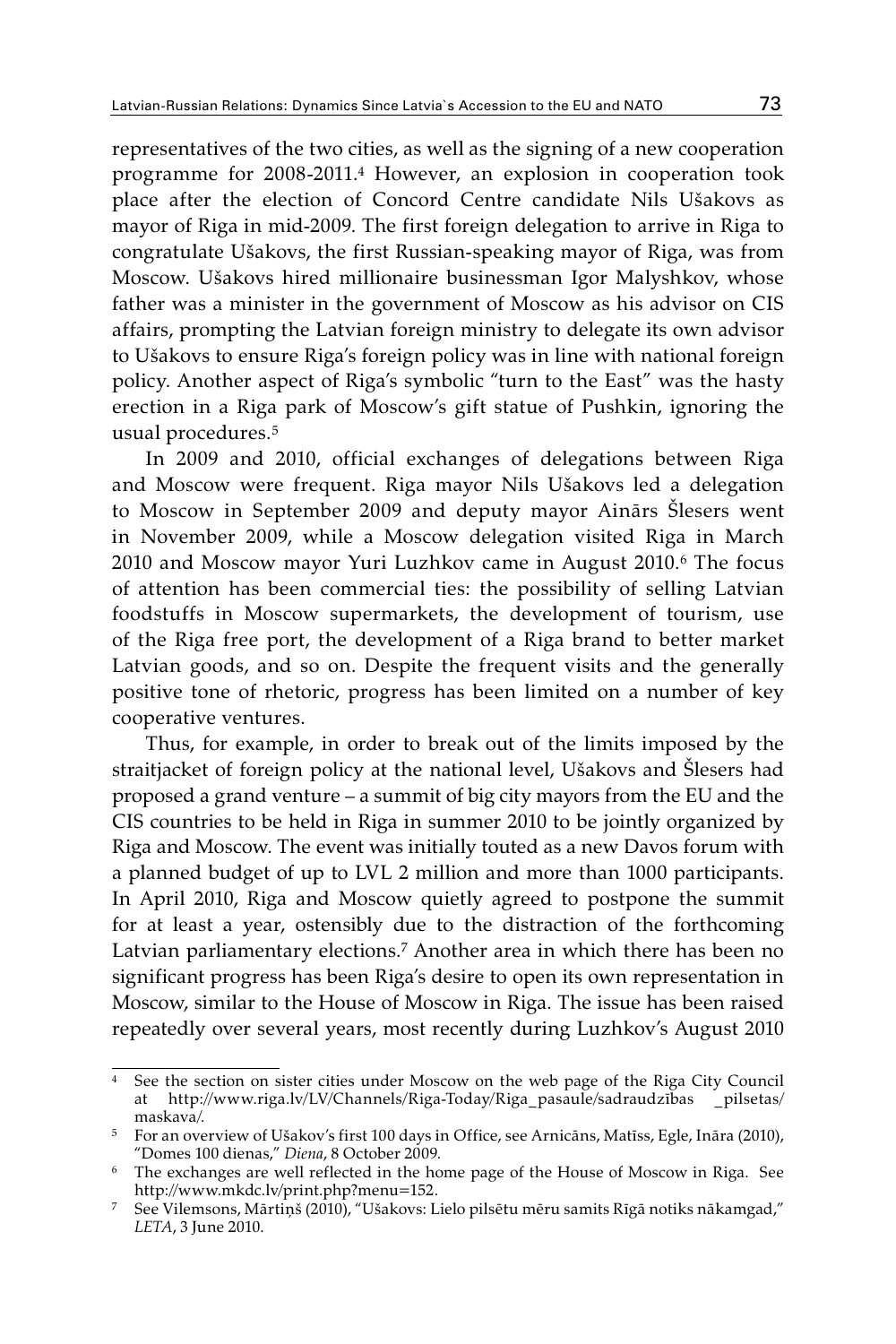visit to Riga, but there is no evidence of any movement on this issue.8 With the departure from office of Moscow mayor Yuri Luzhkov in autumn 2010 following his fall from the Kremlin's good graces, cooperation between the two capitals appears to be on hold for the moment, as the new Moscow mayor finds his bearings. Good indicators of the relationship's practical importance will be an increase in the use of the Riga free port for Russian cargo transit, concrete steps towards opening a "House of Riga" in Moscow, and the successful organization of the summit of mayors. In the interim, following Latvian President Valdis Zatlers' mid-December 2010 visit to Moscow and St. Petersburg, it was announced that Days of Riga would be organized in St. Petersburg in October 2011.9

Another area where Latvian-Russian relations have developed of late is in cross-border cooperation. Until the recent thaw in relations after the signing of the border treaty, cross-border cooperation was limited by poor infrastructure and scarce funding. In 2006, researcher Aija Lulle noted that "the majority of cross-border projects implemented or in the planning stages are related to culture."10 In recent years, a number of new projects, primarily in the area of economic development, have been initiated and increased funding has become available from both the European Union and the Norwegian financial instrument. The Russian Embassy in Latvia home page even claims that "interaction of the regions is one of the most important directions of Russian-Latvian cooperation."11

While Latvia has cooperation agreements with a number of regions in Russia (Vologda, Kirov region, Bashkortostan, Yaroslavl', and Ivanovo), interaction has been most intense between various areas of Latvia and the neighbouring Russian Pskov *oblast'*. Latvia is the largest foreign investor in Pskov with about USD 15 million invested in 2009, accounting for more than 78% of all foreign investment in the region that year. Over 100 Latvian-Russian joint ventures operate in the region, particularly in the transport, timber, pharmaceutical, and tourism sectors.12 Signs of the growing importance of Pskov in bilateral relations were the organization in June 2010 of a Latvian-Russian business forum and a meeting of the intergovernmental commission there, as well as the visit

<sup>8</sup> See the official transcript of Ušakovs' and Luzhkov's joint press conference, available at http://www.riga.lv/LV/Channels/Media/preses-konference.htm.

<sup>9</sup> See "Valsts prezidenta Valda Zatlera uzruna Latvijas un Krievijas biznesa forumā Sanktpeterburgā," 22 December 2010, available at http://www.president.lv/pk/content/?cat\_ id=603&art\_id=16639.

<sup>10</sup> Lulle, Aija (2006), "Crossborder Cooperation between Latvia and Russia: Obstacles and Opportunities," in Muižnieks, Nils, ed., *Latvian-Russian Relations: Domestic and International Dimensions.* Riga: University of Latvia Academic Press, p. 147.

<sup>11</sup> See Posol'stvo Rossiskoi Federatsii v Latviskoi Respublike (n.d.), "Rossisko-Latviiskoe Transgranichnoe i prigranichnoe sotrudnichestvo," available at http://www.latvia.mid.ru/ ruslat\_04.html. 12 See Lavret'yeva, Ekaterina (2010), "Pskov budet blizhe," *Biznes i Baltiya*, no. 160, 20

September 2010.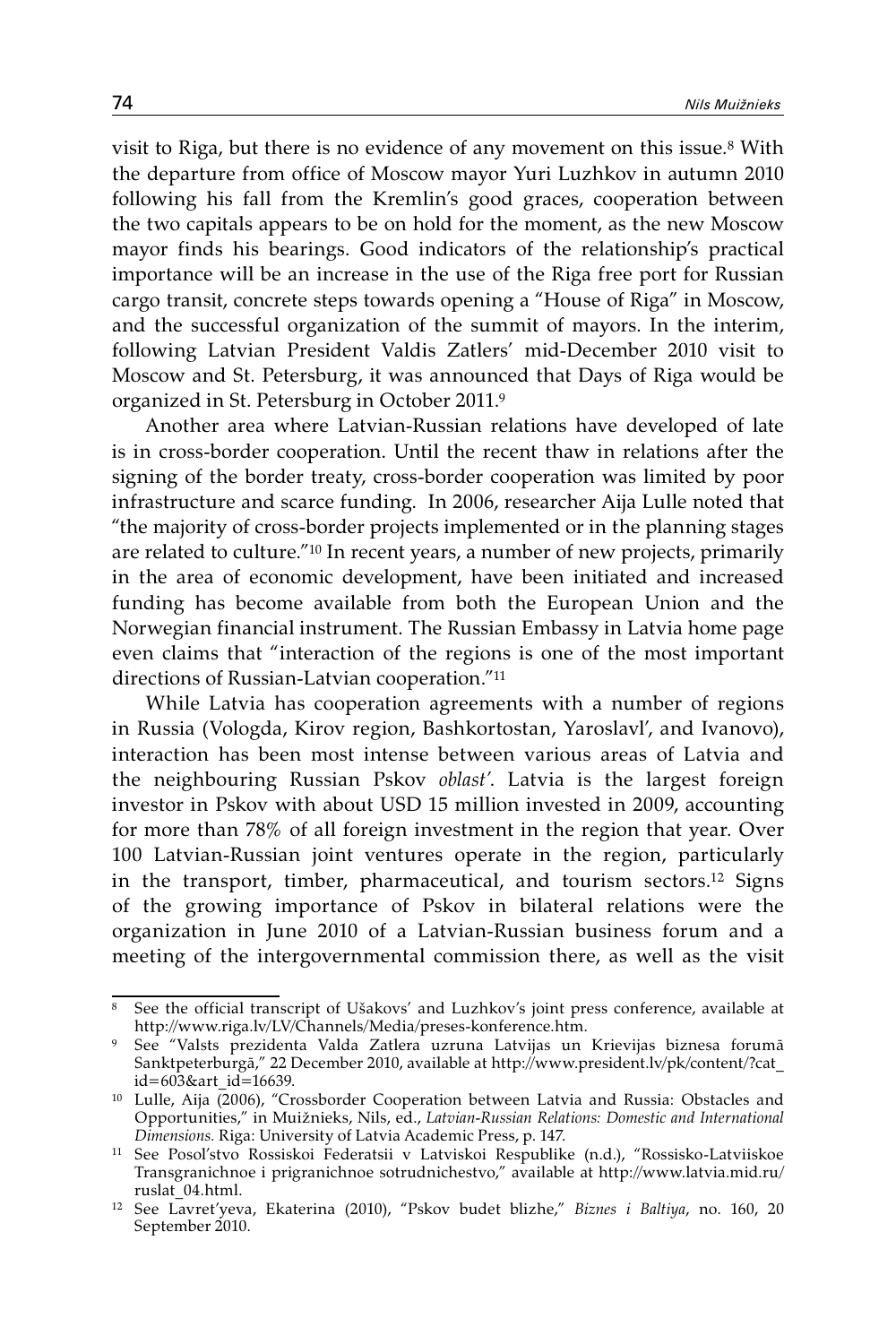of Pskov governor Andrei Turchak to Latvia in September 2010 to sign an economic cooperation agreement between Pskov and the Latvian Ministry of Economics.13 While relations are developing, there are also limits. For example, the Latvian national airline *AirBaltic* had launched direct flights from Riga to Pskov in September 2009, but discontinued them less than a year later due to a lack of demand.14

While direct business interests have pushed cross-border cooperation, so has external funding. Thus, for example, the European Neighbourhood and Partnership Instrument (ENPI) has offered significant funding for developing Estonian, Latvian and Russian cross-border cooperation in a programme covering 2007 to 2013. The focus of the programme is on socio-economic development (support for small and medium enterprises, transport and communications infrastructure, and tourism), common challenges (joint environmental projects, preserving cultural heritage, promoting energy efficiency) and people to people cooperation.15 In addition, the Latvian government launched a programme in 2009 on "Cross-border cooperation" with funding from the Norwegian government's bilateral financial instrument. One of the projects supported with €482,516 pairs Latgale's planning region and the Pskov *oblast'* administration to promote coordinated development planning, innovation, and cross-border cooperation.16 To date, no analysis of this and projects supported under the ENPI has taken place and media coverage thereof has been virtually non-existent.

To conclude, city-to-city and cross-border cooperation appear to have been growing in recent years, though there is much unrealized potential in this area. Riga-Moscow cooperation cannot stray too far beyond the constraints imposed by national level bilateral cooperation. Cross-border cooperation has been particularly active with Pskov, where the Latvian economic presence appears to be significant, engendering a rare element of Russian dependence on Latvia and creating a domestic lobby within Russia for keeping relations with Latvia on a stable, constructive footing.

<sup>13</sup> For the meeting in Pskov, see the Latvian Ministry of Economics (2010), "Kampars: Latvijas un Krievijas uzņēmējiem ir liels sadarbības potenciāls," press release dated 3 June 2010, and Latvian Ministrru of Economics, "Kampars: augs Latvijas preču un pakalpojumu eksports iz Krieviju," press release dated 4 June 2010, both available at www.em.gov.lv. For Pskov governor Anrei Turchak's visit to Latvia, see Ibid, and Latvian Ministry of Economics (2010), "Kampars un Pleskavas apgabala gubernators paraksta vienošanos par ekonomisko

<sup>&</sup>lt;sup>14</sup> See Lavret'yeva, Ekaterina (2010), "Pskov budet blizhe," Biznes i Baltiya, no. 160, 20 September 2010.

<sup>15</sup> See European Commission (n.d.), *Estonia-Latvia-Russia: Cross-border Cooperation Programme Within European Neighbourhood and Partnership Instrument 2007-2013,* available at http://www. raplm.gov.lv/uploads/filedir/ES/EE\_LV\_RU\_Programme\_final.pdf.

<sup>&</sup>lt;sup>16</sup> Reģionālās attīstības un pašvaldību lietu ministrijas Komunikācijas nodaļa (2009), "Reģionālās attīstības un pašvaldību lietu ministrija: Par astoņiem pārrobežu sadarbības līgumiem," *Latvijas Vēstnesis,* 17 June 2009.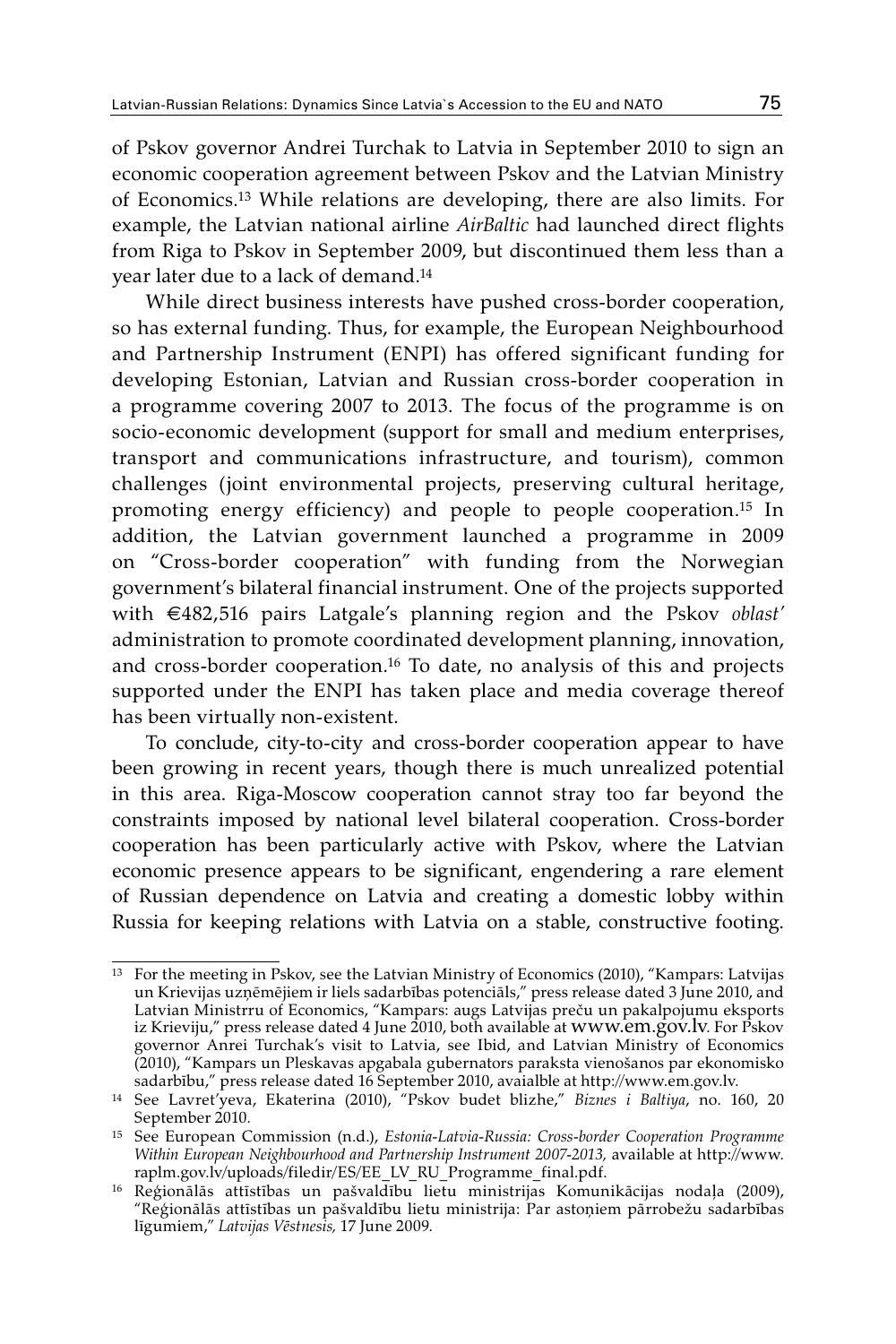Despite the growing availability of EU and Norwegian funding for crossborder cooperation, results to date are not particularly noticeable, perhaps due to the weakness of local Latvian administrations and the continued underdevelopment of transport and other infrastructure in border areas. Thus, if the external funding can strengthen the capacities of these administrations and improve the infrastructure, cross-border cooperation might develop significantly more intensely in the future.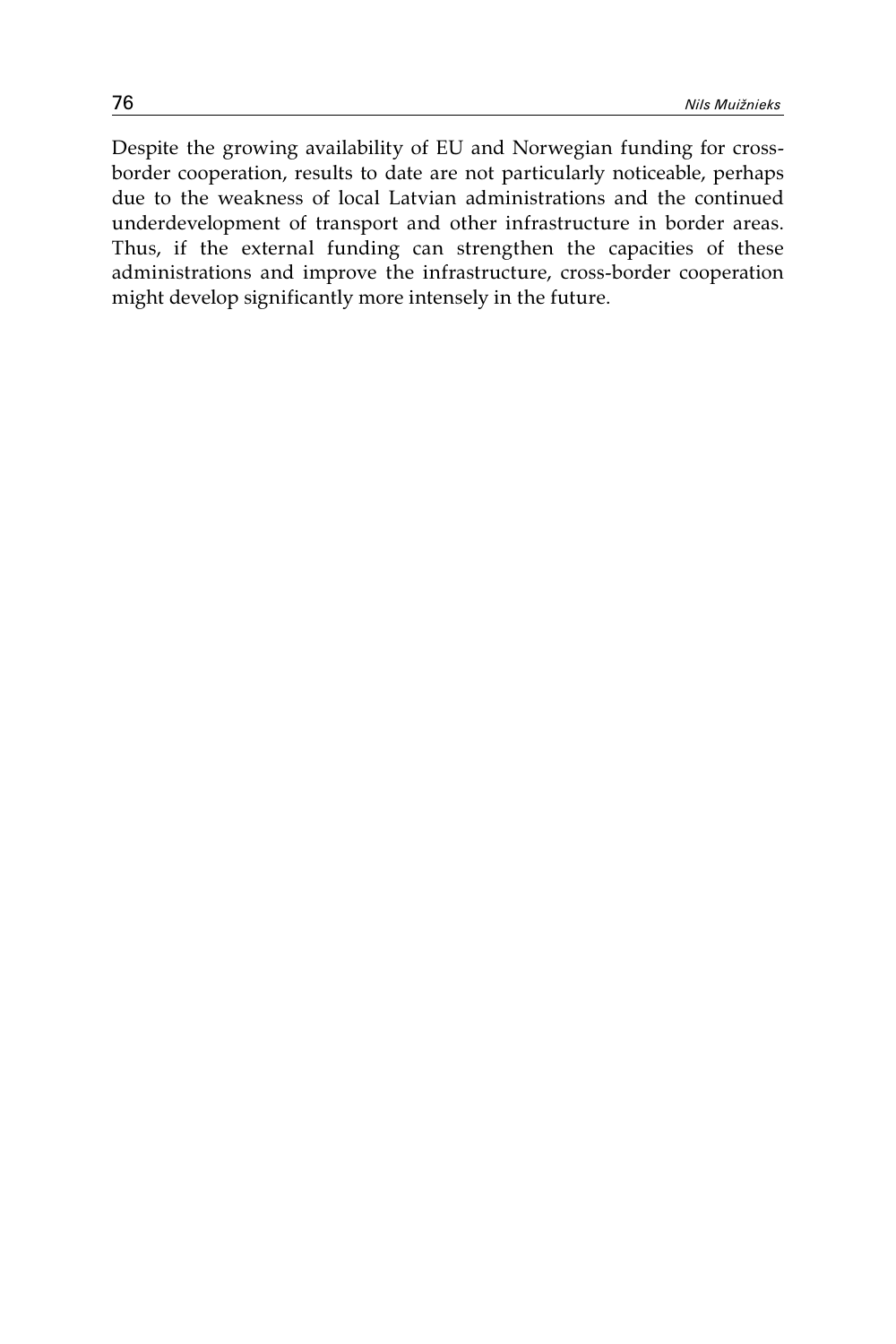# **IX. Conclusion**

As suggested in the narrative above, since Latvia's accession to the European Union and NATO in 2004, several new turning points in relations have taken place. The first was in 2005, when relations hit a new low when the Latvian parliament adopted a unilateral declaration to the border treaty angering Russia and impelling it to scuttle the agreement. The signing of the border treaty in 2007 was another turning point that led to the resumption of inter-state dialogue and greater economic and local level cooperation. The August 2008 Russian-Georgian war did not have a direct impact on Latvian-Russian relations, though it prompted a reconsideration of Latvia's security needs within NATO and highlighted the risks of energy dependence on Russia. A final important milestone was the December 2010 official visit of Latvian President Valdis Zatlers to Moscow and the signing of a number of agreements.

The impact of EU and NATO membership on Latvian-Russian relations has varied by issue area. EU membership appears to have had an indirect impact on the resolution of the border dispute. One can only speculate about whether and how much the European Commission or EU member states lobbied the Latvian political elite to move forward on the agreement, though it is likely that the invocation of an EU interest in the agreement by Swedish foreign minister Carl Bildt was not an isolated case. Regarding the minority issue, EU membership has not had the liberalizing effect on Latvian policy predicted by some observers. The issue remains fraught in Latvian-Russian relations, though Russia has toned down its attacks on Latvia in international organizations and bilateral relations somewhat. The European Commission together with the International Monetary Fund is helping Latvia address the serious economic crisis it has faced since 2008. In the absence of this assistance, it is fair to surmise that Latvia would be even more vulnerable to Russian economic expansion and soft power.

The issue of history, which was not the centre of the bilateral political dialogue before Latvian accession to the EU and NATO, has become even more controversial and prominent in Latvian-Russian relations in recent years. This is due not only to domestic Russian politics, but also generational change. The EU has at times provided a new platform for the "memory wars" and served as a reference point (together with NATO) in the efforts by some Latvian elites to draw "civilizational lines" between the West and Russia.

The Russian-Georgian War led to a significant shift in NATO policy and a rethinking of security risks among segments of the Latvian political elite. Partially as a result of the war, NATO developed contingency plans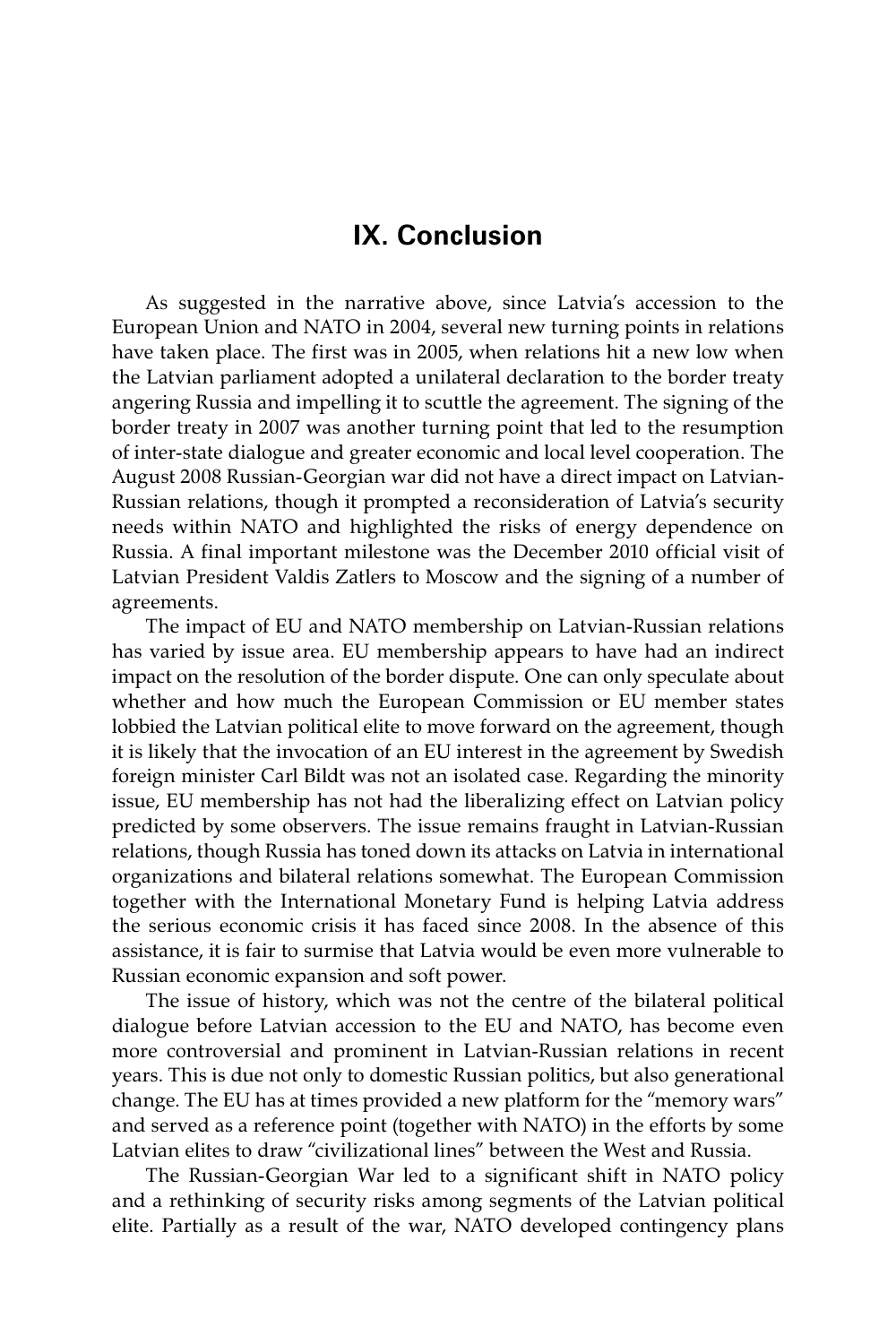for defending the Baltic states and carried out significant military exercises in the region for the first time. The war also impressed upon the Latvian elite the risks of dependence on Russian energy supplies and enhanced the importance of the energy component of the EU's Baltic Sea Strategy. While this strategy holds the potential to facilitate Latvian energy security in the medium-term, in the short-term, the EU's requirement that Lithuania shut down the Ignalina nuclear power station exacerbated Latvia's dependence on Russian energy deliveries.

EU membership made Latvia a more attractive place for individuals and businesses in Russia to do their banking and to invest. Indeed, if it is true that Russian investors often use countries such as Latvia's fellow EU member Cyprus for the transit of capital into Latvia, growth in the volume of Russian investment into Latvia has been significant in recent years. EU membership did not lead to a further reorientation of Latvian trade to the West. On the contrary, Russia's importance as an export market has grown since Latvia's EU accession, though imports from Russia are increasingly dominated by energy. Latvia's entry into Schengen and Latvian inflation in the mid-1990s hindered the growth of tourism from Russia to Latvia, but the economic crisis in Latvia has made Latvia an attractive destination once again.

Since Latvia's accession to the EU and NATO, Russia has exerted considerable efforts in developing soft power in Latvia through vigorous support of cultural imports, the active work of the House of Moscow, and support by the *Itera* gas company for hockey. Media located in Russia have also expanded in recent years and television in particular has clearly captured Latvia's Russian-speakers as an audience. Despite Russia's growing efforts to support education exchanges that strengthen links with Russia, these efforts appear to have a difficult task in competing with EU funded programmes that attract the interest of Latvia's students and orient them westward. Despite Russia's considerable success in achieving positive evaluations from the Latvian public, in the realm of migration, the EU is a far stronger magnet than Russia. Moreover, Latvia's entry into the Schengen zone has bolstered Latvia's security from legal and illegal infiltration by Russian extremists. At the local level, Latvia's ties with the neighbouring Pskov *oblast'* have flourished over the last several years, but EU funding programmes do not appear as yet to have led to a significant increase in cross-border cooperation.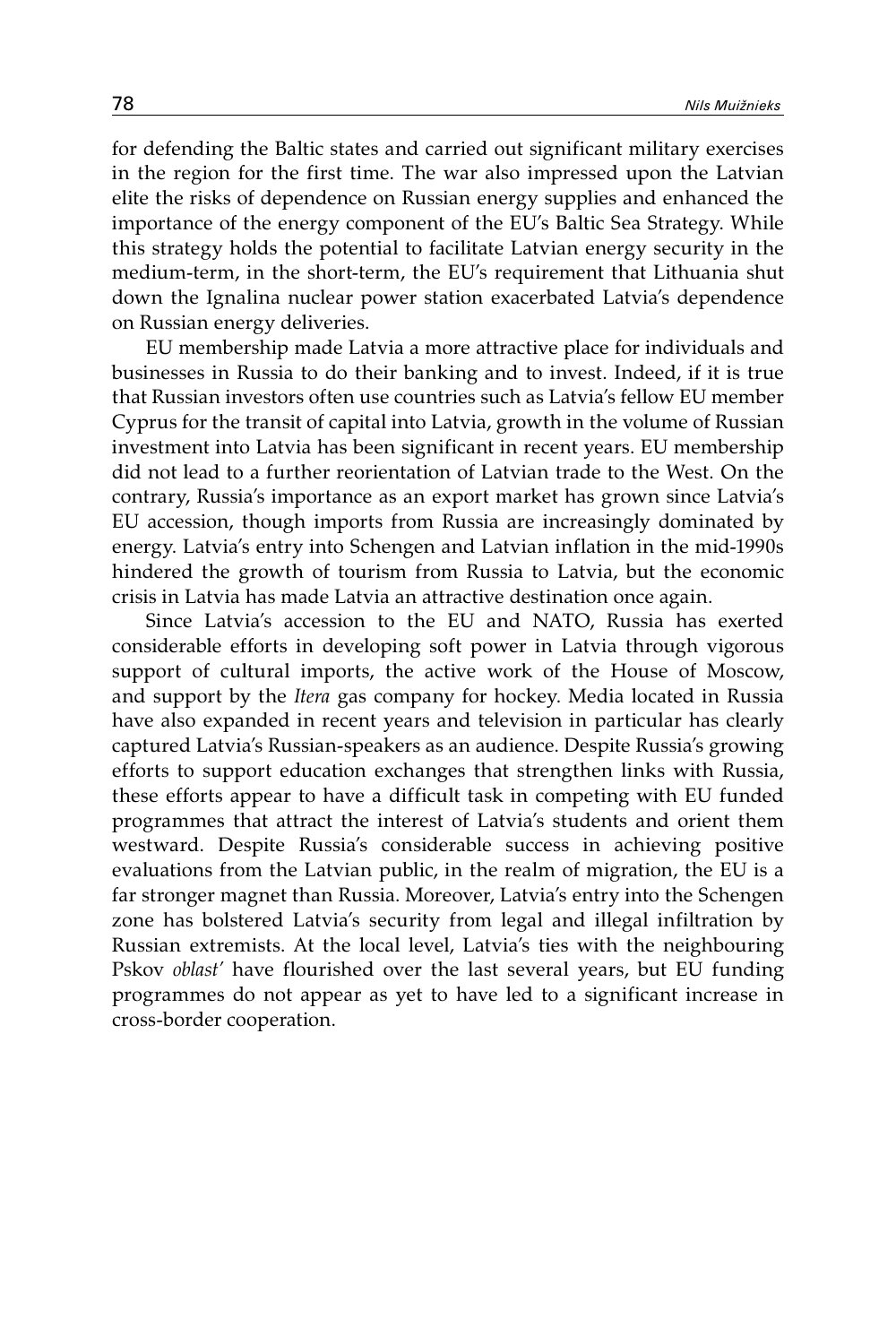# **X. Recommendations**

Since the border agreement in 2007, Latvian-Russian dialogue has developed rapidly at both the national level and between the cities of Moscow and Riga. However, dialogue between Latvian and Russian civil society actors, other cities, scientific and cultural elites has not kept pace. This makes progress made in consolidating the relationship more fragile and difficult to sustain. While Latvian government funding for promoting such dialogue is likely to be limited for the next few years due to budget constraints, there are other possible sources of funding.

*The Latvian government should cooperate with civil society, scientists and cultural elites in exploring the possible use of EU funds, the Norwegian financial instrument, the Open Society Institute's East-East Programme, the assistance of the Friedrich-Ebert-Stiftung and Konrad Adenauer Stiftung and other external donors to support Latvian-Russian dialogue and cooperation projects in a systematic manner.* 

Given the apparent incompatibility of the Latvian and Russian grand historical narratives and the ease with which issues of history are politicized, it is likely that on many issues, the best that can be achieved will be "agreeing to disagree." In other realms, some good will in seeking common ground might diversify the bilateral history discourse, for example, by exploring the history of cooperation between Yeltin's Russian Federation and Latvia against Gorbachev's "centre" during the perestroika years. Another topic, heretofore largely neglected by mainstream Latvian and Russian historians, is the history of Latvia's Russian minority before Soviet rule.

*The History Commission under the President of Latvia, the various faculties of history at Latvian institutions of higher education, museums, and the Latvian association of history teachers should engage colleagues in Russia in seeking common ground on understudied issues. The recently created joint historians commission should publish collections of documents, promote the creation of joint documentary films, and promote critical analysis and dialogue on each other's history textbooks.*

While Latvian academic expertise on Russia has developed over the last several years, as evidenced by a spate of publications, certain areas remain very weak. Thus, for example, almost no academic work has been done in Latvia on Latvian-Russian economic relations. There is almost no research on neighbouring regions of Russia, such as Pskov, with which Latvian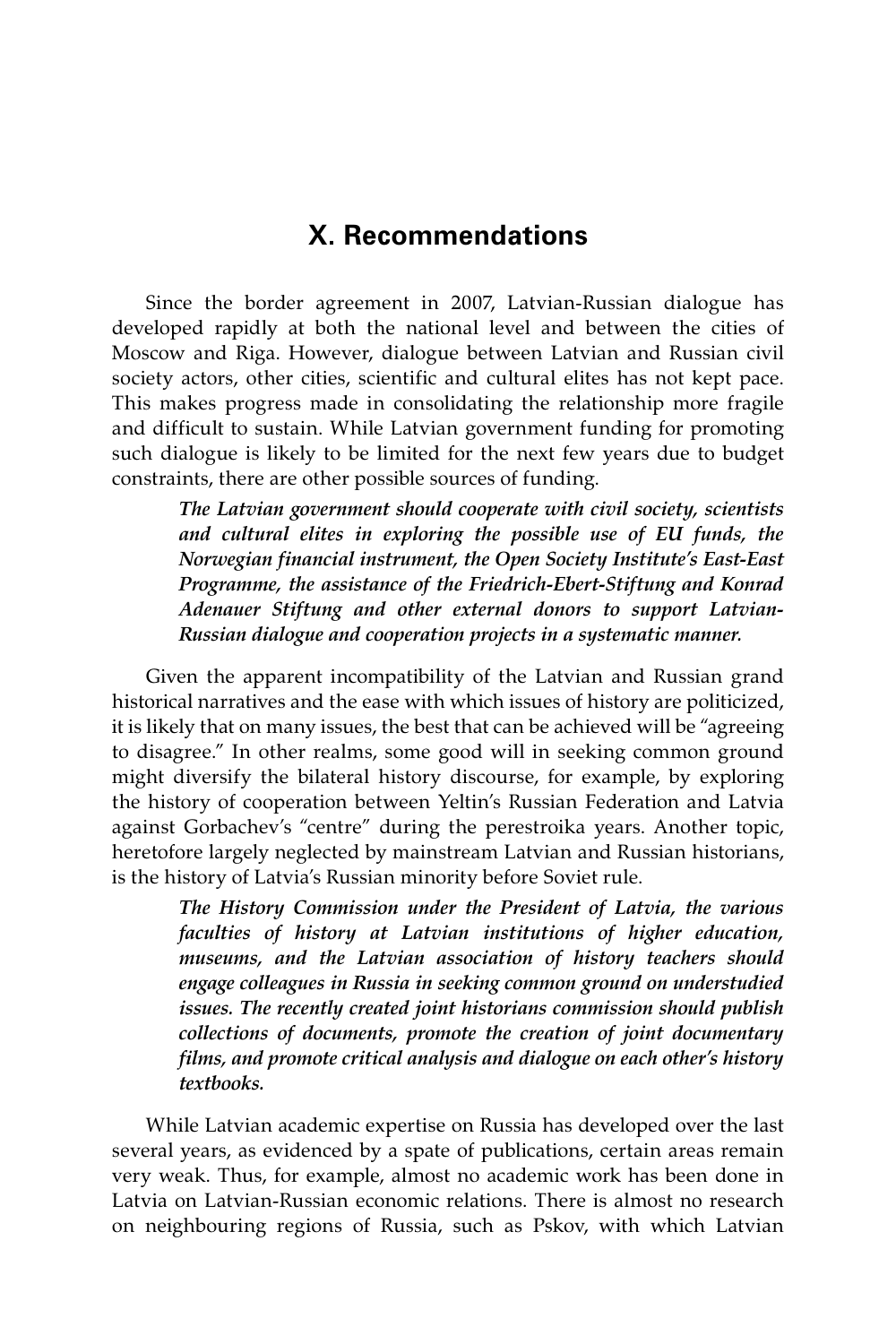political and economic contacts are developing rapidly. To ensure a solid base of expertise to inform policy and consult business, it is necessary to develop more institutionalized knowledge of Russia in Latvia.

> *The Latvian Ministry of Foreign Affairs, together with the Ministries of Education and Science, Transport and Economics, should engage the Latvian Academy of Sciences and Latvian universities in a dialogue and conduct an inventory of teaching and research on Russia in Latvia to identify possible synergies between the private sector, government and academia and develop a strategic plan on improving Latvia's capacity to analyze Russian developments.*

In developing Latvian expertise on Russia, cooperation and exchanges with Russia are essential. Russia has thus far focussed primarily on attracting Russian-speakers to Russian institutions of higher education. In the interest of developing a cadre of specialists with on-the-ground experience in contemporary Russia, Latvian businesses with a strong interest in Russia (e.g., banks, ports, the Latvian Railway) could consider granting stipends to young Latvian scholars to study or do internships in Russia (similar to the Alfa Bank fellowships for young US scholars to go to Russia) or journalists to engage in study visits.

*The Ministry of Education and Science should explore the possibility of signing cooperation agreements with Russia on educational exchange, the Academy of Sciences and various universities should pursue cooperation agreements with counterparts in Russia, and the Latvian Institute should expand the organization of study visits by journalists from Russia.*

The analysis earlier noted that Russia has stepped up its efforts to promote links with Russians in Latvia through the creation of a compatriot advisory council and funding programmes. These initiatives are perfectly acceptable as long as they are legal, transparent and do not run afoul of the OSCE's Bolzano/Bozen Recommendations on National Minorities in Inter-State Relations, which provide that "States should ensure that their policies with respect to national minorities abroad do not undermine the integration of minorities in the states where they reside or fuel separatist tendencies."1 The best way for Latvia to counteract the possible negative effects of Russian policy is to compete with Russia.

*The Latvian government should reinvigorate its dialogue with Russian minority representatives in Latvia and provide funding for Russian NGOs in Latvia to nurture their language, culture and heritage.* 

<sup>1</sup> Organization For Security and Cooperation in Europe (2008), *Bolzano/Bozen Recommendations on National Minorities in Inter-State Relations & Explanatory Note*. The Hague: OSCE High Commissioner on National Minorities, p. 2.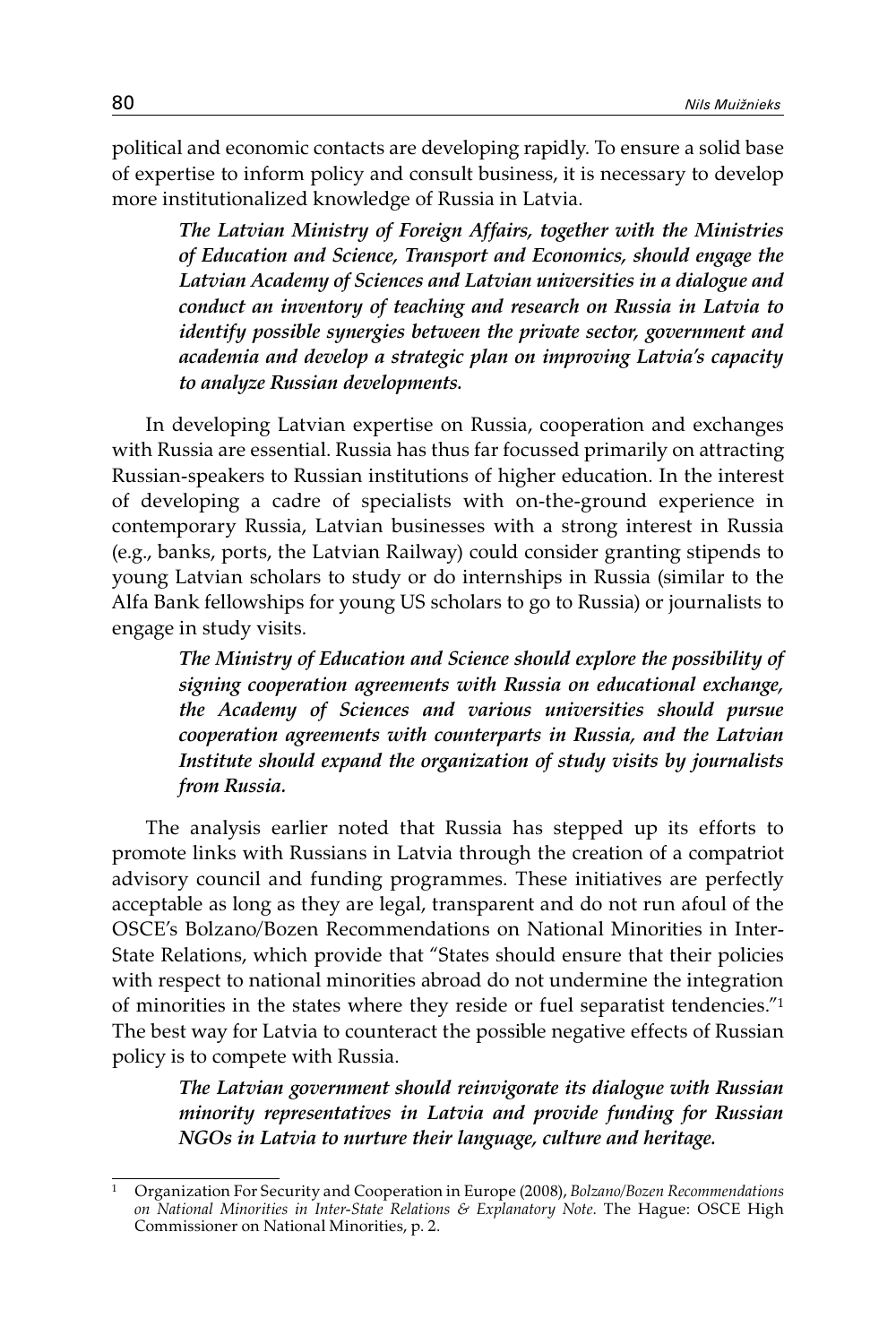While Latvian and Russian interests and identities are likely to come into friction in the eastern neighbourhood, there is no inherent necessity to draw "civilizational lines" or to portray interactions in the neighbourhood as always being a zero-sum game. Since further EU or NATO enlargement is not likely to the eastern neighbourhood in the near future, Russia can afford to view Western activities there calmly. Since Latvian budget austerity implies little activity in the neighbourhood in the foreseeable future, Latvian policy is likely to remain at the declaratory level.

*The Latvian government should build Latvian expertise on the eastern neighbourhood by supporting research, exchange programmes, and people-to-people contacts, particularly with Georgia, Moldova, Belarus and Ukraine. At the same time, policy-makers should avoid drawing "civilizational lines" and portraying the eastern neighbourhood as a battlefield between East and West.* 

In the military realm, contingency planning, the Lielvarde airport infrastructure project and NATO military exercises have given a more concrete manifestation to Latvia's NATO membership and should not harm Latvian-Russian relations if pursued quietly. However, support for such measures among NATO member states will be difficult to sustain if Latvia itself does not commit the necessary resources to its defence. The question could well arise why the allies should assist Latvia if the perceived level of threat is sufficiently low to justify minimal defence spending.

#### *The Latvian government should, when economic growth resumes, progressively allocate more to defence spending to approach the 2% of GDP target set within NATO.*

In the energy sector, Latvia's stated desire is to reduce energy dependence on Russia. However, certain policy choices, such as a tax regime that favours gas over biofuels and reconstruction of the TEC2 electricity plant, heighten Latvian dependence on Russian gas. Here, short of reducing the influence of the gas lobby, the most promising avenue forward appears to be implementing that part of the EU's Baltic Sea Strategy devoted to promoting energy efficiency and building electricity and gas connections with states around the Baltic Sea. Here, there is little public awareness about the possibilities inherent in this strategy and their impact on Latvia's energy security.

> *The Latvian government should raise public awareness about the energy component of the EU's Baltic Sea Strategy and involve opinion-makers in academia and the media in a debate on its connection to Latvia's energy security.*

Latvia's economic weakness due to the economic crisis facilitates the efforts of the Russian government and the Russian private sector to engage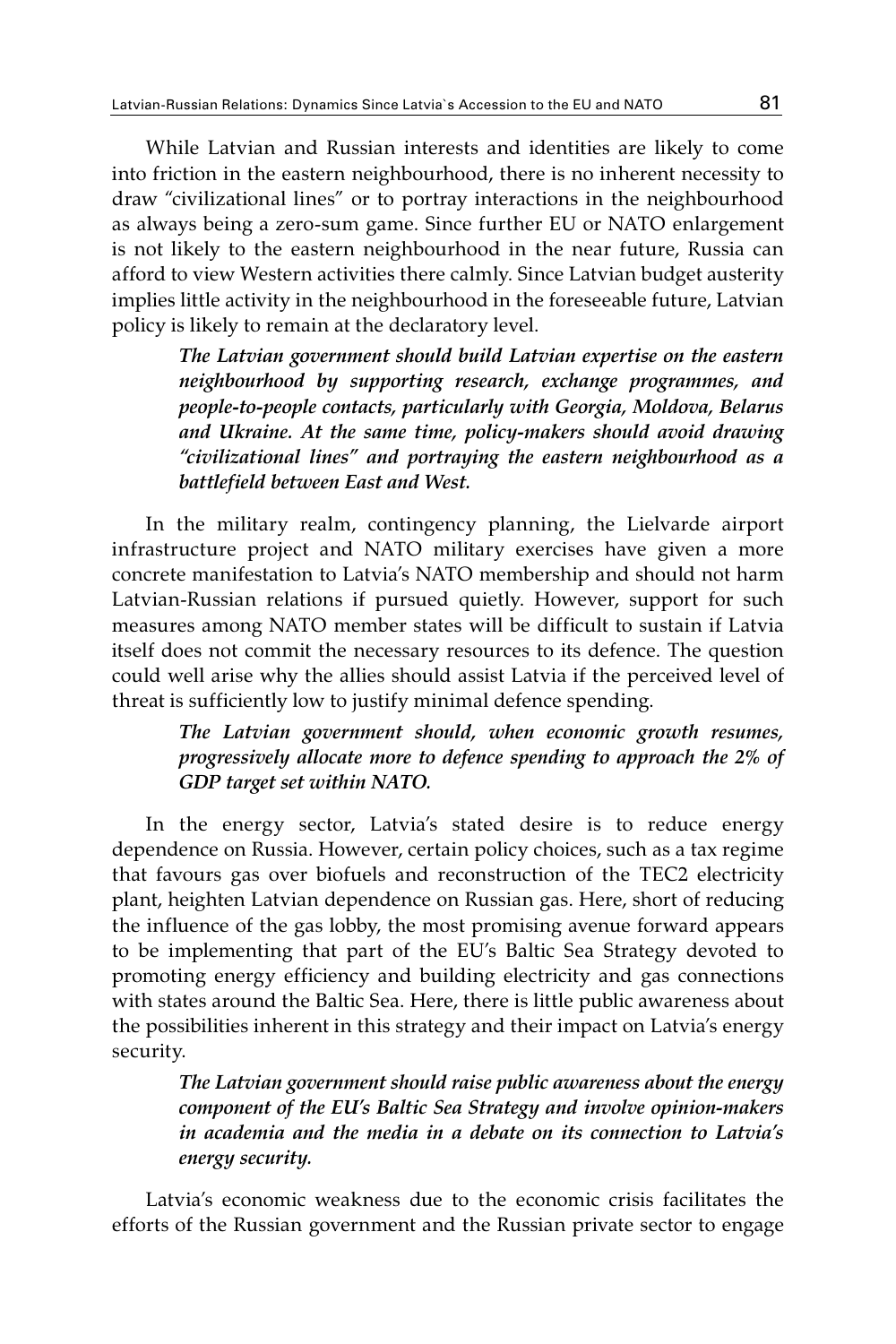in economic expansion in Latvia. This process does not necessarily pose a security threat to Latvia, but does merit close observation.

*Latvian researchers and government officials should closely monitor Russian investment in Latvia, particularly through third countries, and develop instruments to assist critical Latvian companies, particularly in strategic sectors, to resist hostile takeover bids.*

One of Russia's core instruments in exercising its soft power is television, which is the primary source of news and opinion for Russian-speakers and many others in Latvia. Insofar as legal restrictions are impracticable in an age of cable television and the internet, the only solution is to compete with Russia.

#### *The Latvian government should invest additional resources in public broadcasting in the Russian language in television and radio and review legal restrictions on broadcasting in minority languages.*

While EU funded education programmes offer an attractive alternative to programmes funded by Russia, there is no information and analysis as to the ethnic make-up of students involved in programmes such as Socrates, Erasmus, etc.

*The Latvian Ministry of Education and Science should commission research to ascertain whether students of all ethnic groups are proportionately represented in EU education programmes and take appropriate remedial measures if they are not.* 

Latvia has some limited cooperation with Latvians in Russia through its diplomats in Russia and the efforts of certain Latvian municipalities and NGOs. Latvians in Russia are a significant underutilized resource in Latvian-Russian relations. These are individuals who not only possess an indepth knowledge of Russia, but can also serve as bridges for business and other contacts.

*The Latvian government should reinvigorate its diaspora support programme and involve Latvians from Russia in all plans to develop expertise on Russia within Latvia.* 

The most under-utilized source of funding for promoting Latvian-Russian cooperation appears to be that for promoting cross-border cooperation with Russia.

> *The Latvian government should commission a detailed analysis of barriers to more effective use of funds for cross-border cooperation.*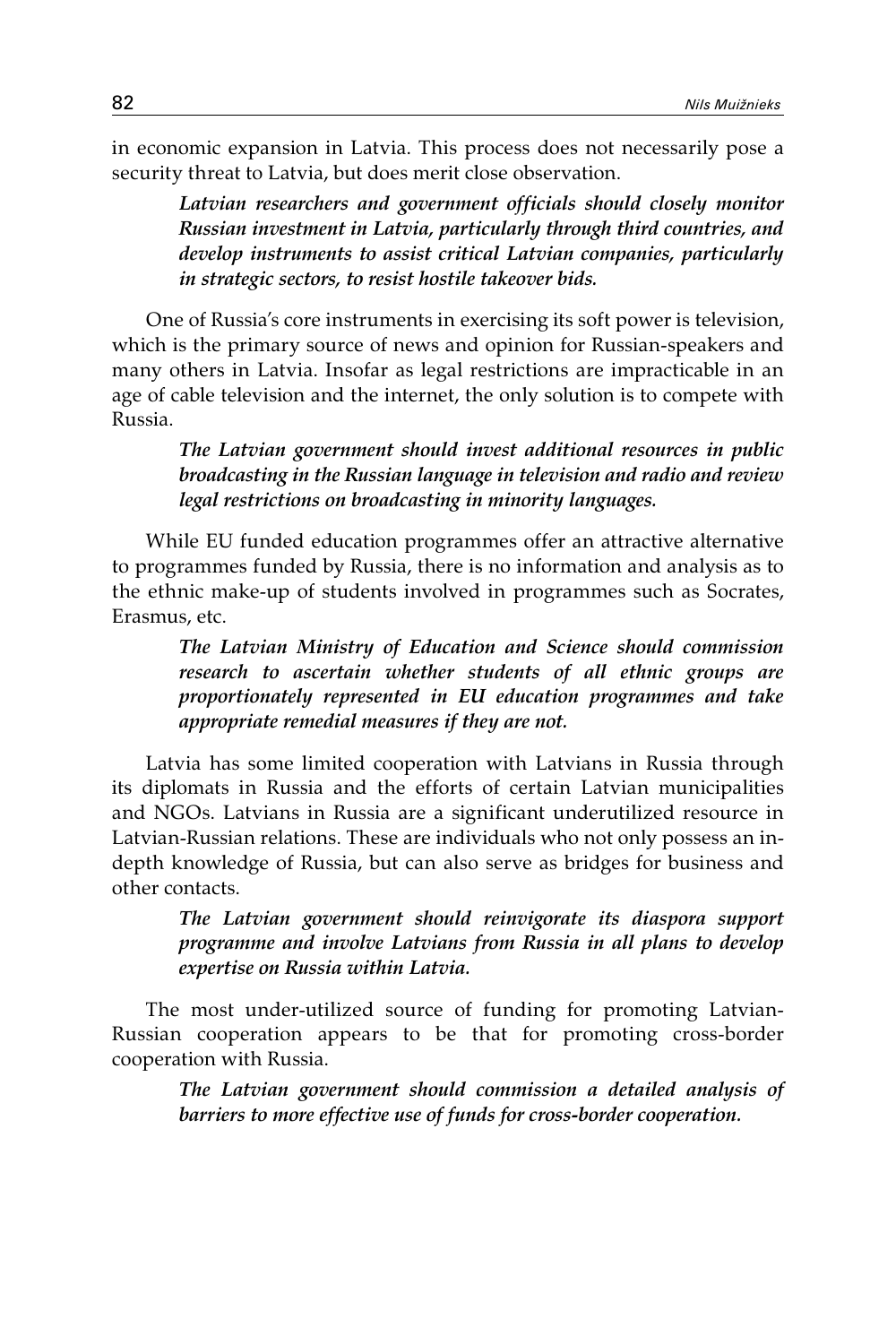### **Select Bibliography**

- Apine, Ilga and Volkovs, Vladislavs (2007), *Latvijas krievu identitāte: vēsturisks un socioloģisks apcerējums*. Riga: FSI.
- Asmus, Ronald D. (2010), *The Little War that Shook the World: Georgia, Russia and the Future of the West*. New York: Palgrave Macmillan.
- Auers, Daunis, ed., (2008), *Latvia and the USA: From Captive Nation to Strategic Partner*. Riga: University of Latvia Academic Press.
- Berg, Eiki and Ehin, Piret, eds. (2009), *Identity and Foreign Policy: Baltic-Russian Relations and European Integration*. Surrey: Ashgate.
- Bleiere, Daina un Aivars Stranga (2000), "The Latvian Russian Crisis of 1998," in Stern, Eric K. and Hansen, Dan, eds., *Crisis Management in a Transitional Society: The Latvian Experience.* Stockholm: Forsvaghogskolan, pp. 216-259
- Breslauer, George (2003), "Russia, the Baltic States, and East-West Relations in Europe," in Pettai, Vello and Zielonka, Jan, eds., *The Road to the European Union, Vol. 2: Estonia, Latvia and Lithuania*. Manchester: Manchester University Press, pp. 25-45.
- Bukovskis, Kārlis (2010), "The EU Strategy for the Baltic Sea Region and Promises for Latvia's Energy Market," in Ozoliņa, Žaneta, Reinholde, Iveta, Rostoks, Toms, eds., *EU Strategy for the Baltic Sea Region: A Year After and Beyond*. Riga: Zinātne, pp. 158-186.
- Coalson, Robert (2010), "Kremlin's Ruling Party Boosts Ties Across the Former Soviet Union," *Radio Free Europe/Radio Liberty*, 29 September 2010.
- Chepurin, Alexander (2009), "Approaching the Far Away: Russian Policy Towards Russian Communities Abroad," *Russia in Global Affairs* Vol. 7, No. 3, July-September 2009, pp. 68-81.
- Chernichenko, Stanislav (2004), "Baltic 'Occupation' and the Violation of the Rights of Russian Speakers," *International Affairs: Russian Journal of World Politics, Diplomacy and International Relations*, No. 5, Vol. 50, pp. 115-24.
- Fomenko, Aleksandr (2008), "The Baltics as Russia's Problem," *International Affairs: A Russian Journal of World Politics, Diplomacy and International Relations* Vol. 54, Issue 4, pp. 52-67.
- Galbreath, David J. and Lamoreaux, Jeremy W. (2006), "Bastion, Beacon or Bridge? The Role of the Baltic States in the EU's Relationship with the Eastern 'Neighbours'," in Kasekamp, Andre and Paabo, Heiko, eds., *Promoting Democratic Values in the Enlarging Europe: the Changing Role of the Baltic States From Importers to Exporters*. Papers presented at an international conference at the University of Tartu, 5-6 May 2006. Tartu: Eurocollege, pp. 97-109.
- Galbreath, David J. and Muižnieks, Nils, (2009), "Latvia: Managing Post-Imperial Minorities," in Rechel, Bernd, ed., *Minority Rights in Central and Eastern Europe*. London: Routledge, pp. 135-150.
- Hazans, Mihails, Philips, Kaia (2009), "The Post-Enlargement Migration Experience in the Baltic Labour Markets," in Kahanec, Martin, and Zimmermann, Klaus F., eds., *EU Labor Markets After Post-Enlargement Migration*. Heidelberg: Springer, pp. 255-304.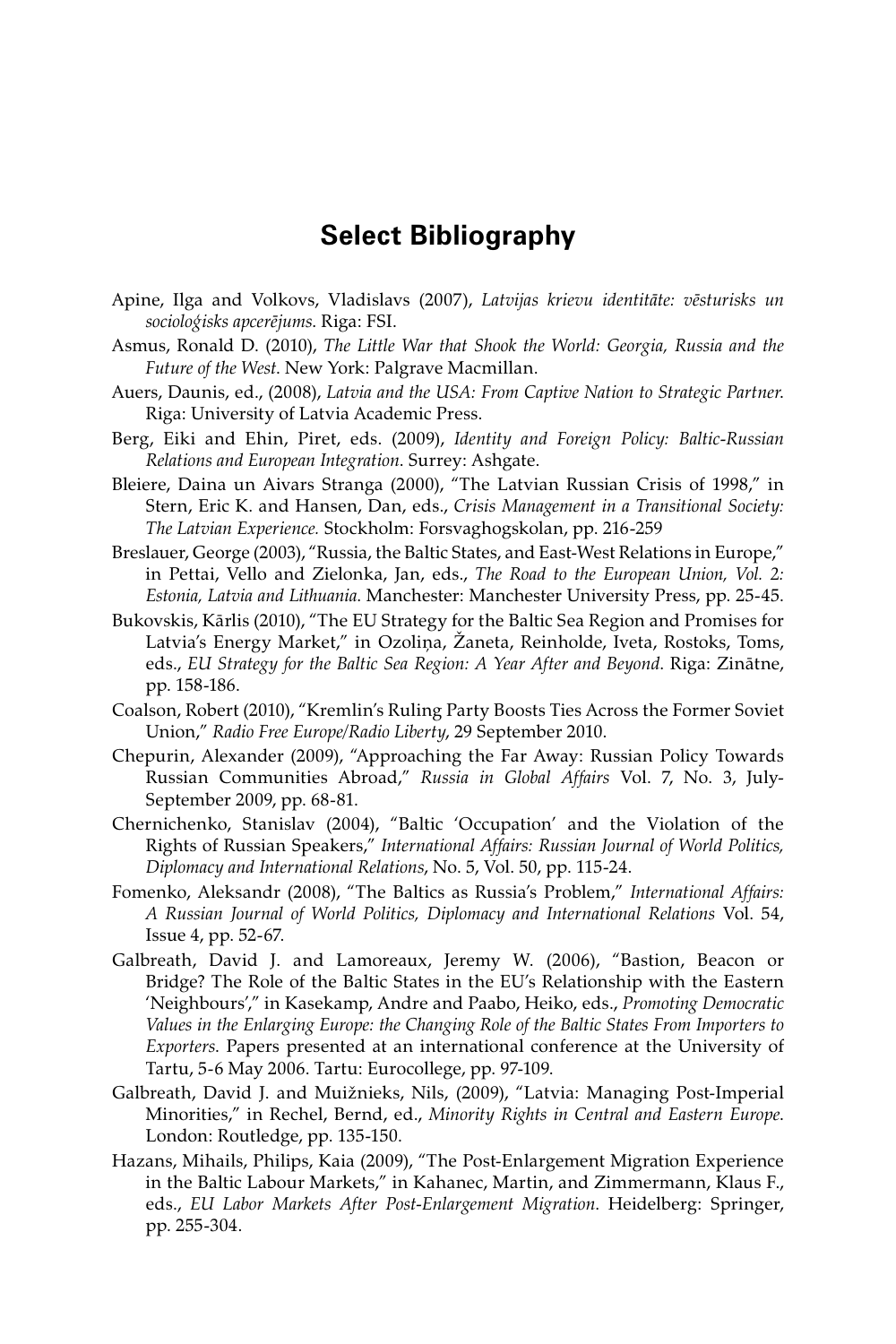- Hedenskog, Jakob and Larsson, Robert L. (2007), *Russian Leverage on the CIS and the Baltic States*. Stockholm: Swedish Defence Research Agency.
- Heidmets, Mati, ed., (2008), *Estonian Human Development Report 2007*. Tallinn: EestiKoostoo Kogu.
- Indāns, Ivars (2006), "Latvijas intereses NVS reģionā attīstības kontekstā," in Ignatāne, Gunda, ed., *Latvija un attīstības sadarbība*. Rīga: Zinātne, pp. 218-236
- Kochetkov, Yuri (2006), "Latviya: Mezhdu Rossiyey i zapadom," *Mirovaya ekonomika i mezhdunarodnoye otnosheniya*, No. 3, pp. 63-71;
- Korduban, Pavel (2010), "Vladimir Putin, Moscow Mayor and Patriarch Kirill Promote Russian Interests in Ukraine," *Eurasia Daily Monitor,* 7, Issue 145, 28 July 2010, available at www.jamestown.org.
- Kuchins, Andrew C. and Sanderson, Thomas M. (2010), *The Northern Distribution Network and Afghanistan: Geopolitical Challenges and Opportunities* Washington, D.C: Centre for Strategic and International Studies, January 2010.
- Kuchins, Andrew C. and Sanderson, Thomas M. (2009), *The Northern Distribution Network and the Modern Silk Road: Planning for Afghanistan's Future.* Washington, D.C: Centre for Strategic and International Studies, December 2009.
- Kuzio, Taras (2010), "Russia Backs Yanukovych in Ukraine's 2010 Election," *Eurasia Daily Monitor* Vol. 7, Issue 20, 29 January 2010, available at www.jamestown.org.
- Kuznetsov, A. and Chetverikova, A (2009), "Problemy rossisko-pribaltiskikh ekonomicheskikh svyazei," *Mirovaya ekonomika i mezhdunarodnye otnosheniya* No. 7, July, pp. 73-81
- Lachowski, Zdzislaw (2002), *The Adapted CFE Treaty and the Admission of the Baltic States to NATO*. Stockholm: SIPRI.
- Larrson, Robert L. (2006), *Russia's Energy Policy: Security Dimensions and Russia's Reliability as an Energy Supplier.* Stockholm: Swedish Defence Research Agency.
- Leonard, Mark and Popescu, Nicu (2007), *A Power Audit of EU-Russia Relations*. London: ECFR.
- Lerhis, Ainārs, ed., (2007), *Ārvalstu ietekme uz sabiedrības integrācijas procesu Latvijā*. Riga: APPC.
- Liik, Kadri (2006), "Stāsts par Igaunijas un Krievijas robežlīgumu," *Diena* 14 January 2006 and 21 January 2006.
- Lobjakas, Ahto (2007), "Activists Say EU-Russia Rights Dialogue at 'Dead End,'" *Radio Free Europe/Radio Liberty*, 3 October 2007.
- Lobjakas, Ahto (2008), "NATO Commander Seeks Defence Plans for Baltic States," *Radio Free Europe Radio Liberty*, 7 October 2008.
- Lucas, Edward (2008), *The New Cold War*. London: Bloomsbury.
- Malmlof, Tomas (2010), *Ryskt ekonomiskt inflytande i de baltiska staterna säkerhetspolitiska konsekvenser.* Stockholm: Swedish Defence Research Agency.
- Marples, David (2010), "Russia Increases Pressure on Lukashenka," *Eurasia Daily Monitor* Vol. 7, Issue 189, 20 October 2010, available at www.jamestown.org.
- Moshes, Arkady (1999), *Overcoming Unfriendly Instability: Russian-Latvian Relations at the end of the 1990s*. Helsinki and Bonn: Ulkopoliittinen Instituutti and Institut fur Europaische Politik.
- Muižnieks, Nils, ed. (forthcoming), *The Geopolitics of History in Latvian-Russian Relations.* Riga: University of Latvia Academic Press.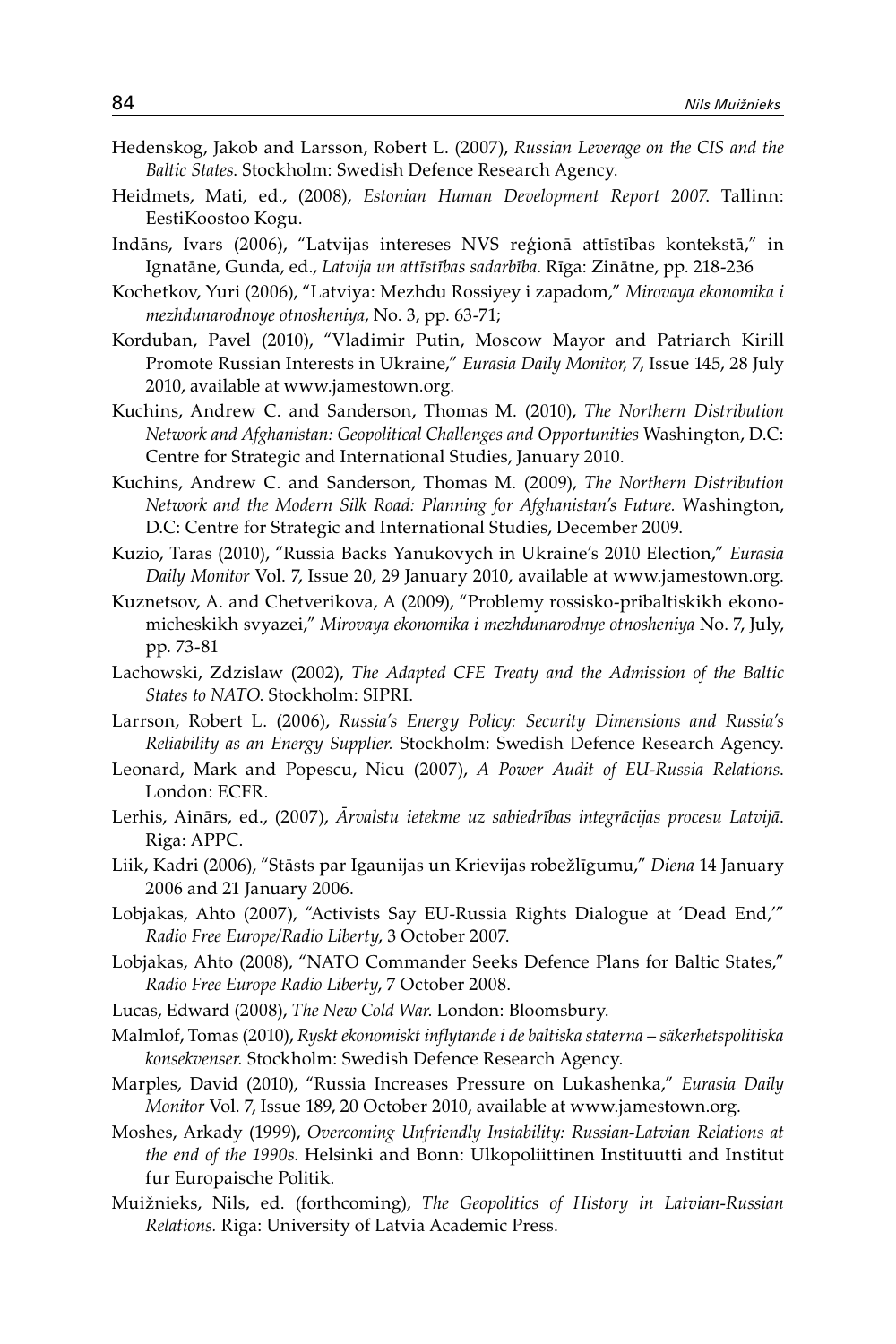- Muižnieks, Nils (2008), *Georgian Security: A Latvian Perspective*. Riga: University of Latvia Press.
- Muižnieks, Nils, ed. (2010), *How Integrated is Latvian Society? An Audit of Achievements, Failures and Challenges*. Riga: University of Latvia Academic Press.
- Muiznieks, Nils (2005), "Latvia," in Mudde, Cas, ed., *Racist Extremism in Central and Eastern Europe*. London: Routledge, pp. 101-128.
- Muižnieks, Nils, ed. (2006), *Latvian-Russian Relations: Domestic and International Dimensions*. Riga: University of Latvia Academic Press.
- Muižnieks, Nils, ed. (2008), *Manufacturing Enemy Images? Russian Media Portrayal of Latvia*. Riga: University of Latvia Academic Press.
- Muiznieks, Nils and Brands Kehris, Ilze (2003), "The European Union, Democratization and Minorities in Latvia,"in Kubicek, Paul, ed., *The European Union and Democratization*. London: Routledge, pp. 30-55.
- Nye, Joseph S. (2004), *Soft Power: The Means to Success in World Politics*. New York: Public Affairs.
- Onken, Eva-Clarita (2007), "The Baltic States and Moscow's 9 May Commemoration: Analyzing Memory Politics in Europe." *Europe-Asia Studies* Vol. 59, No. 1 (January), pp. 23-46.
- Organization For Security and Cooperation in Europe (2008), *Bolzano/Bozen Recommendations on National Minorities in Inter-State Relations & Explanatory Note*. The Hague: OSCE High Commissioner on National Minorities.
- Oznobishchev, S.K. and Yurgens,, I.Yu. eds., (2001), *Rossiya Baltiya: Doklady SVOP Materialy konferentsii.* Moscow: SVOP.
- Ozolina, Zaneta (2000), "Crisis Prevention or Invention: Latvia's Response to the Proposed Russian Security Guarantees," Stern, Eric K. and Hansen, Dan, eds., *Crisis Management in a Transitional Society: The Latvian Experience.* Stockholm: Forsvaghogskolan, pp. 188-215.
- Ozoliņa, Žaneta, ed. (2008), *Latvia-Russia-X*. Riga: Zinātne.
- Oleg Panfilov, (2010) "Press Watchdog: 'Fantastic Lies' Dominate Russian Coverage of War," *Radio Free Europe/Radio Liberty*, 13 August 2008.
- Pelnēns, Gatis, ed. (2009), *The 'Humanitarian Dimension' of Russian Foreign Policy Toward Georgia, Moldova, Ukraine and the Baltic States*. Riga: Centre for East European Policy Studies.
- Popescu, Nicu and Wilson, Andrew (2009), *The Limits of Enlargement Lite: European and Russian Power in the Troubled Neighbourhood.* London: European Council on Foreign Relations.
- Popescu, Nicu (2006), "Russia's Soft Power Ambitions," *CEPS Policy Brief,* No. 115, October 2006.
- Rikveilis, Airis (2008), "Konvencionālais bruņojums un Eiropas drošības stūrakmeņa drupināšana. Vai nākamajā demsitgadē gaidāma jauna bruņošanās sacensība?" in Ozoliņa, Žaneta and Ulnicāne-Ozoliņa, Inga, eds., *Latvija 2020: Nākotnes izaicinājumi sabiedrībai un valstij*. Riga: LU Akadēmiskais apgāds, pp. 223-246
- Rostoks, Toms, ed., (2009), *The Georgian-Russian War: Conclusions and Homework for Latvia and Allies*. Riga: Soros Foundation – Latvia.
- Rožkalne, Anda (2010), "Slēptā reklāma nogalina maigi," *Politika.lv*, 12 October 2010, available at http://www.politika.lv/temas/mediju\_kritika/18631/.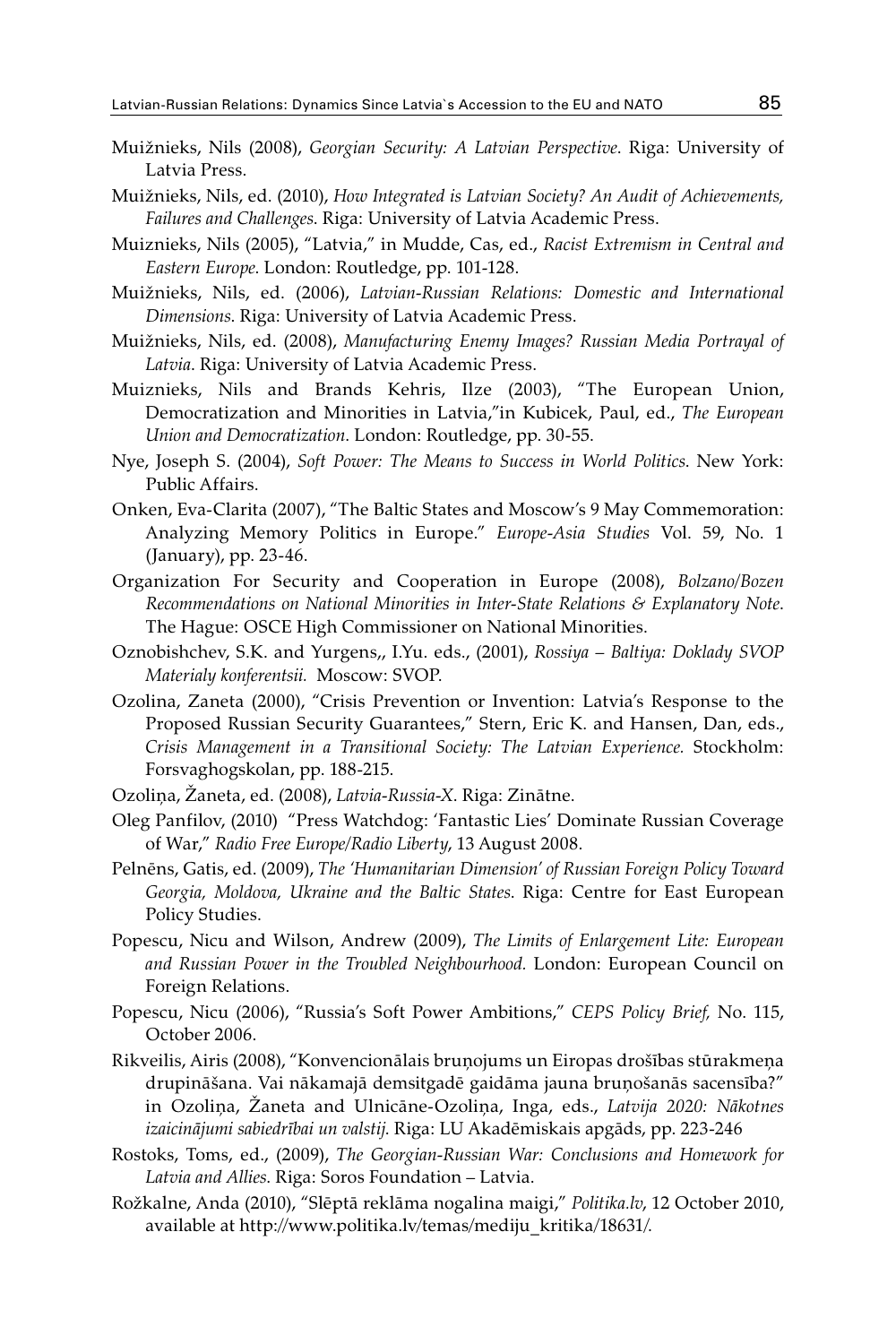- Simindei, Vladimir (2002), "The Latvian 'Hub' of Baltic Transit," *Russian Politics and Law ,*Vol 4, No. 4, July-August 2002, pp. 62-72.
- Simonian, Renald (2009), "Pribaltika. Vspominaya predvoennye gody," *Mezhdunarodnaya zhizn'* No. 1, January, pp. 58-77.
- Simonian, Renald (2005), *Rossiya i strany Baltii*. 2nd ed., Moscow: Institut sotsiologii RAN.
- Simonian, Renald (2006), "Strany Baltii v Evrosoyuze", *Voprosy ekonomiki* No. 11, November, pp. 118-132.
- Simonian, Renald and Kochegarova, Anna (2009), "Sobytiya 1939-1940 godov v massovom soznanii naseleniya stran Baltii," *Novaya i nov'eshaya istoriya* No. 3, pp. 19-33.
- Simonsen, Sven Gunnar (2001), "Compatriot Games: Explaining the Diapsora Linkage in Russia's Military Withdrawal from the Baltic States," *Europe-Asia Studies* Vol. 53, Issue 5, July, pp. 771-791.
- Socor, Vladimir (2007), "Baltic Seabed Gas Pipeline Project: Far from a Done Deal," *Jamestown Foundation Eurasia Daily Monitor*, Vol. 4, Issue 100, 22 May 2007.
- Sprūds, Andris and Rostoks, Toms, eds. (2009), *Energy: Pulling the Baltic Sea Region Together or Apart?* Riga: Zinātne.
- Sprūds, Andris, ed., *Pētījums "Latvijas enerģētikas politika: ceļā uz ilgtspējīgu un caurspīdīgu enerģetīkas sektoru."* Riga: Soros Foundation – Latvia.
- Stranga, Aivars (1998), "Baltic-Russian Relations: 1997," *Humanities and Social Sciences Latvia, The First Round Enlargements – Implications for Baltic Security* 2 (19)/3 (20), pp. 139-196.
- Stroja, Anna (2010), "Izvēlas par labu Krievijas pilsonībai," *dialogi.lv*, 11 May 2010,
- Sytin, Aleksandr (2008), "Pribaltika v Evrosoyuze. Itogi vstupleniya," *Svobodnoye Mysl',* No. 4, April, pp. 43-54.
- Tishkov, Valery (2008), *The Russian World Changing Meanings and Strategies*, Carnegie Papers No. 95. Moscow: Carnegie Endowment for International Peace, August 2008.
- Trenin, Dmitri (1997), *Baltic Chance: the Baltic States, Russia and the West in the Emerging Greater Europe*. Moscow: Moscow Carnegie Centre.
- Trenin, Dmitri (2007), "Russia and Ukraine," in Hamilton, Daniel, and Mangott, Gerhard, eds., *The New Eastern Europe: Ukraine, Belarus, Moldova*. Washington, D.C.: Centre for Transatlantic Relations, pp. 195-214.
- White, Stephen (2006), "Russia and 'Europe': the Public Dimension," in Allison, Roy, Light, Margot and White, Stephen, eds., *Putin's Russia and the Enlarged Europe*. Loondon: Royal Institute of International Affairs, pp. 130-159.
- Wilk, Andrzej (2009), "Russia Practices War in the West," *EastWeek,* 30 September 2009, available at http://www.osw.waw.pl/en/publikacje/eastweek/2009-09-30/ russia-practices-war-west.
- Zepa, Brigita, Šūpule, Inese, eds. (2009), *Imigranti Latvijā: Iekļaušanās iespējas un nosacījumi*. Riga: Baltic Institute of Social Sciences.
- Ziemele, Ineta (2005), *State Continuity and Nationality: the Baltic States and Russia.*  Boston/Leiden: Martinus Nijhoff Publishers.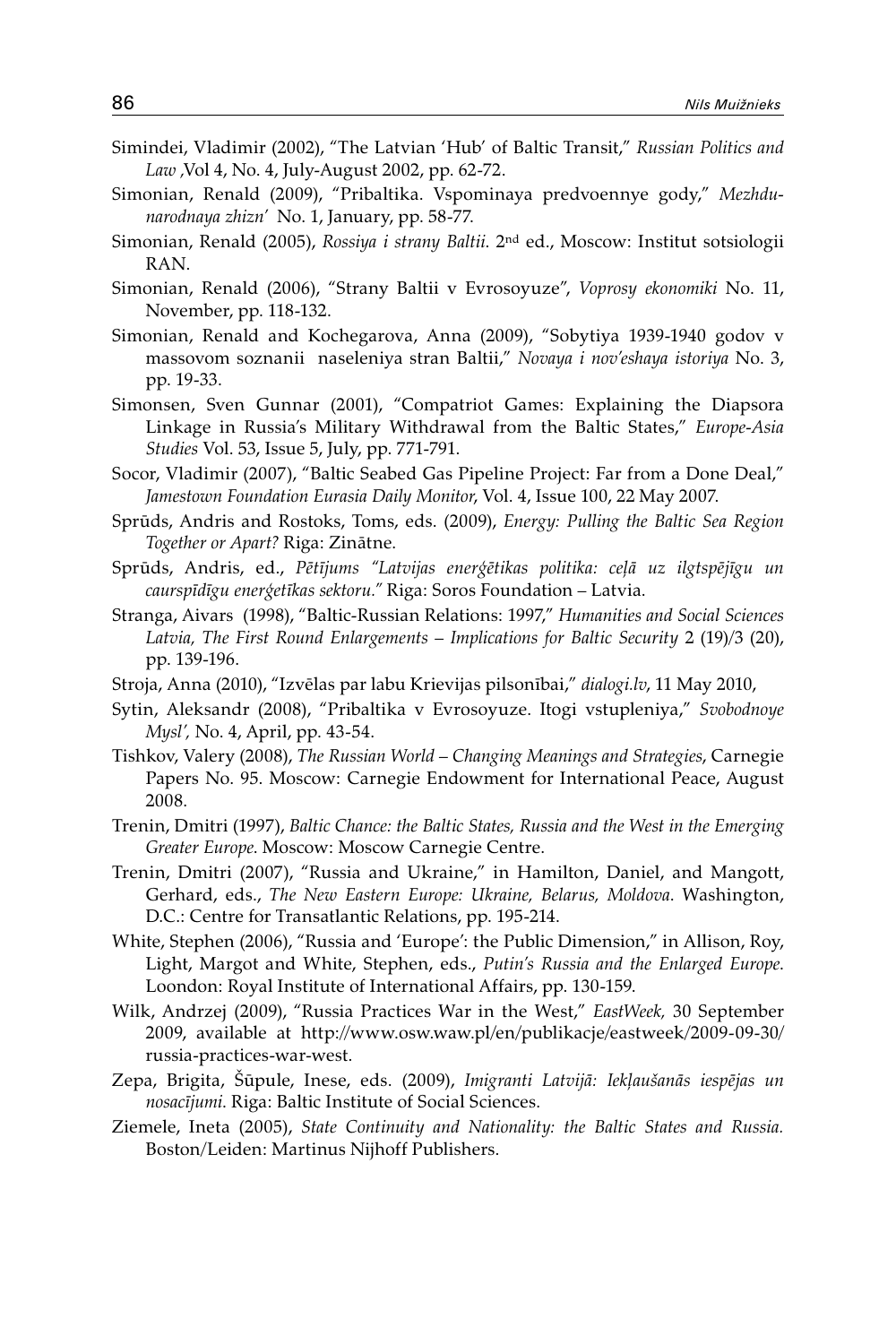## **About the Author**

Nils Muižnieks has been director of the Advanced Social and Political Research Institute (ASPRI) at the Faculty of Social Sciences at the University of Latvia since 2005. He has written widely on Latvian-Russian relations and the Russian minority in Latvia. Among his recent publications are three edited volumes: *How Integrated is Latvian Society? An Audit of Achievements, Failures and Challenges* (2010), *Manufacturing Enemy Images? Russian Media Portrayal of Latvia*  (2008), and *Latvian-Russian Relations: Domestic and International Dimensions*  (2006). He is also editor of and contributor to a forthcoming volume entitled *The Geopolitics of History in Latvian-Russian Relations*. In addition to conducting research, he is the chairman of an interdisciplinary graduate seminar at the University of Latvia entitled "Analyzing Social, Political and Economic Processes in the Post-Soviet Space" and regularly teaches a master's course entitled "Russian Policy in the CIS and Baltic States."

Previously, he was the first Minister for Social Integration in the Government of the Republic of Latvia from 2002 to 2004 and director of an NGO, the Latvian Centre for Human Rights and Ethnic Studies from 1994 to 2002. He received a Ph.D. in political science from the University of California at Berkeley in 1993, an M.A. in political science from the University of California at Berkeley in 1988, and a B.A. in politics from Princeton University in 1986. He has been member with regard to Latvia at the Council of Europe's independent anti-racism monitoring body, the European Commission against Racism and Intolerance (ECRI), since 2005, and has served as its chair since 2010. He is also a member of the European Council on Foreign Relations in London, a member of the academic advisory board of the European Centre for Minority Issues in Flensburg, Germany, and a member of the board of the Soros Foundation – Latvia.